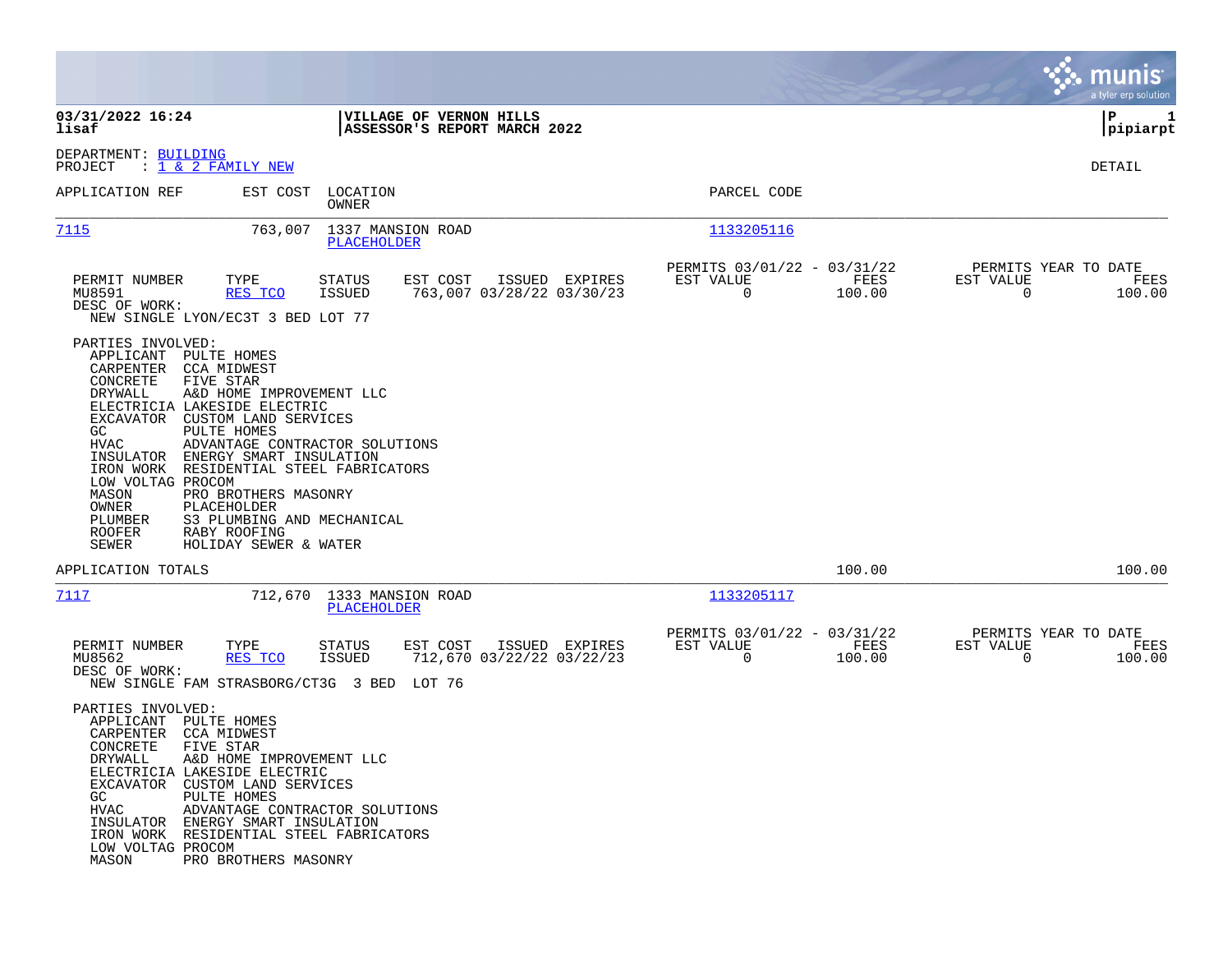|                                                                                                                                                                                                                                                                                                                                                                                                                                                                                                                                                                      |                                                                                    |                                                         |                | munis<br>a tyler erp solution                                   |
|----------------------------------------------------------------------------------------------------------------------------------------------------------------------------------------------------------------------------------------------------------------------------------------------------------------------------------------------------------------------------------------------------------------------------------------------------------------------------------------------------------------------------------------------------------------------|------------------------------------------------------------------------------------|---------------------------------------------------------|----------------|-----------------------------------------------------------------|
| 03/31/2022 16:24<br>lisaf                                                                                                                                                                                                                                                                                                                                                                                                                                                                                                                                            | VILLAGE OF VERNON HILLS<br>ASSESSOR'S REPORT MARCH 2022                            |                                                         |                | l P<br>2<br> pipiarpt                                           |
| DEPARTMENT: BUILDING<br>: 1 & 2 FAMILY NEW<br>PROJECT                                                                                                                                                                                                                                                                                                                                                                                                                                                                                                                |                                                                                    |                                                         |                | DETAIL                                                          |
| APPLICATION REF<br>EST COST                                                                                                                                                                                                                                                                                                                                                                                                                                                                                                                                          | LOCATION<br>OWNER                                                                  | PARCEL CODE                                             |                |                                                                 |
| <b>PLACEHOLDER</b><br>OWNER<br>S3 PLUMBING AND MECHANICAL<br>PLUMBER<br><b>ROOFER</b><br>RABY ROOFING<br>SEWER<br>HOLIDAY SEWER & WATER                                                                                                                                                                                                                                                                                                                                                                                                                              |                                                                                    |                                                         |                |                                                                 |
| APPLICATION TOTALS                                                                                                                                                                                                                                                                                                                                                                                                                                                                                                                                                   |                                                                                    |                                                         | 100.00         | 100.00                                                          |
| 7121<br>734,296                                                                                                                                                                                                                                                                                                                                                                                                                                                                                                                                                      | 616 MARSHALL STREET<br><b>PLACEHOLDER</b>                                          | 1133205043                                              |                |                                                                 |
| PERMIT NUMBER<br>TYPE<br>MU8503<br>RES TCO<br>DESC OF WORK:<br>NEW SINGLE FAMILY WOODSIDE/CT3G 5 BED LOT 9                                                                                                                                                                                                                                                                                                                                                                                                                                                           | EST COST<br>ISSUED EXPIRES<br>STATUS<br>734,296 03/10/22 03/10/23<br>ISSUED        | PERMITS 03/01/22 - 03/31/22<br>EST VALUE<br>$\mathbf 0$ | FEES<br>100.00 | PERMITS YEAR TO DATE<br>EST VALUE<br>FEES<br>$\Omega$<br>100.00 |
| PARTIES INVOLVED:<br>APPLICANT<br>PULTE HOMES<br>CARPENTER<br>CCA MIDWEST<br>CONCRETE<br>FIVE STAR<br>DRYWALL<br>A&D HOME IMPROVEMENT LLC<br>ELECTRICIA LAKESIDE ELECTRIC<br>CUSTOM LAND SERVICES<br>EXCAVATOR<br>GC<br>PULTE HOMES<br>HVAC<br>ADVANTAGE CONTRACTOR SOLUTIONS<br>INSULATOR<br>ENERGY SMART INSULATION<br>IRON WORK<br>RESIDENTIAL STEEL FABRICATORS<br>LOW VOLTAG PROCOM<br>MASON<br>PRO BROTHERS MASONRY<br>OWNER<br>PLACEHOLDER<br>PLUMBER<br>S3 PLUMBING AND MECHANICAL<br><b>ROOFER</b><br>RABY ROOFING<br><b>SEWER</b><br>HOLIDAY SEWER & WATER |                                                                                    |                                                         |                |                                                                 |
| APPLICATION TOTALS                                                                                                                                                                                                                                                                                                                                                                                                                                                                                                                                                   |                                                                                    |                                                         | 100.00         | 100.00                                                          |
| 7537                                                                                                                                                                                                                                                                                                                                                                                                                                                                                                                                                                 | 824,906 1336 MANSION ROAD<br>PLACEHOLDER                                           | 1133205097                                              |                |                                                                 |
| PERMIT NUMBER<br>TYPE<br>MU8531<br>RES TCO<br>DESC OF WORK:<br>NEW SINGLE FAM STRASBOURG CT3G 3 BDR LOT 58                                                                                                                                                                                                                                                                                                                                                                                                                                                           | EST COST<br>ISSUED EXPIRES<br>STATUS<br>824,906 03/17/22 03/17/23<br><b>ISSUED</b> | PERMITS 03/01/22 - 03/31/22<br>EST VALUE<br>0           | FEES<br>100.00 | PERMITS YEAR TO DATE<br>EST VALUE<br>FEES<br>$\Omega$<br>100.00 |
| PARTIES INVOLVED:<br>APPLICANT PULTE HOMES<br>CARPENTER CCA MIDWEST<br>CARPENTER FIVE STAR<br>DRYWALL<br>A&D HOME IMPROVEMENT LLC<br>ELECTRICIA LAKESIDE ELECTRIC<br>EXCAVATOR CUSTOM LAND SERVICES                                                                                                                                                                                                                                                                                                                                                                  |                                                                                    |                                                         |                |                                                                 |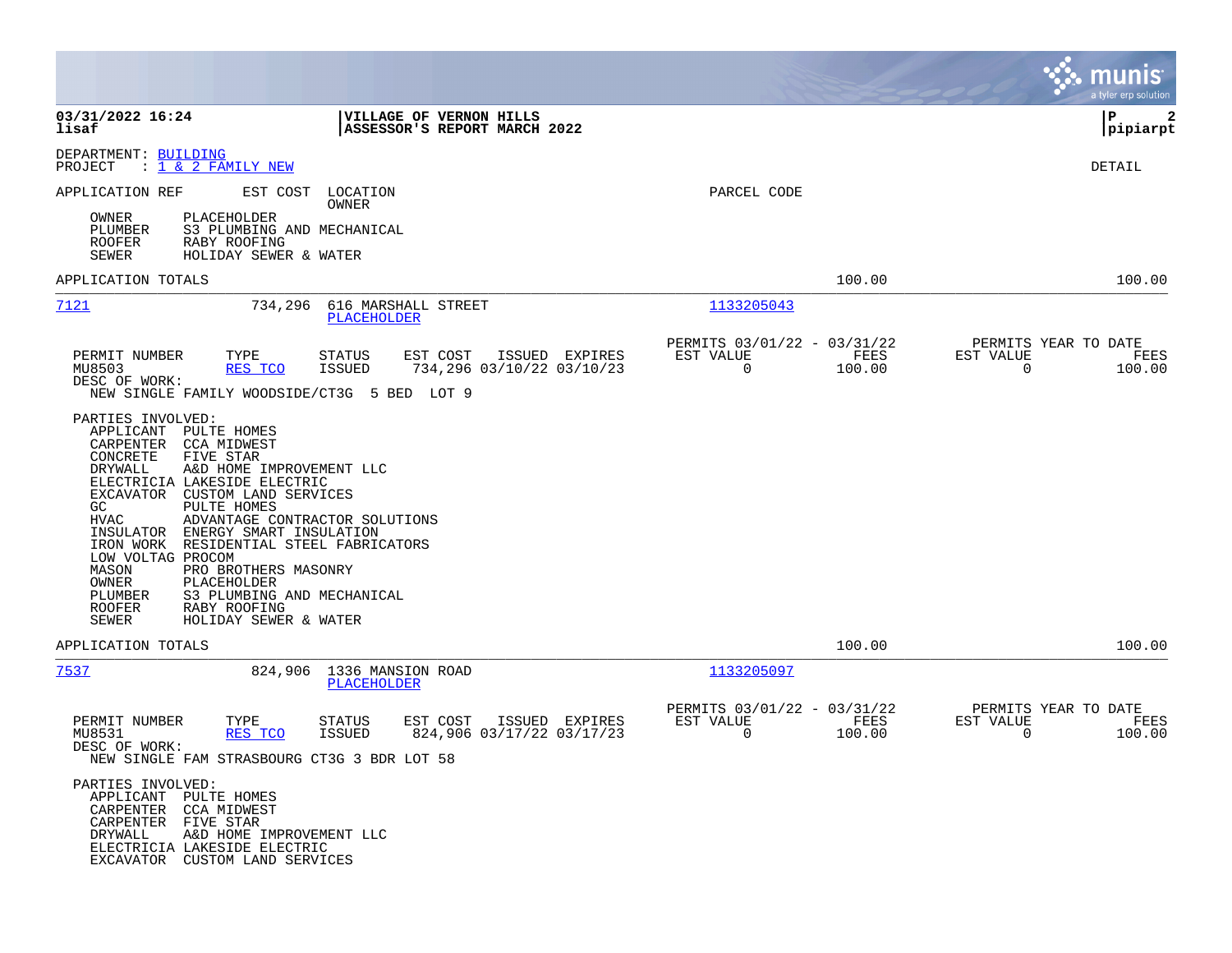|                                                                                                                                                                                                                                                                                                                                                                             |                                                         |             |                  | <b>munis</b> '<br>a tyler erp solution, |
|-----------------------------------------------------------------------------------------------------------------------------------------------------------------------------------------------------------------------------------------------------------------------------------------------------------------------------------------------------------------------------|---------------------------------------------------------|-------------|------------------|-----------------------------------------|
| 03/31/2022 16:24<br>lisaf                                                                                                                                                                                                                                                                                                                                                   | VILLAGE OF VERNON HILLS<br>ASSESSOR'S REPORT MARCH 2022 |             |                  | P<br>pipiarpt                           |
| DEPARTMENT: BUILDING<br>PROJECT<br>: 1 & 2 FAMILY NEW                                                                                                                                                                                                                                                                                                                       |                                                         |             |                  | DETAIL                                  |
| EST COST<br>APPLICATION REF<br>GC.<br>PULTE HOMES<br><b>HVAC</b><br>ADVANTAGE CONTRACTOR SOLUTIONS<br>INSULATOR<br>ENERGY SMART INSULATION<br>IRON WORK<br>RESIDENTIAL STEEL FABRICATORS<br>LOW VOLTAG PROCOM<br>MASON<br>PRO BROTHERS MASONRY<br>OWNER<br>PLACEHOLDER<br>PLUMBER<br>S3 PLUMBING AND MECHANICAL<br>RABY ROOFING<br>ROOFER<br>SEWER<br>HOLIDAY SEWER & WATER | LOCATION<br>OWNER                                       | PARCEL CODE |                  |                                         |
| APPLICATION TOTALS<br>PROJECT TOTALS                                                                                                                                                                                                                                                                                                                                        |                                                         | 0           | 100.00<br>400.00 | 100.00<br>$\Omega$<br>400.00            |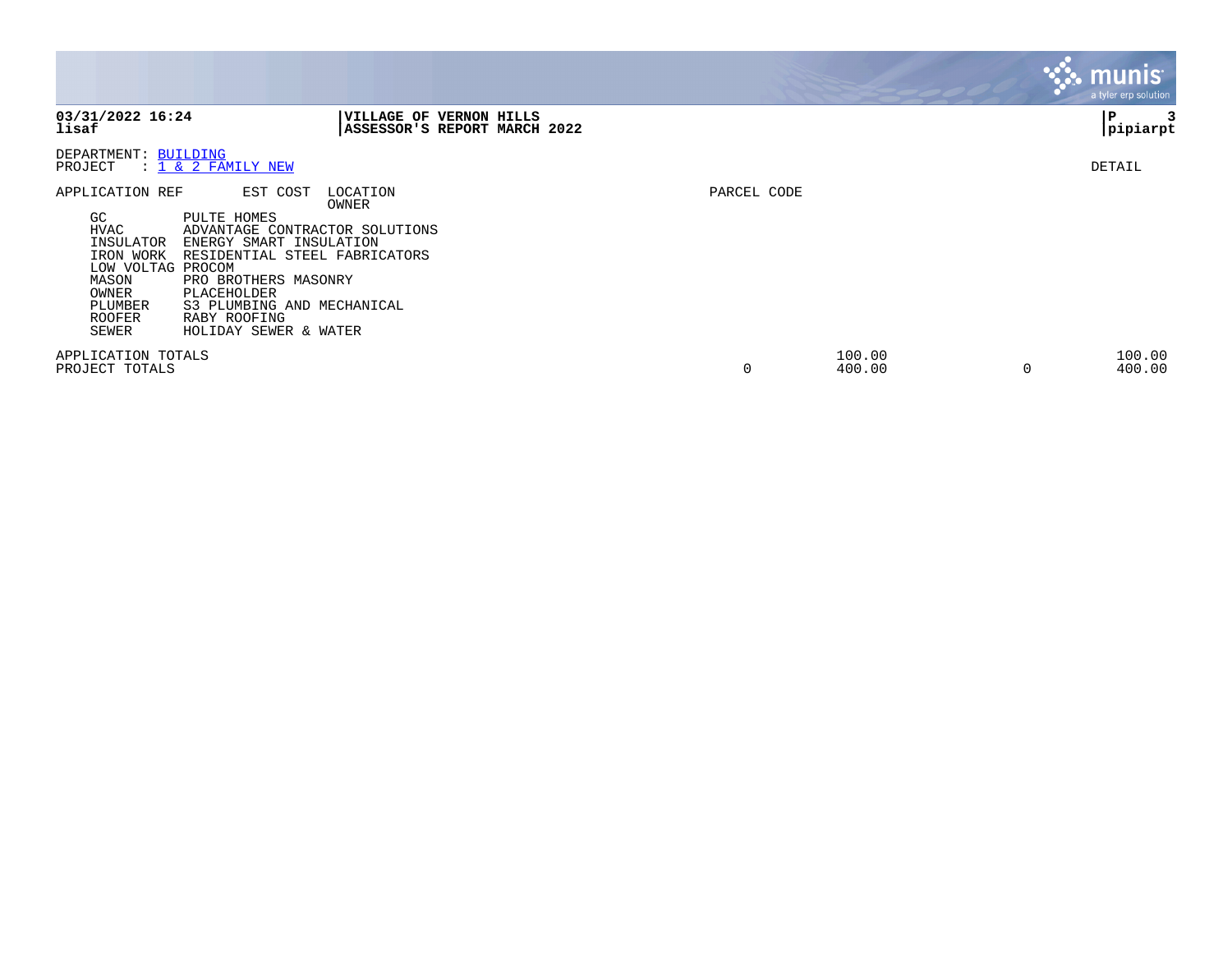|                                                                                                                                                                                                                                                                                                                                                            |                                                                                    |                                                                        | munis<br>a tyler erp solution                                   |
|------------------------------------------------------------------------------------------------------------------------------------------------------------------------------------------------------------------------------------------------------------------------------------------------------------------------------------------------------------|------------------------------------------------------------------------------------|------------------------------------------------------------------------|-----------------------------------------------------------------|
| 03/31/2022 16:24<br>lisaf                                                                                                                                                                                                                                                                                                                                  | VILLAGE OF VERNON HILLS<br>ASSESSOR'S REPORT MARCH 2022                            |                                                                        | ΙP<br>4<br> pipiarpt                                            |
| DEPARTMENT: BUILDING<br>: COMMERCIAL ALTERATION<br>PROJECT                                                                                                                                                                                                                                                                                                 |                                                                                    |                                                                        | DETAIL                                                          |
| APPLICATION REF                                                                                                                                                                                                                                                                                                                                            | EST COST LOCATION<br>OWNER                                                         | PARCEL CODE                                                            |                                                                 |
| 7804<br>385,000                                                                                                                                                                                                                                                                                                                                            | 340 NORTH MILWAUKEE AVE<br>BAXTER CREDIT UNION/JMS                                 | 1503302029                                                             |                                                                 |
| PERMIT NUMBER<br>TYPE<br>MU8588<br>CO NO FEE<br>DESC OF WORK:<br>1ST FLOOR ELEVATOR LOBBY, RESTROOM RENOVATION                                                                                                                                                                                                                                             | EST COST<br><b>STATUS</b><br>ISSUED EXPIRES<br>385,000 03/29/22 03/29/23<br>COMPLT | PERMITS 03/01/22 - 03/31/22<br>EST VALUE<br>FEES<br>$\Omega$<br>.00    | PERMITS YEAR TO DATE<br>EST VALUE<br>FEES<br>$\mathbf 0$<br>.00 |
| PARTIES INVOLVED:<br>APPLICANT PEPPER CONSTRUCTION<br>ELECTRICIA TERRANCE ELECTRIC & TECHNOLOGY CO<br>PEPPER CONSTRUCTION<br>GC<br><b>HVAC</b><br>SHERMAN MECHANICAL<br>BAXTER CREDIT UNION/JMS<br>OCCUPANT<br>BAXTER CREDIT UNION/JMS<br>OWNER<br>PLUMBER                                                                                                 | GREAT LAKES PLUMBING & HEATING CO                                                  |                                                                        |                                                                 |
| APPLICATION TOTALS                                                                                                                                                                                                                                                                                                                                         |                                                                                    | .00                                                                    | .00                                                             |
| 8029<br>95,000                                                                                                                                                                                                                                                                                                                                             | 1270 SOUTH MILWAUKEE AVE<br>SHAKER APARTMENTS LLC                                  | 1515410004                                                             |                                                                 |
| PERMIT NUMBER<br>TYPE<br>MU8549<br>CO NO FEE<br>DESC OF WORK:<br>COMMERCIAL ALTERATION- CM CHICKEN                                                                                                                                                                                                                                                         | <b>STATUS</b><br>EST COST<br>ISSUED EXPIRES<br>ISSUED<br>95,000 03/21/22 03/21/23  | PERMITS 03/01/22 - 03/31/22<br>FEES<br>EST VALUE<br>$\mathbf 0$<br>.00 | PERMITS YEAR TO DATE<br>EST VALUE<br>FEES<br>$\mathbf 0$<br>.00 |
| PARTIES INVOLVED:<br>APPLICANT SI TUMBLER CONSTRUCTION<br>CARPENTER SI TUMBLER CONSTRUCTION<br>DRYWALL<br>SI TUMBLER CONSTRUCTION<br>ELECTRICIA EMT ELECTRICAL<br>GC.<br>SI TUMBLER CONSTRUCTION<br>HVAC<br>153 HEATING & COOLING INC<br>LOW VOLTAG EMT ELECTRICAL<br>OCCUPANT<br>CM CHICKEN<br>SHAKER APARTMENTS LLC<br>OWNER<br>PLUMBER<br>NOVA PLUMBING |                                                                                    |                                                                        |                                                                 |
| APPLICATION TOTALS                                                                                                                                                                                                                                                                                                                                         |                                                                                    | .00                                                                    | .00                                                             |
| 8168<br>40,000                                                                                                                                                                                                                                                                                                                                             | 199 BUTTERFIELD RD<br>FRANK & CHRISTINE GIEGER                                     | 1505308139                                                             |                                                                 |
| PERMIT NUMBER<br>TYPE<br>MU8558<br>COM ALT<br>DESC OF WORK:<br>COMMERCIAL ALTERATION                                                                                                                                                                                                                                                                       | <b>STATUS</b><br>EST COST<br>ISSUED EXPIRES<br>40,000 03/22/22 03/22/23<br>ISSUED  | PERMITS 03/01/22 - 03/31/22<br>EST VALUE<br>FEES<br>40,000<br>600.00   | PERMITS YEAR TO DATE<br>EST VALUE<br>FEES<br>40,000<br>600.00   |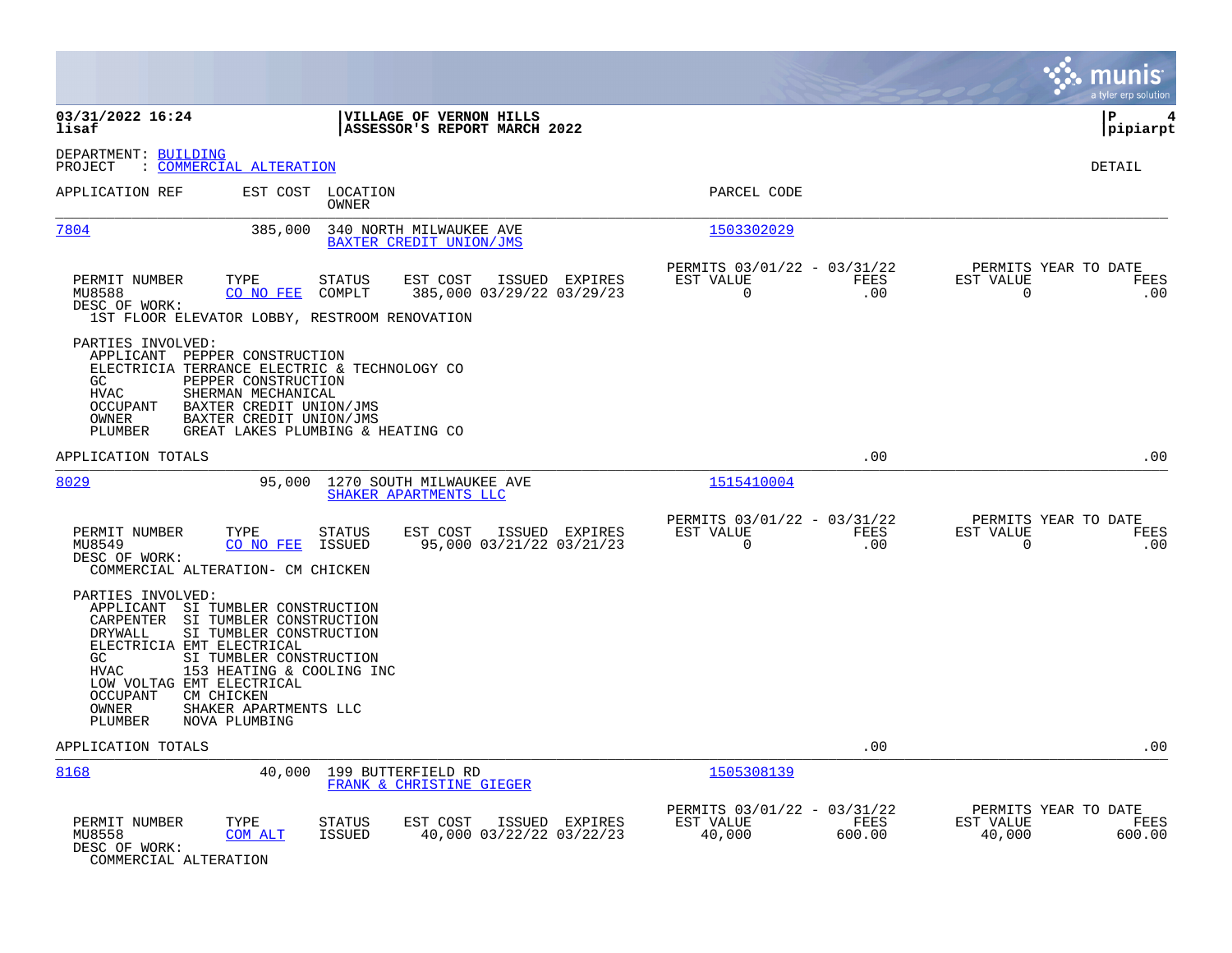|                                                                                                                                                                                                                                                                                                                                                                                       |                                                                           | munis<br>a tyler erp solution                                       |
|---------------------------------------------------------------------------------------------------------------------------------------------------------------------------------------------------------------------------------------------------------------------------------------------------------------------------------------------------------------------------------------|---------------------------------------------------------------------------|---------------------------------------------------------------------|
| 03/31/2022 16:24<br>VILLAGE OF VERNON HILLS<br>lisaf<br>ASSESSOR'S REPORT MARCH 2022                                                                                                                                                                                                                                                                                                  |                                                                           | l P<br>5<br> pipiarpt                                               |
| DEPARTMENT: BUILDING<br>: COMMERCIAL ALTERATION<br>PROJECT                                                                                                                                                                                                                                                                                                                            |                                                                           | DETAIL                                                              |
| APPLICATION REF<br>EST COST<br>LOCATION<br><b>OWNER</b><br>PARTIES INVOLVED:<br>APPLICANT CONCEPTION CABALLERO<br>ELECTRICIA HERMINO CAMPOS ELECTRICIAN<br>CONCEPTION CABALLERO<br>GC.<br><b>OCCUPANT</b><br>LA MICHOACANA<br>OWNER<br>FRANK & CHRISTINE GIEGER<br>SPEED PLUMBING<br>PLUMBER<br>CONCEPTION CABALLERO<br>PAYER                                                         | PARCEL CODE                                                               |                                                                     |
| APPLICATION TOTALS                                                                                                                                                                                                                                                                                                                                                                    | 600.00                                                                    | 600.00                                                              |
| 8231<br>200,000<br>565 LAKEVIEW PKY 108<br>GLOBE PROPERTY MANAGEMENT                                                                                                                                                                                                                                                                                                                  | 1504201016                                                                |                                                                     |
| PERMIT NUMBER<br>TYPE<br><b>STATUS</b><br>EST COST<br>ISSUED EXPIRES<br>CO NO FEE<br>COMPLT<br>200,000 03/29/22 03/29/23<br>MU8587<br>DESC OF WORK:                                                                                                                                                                                                                                   | PERMITS 03/01/22 - 03/31/22<br>FEES<br>EST VALUE<br>$\overline{0}$<br>.00 | PERMITS YEAR TO DATE<br>EST VALUE<br><b>FEES</b><br>$\Omega$<br>.00 |
| TENANT BUILDOUT<br>PARTIES INVOLVED:<br>APPLICANT<br>JOSEPH NICHOLAS CONSTRUCTION<br>GC.<br>JOSEPH NICHOLAS CONSTRUCTION<br>OCCUPANT<br>PREMIER PEDIATRICS<br>OWNER<br>GLOBE PROPERTY MANAGEMENT<br>PAYER<br>JOSEPH NICHOLAS CONSTRUCTION                                                                                                                                             |                                                                           |                                                                     |
| APPLICATION TOTALS                                                                                                                                                                                                                                                                                                                                                                    | .00                                                                       | .00                                                                 |
| 8294<br>47,000<br>1000 NORTH BUTTERFIELD RD 1015<br>CRAIG/STEVEN DEVELOPMENT                                                                                                                                                                                                                                                                                                          | 1132300046                                                                |                                                                     |
| PERMIT NUMBER<br>TYPE<br><b>STATUS</b><br>EST COST<br>ISSUED EXPIRES<br>47,000 03/01/22 03/17/23<br>MU8473<br>COM ALT<br>ISSUED<br>DESC OF WORK:<br>COMMERCIAL ALTERATION                                                                                                                                                                                                             | PERMITS 03/01/22 - 03/31/22<br>EST VALUE<br>FEES<br>47,000<br>670.00      | PERMITS YEAR TO DATE<br>EST VALUE<br>FEES<br>47,000<br>670.00       |
| PARTIES INVOLVED:<br>APPLICANT<br>1000 BUTTERFIELD OPERATING ACCOUNT<br>CARPENTER<br>1000 BUTTERFIELD OPERATING ACCOUNT<br>ELECTRICIA VANS ELECTRIC<br>GC<br>1000 BUTTERFIELD OPERATING ACCOUNT<br><b>HVAC</b><br>AIRE SERVICES<br>OCCUPANT<br>REFINERY DBA CLICKS<br>OWNER<br>CRAIG/STEVEN DEVELOPMENT<br>PLUMBER<br>MCELROY PLUMBING<br>PAYER<br>1000 BUTTERFIELD OPERATING ACCOUNT |                                                                           |                                                                     |
| APPLICATION TOTALS                                                                                                                                                                                                                                                                                                                                                                    | 670.00                                                                    | 670.00                                                              |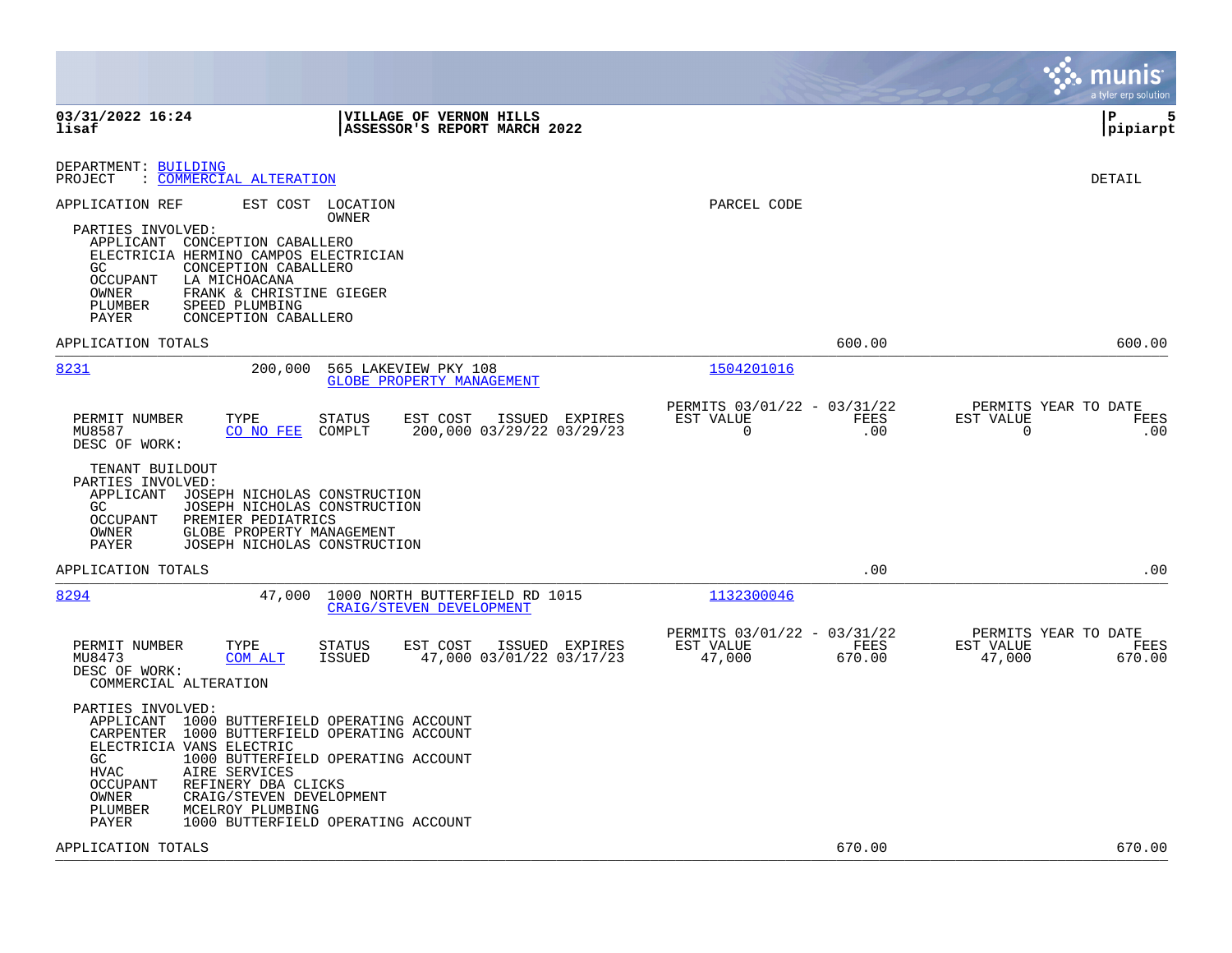|                                                                                                         |                                                                                                                                            |                                |                                                                                                                          |                           |                |                     |                                                 |                     | munis<br>a tyler erp solution            |
|---------------------------------------------------------------------------------------------------------|--------------------------------------------------------------------------------------------------------------------------------------------|--------------------------------|--------------------------------------------------------------------------------------------------------------------------|---------------------------|----------------|---------------------|-------------------------------------------------|---------------------|------------------------------------------|
| 03/31/2022 16:24<br>lisaf<br>8333                                                                       | 100,000                                                                                                                                    |                                | VILLAGE OF VERNON HILLS<br>ASSESSOR'S REPORT MARCH 2022<br>701 NORTH MILWAUKEE AVE 252<br>INLAND REAL ESTATE CORPORATION |                           |                |                     | 1503102018                                      |                     | P<br>6<br> pipiarpt                      |
| PERMIT NUMBER                                                                                           | TYPE                                                                                                                                       | <b>STATUS</b>                  | EST COST                                                                                                                 | <b>ISSUED</b>             | <b>EXPIRES</b> | EST VALUE           | PERMITS 03/01/22 - 03/31/22<br><b>FEES</b>      | EST VALUE           | PERMITS YEAR TO DATE<br>FEES             |
| DEPARTMENT: BUILDING<br>PROJECT                                                                         | : COMMERCIAL ALTERATION                                                                                                                    |                                |                                                                                                                          |                           |                |                     |                                                 |                     | DETAIL                                   |
| APPLICATION REF                                                                                         |                                                                                                                                            | EST COST LOCATION              |                                                                                                                          |                           |                |                     | PARCEL CODE                                     |                     |                                          |
| MU8469<br>DESC OF WORK:<br>INTERIOR REMODEL                                                             | COM ALT                                                                                                                                    | OWNER<br><b>ISSUED</b>         |                                                                                                                          | 100,000 03/01/22 03/01/23 |                | 100,000             | 1,200.00                                        | 100,000             | 1,200.00                                 |
| PARTIES INVOLVED:<br>APPLICANT<br>ELECTRICIA VOLT ELECTRIC<br>GC<br>OCCUPANT<br>OWNER<br>PAYER          | CAMBURAS & THEODORE<br>TOWER COMMERCIAL CONSTRUCTION LLC<br>TJ MAXX<br>INLAND REAL ESTATE CORPORATION<br>TOWER COMMERCIAL CONSTRUCTION LLC |                                |                                                                                                                          |                           |                |                     |                                                 |                     |                                          |
| APPLICATION TOTALS                                                                                      |                                                                                                                                            |                                |                                                                                                                          |                           |                |                     | 1,200.00                                        |                     | 1,200.00                                 |
| 8355                                                                                                    | 87,500                                                                                                                                     |                                | 288 HAWTHORN VILLAGE COMMONS<br>US TRUST-BOA-SAM RES                                                                     |                           |                | 1133302053          |                                                 |                     |                                          |
| PERMIT NUMBER<br>MU8501<br>DESC OF WORK:<br>INTERIOR ALTERATION                                         | TYPE<br>COM ALT                                                                                                                            | <b>STATUS</b><br><b>ISSUED</b> | EST COST                                                                                                                 | 87,500 03/10/22 03/10/23  | ISSUED EXPIRES | EST VALUE<br>87,500 | PERMITS 03/01/22 - 03/31/22<br>FEES<br>1,075.00 | EST VALUE<br>87,500 | PERMITS YEAR TO DATE<br>FEES<br>1,075.00 |
| PARTIES INVOLVED:<br>GC<br><b>OCCUPANT</b><br>OWNER<br>PAYER                                            | INSTALLATIONZ<br>UPS STORE<br>US TRUST-BOA-SAM RES<br>INSTALLATIONZ                                                                        |                                |                                                                                                                          |                           |                |                     |                                                 |                     |                                          |
| APPLICATION TOTALS                                                                                      |                                                                                                                                            |                                |                                                                                                                          |                           |                |                     | 1,075.00                                        |                     | 1,075.00                                 |
| 8431                                                                                                    | 3,500                                                                                                                                      | 945 LAKEVIEW PKY<br>TOM WARD   |                                                                                                                          |                           |                |                     | 1133302013                                      |                     |                                          |
| PERMIT NUMBER<br>MU8570<br>DESC OF WORK:<br>INSTALLATION OF PARTITION TO DIVIDE ONE UNIT INTO TWO UNITS | TYPE<br>COM ALT                                                                                                                            | <b>STATUS</b><br><b>ISSUED</b> | EST COST                                                                                                                 | 3,500 03/24/22 03/24/23   | ISSUED EXPIRES | EST VALUE<br>3,500  | PERMITS 03/01/22 - 03/31/22<br>FEES<br>75.00    | EST VALUE<br>3,500  | PERMITS YEAR TO DATE<br>FEES<br>75.00    |
| PARTIES INVOLVED:<br>APPLICANT<br>GC<br>OCCUPANT<br>OWNER<br>PAYER                                      | LAKEVIEW 945 LAKEVIEW<br>LAKEVIEW 945 LAKEVIEW<br>LAKEVIEW 945 LAKEVIEW<br>TOM WARD<br>LAKEVIEW 945 LAKEVIEW                               |                                |                                                                                                                          |                           |                |                     |                                                 |                     |                                          |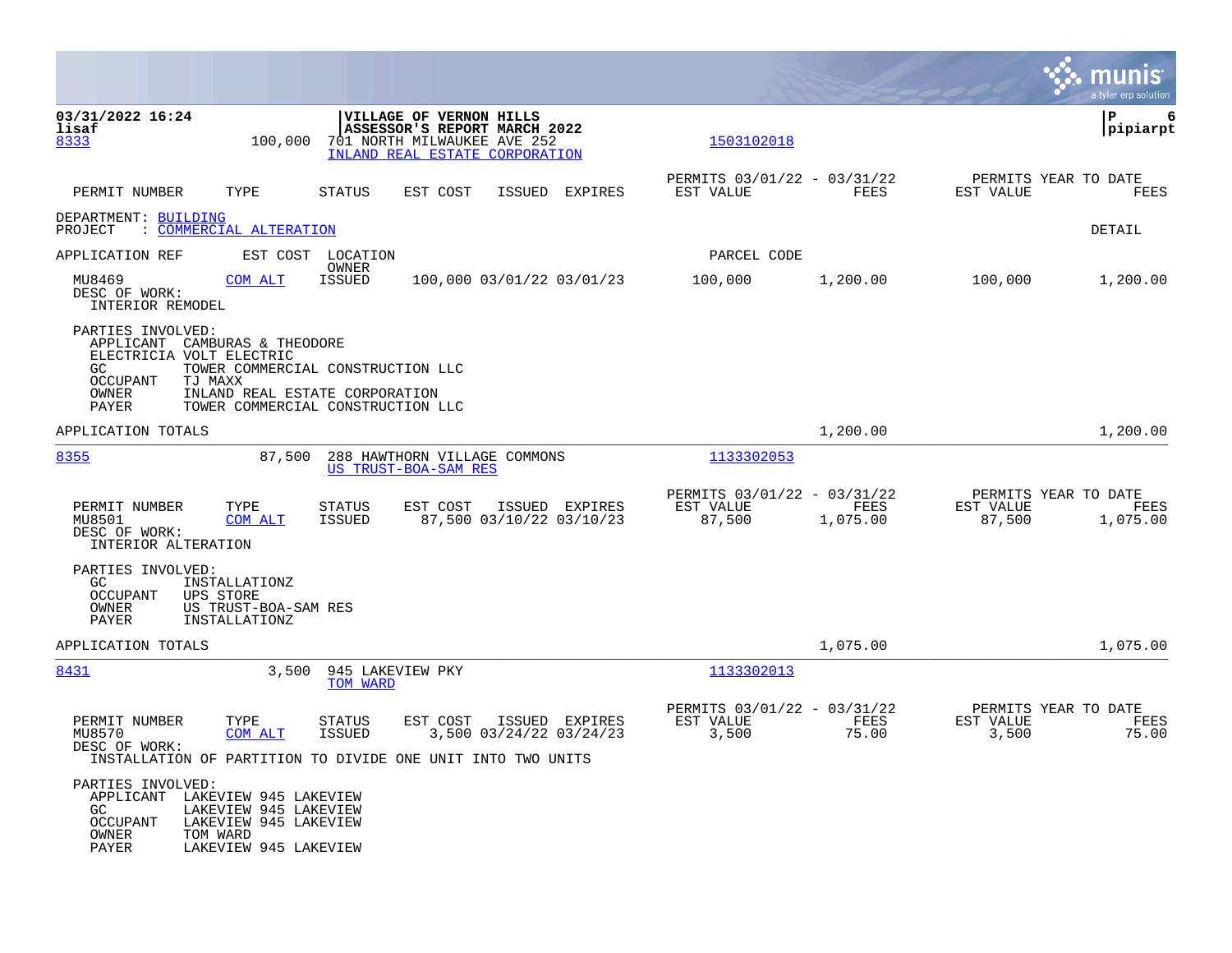|                                                                                                                                                                                                                                                                                                                                                                                      |                                                                                              |                                                     |                      |                      | munis<br>a tyler erp solution            |
|--------------------------------------------------------------------------------------------------------------------------------------------------------------------------------------------------------------------------------------------------------------------------------------------------------------------------------------------------------------------------------------|----------------------------------------------------------------------------------------------|-----------------------------------------------------|----------------------|----------------------|------------------------------------------|
| 03/31/2022 16:24<br>lisaf<br>APPLICATION TOTALS                                                                                                                                                                                                                                                                                                                                      | VILLAGE OF VERNON HILLS<br>ASSESSOR'S REPORT MARCH 2022                                      |                                                     | 75.00                |                      | ${\bf P}$<br>pipiarpt<br>75.00           |
| <b>BUILDING</b><br>DEPARTMENT:<br>: COMMERCIAL ALTERATION<br>PROJECT                                                                                                                                                                                                                                                                                                                 |                                                                                              |                                                     |                      |                      | DETAIL                                   |
| EST COST<br>APPLICATION REF                                                                                                                                                                                                                                                                                                                                                          | LOCATION<br>OWNER                                                                            | PARCEL CODE                                         |                      |                      |                                          |
| 8433<br>425,000                                                                                                                                                                                                                                                                                                                                                                      | 960 CORPORATE WOODS PKY<br>VAN VLISSINGEN & CO                                               | 1510302053                                          |                      |                      |                                          |
| PERMIT NUMBER<br>TYPE<br>MU8598<br>COM ALT<br>DESC OF WORK:<br>TENANT BUILDOUT REMODEL                                                                                                                                                                                                                                                                                               | EST COST<br><b>STATUS</b><br>ISSUED<br>EXPIRES<br>425,000 03/29/22 03/29/23<br><b>ISSUED</b> | PERMITS 03/01/22 - 03/31/22<br>EST VALUE<br>425,000 | FEES<br>4,622.00     | EST VALUE<br>425,000 | PERMITS YEAR TO DATE<br>FEES<br>4,622.00 |
| PARTIES INVOLVED:<br>APPLICANT<br>BUILD CORPS INC<br>CARPENTER<br>BUILD CORPS INC<br>DRYWALL<br>BUILD CORPS INC<br><b>ELECTRICIA</b><br>GEARY ELECTRIC INC<br>GC<br>BUILD CORPS INC<br>GLASS<br>BUILD CORPS INC<br><b>HVAC</b><br>EHMS MECHANICAL SERVICES<br>OCCUPANT<br>OWNER<br>VAN VLISSINGEN & CO<br>PLUMBER<br>HARTWIG PLUMBING AND HEATING<br><b>PAYER</b><br>BUILD CORPS INC | EXCEPTIONAL LEARNERS COLLABORATIVE                                                           |                                                     |                      |                      |                                          |
| APPLICATION TOTALS<br>PROJECT TOTALS                                                                                                                                                                                                                                                                                                                                                 |                                                                                              | 703,000                                             | 4,622.00<br>8,242.00 | 703,000              | 4,622.00<br>8,242.00                     |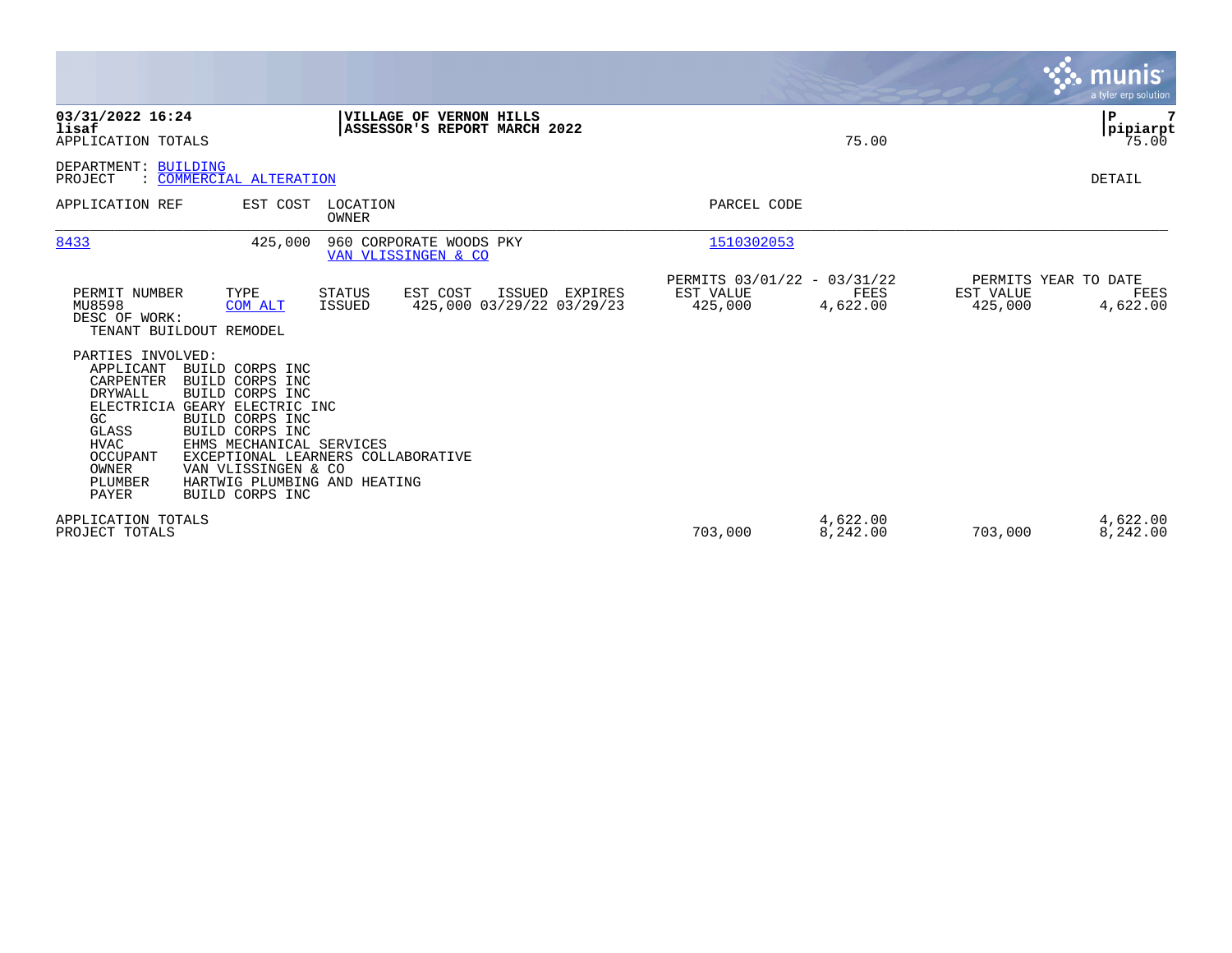|                                                                                                                                                                                                                                                                                                                                                                                                                                                                                                                                                                        |                                                       |                        |                        | munis<br>a tyler erp solution             |
|------------------------------------------------------------------------------------------------------------------------------------------------------------------------------------------------------------------------------------------------------------------------------------------------------------------------------------------------------------------------------------------------------------------------------------------------------------------------------------------------------------------------------------------------------------------------|-------------------------------------------------------|------------------------|------------------------|-------------------------------------------|
| VILLAGE OF VERNON HILLS<br>03/31/2022 16:24<br>ASSESSOR'S REPORT MARCH 2022<br>lisaf                                                                                                                                                                                                                                                                                                                                                                                                                                                                                   |                                                       |                        |                        | P<br> pipiarpt                            |
| DEPARTMENT: BUILDING<br>: COMMERCIAL NEW<br>PROJECT                                                                                                                                                                                                                                                                                                                                                                                                                                                                                                                    |                                                       |                        |                        | DETAIL                                    |
| LOCATION<br>APPLICATION REF<br>EST COST<br>OWNER                                                                                                                                                                                                                                                                                                                                                                                                                                                                                                                       | PARCEL CODE                                           |                        |                        |                                           |
| 8209<br>9,011,209<br>630 SOUTH MILWAUKEE AVE<br>FORGE PROPERTIES, LTD                                                                                                                                                                                                                                                                                                                                                                                                                                                                                                  | 1510300003                                            |                        |                        |                                           |
| PERMIT NUMBER<br>TYPE<br><b>STATUS</b><br>EST COST<br>ISSUED EXPIRES<br>MU8476<br>9,011,209 03/02/22 03/02/23<br>ISSUED<br><b>COM NEW</b><br>DESC OF WORK:<br>SOUTHLAKE INDUSTRIAL CENTER BLDG E<br>PARTIES INVOLVED:<br>APPLICANT ALSTON<br>CARPENTER<br>TCH CONSTRUCTION INC<br>CONCRETE<br>MARTIN CEMENT<br>DRYWALL<br>TCH CONSTRUCTION INC<br>ELECTRICIA ABCO ELECTRICAL CONSTRUCTION<br>EXCAVATOR<br>BERGER EXCAVATION CONTRACTORS<br><b>ALSTON</b><br>GC<br>GLASS<br><b>ACTIVE GLASS</b><br><b>HVAC</b><br>WESTSIDE MECHANICAL<br>IRON WORK<br>AETNA ENGINEERING | PERMITS 03/01/22 - 03/31/22<br>EST VALUE<br>9,011,209 | FEES<br>91,953.84      | EST VALUE<br>9,011,209 | PERMITS YEAR TO DATE<br>FEES<br>91,953.84 |
| OWNER<br>FORGE PROPERTIES, LTD<br>PLUMBER<br>MVP PLUMBING CORP<br><b>ROOFER</b><br>ALL AMERICAN EXTERIOR SOLUTIONS DBA<br>APPLICATION TOTALS<br>PROJECT TOTALS                                                                                                                                                                                                                                                                                                                                                                                                         | 9,011,209                                             | 91,953.84<br>91,953.84 | 9,011,209              | 91,953.84<br>91,953.84                    |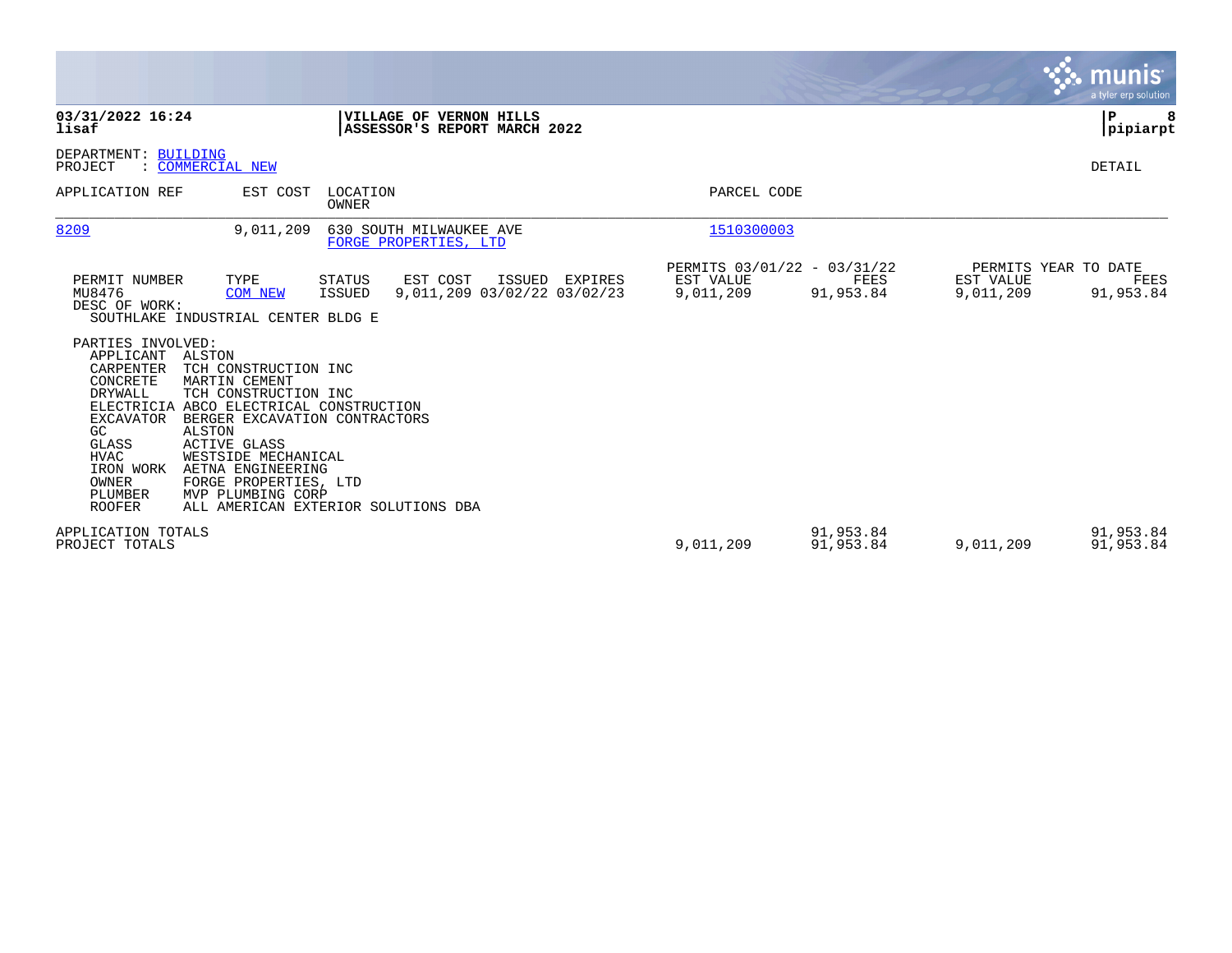|                                                                 |                                                                                                                    |                                                                |                                                  |                                               |                        |           | <b>munis</b><br>a tyler erp solution      |
|-----------------------------------------------------------------|--------------------------------------------------------------------------------------------------------------------|----------------------------------------------------------------|--------------------------------------------------|-----------------------------------------------|------------------------|-----------|-------------------------------------------|
| 03/31/2022 16:24<br>lisaf                                       |                                                                                                                    | <b>VILLAGE OF VERNON HILLS</b><br>ASSESSOR'S REPORT MARCH 2022 |                                                  |                                               |                        |           | ∣P<br> pipiarpt                           |
| DEPARTMENT: BUILDING<br>PROJECT                                 | : DEMOLITION                                                                                                       |                                                                |                                                  |                                               |                        |           | DETAIL                                    |
| APPLICATION REF                                                 | EST COST                                                                                                           | LOCATION<br>OWNER                                              |                                                  | PARCEL CODE                                   |                        |           |                                           |
| 5294                                                            | 2,319,865                                                                                                          | 3 HAWTHORN CTR<br>BONSTORES REALTY TWO, LLC                    |                                                  | 1133401006                                    |                        |           |                                           |
| PERMIT NUMBER<br>MU8543<br>DESC OF WORK:<br>CARSON'S DEMOLITION | TYPE<br><b>DEMO</b>                                                                                                | STATUS<br>EST COST<br><b>ISSUED</b>                            | ISSUED<br>EXPIRES<br>2,319,865 03/17/22 03/17/23 | PERMITS 03/01/22 - 03/31/22<br>EST VALUE<br>0 | FEES<br>23,198.65      | EST VALUE | PERMITS YEAR TO DATE<br>FEES<br>23,198.65 |
| PARTIES INVOLVED:<br>APPLICANT<br>GC.<br>GC<br>OWNER<br>PAYER   | FOX DESIGN GROUP<br>W.E. O'NEIL CONSTRUCTION CO<br>HAWTHORN SP LLC<br>BONSTORES REALTY TWO, LLC<br>HAWTHORN SP LLC |                                                                |                                                  |                                               |                        |           |                                           |
| APPLICATION TOTALS<br>PROJECT TOTALS                            |                                                                                                                    |                                                                |                                                  | 0                                             | 23,198.65<br>23,198.65 |           | 23,198.65<br>23,198.65                    |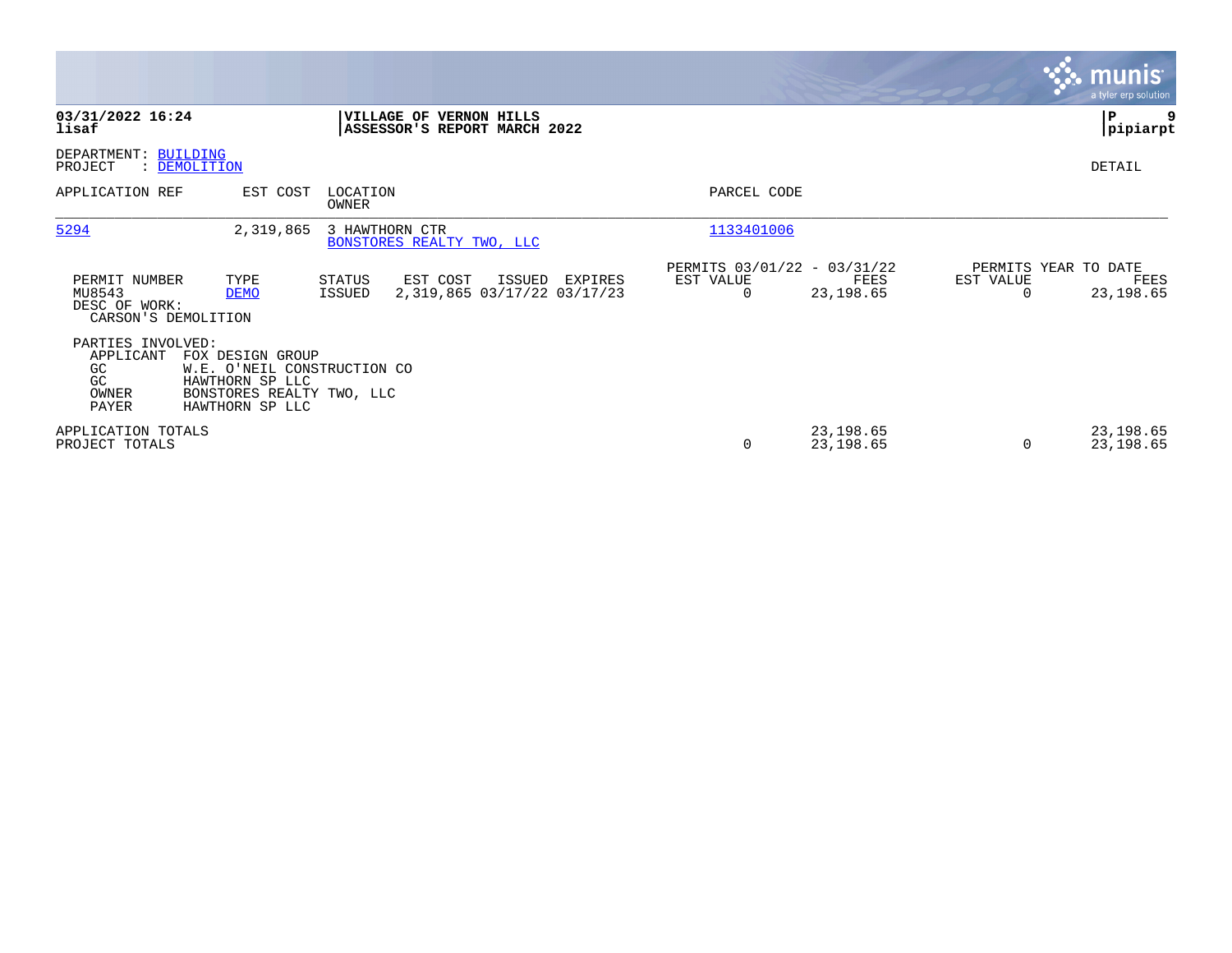|                                                                                                                                                                                                                                       |                                                                 | munis<br>a tyler erp solution                                     |
|---------------------------------------------------------------------------------------------------------------------------------------------------------------------------------------------------------------------------------------|-----------------------------------------------------------------|-------------------------------------------------------------------|
| 03/31/2022 16:24<br>VILLAGE OF VERNON HILLS<br>lisaf<br>ASSESSOR'S REPORT MARCH 2022                                                                                                                                                  |                                                                 | ∣P<br>10<br> pipiarpt                                             |
| DEPARTMENT: BUILDING<br>: AC/FWANCE<br>PROJECT                                                                                                                                                                                        |                                                                 | DETAIL                                                            |
| APPLICATION REF<br>LOCATION<br>EST COST<br>OWNER                                                                                                                                                                                      | PARCEL CODE                                                     |                                                                   |
| 8425<br>7,520<br>817 HUGHES<br>NEW CENTURY TOWN TOWNHOUSE ASSOC. #2                                                                                                                                                                   | 1132416125                                                      |                                                                   |
| PERMIT NUMBER<br>TYPE<br><b>STATUS</b><br>EST COST<br>ISSUED EXPIRES<br>COMPLT<br>7,520 03/08/22 03/10/23<br>MU8495<br><b>AC/FURN</b><br>DESC OF WORK:<br>FURNACE REMOVE AND REPLACE                                                  | PERMITS 03/01/22 - 03/31/22<br>EST VALUE<br>FEES<br>0<br>75.20  | PERMITS YEAR TO DATE<br>EST VALUE<br>FEES<br>75.20<br>$\mathbf 0$ |
| PARTIES INVOLVED:<br>APPLICANT<br>ABC PLUMBING, HEATING, COOLING, ELECTRIC<br>ABC PLUMBING, HEATING, COOLING, ELECTRIC<br>GC.<br>NEW CENTURY TOWN TOWNHOUSE ASSOC. #2<br>OWNER<br>PLUMBER<br>ABC PLUMBING, HEATING, COOLING, ELECTRIC |                                                                 |                                                                   |
| APPLICATION TOTALS                                                                                                                                                                                                                    | 75.20                                                           | 75.20                                                             |
| 8453<br>8,700 1143 GEORGETOWN WAY<br>PLACEHOLDER                                                                                                                                                                                      | 1515106023                                                      |                                                                   |
| EST COST<br>PERMIT NUMBER<br>TYPE<br>ISSUED EXPIRES<br>STATUS<br>MU8523<br>COMPLT<br>8,700 03/15/22 03/25/23<br>AC/FURN<br>DESC OF WORK:<br>REPLACING EXISTING AC AND FURNACE                                                         | PERMITS 03/01/22 - 03/31/22<br>EST VALUE<br>FEES<br>0<br>87.00  | PERMITS YEAR TO DATE<br>EST VALUE<br>FEES<br>$\mathbf 0$<br>87.00 |
| PARTIES INVOLVED:<br>APPLICANT<br>PERFECT HOME SERVICES<br>PERFECT HOME SERVICES<br>GC<br>OWNER<br>PLACEHOLDER<br>PAYER<br>PERFECT HOME SERVICES                                                                                      |                                                                 |                                                                   |
| APPLICATION TOTALS                                                                                                                                                                                                                    | 87.00                                                           | 87.00                                                             |
| 8459<br>10,201<br>308 HADDON CIR<br>DEAN S & CARYN E SPANOS                                                                                                                                                                           | 1508401026                                                      |                                                                   |
| PERMIT NUMBER<br>EST COST<br>TYPE<br><b>STATUS</b><br>ISSUED EXPIRES<br>10,201 03/15/22 03/23/23<br>MU8524<br>AC/FURN<br>COMPLT<br>DESC OF WORK:<br>REPLACE FURNACE AC IN SAME LOCATION                                               | PERMITS 03/01/22 - 03/31/22<br>EST VALUE<br>FEES<br>0<br>102.01 | PERMITS YEAR TO DATE<br>EST VALUE<br>FEES<br>102.01<br>0          |
| PARTIES INVOLVED:<br>APPLICANT ALLIED AIR CONDITIONING & HEATING<br>GC.<br>ALLIED AIR CONDITIONING & HEATING<br>OWNER<br>DEAN S & CARYN E SPANOS<br>PAYER<br>ALLIED AIR CONDITIONING & HEATING                                        |                                                                 |                                                                   |
| APPLICATION TOTALS                                                                                                                                                                                                                    | 102.01                                                          | 102.01                                                            |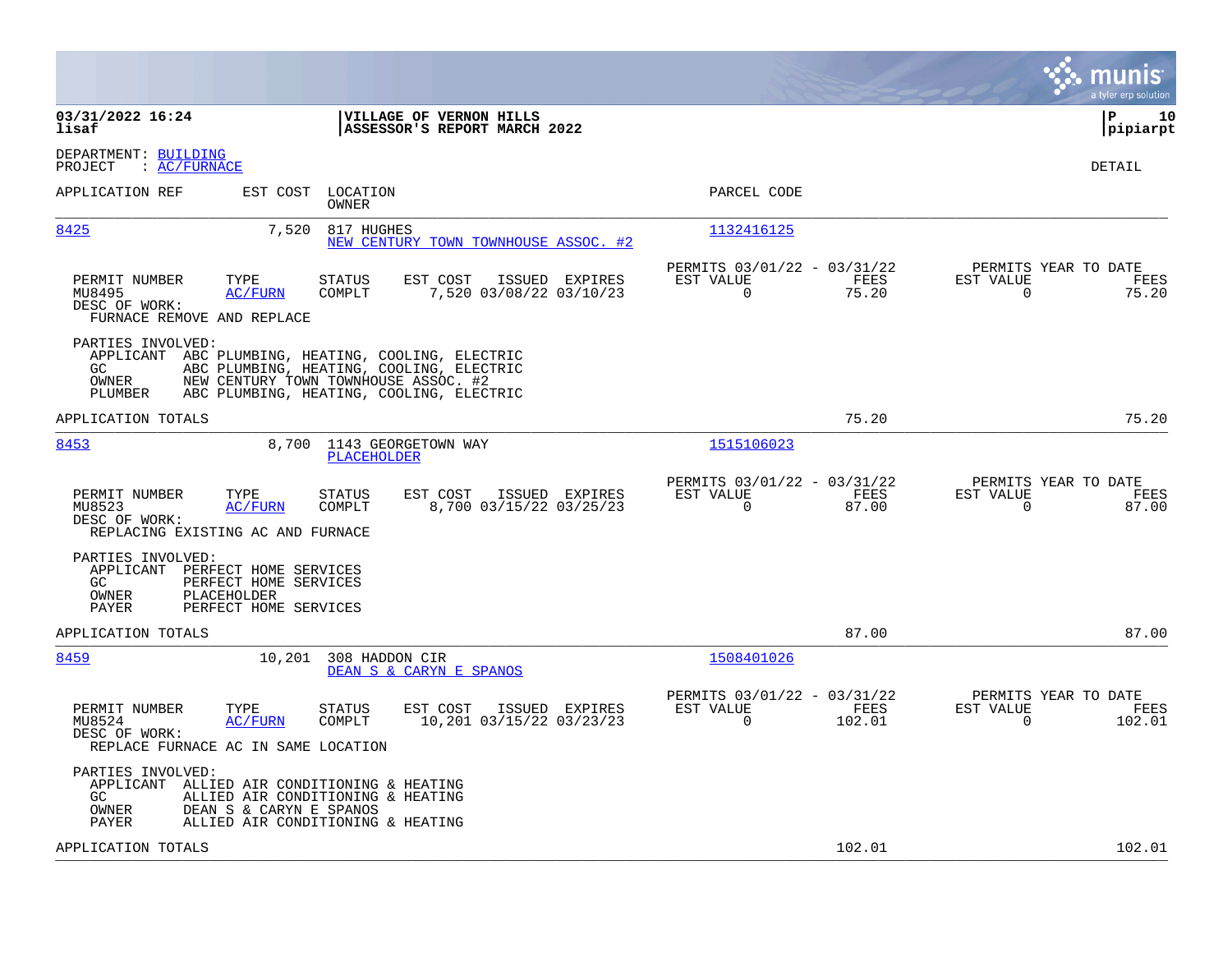|                                                                                                                                                            |                                                                                                      |                                                                                                         |                                            |                                                      |                  |                       | munis<br>a tyler erp solution          |
|------------------------------------------------------------------------------------------------------------------------------------------------------------|------------------------------------------------------------------------------------------------------|---------------------------------------------------------------------------------------------------------|--------------------------------------------|------------------------------------------------------|------------------|-----------------------|----------------------------------------|
| 03/31/2022 16:24<br>lisaf<br>8461                                                                                                                          | 8,050                                                                                                | <b>VILLAGE OF VERNON HILLS</b><br>ASSESSOR'S REPORT MARCH 2022<br>1384 PINEHURST DR<br>LISA E LESSHAFFT |                                            | 1133111038                                           |                  |                       | ΙP<br>11<br> pipiarpt                  |
| PERMIT NUMBER<br>TYPE                                                                                                                                      | STATUS                                                                                               | EST COST                                                                                                | ISSUED EXPIRES                             | PERMITS 03/01/22 - 03/31/22<br>EST VALUE             | FEES             | EST VALUE             | PERMITS YEAR TO DATE<br>FEES           |
| DEPARTMENT: BUILDING<br>PROJECT<br>: AC/FURNACE                                                                                                            |                                                                                                      |                                                                                                         |                                            |                                                      |                  |                       | DETAIL                                 |
| APPLICATION REF                                                                                                                                            | EST COST LOCATION                                                                                    |                                                                                                         |                                            | PARCEL CODE                                          |                  |                       |                                        |
| MU8526<br>DESC OF WORK:<br>AC/FURNACE                                                                                                                      | <b>OWNER</b><br><b>ISSUED</b><br><b>AC/FURN</b>                                                      |                                                                                                         | 8,050 03/15/22 03/15/23                    | $\mathbf 0$                                          | 80.50            | $\Omega$              | 80.50                                  |
| PARTIES INVOLVED:<br>APPLICANT<br>GC<br>HVAC<br>OWNER<br>LISA E LESSHAFFT<br>PAYER                                                                         | DO RIGHT HEATING & AIR<br>DO RIGHT HEATING & AIR<br>DO RIGHT HEATING & AIR<br>DO RIGHT HEATING & AIR |                                                                                                         |                                            |                                                      |                  |                       |                                        |
| APPLICATION TOTALS                                                                                                                                         |                                                                                                      |                                                                                                         |                                            |                                                      | 80.50            |                       | 80.50                                  |
| 8522                                                                                                                                                       | 13,311 2116 BEAVER CREEK DR<br>BOKYONG YOON                                                          |                                                                                                         |                                            | 1129201081                                           |                  |                       |                                        |
| PERMIT NUMBER<br>TYPE<br>MU8592<br>DESC OF WORK:<br><b>AC/FURNACE</b>                                                                                      | <b>STATUS</b><br>AC/FURN<br>ISSUED                                                                   | EST COST                                                                                                | ISSUED EXPIRES<br>13,311 03/29/22 03/29/23 | PERMITS 03/01/22 - 03/31/22<br>EST VALUE<br>$\Omega$ | FEES<br>133.11   | EST VALUE<br>$\Omega$ | PERMITS YEAR TO DATE<br>FEES<br>133.11 |
| PARTIES INVOLVED:<br>APPLICANT<br>ARS OF ILLINOIS<br>ARS OF ILLINOIS<br>GC<br>HVAC<br>ARS OF ILLINOIS<br>OWNER<br>BOKYONG YOON<br>PAYER<br>ARS OF ILLINOIS |                                                                                                      |                                                                                                         |                                            |                                                      |                  |                       |                                        |
| APPLICATION TOTALS<br>PROJECT TOTALS                                                                                                                       |                                                                                                      |                                                                                                         |                                            | 0                                                    | 133.11<br>477.82 | $\Omega$              | 133.11<br>477.82                       |

 $\blacksquare$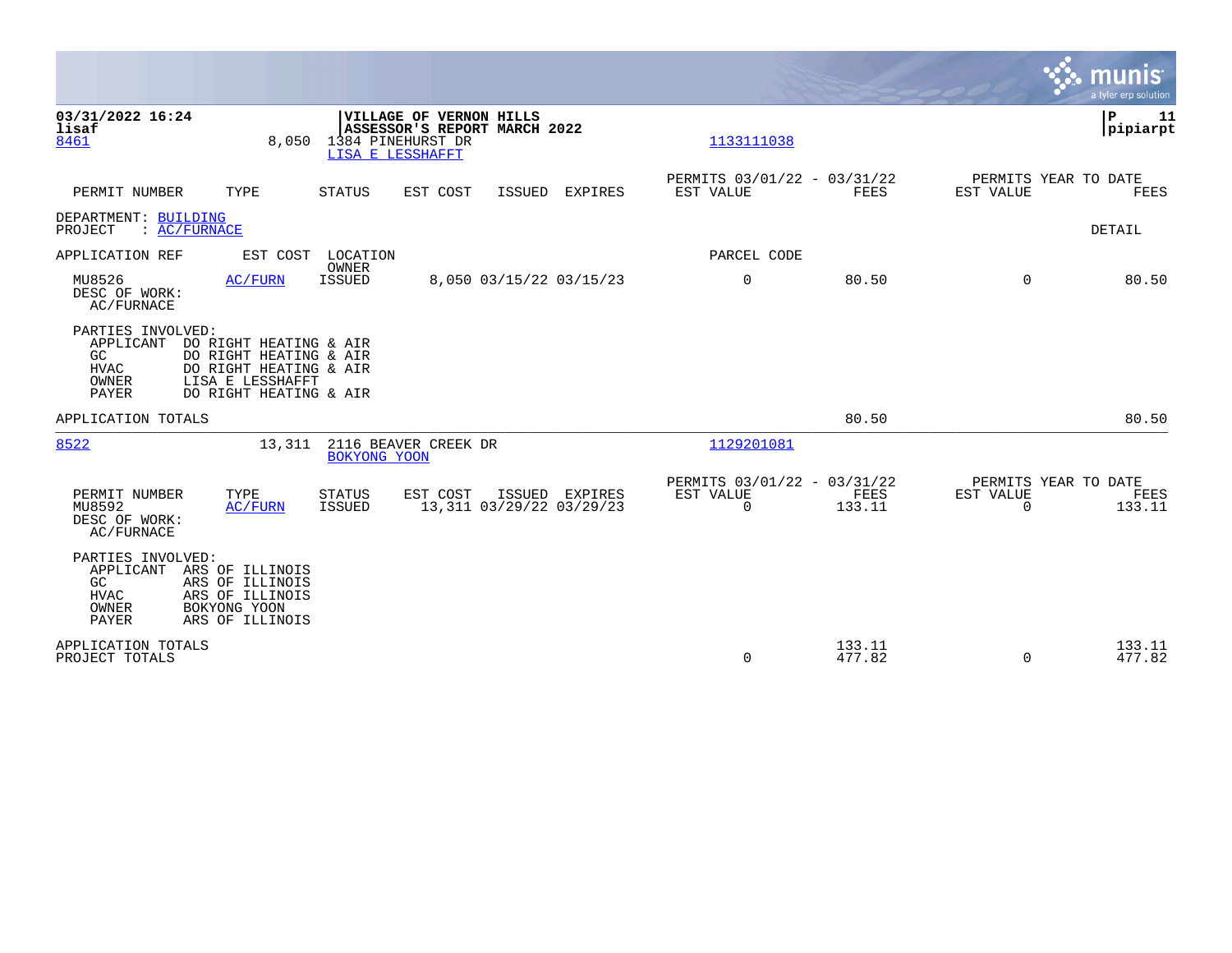|                                                                                                                                                                                                                                         |                                                                        | munis<br>a tyler erp solution                                   |
|-----------------------------------------------------------------------------------------------------------------------------------------------------------------------------------------------------------------------------------------|------------------------------------------------------------------------|-----------------------------------------------------------------|
| 03/31/2022 16:24<br>VILLAGE OF VERNON HILLS<br>ASSESSOR'S REPORT MARCH 2022<br>lisaf                                                                                                                                                    |                                                                        | ΙP<br>12<br> pipiarpt                                           |
| DEPARTMENT: BUILDING<br>PROJECT<br>: ANTENNA                                                                                                                                                                                            |                                                                        | DETAIL                                                          |
| APPLICATION REF<br>EST COST<br>LOCATION<br>OWNER                                                                                                                                                                                        | PARCEL CODE                                                            |                                                                 |
| 8370<br>201 WEST HAWTHORN PKY<br>25,000<br>COUNTY BOARD OF SCHOOL TRUSTEES DIST 73                                                                                                                                                      | 1132400003                                                             |                                                                 |
| PERMIT NUMBER<br>TYPE<br>EST COST<br>ISSUED EXPIRES<br>STATUS<br>MU8530<br>25,000 03/17/22 03/17/23<br><b>ANTENNA</b><br>ISSUED<br>DESC OF WORK:<br>ANTENNA LIGHT POLE #810                                                             | PERMITS 03/01/22 - 03/31/22<br>EST VALUE<br>FEES<br>$\Omega$<br>250.00 | PERMITS YEAR TO DATE<br>EST VALUE<br>FEES<br>$\Omega$<br>250.00 |
| PARTIES INVOLVED:<br>APPLICANT<br>NEXIUS SOLUTIONS<br>GC.<br>NEXIUS SOLUTIONS<br>OWNER<br>COUNTY BOARD OF SCHOOL TRUSTEES DIST 73<br><b>PAYER</b><br>NEXIUS SOLUTIONS                                                                   |                                                                        |                                                                 |
| APPLICATION TOTALS                                                                                                                                                                                                                      | 250.00                                                                 | 250.00                                                          |
| 8449<br>15,000<br>270 SOUTH MILWAUKEE AVE<br>MILWAUKEE & WOODBINE LLC                                                                                                                                                                   | 1510102023                                                             |                                                                 |
| EST COST<br>PERMIT NUMBER<br>TYPE<br>ISSUED EXPIRES<br><b>STATUS</b><br>15,000 03/31/22 03/31/23<br>MU8593<br>ISSUED<br><b>ANTENNA</b><br>DESC OF WORK:<br>ANTENNA                                                                      | PERMITS 03/01/22 - 03/31/22<br>EST VALUE<br>FEES<br>$\Omega$<br>150.00 | PERMITS YEAR TO DATE<br>EST VALUE<br>FEES<br>$\Omega$<br>150.00 |
| PARTIES INVOLVED:<br>APPLICANT<br>AT&T C/O SMJ CONSULTING SERVICES LLC<br>GC.<br>VELEX<br>OCCUPANT<br>AT&T C/O SMJ CONSULTING SERVICES LLC<br>OWNER<br>MILWAUKEE & WOODBINE LLC<br><b>PAYER</b><br>AT&T C/O SMJ CONSULTING SERVICES LLC |                                                                        |                                                                 |
| APPLICATION TOTALS<br>PROJECT TOTALS                                                                                                                                                                                                    | 150.00<br>0<br>400.00                                                  | 150.00<br>$\Omega$<br>400.00                                    |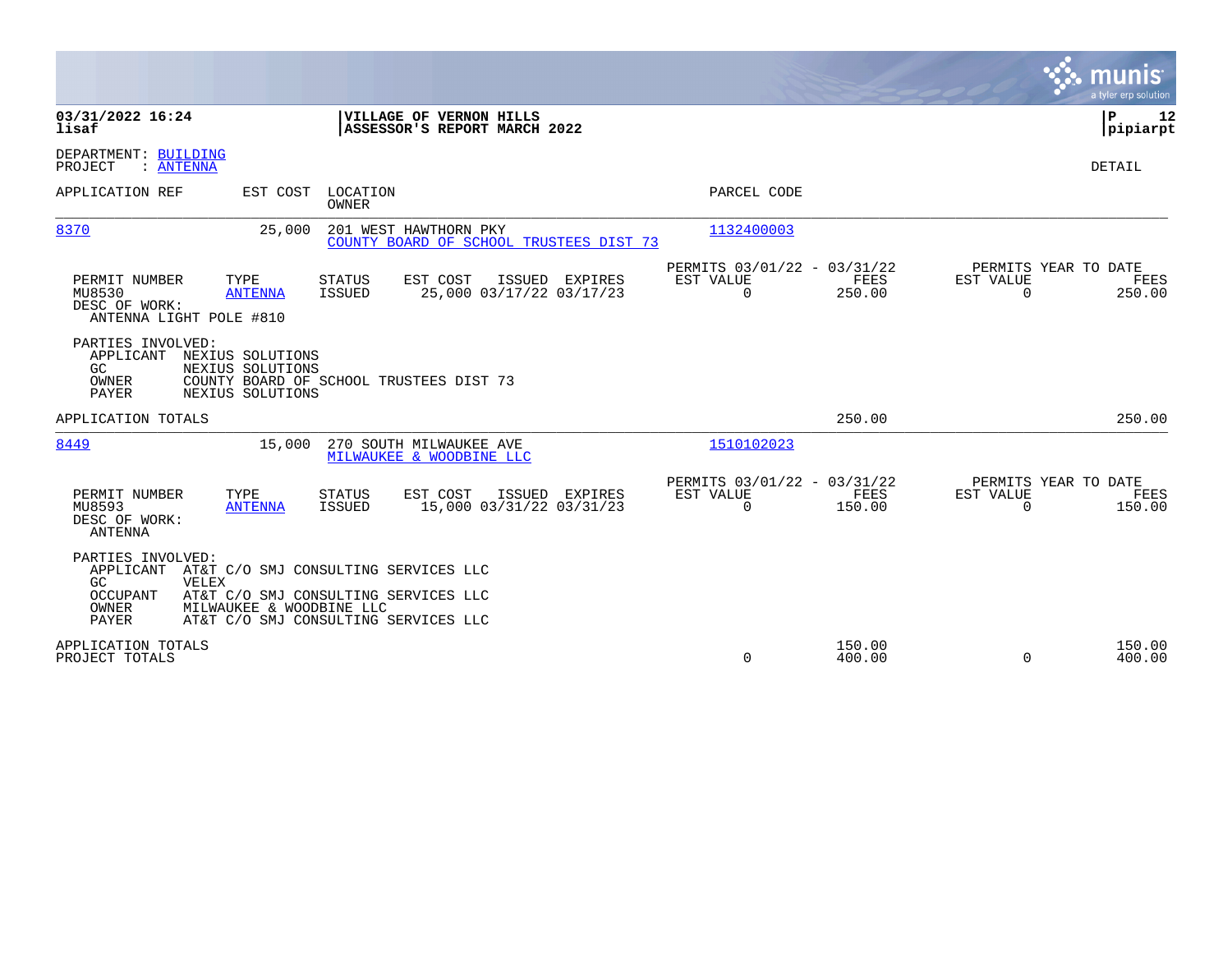|                                                                                                                                                                                                         |                                                                                                  |                                                                                       | munis<br>a tyler erp solution                                                  |
|---------------------------------------------------------------------------------------------------------------------------------------------------------------------------------------------------------|--------------------------------------------------------------------------------------------------|---------------------------------------------------------------------------------------|--------------------------------------------------------------------------------|
| 03/31/2022 16:24<br>lisaf                                                                                                                                                                               | VILLAGE OF VERNON HILLS<br>ASSESSOR'S REPORT MARCH 2022                                          |                                                                                       | ΙP<br>13<br> pipiarpt                                                          |
| DEPARTMENT: BUILDING<br>PROJECT<br>: NEW BUSINESS NO REMODEL                                                                                                                                            |                                                                                                  |                                                                                       | DETAIL                                                                         |
| APPLICATION REF                                                                                                                                                                                         | EST COST LOCATION<br>OWNER                                                                       | PARCEL CODE                                                                           |                                                                                |
| 8340<br>0                                                                                                                                                                                               | 100 NORTH FAIRWAY DRIVE 104<br>WESTMOUNT REALTY CAPITAL                                          | 1504303179                                                                            |                                                                                |
| TYPE<br>PERMIT NUMBER<br>MU8504<br>CO NO FEE<br>DESC OF WORK:<br>NO WORK - TBG FITNESS LLC                                                                                                              | EST COST<br>STATUS<br>ISSUED EXPIRES<br>$0$ 03/11/22 03/11/23<br>COMPLT                          | PERMITS 03/01/22 - 03/31/22<br>EST VALUE<br>FEES<br>$\mathbf 0$<br>.00                | PERMITS YEAR TO DATE<br>EST VALUE<br>FEES<br>$\mathbf 0$<br>.00                |
| PARTIES INVOLVED:<br>APPLICANT<br>TBG FITNESS LLC<br>GC<br>TBG FITNESS LLC<br><b>OCCUPANT</b><br>TBG FITNESS LLC<br>WESTMOUNT REALTY CAPITAL<br>OWNER<br>PAYER<br>TBG FITNESS LLC                       |                                                                                                  |                                                                                       |                                                                                |
| APPLICATION TOTALS                                                                                                                                                                                      |                                                                                                  | .00                                                                                   | .00                                                                            |
| 8408<br>$\overline{0}$                                                                                                                                                                                  | 970 CORPORATE WOODS PARKWAY<br>VV & CO                                                           | 1510302054                                                                            |                                                                                |
| TYPE<br>PERMIT NUMBER<br><b>NO REMODEL ISSUED</b><br>MU8484<br>DESC OF WORK:<br>CO - TDI PACKSYS                                                                                                        | EST COST<br>ISSUED EXPIRES<br>STATUS<br>$0$ 03/02/22 03/07/23                                    | PERMITS 03/01/22 - 03/31/22<br>EST VALUE<br>FEES<br>$\Omega$<br>150.00                | PERMITS YEAR TO DATE<br>EST VALUE<br>FEES<br>$\Omega$<br>150.00                |
| PARTIES INVOLVED:<br>APPLICANT<br>CORPORATE WOODS ASSOCIATES LLC<br>GC<br><b>OCCUPANT</b><br>TDI PACKSYS<br>VV & CO<br>OWNER<br>PAYER                                                                   | CORPORATE WOODS ASSOCIATES LLC<br>CORPORATE WOODS ASSOCIATES LLC                                 |                                                                                       |                                                                                |
| APPLICATION TOTALS                                                                                                                                                                                      |                                                                                                  | 150.00                                                                                | 150.00                                                                         |
| 8428<br>$\overline{0}$                                                                                                                                                                                  | 945 LAKEVIEW PKY<br>TOM WARD                                                                     | 1133302013                                                                            |                                                                                |
| TYPE<br>PERMIT NUMBER<br>MU8498<br>NO REMODEL COMPLT<br>MU8512<br>CO NO FEE<br>DESC OF WORK:<br>CO: GAUTHIER WEALTH PARTNERS<br>SUITE 114<br>PARTIES INVOLVED:<br>APPLICANT<br>GAUTHIER WEALTH PARTNERS | EST COST<br>ISSUED EXPIRES<br>STATUS<br>$0$ 03/09/22 03/14/23<br>$0$ 03/14/22 03/14/23<br>COMPLT | PERMITS 03/01/22 - 03/31/22<br>EST VALUE<br>FEES<br>0<br>150.00<br>$\mathbf 0$<br>.00 | PERMITS YEAR TO DATE<br>EST VALUE<br>FEES<br>150.00<br>0<br>$\mathbf 0$<br>.00 |
| GC.<br>GAUTHIER WEALTH PARTNERS<br>OWNER<br>TOM WARD                                                                                                                                                    |                                                                                                  |                                                                                       |                                                                                |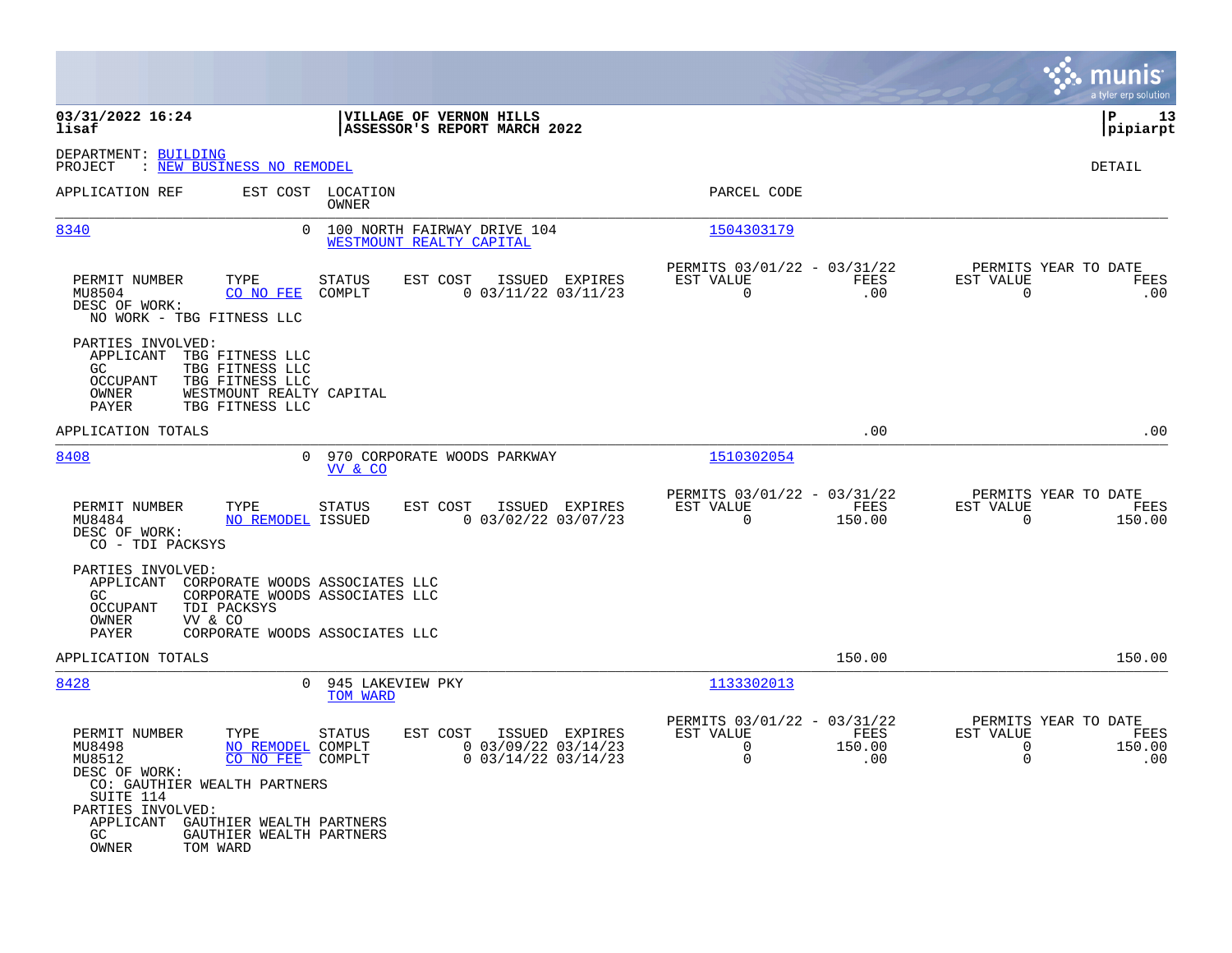|                                                                    |                                                    |                                                         |          |                                            |                                               |                  |                                   | <b>munis</b><br>a tyler erp solution |
|--------------------------------------------------------------------|----------------------------------------------------|---------------------------------------------------------|----------|--------------------------------------------|-----------------------------------------------|------------------|-----------------------------------|--------------------------------------|
| 03/31/2022 16:24<br>lisaf<br>APPLICATION TOTALS                    |                                                    | VILLAGE OF VERNON HILLS<br>ASSESSOR'S REPORT MARCH 2022 |          |                                            |                                               | 150.00           |                                   | P<br>14<br> pipiarpt<br>150.00       |
| DEPARTMENT: BUILDING<br>PROJECT                                    | : NEW BUSINESS NO REMODEL                          |                                                         |          |                                            |                                               |                  |                                   | DETAIL                               |
| APPLICATION REF                                                    | EST COST                                           | LOCATION<br>OWNER                                       |          |                                            | PARCEL CODE                                   |                  |                                   |                                      |
| 8462                                                               | $\Omega$                                           | 304 HAWTHORN CTR<br>CENTENNIAL                          |          |                                            | 1133401086                                    |                  |                                   |                                      |
| PERMIT NUMBER<br>MU8527<br>DESC OF WORK:<br>CO - YOGIBO            | TYPE<br>NO REMODEL ISSUED                          | STATUS                                                  | EST COST | ISSUED<br>EXPIRES<br>$0$ 03/15/22 03/30/23 | PERMITS 03/01/22 - 03/31/22<br>EST VALUE<br>0 | FEES<br>150.00   | PERMITS YEAR TO DATE<br>EST VALUE | FEES<br>150.00                       |
| PARTIES INVOLVED:<br>APPLICANT<br>GC<br>OCCUPANT<br>OWNER<br>PAYER | YOGIBO<br>YOGIBO<br>YOGIBO<br>CENTENNIAL<br>YOGIBO |                                                         |          |                                            |                                               |                  |                                   |                                      |
| APPLICATION TOTALS<br>PROJECT TOTALS                               |                                                    |                                                         |          |                                            | 0                                             | 150.00<br>450.00 |                                   | 150.00<br>450.00                     |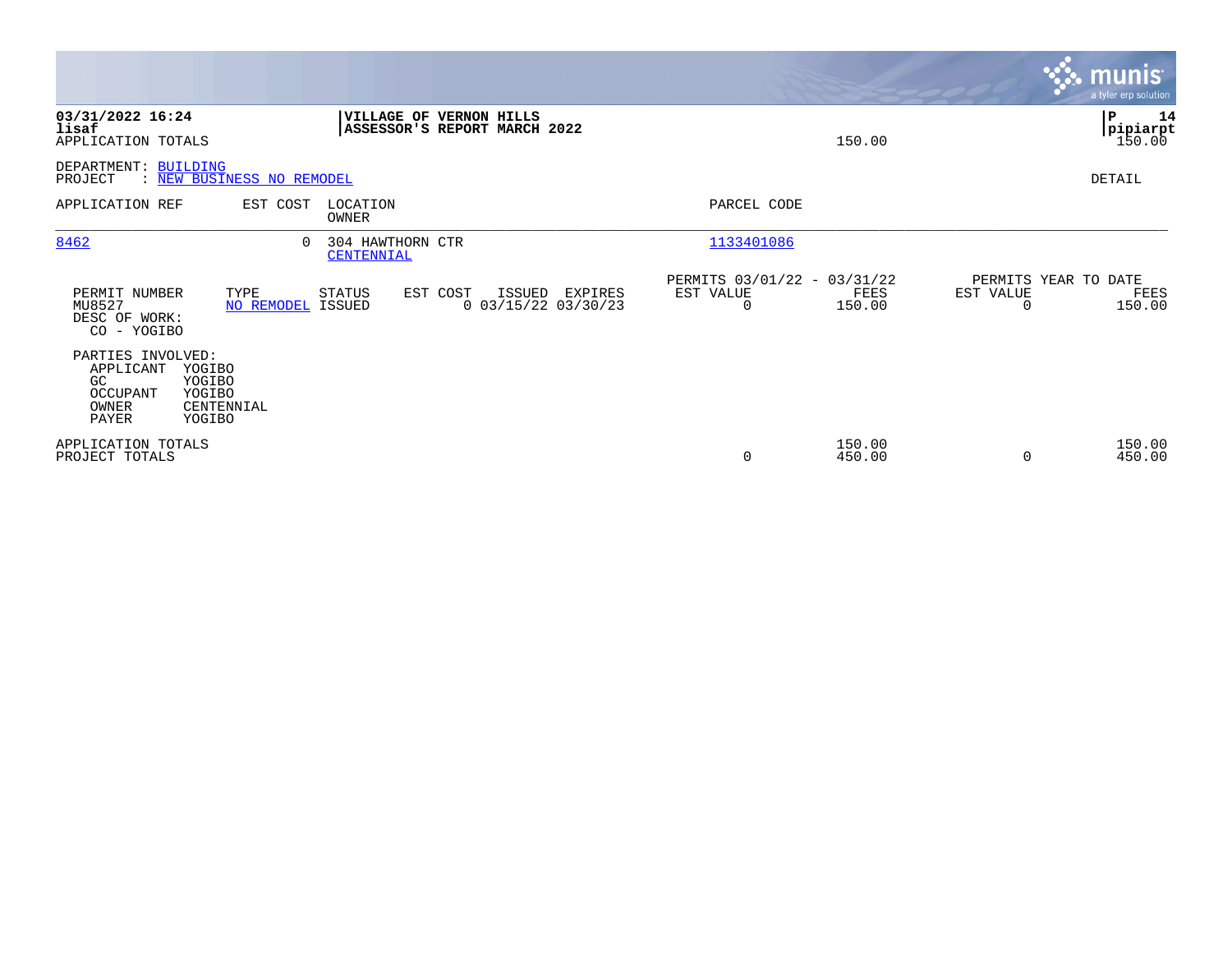|                                                                                                                                                                                                                                             | munis<br>a tyler erp solution                                                                                                             |
|---------------------------------------------------------------------------------------------------------------------------------------------------------------------------------------------------------------------------------------------|-------------------------------------------------------------------------------------------------------------------------------------------|
| 03/31/2022 16:24<br>VILLAGE OF VERNON HILLS<br>lisaf<br>ASSESSOR'S REPORT MARCH 2022                                                                                                                                                        | P<br>15<br> pipiarpt                                                                                                                      |
| DEPARTMENT: BUILDING<br>: COMMERCIAL ROOFTOP HVAC<br>PROJECT                                                                                                                                                                                | DETAIL                                                                                                                                    |
| EST COST LOCATION<br>APPLICATION REF<br><b>OWNER</b>                                                                                                                                                                                        | PARCEL CODE                                                                                                                               |
| 8468<br>21,289<br>565 LAKEVIEW PKY 110<br>GLOBE PROPERTY MANAGEMENT                                                                                                                                                                         | 1504201016                                                                                                                                |
| TYPE<br>EST COST<br>PERMIT NUMBER<br><b>STATUS</b><br>ISSUED EXPIRES<br>MU8533<br>RFTP HVAC<br>COMPLT<br>21,289 03/17/22 03/22/23<br>DESC OF WORK:<br>ROOFTOP HVAC                                                                          | PERMITS 03/01/22 - 03/31/22<br>PERMITS YEAR TO DATE<br>EST VALUE<br>FEES<br>EST VALUE<br>FEES<br>$\Omega$<br>212.89<br>212.89<br>$\Omega$ |
| PARTIES INVOLVED:<br>APPLICANT<br>ALTHOFF INDUSTRIES<br>GC.<br>ALTHOFF INDUSTRIES<br><b>HVAC</b><br>ALTHOFF INDUSTRIES<br>OCCUPANT<br>GLOBE PROPERTY MANAGEMENT<br>OWNER<br>GLOBE PROPERTY MANAGEMENT<br><b>PAYER</b><br>ALTHOFF INDUSTRIES |                                                                                                                                           |
| APPLICATION TOTALS                                                                                                                                                                                                                          | 212.89<br>212.89                                                                                                                          |
| 8502<br>221 EAST TOWNLINE RD<br>50,000<br>RICHPORT PROPERTY LLC                                                                                                                                                                             | 1504110007                                                                                                                                |
| PERMIT NUMBER<br>TYPE<br><b>STATUS</b><br>EST COST<br>ISSUED EXPIRES<br>50,000 03/28/22 03/28/23<br>MU8578<br>RFTP HVAC<br>ISSUED<br>DESC OF WORK:<br>ROOF TOP HVAC UNITS                                                                   | PERMITS 03/01/22 - 03/31/22<br>PERMITS YEAR TO DATE<br>EST VALUE<br>FEES<br>EST VALUE<br>FEES<br>$\Omega$<br>500.00<br>$\Omega$<br>500.00 |
| PARTIES INVOLVED:<br>APPLICANT<br>GT MECHANICAL<br>GC<br>GT MECHANICAL<br>HVAC<br>GT MECHANICAL<br>PORTILLO'S<br>OCCUPANT<br>OWNER<br>RICHPORT PROPERTY LLC<br>PAYER<br><b>GT MECHANICAL</b>                                                |                                                                                                                                           |
| APPLICATION TOTALS<br>PROJECT TOTALS                                                                                                                                                                                                        | 500.00<br>500.00<br>$\Omega$<br>712.89<br>$\Omega$<br>712.89                                                                              |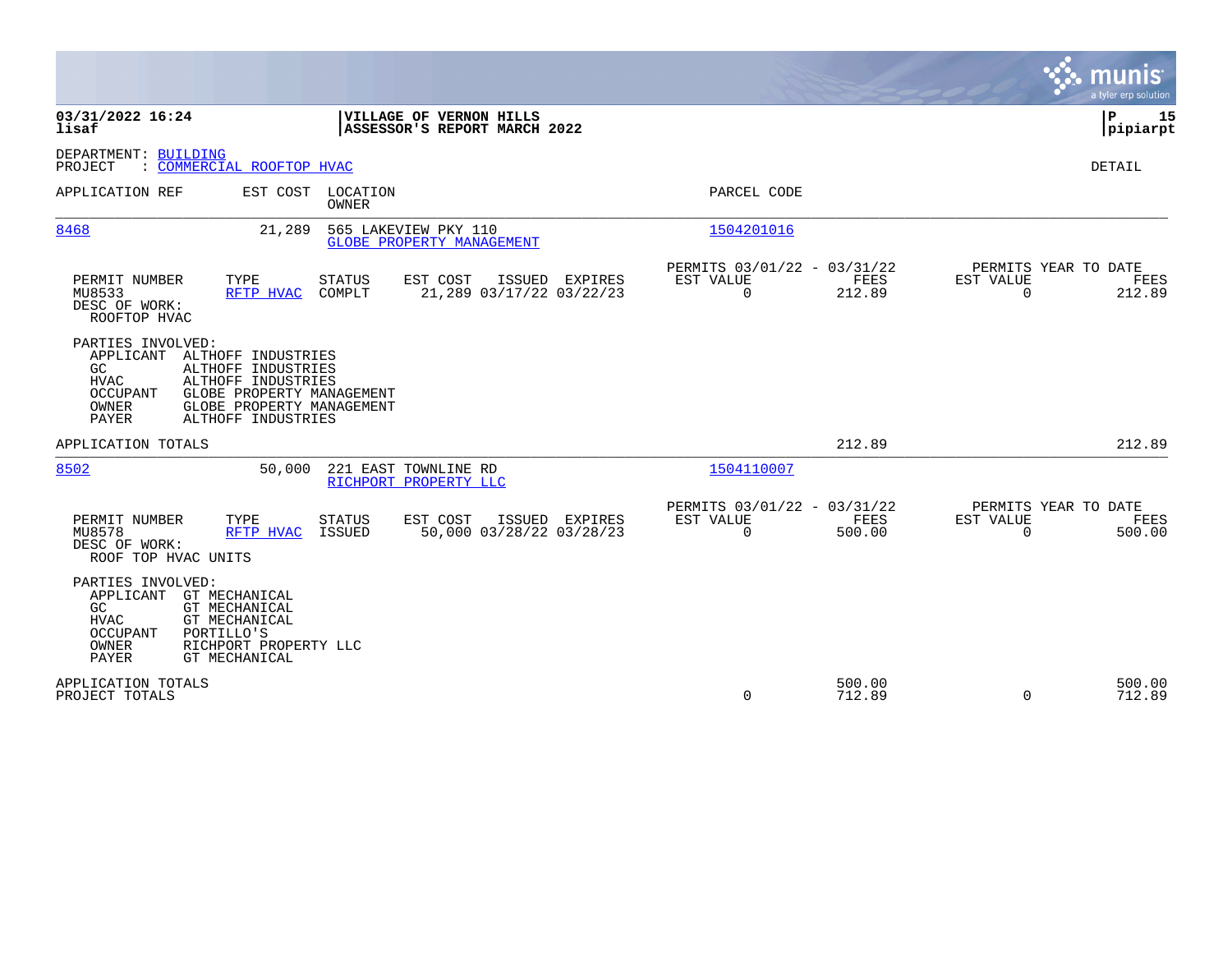|                                                                                                                                                                                 |                                                                           | munis<br>a tyler erp solution                                      |
|---------------------------------------------------------------------------------------------------------------------------------------------------------------------------------|---------------------------------------------------------------------------|--------------------------------------------------------------------|
| 03/31/2022 16:24<br>VILLAGE OF VERNON HILLS<br>ASSESSOR'S REPORT MARCH 2022<br>lisaf                                                                                            |                                                                           | l P<br>16<br> pipiarpt                                             |
| DEPARTMENT: BUILDING<br>PROJECT<br>$\therefore$ DECK                                                                                                                            |                                                                           | DETAIL                                                             |
| APPLICATION REF<br>EST COST<br>LOCATION<br>OWNER                                                                                                                                | PARCEL CODE                                                               |                                                                    |
| 8302<br>1760 STANWICH RD<br>34,400<br>SHARON AND BRYAN TWEED                                                                                                                    | 1129313007                                                                |                                                                    |
| ISSUED EXPIRES<br>PERMIT NUMBER<br>TYPE<br>STATUS<br>EST COST<br>34,400 03/01/22 03/01/23<br>MU8467<br><b>DECK</b><br><b>ISSUED</b><br>DESC OF WORK:<br>DECK                    | PERMITS 03/01/22 - 03/31/22<br>EST VALUE<br>FEES<br>$\mathbf 0$<br>344.00 | PERMITS YEAR TO DATE<br>EST VALUE<br>FEES<br>$\mathbf 0$<br>344.00 |
| PARTIES INVOLVED:<br>APPLICANT<br>SHARON AND BRYAN TWEED<br>GC.<br>ACE OF DECKS LLC<br>SHARON AND BRYAN TWEED<br>OWNER<br>PAYER<br>SHARON AND BRYAN TWEED                       |                                                                           |                                                                    |
| APPLICATION TOTALS                                                                                                                                                              | 344.00                                                                    | 344.00                                                             |
| 8429<br>300<br>209 AUGUSTA DR<br><b>BATBAYAR DUGANCH</b>                                                                                                                        | 1505405056                                                                |                                                                    |
| PERMIT NUMBER<br>TYPE<br>EST COST<br>ISSUED EXPIRES<br>STATUS<br>300 03/15/22 03/18/23<br>MU8520<br><b>DECK</b><br><b>ISSUED</b><br>DESC OF WORK:<br>GAZEBO                     | PERMITS 03/01/22 - 03/31/22<br>EST VALUE<br>FEES<br>$\mathbf 0$<br>30.00  | PERMITS YEAR TO DATE<br>EST VALUE<br>FEES<br>$\mathbf 0$<br>30.00  |
| PARTIES INVOLVED:<br>GC.<br>BATBAYAR DUGANCH<br>BATBAYAR DUGANCH<br>OWNER<br>PAYER<br>BATBAYAR DUGANCH                                                                          |                                                                           |                                                                    |
| APPLICATION TOTALS                                                                                                                                                              | 30.00                                                                     | 30.00                                                              |
| 8438<br>14,357<br>2132 BEAVER CREEK DR<br>MR & MRS WOON C PARK                                                                                                                  | 1129201077                                                                |                                                                    |
| PERMIT NUMBER<br>TYPE<br><b>STATUS</b><br>EST COST<br>ISSUED EXPIRES<br>MU8572<br><b>DECK</b><br><b>ISSUED</b><br>14,357 03/25/22 03/25/23<br>DESC OF WORK:<br>DECK RESTORATION | PERMITS 03/01/22 - 03/31/22<br>EST VALUE<br><b>FEES</b><br>0<br>143.57    | PERMITS YEAR TO DATE<br>EST VALUE<br>FEES<br>$\mathbf 0$<br>143.57 |
| PARTIES INVOLVED:<br>APPLICANT<br>TOP DECK BUILDERS, INC<br>GC.<br>TOP DECK BUILDERS, INC<br>OWNER<br>MR & MRS WOON C PARK<br>PAYER<br>TOP DECK BUILDERS, INC                   |                                                                           |                                                                    |
| APPLICATION TOTALS                                                                                                                                                              | 143.57                                                                    | 143.57                                                             |
| 8455<br>30,550 1799S STANWICH RD                                                                                                                                                | 1129311014                                                                |                                                                    |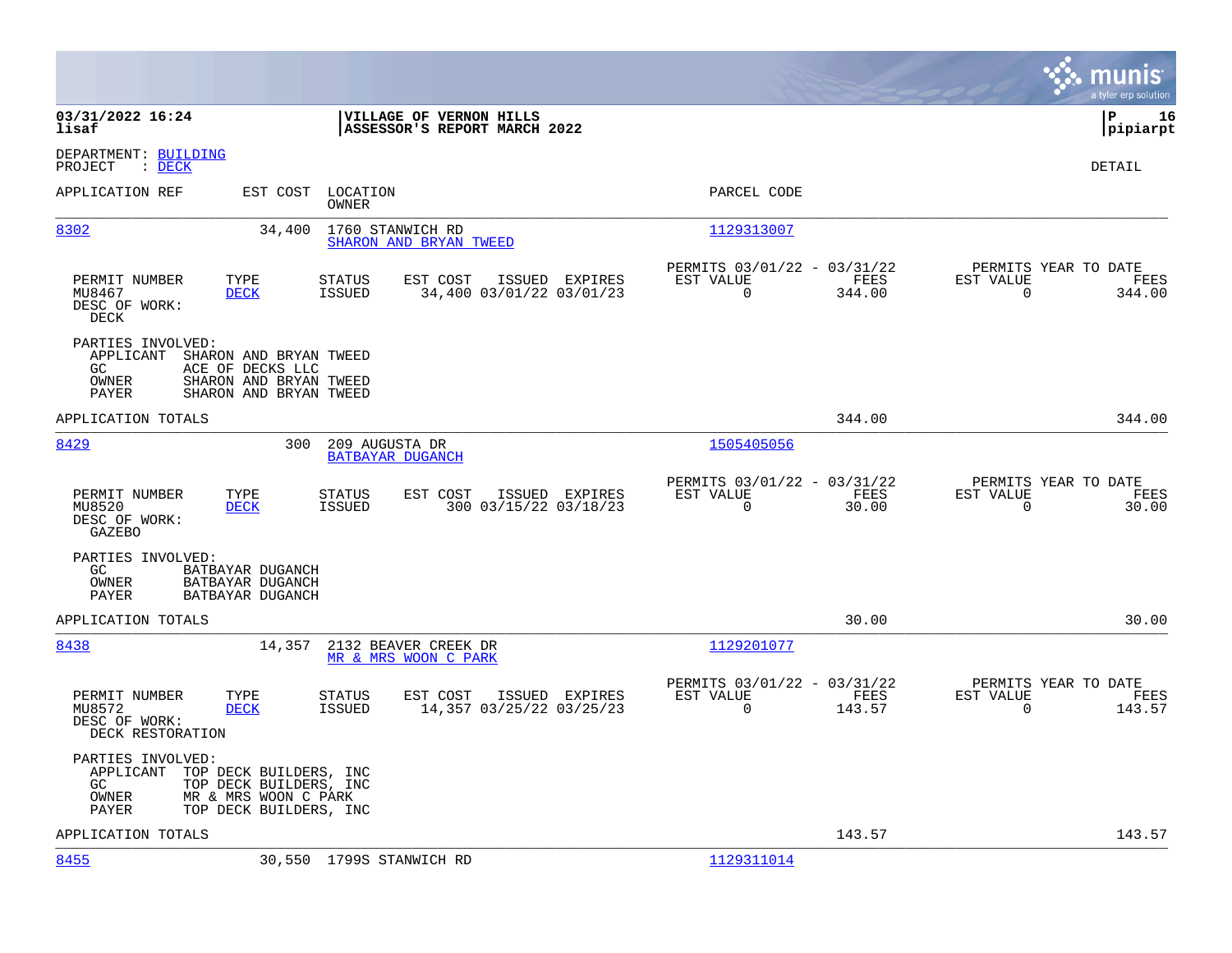|                                                                                                                                                   |                                                                                                                                     |                                     |                                                                                   |               |                                            |                                               |                    |                                                  | ९: munis<br>a tyler erp solution |
|---------------------------------------------------------------------------------------------------------------------------------------------------|-------------------------------------------------------------------------------------------------------------------------------------|-------------------------------------|-----------------------------------------------------------------------------------|---------------|--------------------------------------------|-----------------------------------------------|--------------------|--------------------------------------------------|----------------------------------|
| 03/31/2022 16:24<br>lisaf                                                                                                                         |                                                                                                                                     |                                     | VILLAGE OF VERNON HILLS<br>ASSESSOR'S REPORT MARCH 2022<br>CURT S & JANE H COOPER |               |                                            |                                               |                    |                                                  | lР<br>17<br> pipiarpt            |
| PERMIT NUMBER                                                                                                                                     | TYPE                                                                                                                                | <b>STATUS</b>                       | EST COST                                                                          | <b>ISSUED</b> | EXPIRES                                    | PERMITS 03/01/22 - 03/31/22<br>EST VALUE      | FEES               | PERMITS YEAR TO DATE<br>EST VALUE                | FEES                             |
| DEPARTMENT: BUILDING<br>$\therefore$ DECK<br>PROJECT                                                                                              |                                                                                                                                     |                                     |                                                                                   |               |                                            |                                               |                    |                                                  | DETAIL                           |
| APPLICATION REF                                                                                                                                   |                                                                                                                                     | EST COST LOCATION                   |                                                                                   |               |                                            | PARCEL CODE                                   |                    |                                                  |                                  |
| MU8546<br>DESC OF WORK:<br>DECK                                                                                                                   | <b>DECK</b>                                                                                                                         | OWNER<br>ISSUED                     |                                                                                   |               | 30,550 03/17/22 03/17/23                   | 0                                             | 305.50             | $\Omega$                                         | 305.50                           |
| PARTIES INVOLVED:<br>APPLICANT<br>GC<br>OWNER<br>PAYER                                                                                            | GEORGETOWN DECKS<br>GEORGETOWN DECKS<br>CURT S & JANE H COOPER<br>GEORGETOWN DECKS                                                  |                                     |                                                                                   |               |                                            |                                               |                    |                                                  |                                  |
| APPLICATION TOTALS                                                                                                                                |                                                                                                                                     |                                     |                                                                                   |               |                                            |                                               | 305.50             |                                                  | 305.50                           |
| 8458                                                                                                                                              | 19,500                                                                                                                              | 354 DONNELLEY PL<br>KATHLEEN FINATO |                                                                                   |               |                                            | 1509302023                                    |                    |                                                  |                                  |
| PERMIT NUMBER<br>MU8560<br>DESC OF WORK:<br>COVERED PORCH                                                                                         | TYPE<br><b>DECK</b>                                                                                                                 | <b>STATUS</b><br><b>ISSUED</b>      | EST COST                                                                          |               | ISSUED EXPIRES<br>19,500 03/23/22 03/23/23 | PERMITS 03/01/22 - 03/31/22<br>EST VALUE<br>0 | FEES<br>195.00     | PERMITS YEAR TO DATE<br>EST VALUE<br>$\mathbf 0$ | FEES<br>195.00                   |
| PARTIES INVOLVED:<br>APPLICANT<br>CARPENTER CRAFTED BY COHEN, LLC<br>CONCRETE<br>ELECTRICIA POP ELECTRIC<br>GC<br>OWNER<br>PAYER<br><b>ROOFER</b> | CRAFTED BY COHEN, LLC<br>CRAFTED BY COHEN, LLC<br>CRAFTED BY COHEN, LLC<br>KATHLEEN FINATO<br>CRAFTED BY COHEN, LLC<br>SRS EXTERIOR |                                     |                                                                                   |               |                                            |                                               |                    |                                                  |                                  |
| APPLICATION TOTALS<br>PROJECT TOTALS                                                                                                              |                                                                                                                                     |                                     |                                                                                   |               |                                            | $\mathbf 0$                                   | 195.00<br>1,018.07 | $\Omega$                                         | 195.00<br>1,018.07               |

 $\bullet$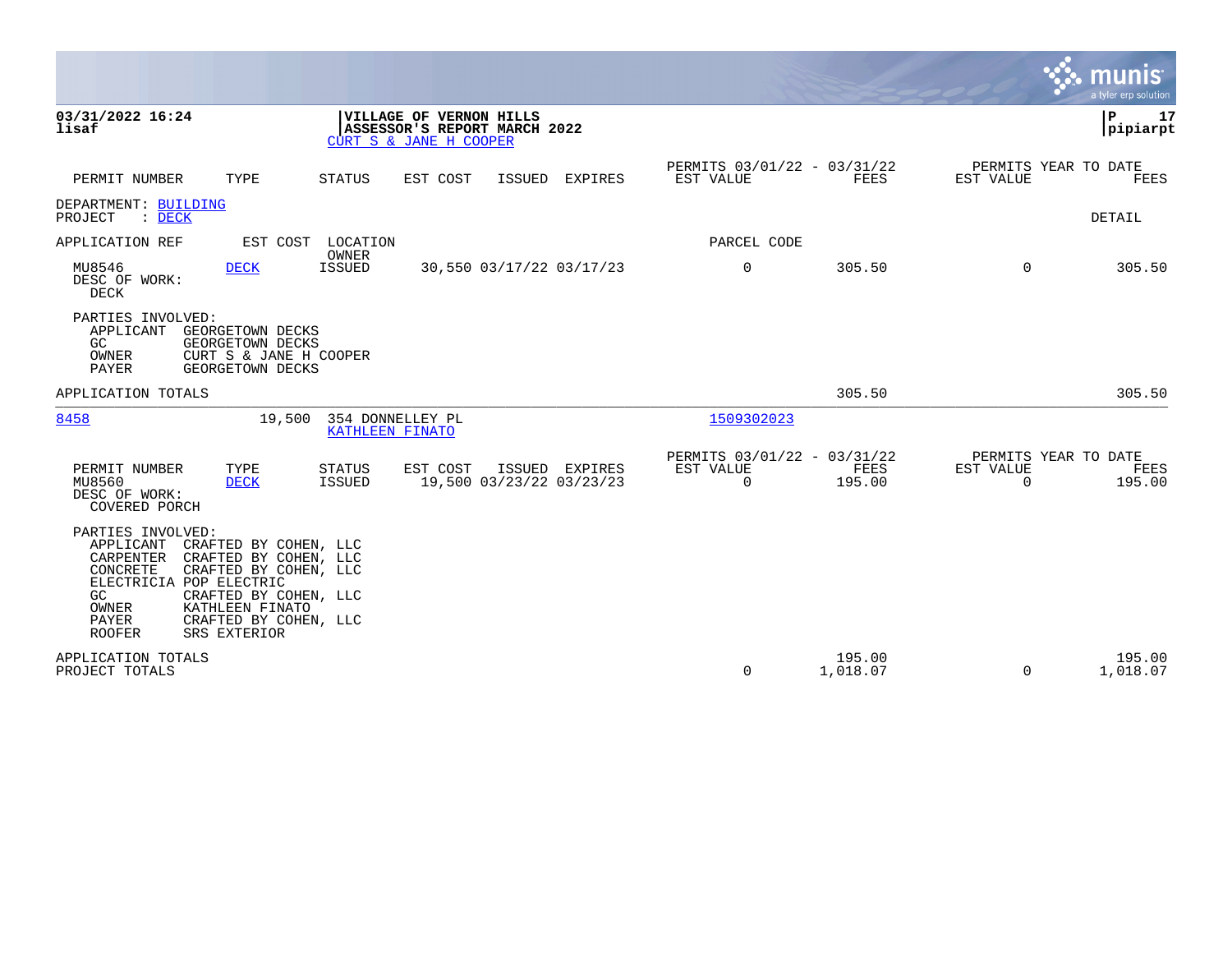|                                                                                                                                                            |                                                                                            |                                                                       | munis <sup>®</sup><br>a tyler erp solution         |
|------------------------------------------------------------------------------------------------------------------------------------------------------------|--------------------------------------------------------------------------------------------|-----------------------------------------------------------------------|----------------------------------------------------|
| 03/31/2022 16:24<br>lisaf                                                                                                                                  | <b>VERNON HILLS</b><br><b>VILLAGE OF</b><br>ASSESSOR'S REPORT MARCH 2022                   |                                                                       | P<br>18<br> pipiarpt                               |
| DEPARTMENT: BUILDING<br>: DRIVEWAY<br>PROJECT                                                                                                              |                                                                                            |                                                                       | DETAIL                                             |
| APPLICATION REF<br>EST COST                                                                                                                                | LOCATION<br>OWNER                                                                          | PARCEL CODE                                                           |                                                    |
| 8496<br>3,000                                                                                                                                              | 319 HURON ST<br>MARY A CASSEDAY, TRUSTEE                                                   | 1509302054                                                            |                                                    |
| TYPE<br>PERMIT NUMBER<br>MU8574<br><b>DRVWY</b><br>DESC OF WORK:<br>REPLACE EXISTING DRIVEWAY                                                              | <b>STATUS</b><br>EST COST<br>ISSUED<br>EXPIRES<br>3,000 03/28/22 03/28/23<br><b>ISSUED</b> | PERMITS 03/01/22 - 03/31/22<br>EST VALUE<br>FEES<br>50.00<br>$\Omega$ | PERMITS YEAR TO DATE<br>EST VALUE<br>FEES<br>50.00 |
| PARTIES INVOLVED:<br>APPLICANT<br>JOAN CASSEDAY-OSTERMAN<br>GRADE A ASPHALT<br>GC.<br>MARY A CASSEDAY, TRUSTEE<br>OWNER<br>PAYER<br>JOAN CASSEDAY-OSTERMAN |                                                                                            |                                                                       |                                                    |
| APPLICATION TOTALS<br>PROJECT TOTALS                                                                                                                       |                                                                                            | 50.00<br>$\mathbf 0$<br>50.00                                         | 50.00<br>50.00<br>0                                |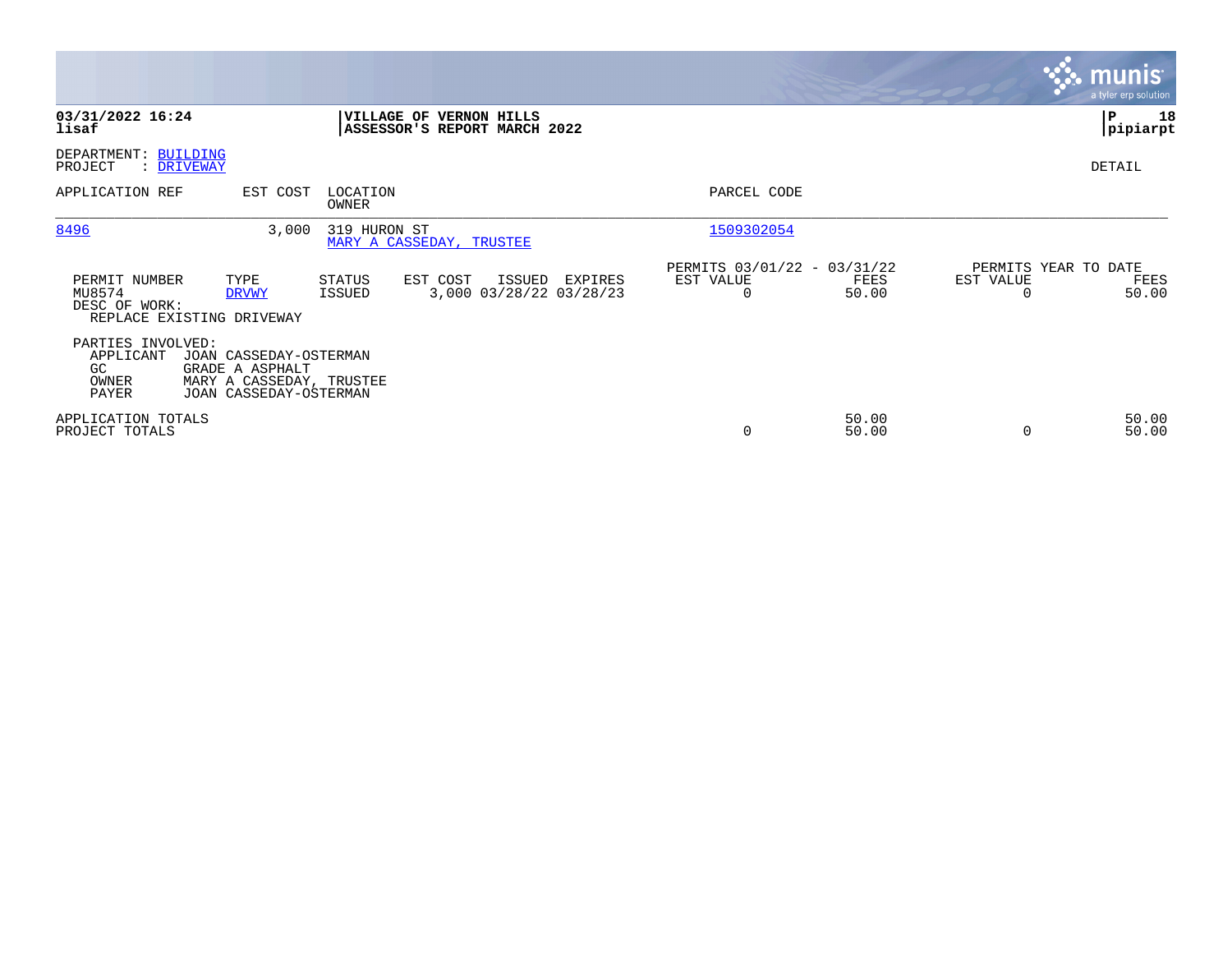|                                                                                                                                                                              |                                                                                   |                                                                              | munis<br>a tyler erp solution                                   |
|------------------------------------------------------------------------------------------------------------------------------------------------------------------------------|-----------------------------------------------------------------------------------|------------------------------------------------------------------------------|-----------------------------------------------------------------|
| 03/31/2022 16:24<br>lisaf                                                                                                                                                    | VILLAGE OF VERNON HILLS<br>ASSESSOR'S REPORT MARCH 2022                           |                                                                              | 19<br>l P<br> pipiarpt                                          |
| DEPARTMENT: BUILDING<br>PROJECT<br>$\colon$ FENCE                                                                                                                            |                                                                                   |                                                                              | DETAIL                                                          |
| APPLICATION REF                                                                                                                                                              | EST COST LOCATION<br>OWNER                                                        | PARCEL CODE                                                                  |                                                                 |
| 8228                                                                                                                                                                         | 6,583<br>306 SPRING LN<br>KWAN S & SUNG H HAM                                     | 1504303002                                                                   |                                                                 |
| PERMIT NUMBER<br>TYPE<br>MU8466<br><b>FENCE</b><br>DESC OF WORK:<br>FENCE                                                                                                    | EST COST<br>ISSUED EXPIRES<br><b>STATUS</b><br>6,583 03/01/22 03/16/23<br>ISSUED  | PERMITS 03/01/22 - 03/31/22<br>EST VALUE<br>FEES<br>65.83<br>$\overline{0}$  | PERMITS YEAR TO DATE<br>EST VALUE<br>FEES<br>$\Omega$<br>65.83  |
| PARTIES INVOLVED:<br>APPLICANT<br>ARTEAGA FENCE<br>FENCE<br>ARTEAGA FENCE<br>GC.<br>ARTEAGA FENCE<br>OWNER<br>KWAN S & SUNG H HAM<br>PAYER<br>ARTEAGA FENCE                  |                                                                                   |                                                                              |                                                                 |
| APPLICATION TOTALS                                                                                                                                                           |                                                                                   | 65.83                                                                        | 65.83                                                           |
| 8312                                                                                                                                                                         | 11,470 1 CASTLEGATE CT<br><b>SCOTT MANSON</b>                                     | 1504303036                                                                   |                                                                 |
| TYPE<br>PERMIT NUMBER<br>MU8468<br><b>FENCE</b><br>DESC OF WORK:<br>FENCE                                                                                                    | EST COST<br>ISSUED EXPIRES<br>STATUS<br>11,470 03/01/22 03/01/23<br>ISSUED        | PERMITS 03/01/22 - 03/31/22<br>EST VALUE<br>FEES<br>$\overline{0}$<br>114.70 | PERMITS YEAR TO DATE<br>EST VALUE<br>FEES<br>$\Omega$<br>114.70 |
| PARTIES INVOLVED:<br>APPLICANT<br>AZTEC FENCE COMPANY<br>FENCE<br>AZTEC FENCE COMPANY<br>GC.<br>AZTEC FENCE COMPANY<br>SCOTT MANSON<br>OWNER<br>AZTEC FENCE COMPANY<br>PAYER |                                                                                   |                                                                              |                                                                 |
| APPLICATION TOTALS                                                                                                                                                           |                                                                                   | 114.70                                                                       | 114.70                                                          |
| 8361                                                                                                                                                                         | 11,980 889 BELLE ISLE LN<br>V BALAKRISHNAN R MANI                                 | 1506411011                                                                   |                                                                 |
| PERMIT NUMBER<br>TYPE<br>MU8472<br><b>FENCE</b><br>DESC OF WORK:<br>REPLACE EXISTING FENCE                                                                                   | <b>STATUS</b><br>EST COST<br>ISSUED EXPIRES<br>11,980 03/01/22 03/01/23<br>ISSUED | PERMITS 03/01/22 - 03/31/22<br>EST VALUE<br>FEES<br>119.80<br>0              | PERMITS YEAR TO DATE<br>EST VALUE<br>FEES<br>119.80<br>0        |
| PARTIES INVOLVED:<br>APPLICANT AZTEC FENCE COMPANY<br>GC<br>AZTEC FENCE COMPANY<br>OWNER<br>V BALAKRISHNAN R MANI                                                            |                                                                                   |                                                                              |                                                                 |
| APPLICATION TOTALS                                                                                                                                                           |                                                                                   | 119.80                                                                       | 119.80                                                          |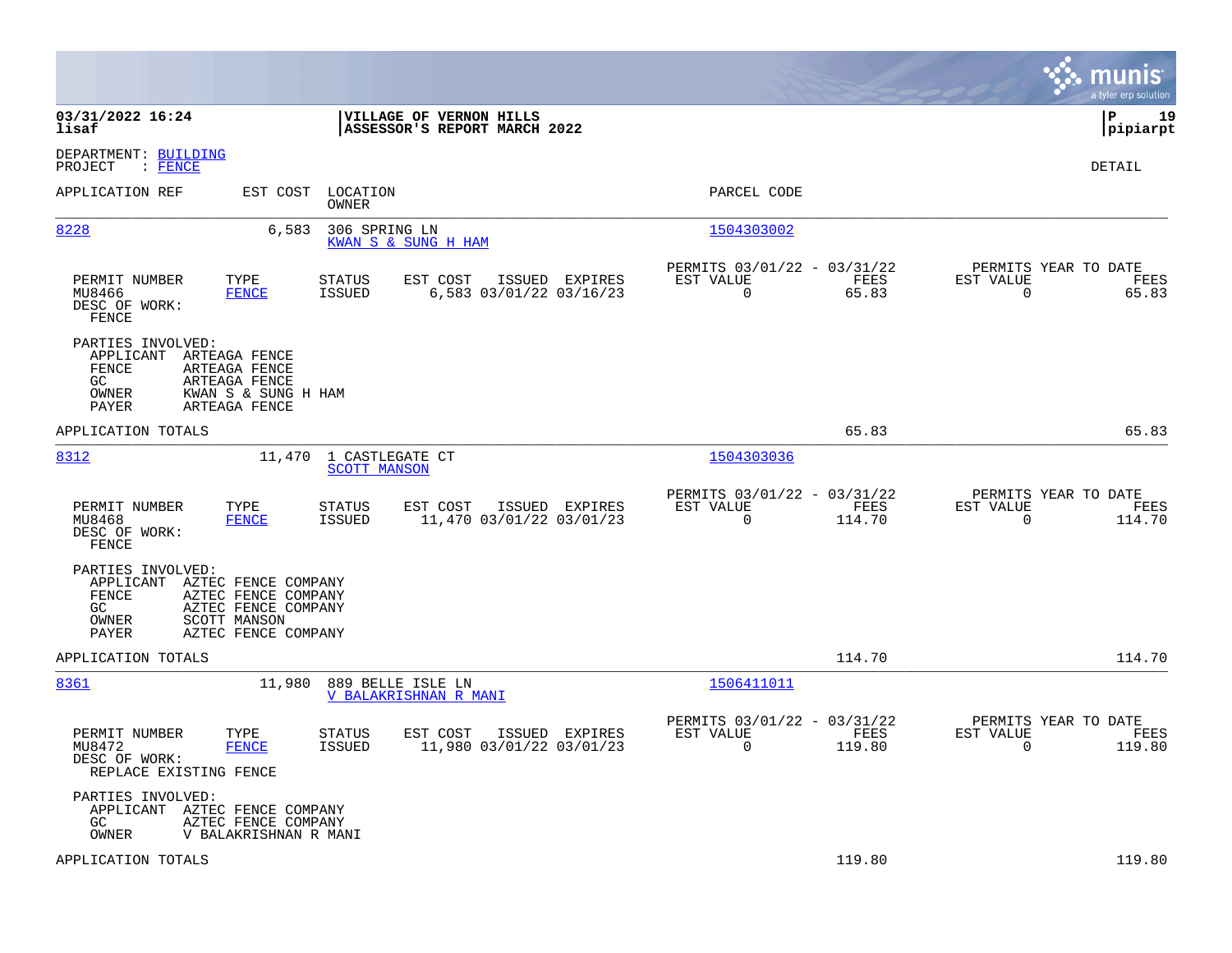|                                                                                       |                                                                                          |                                           |                                                         |                |                                                            |               |                                                  | munis<br>a tyler erp solution |
|---------------------------------------------------------------------------------------|------------------------------------------------------------------------------------------|-------------------------------------------|---------------------------------------------------------|----------------|------------------------------------------------------------|---------------|--------------------------------------------------|-------------------------------|
| 03/31/2022 16:24<br>lisaf                                                             |                                                                                          |                                           | VILLAGE OF VERNON HILLS<br>ASSESSOR'S REPORT MARCH 2022 |                |                                                            |               |                                                  | l P<br>20<br> pipiarpt        |
| DEPARTMENT: BUILDING<br>$:$ FENCE<br>PROJECT                                          |                                                                                          |                                           |                                                         |                |                                                            |               |                                                  | DETAIL                        |
| APPLICATION REF                                                                       | EST COST                                                                                 | LOCATION<br>OWNER                         |                                                         |                | PARCEL CODE                                                |               |                                                  |                               |
| 8440                                                                                  | 6,476                                                                                    | 25 MONTEBELLO DR<br><b>VIMLESH SHUKLA</b> |                                                         |                | 1508206008                                                 |               |                                                  |                               |
| PERMIT NUMBER<br>MU8539<br>DESC OF WORK:<br>FENCE                                     | TYPE<br><b>FENCE</b>                                                                     | STATUS<br>ISSUED                          | EST COST<br>6,476 03/17/22 03/17/23                     | ISSUED EXPIRES | PERMITS 03/01/22 - 03/31/22<br>EST VALUE<br>$\mathbf 0$    | FEES<br>64.76 | PERMITS YEAR TO DATE<br>EST VALUE<br>$\mathbf 0$ | FEES<br>64.76                 |
| PARTIES INVOLVED:<br>APPLICANT VIMLESH SHUKLA<br><b>FENCE</b><br>GC<br>OWNER<br>PAYER | ARONSON FENCE<br>VIMLESH SHUKLA<br>VIMLESH SHUKLA<br>VIMLESH SHUKLA                      |                                           |                                                         |                |                                                            |               |                                                  |                               |
| APPLICATION TOTALS                                                                    |                                                                                          |                                           |                                                         |                |                                                            | 64.76         |                                                  | 64.76                         |
| 8443                                                                                  | 3,500                                                                                    | 127 MIDWAY LN<br><b>AMAR GANBAATAR</b>    |                                                         |                | 1509102032                                                 |               |                                                  |                               |
| PERMIT NUMBER<br>MU8537<br>DESC OF WORK:<br>FENCE- HOMEOWNER DOING WORK               | TYPE<br><b>DECK</b>                                                                      | STATUS<br>ISSUED                          | EST COST<br>3,500 03/17/22 03/17/23                     | ISSUED EXPIRES | PERMITS 03/01/22 - 03/31/22<br>EST VALUE<br>$\Omega$       | FEES<br>50.00 | PERMITS YEAR TO DATE<br>EST VALUE<br>$\mathbf 0$ | FEES<br>50.00                 |
| PARTIES INVOLVED:<br>APPLICANT AMAR GANBAATAR<br>GC<br>OWNER<br>PAYER                 | AMAR GANBAATAR<br>AMAR GANBAATAR<br>AMAR GANBAATAR                                       |                                           |                                                         |                |                                                            |               |                                                  |                               |
| APPLICATION TOTALS                                                                    |                                                                                          |                                           |                                                         |                |                                                            | 50.00         |                                                  | 50.00                         |
| 8445                                                                                  | 2,200                                                                                    | 1103 MARLOWE PL<br><b>LAUREN GONZALES</b> |                                                         |                | 1132402004                                                 |               |                                                  |                               |
| PERMIT NUMBER<br>MU8538<br>DESC OF WORK:<br>INSTALL FENCE                             | TYPE<br><b>FENCE</b>                                                                     | <b>STATUS</b><br>ISSUED                   | EST COST<br>2,200 03/17/22 03/17/23                     | ISSUED EXPIRES | PERMITS 03/01/22 - 03/31/22<br>EST VALUE<br>$\overline{0}$ | FEES<br>50.00 | PERMITS YEAR TO DATE<br>EST VALUE<br>$\mathbf 0$ | FEES<br>50.00                 |
| PARTIES INVOLVED:<br>APPLICANT<br>GC<br>GC<br>OWNER<br>PAYER                          | LAUREN GONZALES<br>TORRES FENCE<br>LAUREN GONZALES<br>LAUREN GONZALES<br>LAUREN GONZALES |                                           |                                                         |                |                                                            |               |                                                  |                               |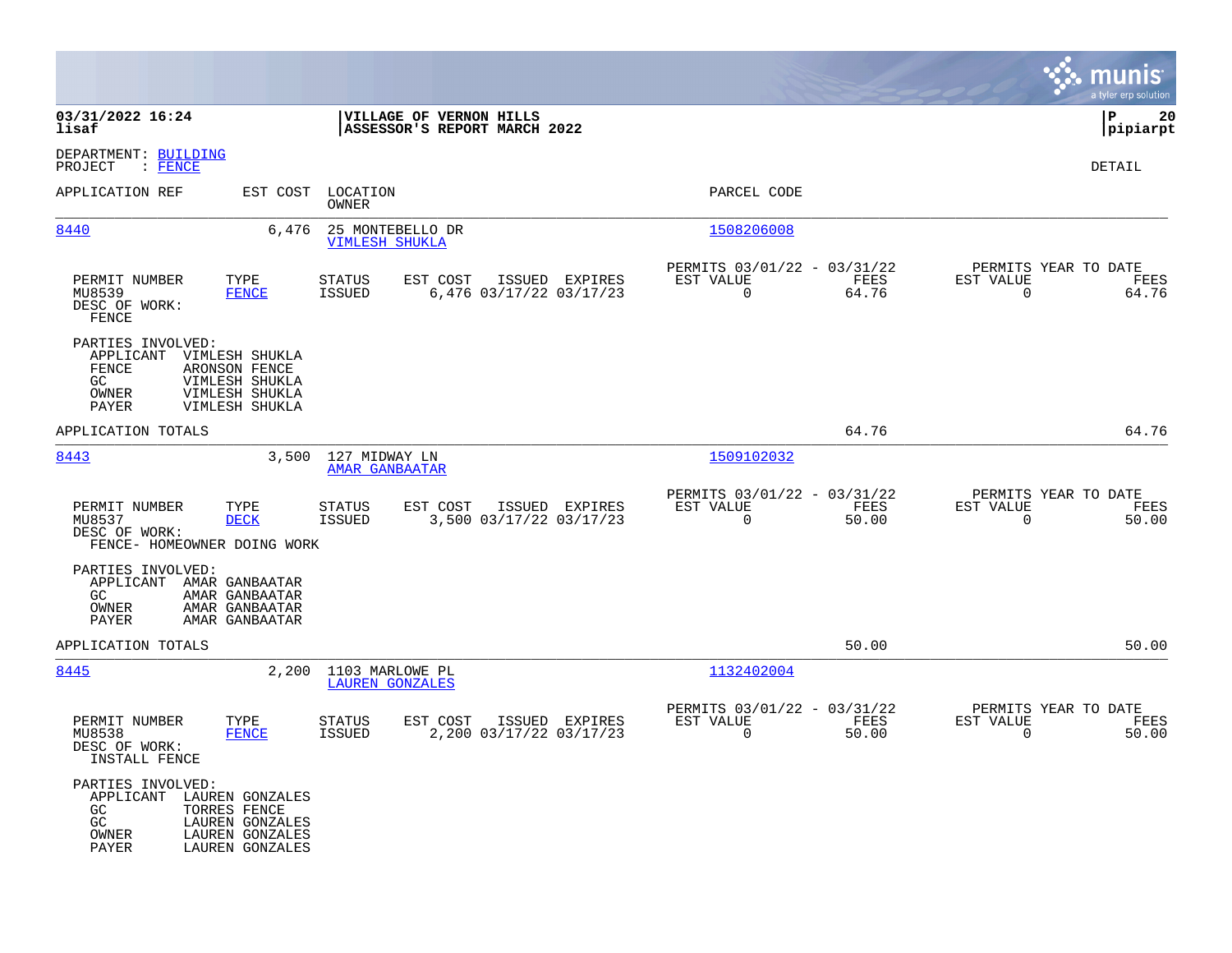|                                                                                                            |                                                                                                                                  |                                                                              |                            | munis<br>a tyler erp solution                                     |
|------------------------------------------------------------------------------------------------------------|----------------------------------------------------------------------------------------------------------------------------------|------------------------------------------------------------------------------|----------------------------|-------------------------------------------------------------------|
| 03/31/2022 16:24<br>lisaf<br>APPLICATION TOTALS                                                            | VILLAGE OF VERNON HILLS<br>ASSESSOR'S REPORT MARCH 2022                                                                          |                                                                              | 50.00                      | l P<br>21<br> pipiarpt<br>50.00                                   |
| DEPARTMENT: BUILDING<br>PROJECT<br>$\cdot$ FENCE                                                           |                                                                                                                                  |                                                                              |                            | DETAIL                                                            |
| APPLICATION REF                                                                                            | EST COST LOCATION<br>OWNER                                                                                                       | PARCEL CODE                                                                  |                            |                                                                   |
| 8457                                                                                                       | 7,200<br>350 CHESTERFIELD LN<br>WILLIAM A & BARBARA U SPIGNER                                                                    | 1508213017                                                                   |                            |                                                                   |
| PERMIT NUMBER<br>TYPE<br><b>FENCE</b><br>MU8589<br>DESC OF WORK:<br>FENCE                                  | EST COST<br>STATUS<br>7,200 03/29/22 03/29/23<br>ISSUED                                                                          | PERMITS 03/01/22 - 03/31/22<br>ISSUED EXPIRES<br>EST VALUE<br>$\mathbf 0$    | FEES<br>EST VALUE<br>72.00 | PERMITS YEAR TO DATE<br>FEES<br>$\overline{0}$<br>72.00           |
| PARTIES INVOLVED:<br>APPLICANT<br>FENCE<br>PEERLESS FENCE<br>GC<br>OWNER<br>PAYER                          | WILLIAM A & BARBARA U SPIGNER<br>WILLIAM A & BARBARA U SPIGNER<br>WILLIAM A & BARBARA U SPIGNER<br>WILLIAM A & BARBARA U SPIGNER |                                                                              |                            |                                                                   |
| APPLICATION TOTALS                                                                                         |                                                                                                                                  |                                                                              | 72.00                      | 72.00                                                             |
| 8465                                                                                                       | 6,875<br>314 SOUTHGATE DR<br>MICHAEL E FLANIGAN                                                                                  | 1508219004                                                                   |                            |                                                                   |
| PERMIT NUMBER<br>TYPE<br>MU8553<br><b>FENCE</b><br>DESC OF WORK:<br>FENCE                                  | EST COST<br>STATUS<br>6,875 03/18/22 03/18/23<br>ISSUED                                                                          | PERMITS 03/01/22 - 03/31/22<br>EST VALUE<br>ISSUED EXPIRES<br>$\mathbf 0$    | FEES<br>EST VALUE<br>68.75 | PERMITS YEAR TO DATE<br>FEES<br>$\mathbf 0$<br>68.75              |
| PARTIES INVOLVED:<br>APPLICANT<br>FENCE<br><b>DURABILT FENCE</b><br>GC<br>DURABILT FENCE<br>OWNER<br>PAYER | MICHAEL E FLANIGAN<br>MICHAEL E FLANIGAN<br>MICHAEL E FLANIGAN                                                                   |                                                                              |                            |                                                                   |
| APPLICATION TOTALS                                                                                         |                                                                                                                                  |                                                                              | 68.75                      | 68.75                                                             |
| 8498                                                                                                       | 1,606 116 APPIAN WAY<br><b>BOJAN &amp; RENATA MEDANOVIC</b>                                                                      | 1505424027                                                                   |                            |                                                                   |
| PERMIT NUMBER<br>TYPE<br>MU8582<br><b>FENCE</b><br>DESC OF WORK:<br>REPLACING WOODEN FENCE                 | <b>STATUS</b><br>EST COST<br>ISSUED<br>1,606 03/28/22 03/28/23                                                                   | PERMITS 03/01/22 - 03/31/22<br>ISSUED EXPIRES<br>EST VALUE<br>$\overline{0}$ | FEES<br>EST VALUE<br>50.00 | PERMITS YEAR TO DATE<br>FEES<br>50.00<br>$\overline{\phantom{0}}$ |
| PARTIES INVOLVED:<br>APPLICANT<br>FENCE<br>ATLAS FENCE<br>GC<br>ATLAS FENCE<br>OWNER                       | BOJAN & RENATA MEDANOVIC<br>BOJAN & RENATA MEDANOVIC                                                                             |                                                                              |                            |                                                                   |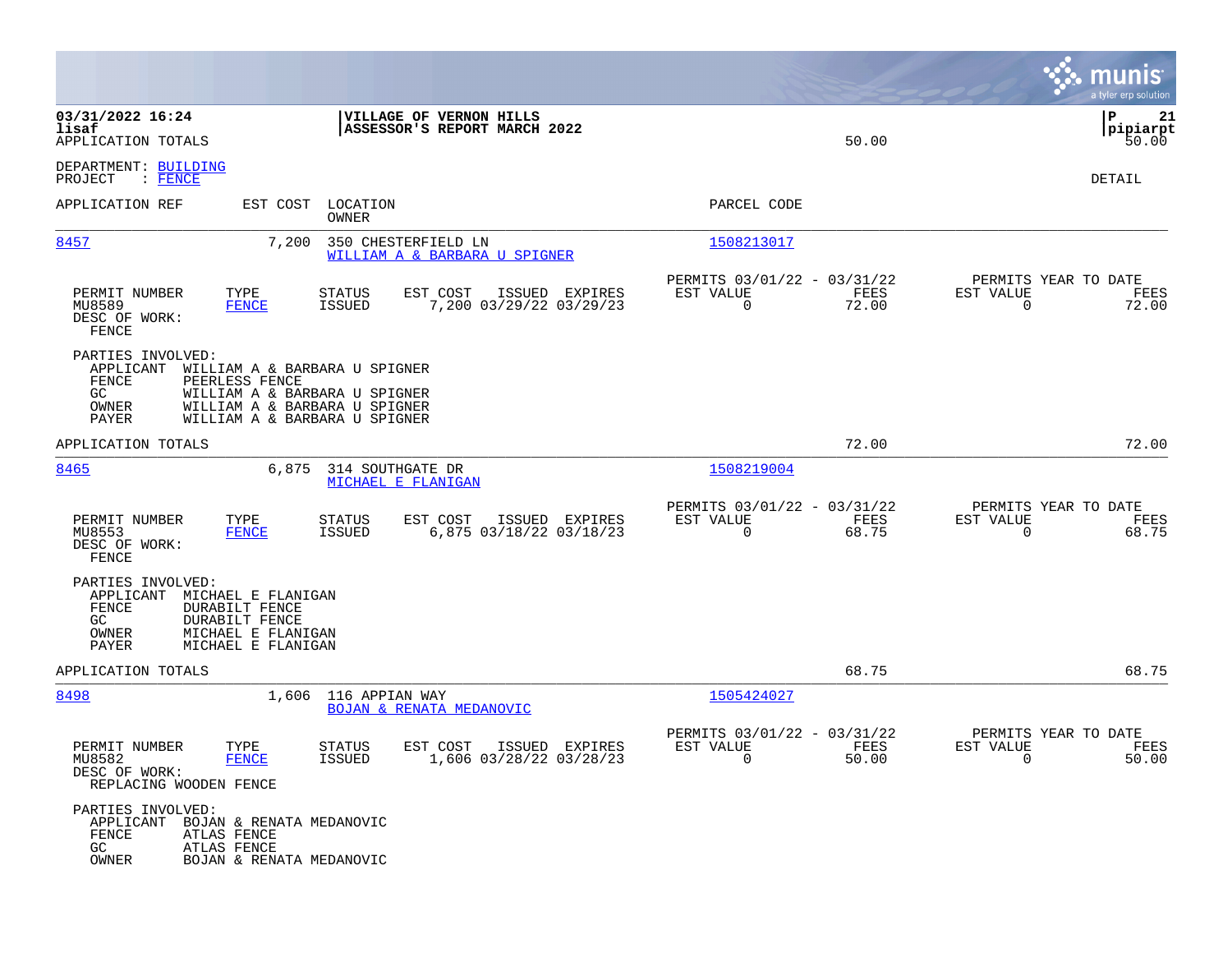|                                                   |                                                         |             |                 |   | munis <sup>®</sup><br>a tyler erp solution |
|---------------------------------------------------|---------------------------------------------------------|-------------|-----------------|---|--------------------------------------------|
| 03/31/2022 16:24<br>lisaf                         | VILLAGE OF VERNON HILLS<br>ASSESSOR'S REPORT MARCH 2022 |             |                 |   | 22<br>P<br> pipiarpt                       |
| DEPARTMENT: BUILDING<br>PROJECT<br>$\colon$ FENCE |                                                         |             |                 |   | DETAIL                                     |
| APPLICATION REF                                   | EST COST<br>LOCATION<br>OWNER                           | PARCEL CODE |                 |   |                                            |
| PAYER                                             | BOJAN & RENATA MEDANOVIC                                |             |                 |   |                                            |
| APPLICATION TOTALS<br>PROJECT TOTALS              |                                                         | 0           | 50.00<br>655.84 | 0 | 50.00<br>655.84                            |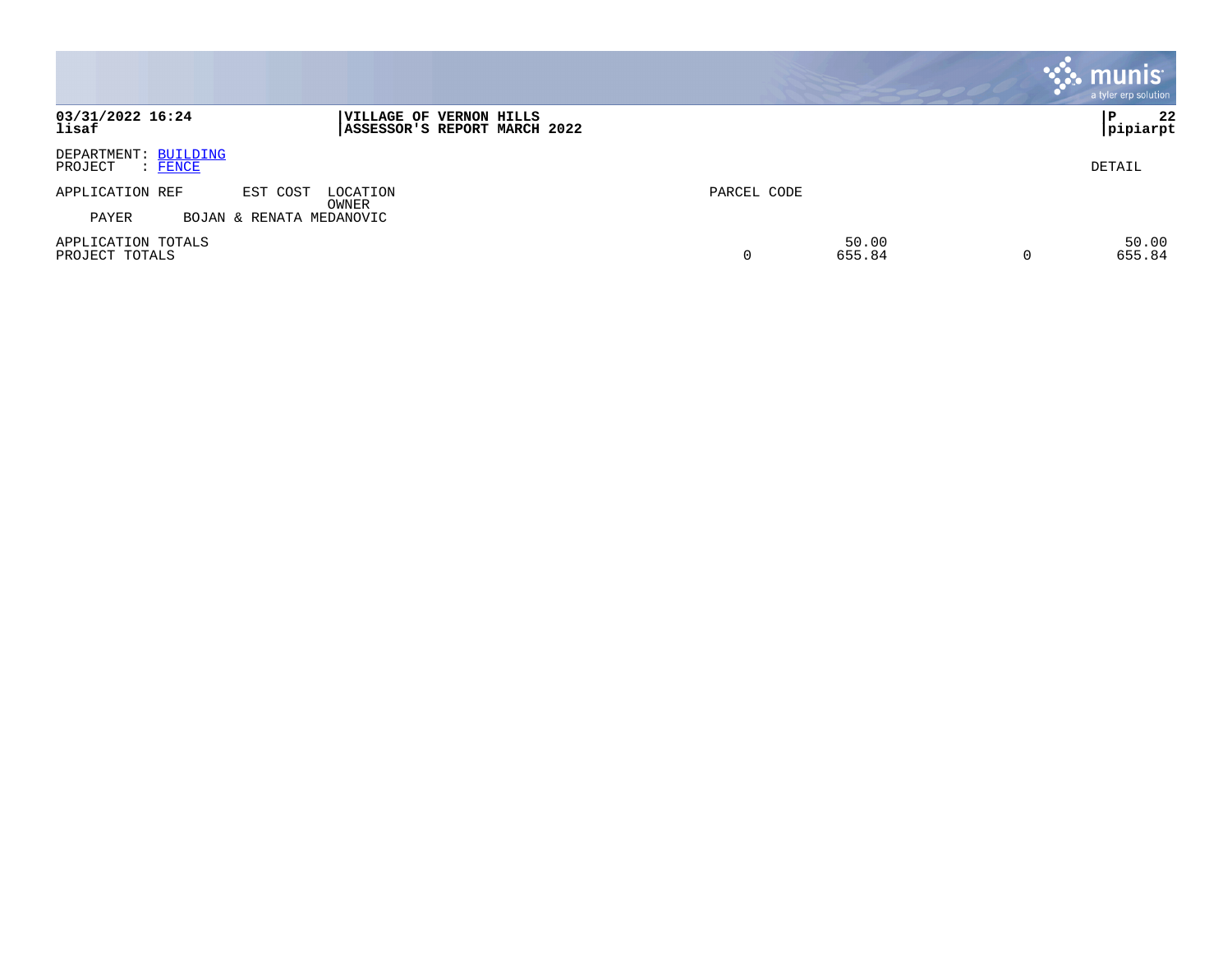|                                                                                                                                                                                                            |                                                                                                                |                                                                        | munis<br>a tyler erp solution                                      |
|------------------------------------------------------------------------------------------------------------------------------------------------------------------------------------------------------------|----------------------------------------------------------------------------------------------------------------|------------------------------------------------------------------------|--------------------------------------------------------------------|
| 03/31/2022 16:24<br>lisaf                                                                                                                                                                                  | VILLAGE OF VERNON HILLS<br>ASSESSOR'S REPORT MARCH 2022                                                        |                                                                        | l P<br>23<br> pipiarpt                                             |
| DEPARTMENT: BUILDING<br>PROJECT<br>: FIRE ALARM                                                                                                                                                            |                                                                                                                |                                                                        | <b>DETAIL</b>                                                      |
| APPLICATION REF                                                                                                                                                                                            | EST COST LOCATION<br><b>OWNER</b>                                                                              | PARCEL CODE                                                            |                                                                    |
| 8284                                                                                                                                                                                                       | 2,500<br>1270 SOUTH MILWAUKEE AVE<br>SHAKER APARTMENTS LLC                                                     | 1515410004                                                             |                                                                    |
| PERMIT NUMBER<br>TYPE<br>MU8482<br>DESC OF WORK:<br>FIRE ALARM                                                                                                                                             | <b>STATUS</b><br>EST COST<br>ISSUED EXPIRES<br>2,500 03/02/22 03/02/23<br>FIRE ALARM COMPLT                    | PERMITS 03/01/22 - 03/31/22<br>EST VALUE<br>FEES<br>$\Omega$<br>422.00 | PERMITS YEAR TO DATE<br>EST VALUE<br>FEES<br>$\Omega$<br>422.00    |
| PARTIES INVOLVED:<br>ALARM<br>APPLICANT<br>GC<br>SI TUMBLER CONSTRUCTION<br><b>OCCUPANT</b><br>CM CHICKEN<br>OWNER<br>SHAKER APARTMENTS LLC<br>PAYER                                                       | TOP TO BOTTOM INSTALLATIONS<br>TOP TO BOTTOM INSTALLATIONS<br>TOP TO BOTTOM INSTALLATIONS                      |                                                                        |                                                                    |
| APPLICATION TOTALS                                                                                                                                                                                         |                                                                                                                | 422.00                                                                 | 422.00                                                             |
| 8306                                                                                                                                                                                                       | 13,025 601 CORPORATE WOODS PARKWAY<br>CORPORATE WOODS INVESTORS, LLC                                           | 1509402010                                                             |                                                                    |
| PERMIT NUMBER<br>TYPE<br>MU8590<br>DESC OF WORK:<br>FIRE ALARM PANEL REPLACEMENT                                                                                                                           | EST COST<br>STATUS<br>ISSUED EXPIRES<br>13,025 03/29/22 03/29/23<br>FIRE ALARM ISSUED                          | PERMITS 03/01/22 - 03/31/22<br>EST VALUE<br>FEES<br>0<br>512.00        | PERMITS YEAR TO DATE<br>EST VALUE<br>FEES<br>$\mathbf 0$<br>512.00 |
| PARTIES INVOLVED:<br>ALARM<br>FOX VALLEY FIRE SYSTEM<br>APPLICANT<br>FOX VALLEY FIRE SYSTEM<br>FOX VALLEY FIRE SYSTEM<br>GC<br>OCCUPANT<br>CHRISTY METALS, INC<br>OWNER<br>PAYER<br>FOX VALLEY FIRE SYSTEM | CORPORATE WOODS INVESTORS, LLC                                                                                 |                                                                        |                                                                    |
| APPLICATION TOTALS                                                                                                                                                                                         |                                                                                                                | 512.00                                                                 | 512.00                                                             |
| 8350<br>3,400                                                                                                                                                                                              | 375 NORTH MILWAUKEE AVE 200<br>BRADFORD VERNON IV LLC                                                          | 1503301029                                                             |                                                                    |
| PERMIT NUMBER<br>TYPE<br>MU8490<br>DESC OF WORK:<br>FIRE ALARM                                                                                                                                             | EST COST<br>ISSUED EXPIRES<br>STATUS<br>3,400 03/07/22 03/07/23<br>FIRE ALARM ISSUED                           | PERMITS 03/01/22 - 03/31/22<br>FEES<br>EST VALUE<br>$\Omega$<br>280.00 | PERMITS YEAR TO DATE<br>EST VALUE<br>FEES<br>$\Omega$<br>280.00    |
| PARTIES INVOLVED:<br>ALARM<br>APPLICANT<br>GC.                                                                                                                                                             | CUSTOMIZED PROTECTION SERVICES INC<br>CUSTOMIZED PROTECTION SERVICES INC<br>CUSTOMIZED PROTECTION SERVICES INC |                                                                        |                                                                    |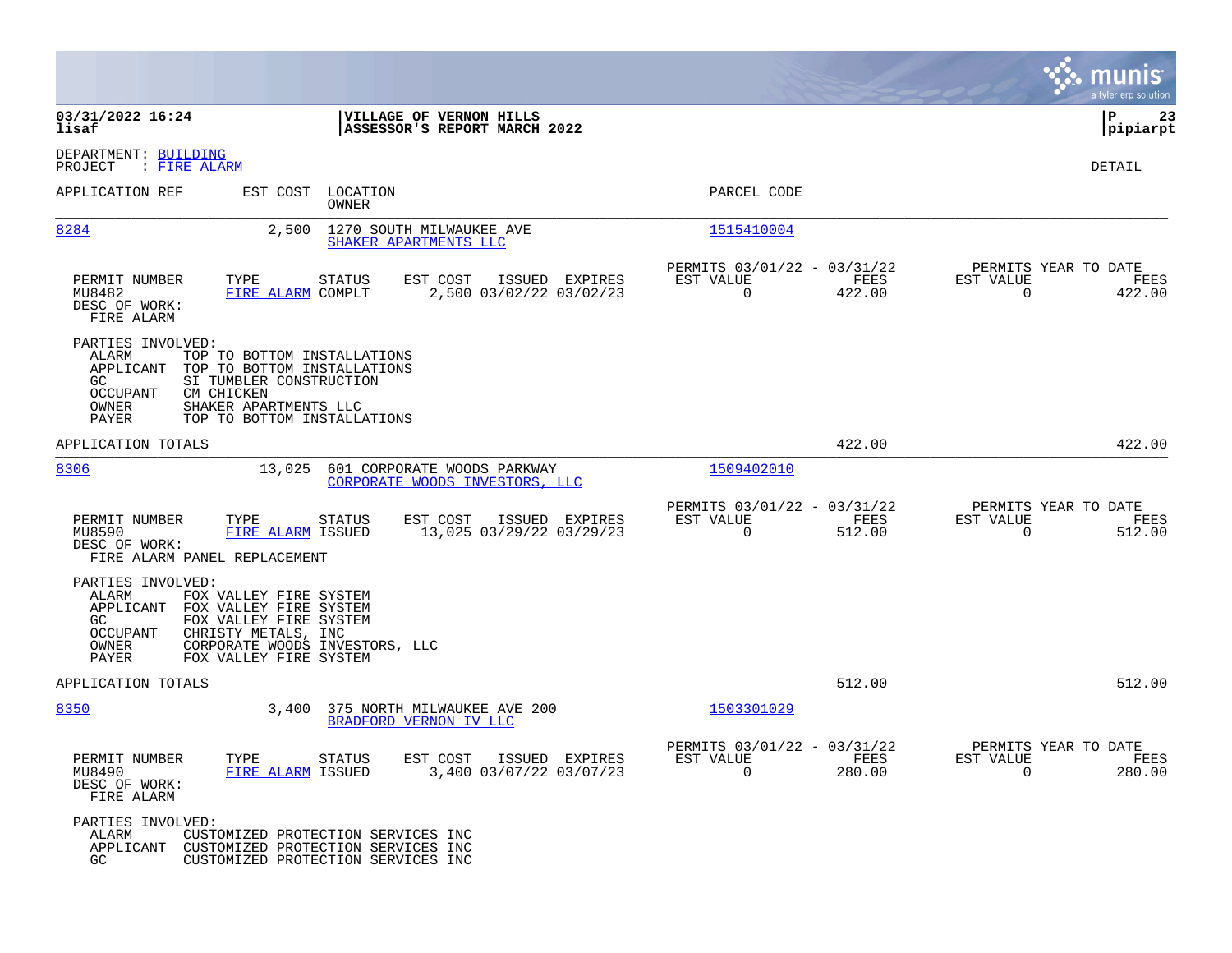|                                                                                                                                                                                                                                                                                              |                                                                           | munis<br>a tyler erp solution                                      |
|----------------------------------------------------------------------------------------------------------------------------------------------------------------------------------------------------------------------------------------------------------------------------------------------|---------------------------------------------------------------------------|--------------------------------------------------------------------|
| 03/31/2022 16:24<br>VILLAGE OF VERNON HILLS<br>lisaf<br>ASSESSOR'S REPORT MARCH 2022                                                                                                                                                                                                         |                                                                           | l P<br>24<br> pipiarpt                                             |
| DEPARTMENT: BUILDING<br>: FIRE ALARM<br>PROJECT                                                                                                                                                                                                                                              |                                                                           | <b>DETAIL</b>                                                      |
| APPLICATION REF<br>EST COST LOCATION<br>OWNER                                                                                                                                                                                                                                                | PARCEL CODE                                                               |                                                                    |
| TROPICAL SMOOTHIE<br>OCCUPANT<br>OWNER<br>BRADFORD VERNON IV LLC<br>CUSTOMIZED PROTECTION SERVICES INC<br>PAYER                                                                                                                                                                              |                                                                           |                                                                    |
| APPLICATION TOTALS                                                                                                                                                                                                                                                                           | 280.00                                                                    | 280.00                                                             |
| 8383<br>5,000<br>340 NORTH MILWAUKEE AVE<br>BAXTER CREDIT UNION/JMS                                                                                                                                                                                                                          | 1503302029                                                                |                                                                    |
| EST COST<br>PERMIT NUMBER<br>TYPE<br>STATUS<br>ISSUED EXPIRES<br>5,000 03/07/22 03/29/23<br>MU8487<br>FIRE ALARM COMPLT<br>DESC OF WORK:<br>FIRE ALARM                                                                                                                                       | PERMITS 03/01/22 - 03/31/22<br>FEES<br>EST VALUE<br>$\mathbf 0$<br>270.00 | PERMITS YEAR TO DATE<br>EST VALUE<br>FEES<br>$\mathbf 0$<br>270.00 |
| PARTIES INVOLVED:<br>ALARM<br>TERRANCE ELECTRIC & TECHNOLOGY CO<br>APPLICANT<br>TERRANCE ELECTRIC & TECHNOLOGY CO<br>GC<br>TERRANCE ELECTRIC & TECHNOLOGY CO<br><b>OCCUPANT</b><br>BAXTER CREDIT UNION/JMS<br>OWNER<br>BAXTER CREDIT UNION/JMS<br>TERRANCE ELECTRIC & TECHNOLOGY CO<br>PAYER |                                                                           |                                                                    |
| APPLICATION TOTALS                                                                                                                                                                                                                                                                           | 270.00                                                                    | 270.00                                                             |
| 8386<br>863 NORTH MILWAUKEE AVENUE 400<br>0<br>PASSCO MELODY FARM DST                                                                                                                                                                                                                        | 1134302008                                                                |                                                                    |
| PERMIT NUMBER<br>TYPE<br>STATUS<br>EST COST<br>ISSUED EXPIRES<br>FIRE ALARM ISSUED<br>$0$ 03/24/22 03/24/23<br>MU8567<br>DESC OF WORK:<br>FIRE ALARM                                                                                                                                         | PERMITS 03/01/22 - 03/31/22<br>EST VALUE<br>FEES<br>$\mathbf 0$<br>325.00 | PERMITS YEAR TO DATE<br>EST VALUE<br>FEES<br>$\mathbf 0$<br>325.00 |
| PARTIES INVOLVED:<br>ALARM<br>OMEGA PRO SYSTEMS<br>APPLICANT<br>OMEGA PRO SYSTEMS<br>GC<br>OMEGA PRO SYSTEMS<br>OWNER<br>PASSCO MELODY FARM DST<br><b>PAYER</b><br>OMEGA PRO SYSTEMS                                                                                                         |                                                                           |                                                                    |
| APPLICATION TOTALS                                                                                                                                                                                                                                                                           | 325.00                                                                    | 325.00                                                             |
| 8409<br>19,955<br>100 LAKEVIEW PARKWAY<br>INDCOR PRPOERTIES INC                                                                                                                                                                                                                              | 1504401078                                                                |                                                                    |
| PERMIT NUMBER<br>TYPE<br>EST COST<br>ISSUED EXPIRES<br>STATUS<br>19,955 03/11/22 03/11/23<br>MU8508<br>FIRE ALARM ISSUED<br>DESC OF WORK:<br>FIRE ALARM                                                                                                                                      | PERMITS 03/01/22 - 03/31/22<br>EST VALUE<br>FEES<br>$\Omega$<br>450.00    | PERMITS YEAR TO DATE<br>EST VALUE<br>FEES<br>450.00<br>$\Omega$    |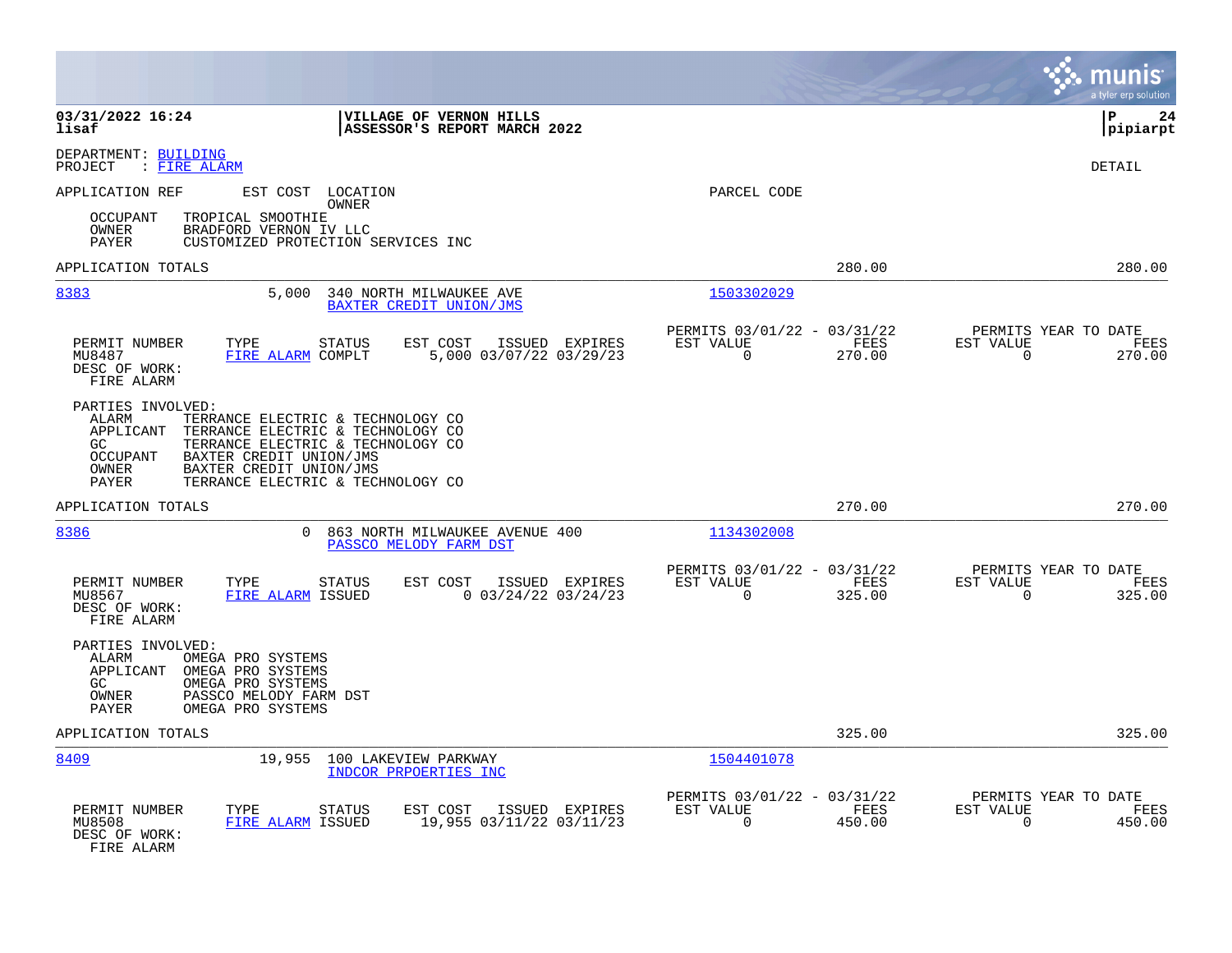|                                                                                                     |                                                                                                                                                                                        |             |                    |   | <b>munis</b><br>a tyler erp solution |
|-----------------------------------------------------------------------------------------------------|----------------------------------------------------------------------------------------------------------------------------------------------------------------------------------------|-------------|--------------------|---|--------------------------------------|
| 03/31/2022 16:24<br>lisaf                                                                           | <b> VILLAGE OF VERNON HILLS</b><br>ASSESSOR'S REPORT MARCH 2022                                                                                                                        |             |                    |   | 25<br>P<br> pipiarpt                 |
| DEPARTMENT: BUILDING<br>PROJECT                                                                     | : FIRE ALARM                                                                                                                                                                           |             |                    |   | DETAIL                               |
| APPLICATION REF<br>PARTIES INVOLVED:<br>APPLICANT<br>APPLICANT<br>GC.<br>OCCUPANT<br>OWNER<br>PAYER | EST COST<br>LOCATION<br>OWNER<br>SMG SECURITY SYSTEMS<br>SMG SECURITY SYSTEMS<br>SMG SECURITY SYSTEMS<br>DOALL COMPANY BDA DGI SUPPLY<br>INDCOR PRPOERTIES INC<br>SMG SECURITY SYSTEMS | PARCEL CODE |                    |   |                                      |
| APPLICATION TOTALS<br>PROJECT TOTALS                                                                |                                                                                                                                                                                        | 0           | 450.00<br>2,259.00 | 0 | 450.00<br>2,259.00                   |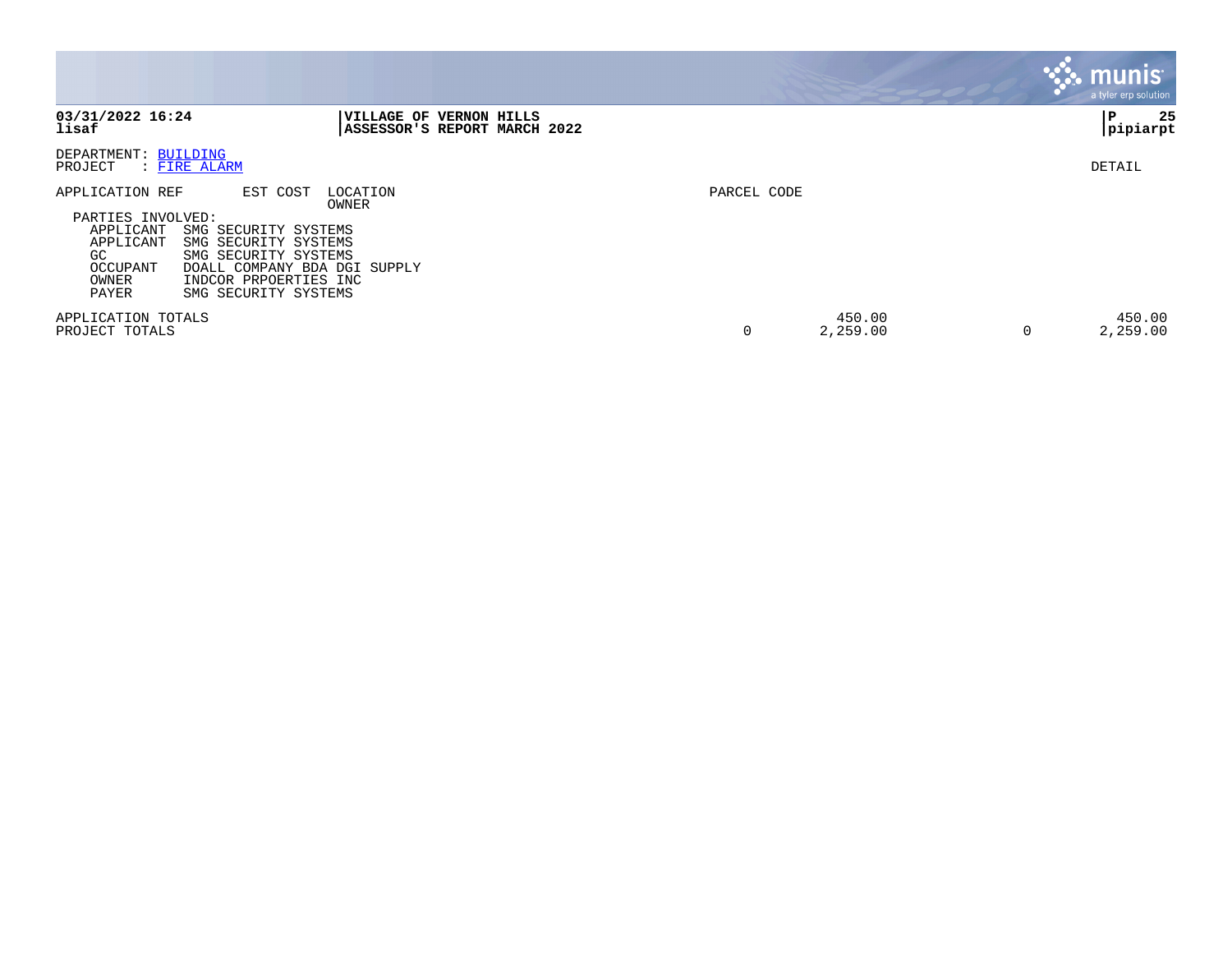|                                                                                                                                                          |                                                                                                          |                                                                       |                                                         |                                           |                                                      |                |                                               | munis<br>a tyler erp solution |
|----------------------------------------------------------------------------------------------------------------------------------------------------------|----------------------------------------------------------------------------------------------------------|-----------------------------------------------------------------------|---------------------------------------------------------|-------------------------------------------|------------------------------------------------------|----------------|-----------------------------------------------|-------------------------------|
| 03/31/2022 16:24<br>lisaf                                                                                                                                |                                                                                                          |                                                                       | VILLAGE OF VERNON HILLS<br>ASSESSOR'S REPORT MARCH 2022 |                                           |                                                      |                |                                               | l P<br>26<br> pipiarpt        |
| DEPARTMENT: BUILDING<br>PROJECT<br>: FIRE SPRINKLER                                                                                                      |                                                                                                          |                                                                       |                                                         |                                           |                                                      |                |                                               | DETAIL                        |
| APPLICATION REF                                                                                                                                          |                                                                                                          | EST COST LOCATION<br>OWNER                                            |                                                         |                                           | PARCEL CODE                                          |                |                                               |                               |
| 8308                                                                                                                                                     | 37,500                                                                                                   | 800 CORPORATE WOODS PARKWAY<br>VAN VLISSINGEN & CO                    |                                                         |                                           | 1510302019                                           |                |                                               |                               |
| PERMIT NUMBER<br>MU8554<br>DESC OF WORK:<br>FIRE SPRINKLERS                                                                                              | TYPE<br>FIRE SPR                                                                                         | <b>STATUS</b><br>ISSUED                                               | EST COST<br>37,500 03/21/22 03/30/23                    | ISSUED EXPIRES                            | PERMITS 03/01/22 - 03/31/22<br>EST VALUE<br>$\Omega$ | FEES<br>955.00 | PERMITS YEAR TO DATE<br>EST VALUE<br>$\Omega$ | FEES<br>955.00                |
| PARTIES INVOLVED:<br>APPLICANT F.E. MORAN FIRE PROTECTION<br>FIRE SPRIN F.E. MORAN FIRE PROTECTION<br>GC.<br>OCCUPANT<br>OWNER<br>PAYER                  | F.E. MORAN FIRE PROTECTION<br>I-CAR TRAINING CENTER<br>VAN VLISSINGEN & CO<br>F.E. MORAN FIRE PROTECTION |                                                                       |                                                         |                                           |                                                      |                |                                               |                               |
| APPLICATION TOTALS                                                                                                                                       |                                                                                                          |                                                                       |                                                         |                                           |                                                      | 955.00         |                                               | 955.00                        |
| 8338                                                                                                                                                     | 7,672                                                                                                    | 863 NORTH MILWAUKEE AVENUE 400<br>PASSCO MELODY FARM DST              |                                                         |                                           | 1134302008                                           |                |                                               |                               |
| PERMIT NUMBER<br>MU8474<br>DESC OF WORK:<br>FIRE SPRINKLER                                                                                               | TYPE<br>FIRE SPR                                                                                         | <b>STATUS</b><br>ISSUED                                               | EST COST                                                | ISSUED EXPIRES<br>7,672 03/01/22 03/01/23 | PERMITS 03/01/22 - 03/31/22<br>EST VALUE<br>$\Omega$ | FEES<br>328.00 | PERMITS YEAR TO DATE<br>EST VALUE<br>$\Omega$ | FEES<br>328.00                |
| PARTIES INVOLVED:<br>APPLICANT ABSOLUTE FIRE PROTECTION<br>FIRE SPRIN ABSOLUTE FIRE PROTECTION<br>GC<br><b>OCCUPANT</b><br><b>OVME</b><br>OWNER<br>PAYER | ABSOLUTE FIRE PROTECTION<br>PASSCO MELODY FARM DST<br>ABSOLUTE FIRE PROTECTION                           |                                                                       |                                                         |                                           |                                                      |                |                                               |                               |
| APPLICATION TOTALS                                                                                                                                       |                                                                                                          |                                                                       |                                                         |                                           |                                                      | 328.00         |                                               | 328.00                        |
| 8362                                                                                                                                                     |                                                                                                          | 7,498 145 NORTH MILWAUKEE AVE 2028<br>HCP HB2 PARK @ VERNON HILLS LLC |                                                         |                                           | 1503301025                                           |                |                                               |                               |
| PERMIT NUMBER<br>MU8485<br>DESC OF WORK:<br>FIRE SPRINKLERS UNITS 2028 & 4027                                                                            | TYPE<br>FIRE SPR                                                                                         | <b>STATUS</b><br><b>ISSUED</b>                                        | EST COST                                                | ISSUED EXPIRES<br>7,498 03/02/22 03/02/23 | PERMITS 03/01/22 - 03/31/22<br>EST VALUE<br>$\Omega$ | FEES<br>262.00 | PERMITS YEAR TO DATE<br>EST VALUE<br>$\Omega$ | FEES<br>262.00                |
| PARTIES INVOLVED:<br>APPLICANT JOHNSON CONTROLS FIRE PROTECTION<br>FIRE SPRIN JOHNSON CONTROLS FIRE PROTECTION<br>GC                                     | JOHNSON CONTROLS FIRE PROTECTION                                                                         |                                                                       |                                                         |                                           |                                                      |                |                                               |                               |

**College**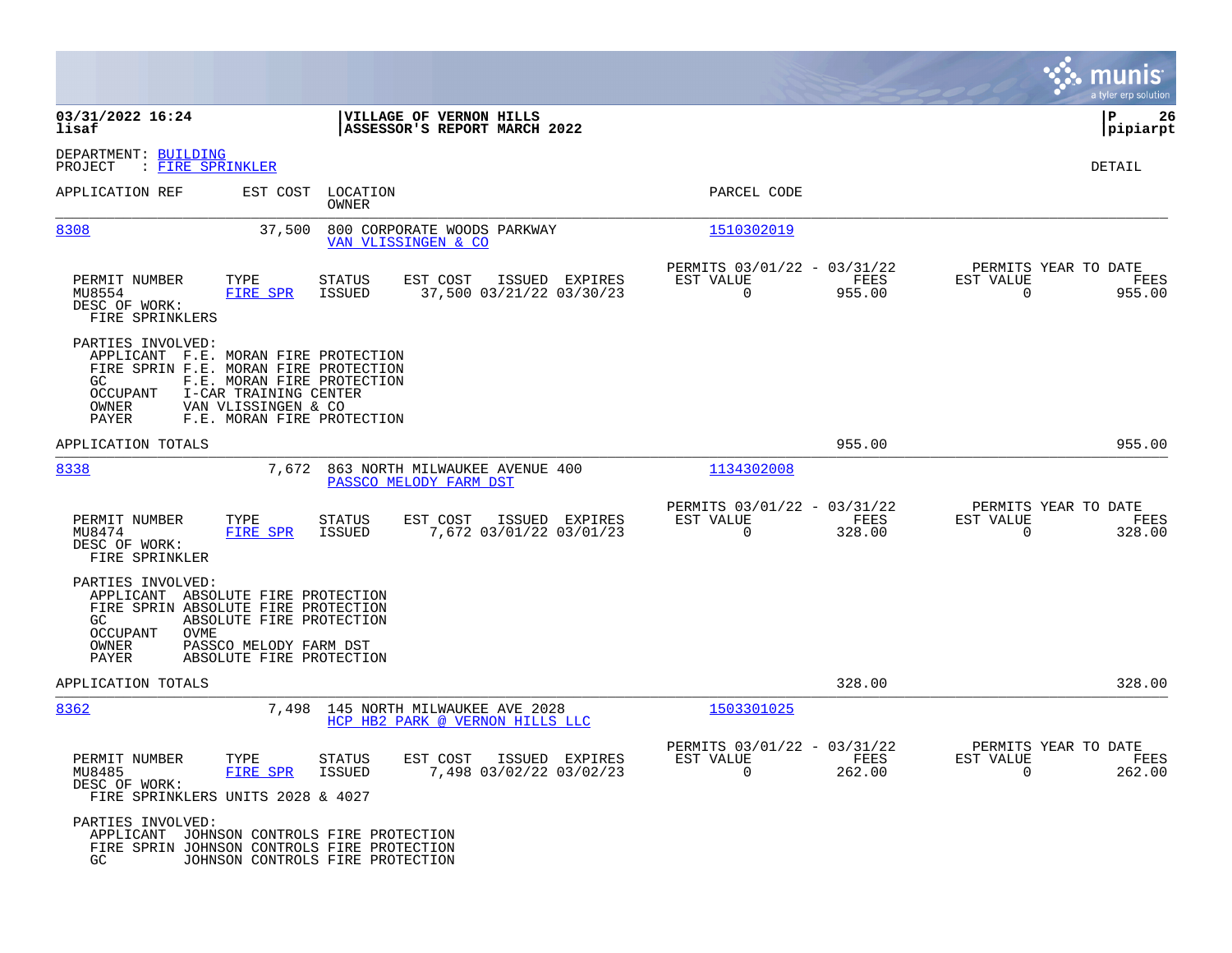|                                                                                                                                                                                      |                                                                                   |                                                                           | a tyler erp solution                                               |
|--------------------------------------------------------------------------------------------------------------------------------------------------------------------------------------|-----------------------------------------------------------------------------------|---------------------------------------------------------------------------|--------------------------------------------------------------------|
| 03/31/2022 16:24<br>lisaf                                                                                                                                                            | VILLAGE OF VERNON HILLS<br>ASSESSOR'S REPORT MARCH 2022                           |                                                                           | lР<br>27<br> pipiarpt                                              |
| DEPARTMENT: BUILDING<br>: FIRE SPRINKLER<br>PROJECT                                                                                                                                  |                                                                                   |                                                                           | DETAIL                                                             |
| APPLICATION REF                                                                                                                                                                      | EST COST LOCATION<br><b>OWNER</b>                                                 | PARCEL CODE                                                               |                                                                    |
| BROOKDALE OF VERNON HILLS<br><b>OCCUPANT</b><br>OWNER<br><b>PAYER</b>                                                                                                                | HCP HB2 PARK @ VERNON HILLS LLC<br>JOHNSON CONTROLS FIRE PROTECTION               |                                                                           |                                                                    |
| APPLICATION TOTALS                                                                                                                                                                   |                                                                                   | 262.00                                                                    | 262.00                                                             |
| 8363                                                                                                                                                                                 | 10,430 1312 MANSION ROAD<br>PLACEHOLDER                                           | 1133205103                                                                |                                                                    |
| PERMIT NUMBER<br>TYPE<br>MU8552<br><b>FIRE SPR</b><br>DESC OF WORK:<br>FIRE SPRINKLER                                                                                                | STATUS<br>EST COST<br>ISSUED EXPIRES<br>ISSUED<br>10,430 03/21/22 03/21/23        | PERMITS 03/01/22 - 03/31/22<br>EST VALUE<br>FEES<br>$\mathbf 0$<br>250.00 | PERMITS YEAR TO DATE<br>EST VALUE<br>FEES<br>$\mathbf 0$<br>250.00 |
| PARTIES INVOLVED:<br>APPLICANT NOVA FIRE PROTECTION<br>FIRE SPRIN NOVA FIRE PROTECTION<br>GC<br>NOVA FIRE PROTECTION<br><b>OWNER</b><br>PLACEHOLDER<br>NOVA FIRE PROTECTION<br>PAYER |                                                                                   |                                                                           |                                                                    |
| APPLICATION TOTALS                                                                                                                                                                   |                                                                                   | 250.00                                                                    | 250.00                                                             |
| 8364<br>13,550                                                                                                                                                                       | 1325 MANSION ROAD<br>PLACEHOLDER                                                  | 1133205119                                                                |                                                                    |
| PERMIT NUMBER<br>TYPE<br><b>FIRE SPR</b><br>MU8551<br>DESC OF WORK:<br>FIRE SPRINKLER                                                                                                | <b>STATUS</b><br>EST COST<br>ISSUED EXPIRES<br>ISSUED<br>13,550 03/18/22 03/18/23 | PERMITS 03/01/22 - 03/31/22<br>EST VALUE<br>FEES<br>$\mathbf 0$<br>250.00 | PERMITS YEAR TO DATE<br>EST VALUE<br>FEES<br>$\mathbf 0$<br>250.00 |
| PARTIES INVOLVED:<br>APPLICANT NOVA FIRE PROTECTION<br>FIRE SPRIN NOVA FIRE PROTECTION<br>GC<br>NOVA FIRE PROTECTION<br><b>OWNER</b><br>PLACEHOLDER<br>NOVA FIRE PROTECTION<br>PAYER |                                                                                   |                                                                           |                                                                    |
| APPLICATION TOTALS                                                                                                                                                                   |                                                                                   | 250.00                                                                    | 250.00                                                             |
| 8365                                                                                                                                                                                 | 10,430 1349 MANSION ROAD<br>PLACEHOLDER                                           | 1133205113                                                                |                                                                    |
| PERMIT NUMBER<br>TYPE<br>MU8550<br>FIRE SPR<br>DESC OF WORK:<br>FIRE SPRINKLER                                                                                                       | EST COST<br>STATUS<br>ISSUED EXPIRES<br>ISSUED<br>10,430 03/21/22 03/21/23        | PERMITS 03/01/22 - 03/31/22<br>EST VALUE<br>FEES<br>0<br>250.00           | PERMITS YEAR TO DATE<br>EST VALUE<br>FEES<br>0<br>250.00           |
| PARTIES INVOLVED:                                                                                                                                                                    |                                                                                   |                                                                           |                                                                    |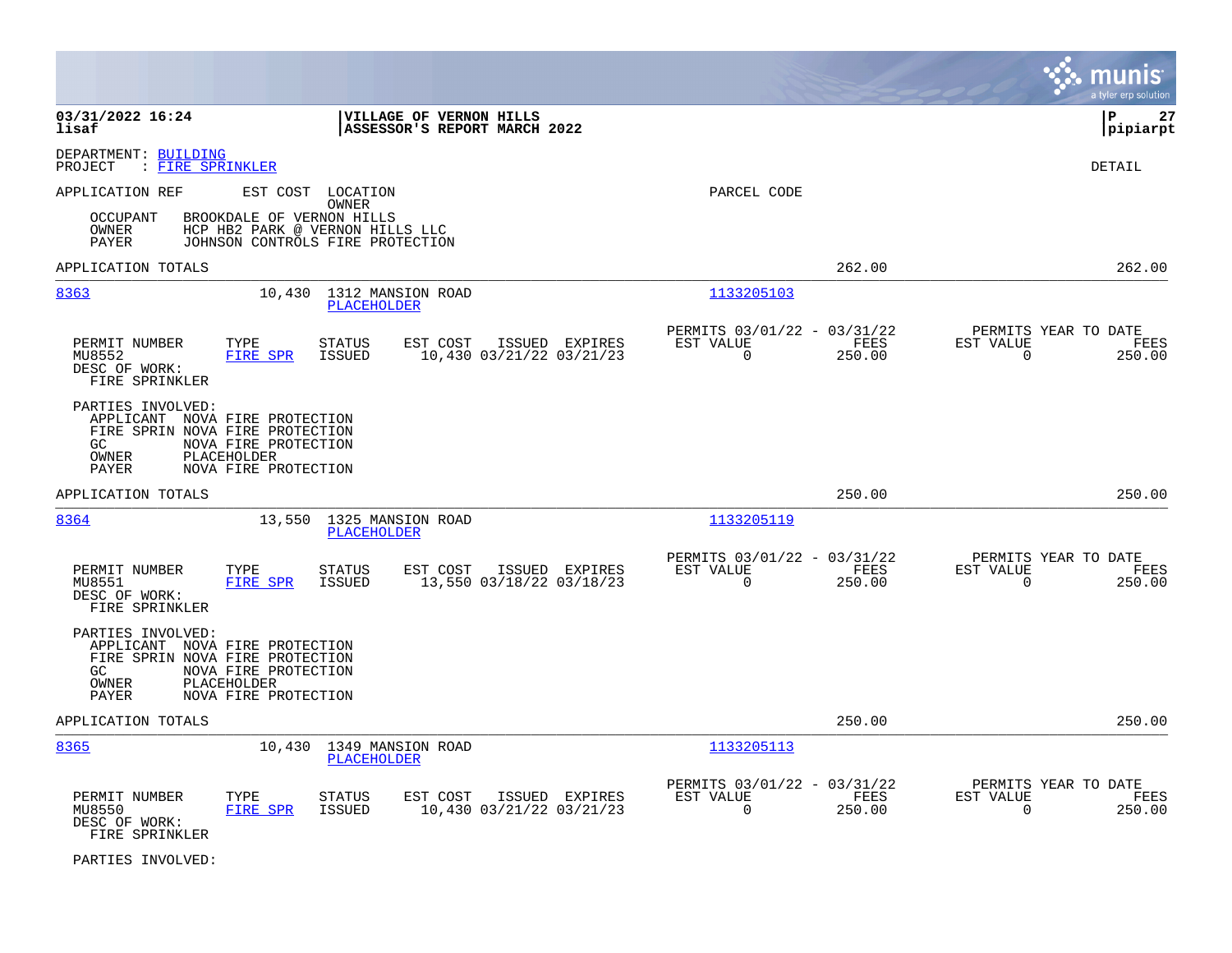|                                                                                                                                                                                                                                  |                                                                        | munis<br>a tyler erp solution                                   |
|----------------------------------------------------------------------------------------------------------------------------------------------------------------------------------------------------------------------------------|------------------------------------------------------------------------|-----------------------------------------------------------------|
| 03/31/2022 16:24<br>VILLAGE OF VERNON HILLS<br>lisaf<br>ASSESSOR'S REPORT MARCH 2022                                                                                                                                             |                                                                        | l P<br>28<br> pipiarpt                                          |
| DEPARTMENT: BUILDING<br>PROJECT<br>: FIRE SPRINKLER                                                                                                                                                                              |                                                                        | DETAIL                                                          |
| APPLICATION REF<br>EST COST<br>LOCATION<br>OWNER<br>NOVA FIRE PROTECTION<br>APPLICANT<br>FIRE SPRIN NOVA FIRE PROTECTION<br>GC<br>NOVA FIRE PROTECTION<br>OWNER<br>PLACEHOLDER<br><b>PAYER</b><br>NOVA FIRE PROTECTION           | PARCEL CODE                                                            |                                                                 |
| APPLICATION TOTALS                                                                                                                                                                                                               | 250.00                                                                 | 250.00                                                          |
| 8412<br>4,000<br>288 HAWTHORN VILLAGE COMMONS<br>US TRUST-BOA-SAM RES                                                                                                                                                            | 1133302053                                                             |                                                                 |
| EST COST<br>PERMIT NUMBER<br>TYPE<br>STATUS<br>ISSUED EXPIRES<br>MU8548<br>ISSUED<br>4,000 03/21/22 03/21/23<br>FIRE SPR<br>DESC OF WORK:<br>FIRE SPRINKLER                                                                      | PERMITS 03/01/22 - 03/31/22<br>EST VALUE<br>FEES<br>$\Omega$<br>304.00 | PERMITS YEAR TO DATE<br>EST VALUE<br>FEES<br>$\Omega$<br>304.00 |
| PARTIES INVOLVED:<br>APPLICANT<br>ISAK FIRE PROTECTION<br>FIRE SPRIN ISAK FIRE PROTECTION<br>GC<br>ISAK FIRE PROTECTION<br><b>UPS STORE</b><br><b>OCCUPANT</b><br>OWNER<br>US TRUST-BOA-SAM RES<br>PAYER<br>ISAK FIRE PROTECTION |                                                                        |                                                                 |
| APPLICATION TOTALS<br>PROJECT TOTALS                                                                                                                                                                                             | 304.00<br>2,599.00<br>0                                                | 304.00<br>2,599.00<br>$\Omega$                                  |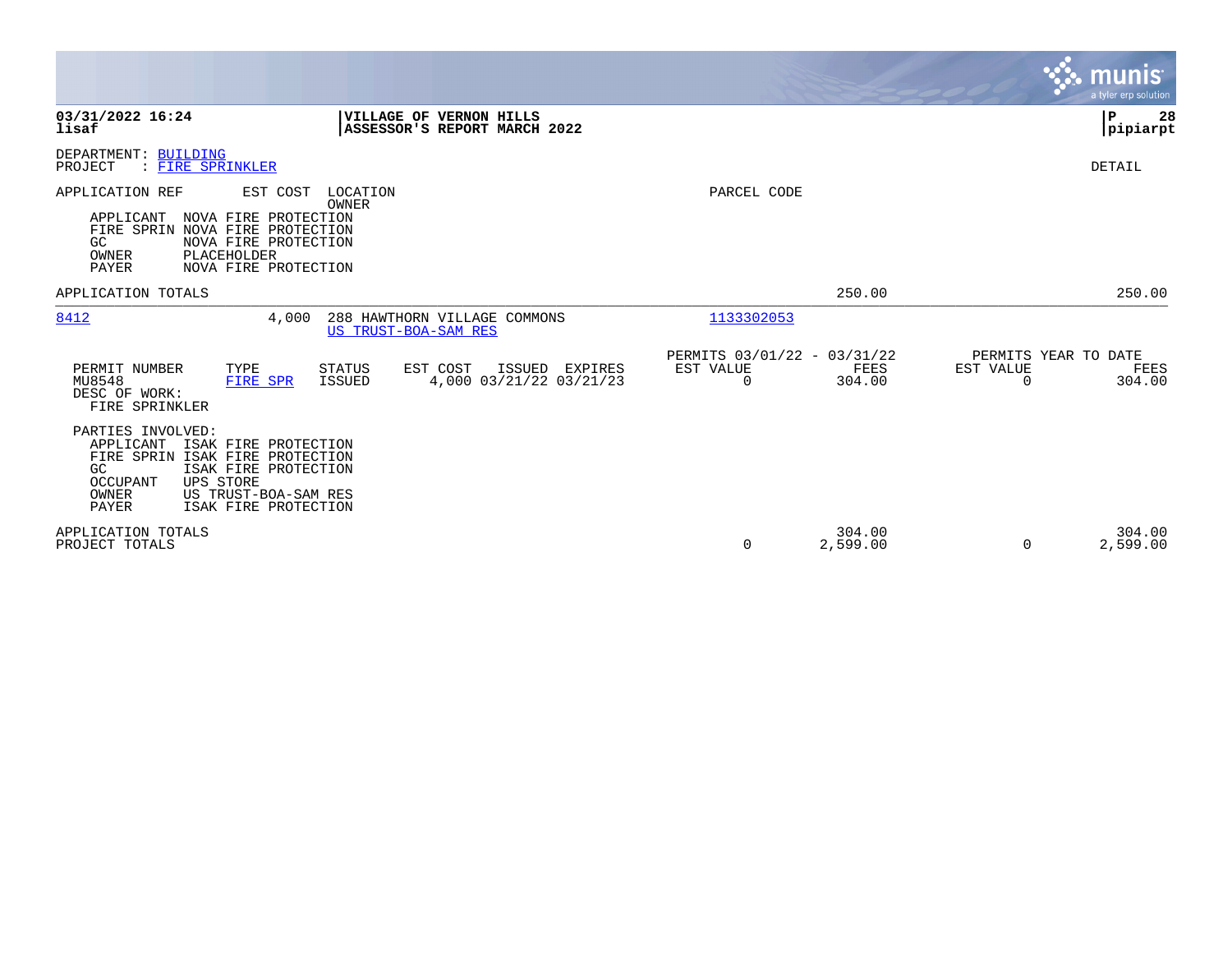|                                                               |                                                                                                                                                                                 |                                                                       | munis<br>a tyler erp solution                                     |
|---------------------------------------------------------------|---------------------------------------------------------------------------------------------------------------------------------------------------------------------------------|-----------------------------------------------------------------------|-------------------------------------------------------------------|
| 03/31/2022 16:24<br>lisaf                                     | VILLAGE OF VERNON HILLS<br>ASSESSOR'S REPORT MARCH 2022                                                                                                                         |                                                                       | lР<br>29<br> pipiarpt                                             |
| DEPARTMENT: BUILDING<br>PROJECT                               | : LAWN SPRINKLER                                                                                                                                                                |                                                                       | DETAIL                                                            |
| APPLICATION REF                                               | EST COST LOCATION<br>OWNER                                                                                                                                                      | PARCEL CODE                                                           |                                                                   |
| 8404                                                          | 9,760<br>515E SUPERIOR ST<br>NINA L RESNICK & WILLIAM L MENDAL                                                                                                                  | 1509312006                                                            |                                                                   |
| PERMIT NUMBER<br>MU8479<br>DESC OF WORK:<br>IRRIGATION SYSTEM | TYPE<br>EST COST<br><b>STATUS</b><br>ISSUED EXPIRES<br>9,760 03/03/22 03/03/23<br><b>LAWN IRRIG ISSUED</b>                                                                      | PERMITS 03/01/22 - 03/31/22<br>EST VALUE<br>FEES<br>0<br>97.60        | PERMITS YEAR TO DATE<br>EST VALUE<br>FEES<br>97.60<br>0           |
| PARTIES INVOLVED:<br>GC<br>OWNER<br>PAYER                     | APPLICANT AMERICAN NATIONAL SPRINKLER<br>AMERICAN NATIONAL SPRINKLER<br>NINA L RESNICK & WILLIAM L MENDAL<br>AMERICAN NATIONAL SPRINKLER                                        |                                                                       |                                                                   |
| APPLICATION TOTALS                                            |                                                                                                                                                                                 | 97.60                                                                 | 97.60                                                             |
| 8405                                                          | 6,600<br>408 SYCAMORE ST<br><b>HUGO RAMON</b>                                                                                                                                   | 1132104093                                                            |                                                                   |
| PERMIT NUMBER<br>MU8480<br>DESC OF WORK:<br>IRRIGATION SYSTEM | EST COST<br>ISSUED EXPIRES<br>TYPE<br><b>STATUS</b><br>6,600 03/03/22 03/03/23<br><b>LAWN IRRIG ISSUED</b>                                                                      | PERMITS 03/01/22 - 03/31/22<br>EST VALUE<br>FEES<br>0<br>66.00        | PERMITS YEAR TO DATE<br>EST VALUE<br>FEES<br>$\mathbf 0$<br>66.00 |
| PARTIES INVOLVED:<br>GC.<br>OWNER<br>PAYER                    | APPLICANT AMERICAN NATIONAL SPRINKLER<br>FIRE SPRIN AMERICAN NATIONAL SPRINKLER<br>AMERICAN NATIONAL SPRINKLER<br>HUGO RAMON<br>AMERICAN NATIONAL SPRINKLER                     |                                                                       |                                                                   |
| APPLICATION TOTALS                                            |                                                                                                                                                                                 | 66.00                                                                 | 66.00                                                             |
| 8406                                                          | 6,800<br>744 NOBLE CIR<br>KENNETH R & EDITH KOHL MARGULES                                                                                                                       | 1508401062                                                            |                                                                   |
| PERMIT NUMBER<br>MU8481<br>DESC OF WORK:<br>IRRIGATION SYSTEM | TYPE<br>EST COST<br>ISSUED EXPIRES<br>STATUS<br>6,800 03/03/22 03/03/23<br><b>LAWN IRRIG ISSUED</b>                                                                             | PERMITS 03/01/22 - 03/31/22<br>EST VALUE<br>FEES<br>$\Omega$<br>68.00 | PERMITS YEAR TO DATE<br>EST VALUE<br>FEES<br>$\Omega$<br>68.00    |
| PARTIES INVOLVED:<br>GC.<br>OWNER<br>PAYER                    | APPLICANT AMERICAN NATIONAL SPRINKLER<br>EXCAVATOR AMERICAN NATIONAL SPRINKLER<br>AMERICAN NATIONAL SPRINKLER<br>KENNETH R & EDITH KOHL MARGULES<br>AMERICAN NATIONAL SPRINKLER |                                                                       |                                                                   |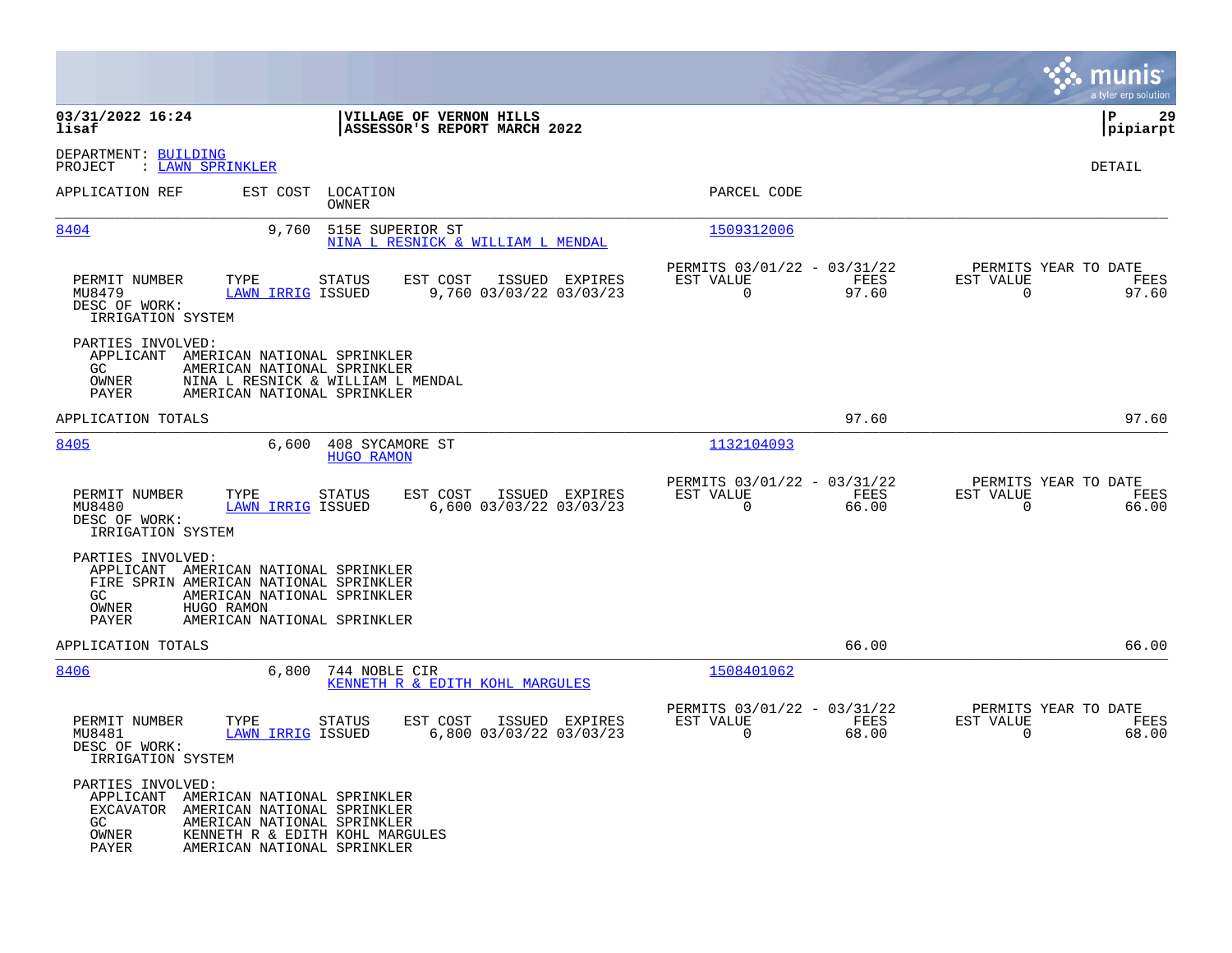|                                                     |          |                                                         |             | , munis <sup>.</sup><br>a tyler erp solution |
|-----------------------------------------------------|----------|---------------------------------------------------------|-------------|----------------------------------------------|
| 03/31/2022 16:24<br>lisaf<br>APPLICATION TOTALS     |          | VILLAGE OF VERNON HILLS<br>ASSESSOR'S REPORT MARCH 2022 | 68.00       | 30<br>l P<br><b>pipiarpt</b><br>68.00        |
| DEPARTMENT: BUILDING<br>PROJECT<br>: LAWN SPRINKLER |          |                                                         |             | DETAIL                                       |
| APPLICATION REF                                     | EST COST | LOCATION<br>OWNER                                       | PARCEL CODE |                                              |
| PROJECT TOTALS                                      |          |                                                         | 231.60<br>0 | 231.60                                       |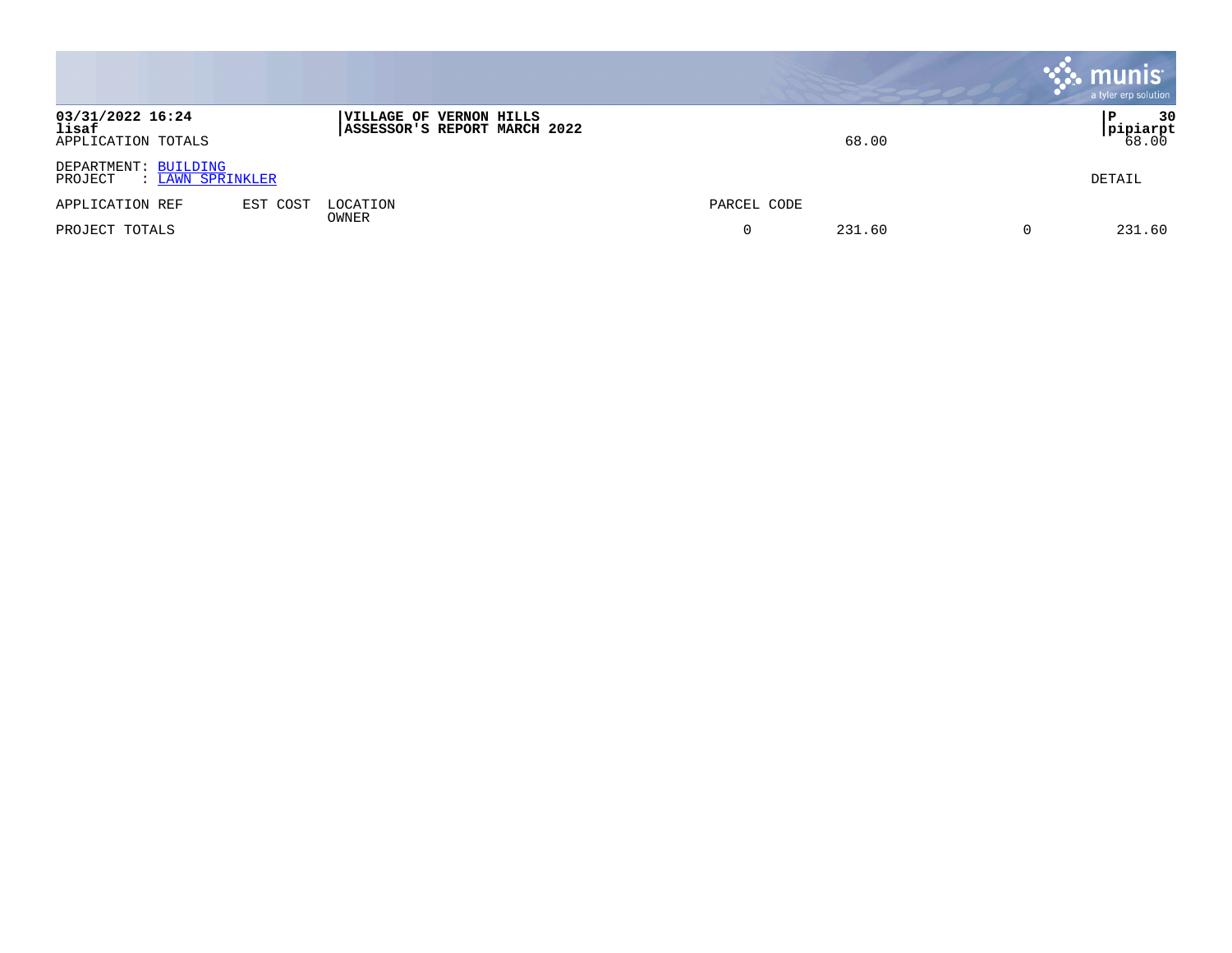|                                                                                      |                                                                                                                                                                                                                     |                                                         |                                    |         |                                               |                  |                | munis <sup>®</sup><br>a tyler erp solution |
|--------------------------------------------------------------------------------------|---------------------------------------------------------------------------------------------------------------------------------------------------------------------------------------------------------------------|---------------------------------------------------------|------------------------------------|---------|-----------------------------------------------|------------------|----------------|--------------------------------------------|
| 03/31/2022 16:24<br>lisaf                                                            |                                                                                                                                                                                                                     | VILLAGE OF VERNON HILLS<br>ASSESSOR'S REPORT MARCH 2022 |                                    |         |                                               |                  |                | P<br>31<br>pipiarpt                        |
| DEPARTMENT: BUILDING<br>PROJECT                                                      | : MECHANICAL HOOD                                                                                                                                                                                                   |                                                         |                                    |         |                                               |                  |                | DETAIL                                     |
| APPLICATION REF                                                                      | EST COST                                                                                                                                                                                                            | LOCATION<br>OWNER                                       |                                    |         | PARCEL CODE                                   |                  |                |                                            |
| 8197                                                                                 | 70,000                                                                                                                                                                                                              | 1220 EAST USHY 45 500<br>VHTC LOT 10 LLC                |                                    |         | 1515313003                                    |                  |                |                                            |
| PERMIT NUMBER<br>MU8559<br>DESC OF WORK:<br>KITCHEN EXHAUST HOOD                     | TYPE<br>MECH HOOD                                                                                                                                                                                                   | STATUS<br>EST COST<br>ISSUED                            | ISSUED<br>70,000 03/22/22 03/22/23 | EXPIRES | PERMITS 03/01/22 - 03/31/22<br>EST VALUE<br>0 | FEES<br>600.00   | EST VALUE<br>0 | PERMITS YEAR TO DATE<br>FEES<br>600.00     |
| PARTIES INVOLVED:<br>APPLICANT<br>GC<br>GC<br><b>HVAC</b><br>OWNER<br>PAYER<br>PAYER | DOOR 13 ARCHITECTS<br>ELECTRICIA STORM ELECTRIC COMPANY, INC<br>PAULSON SPECIALTIES<br>TRINITY PROPERTY CONSULTANTS<br>PAULSON SPECIALTIES<br>VHTC LOT 10 LLC<br>DOOR 13 ARCHITECTS<br>TRINITY PROPERTY CONSULTANTS |                                                         |                                    |         |                                               |                  |                |                                            |
| APPLICATION TOTALS<br>PROJECT TOTALS                                                 |                                                                                                                                                                                                                     |                                                         |                                    |         | 0                                             | 600.00<br>600.00 | $\Omega$       | 600.00<br>600.00                           |

the contract of the contract of

and the control of the control of the control of the control of the control of the control of the control of the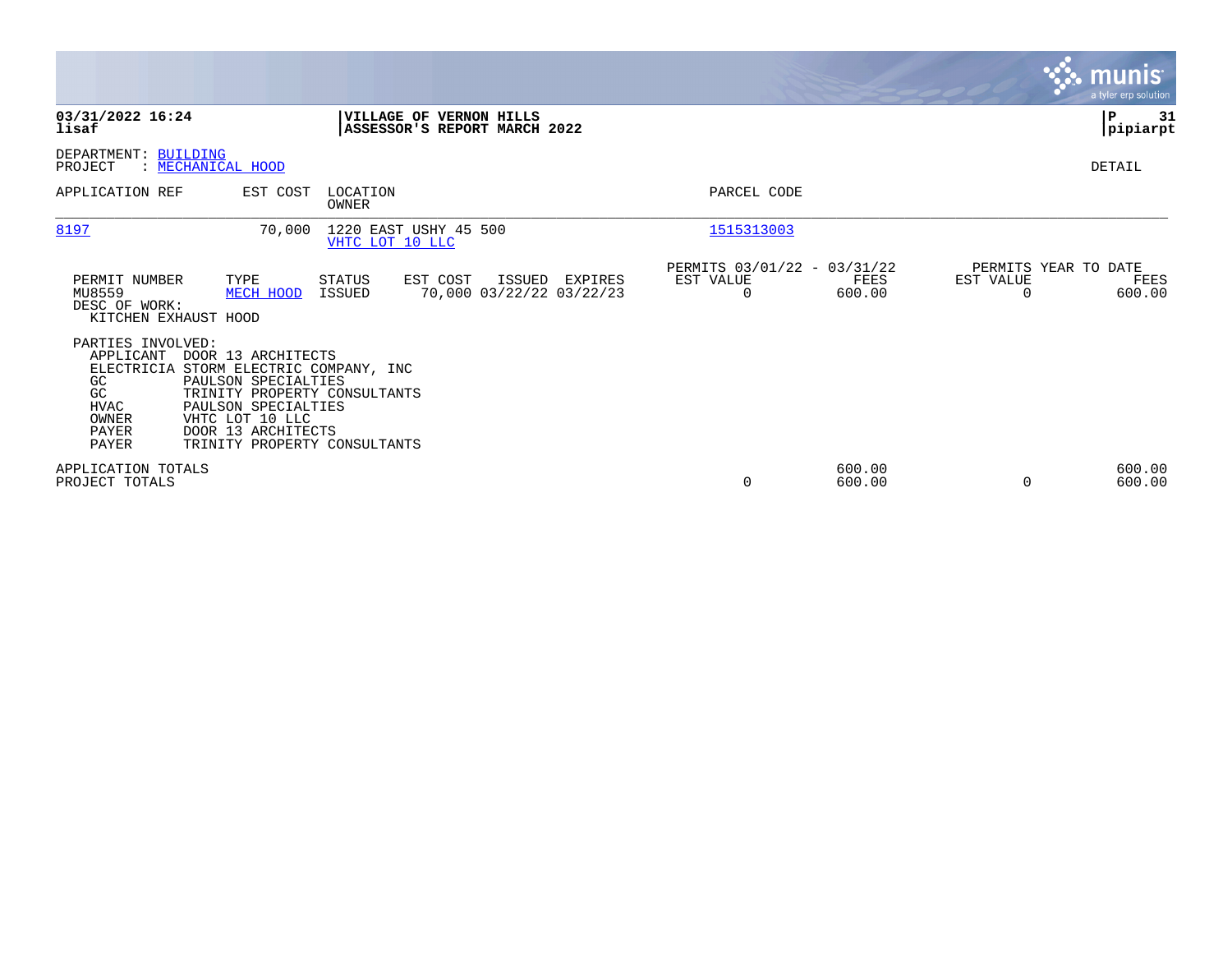|                                                                                                                                                                                                                            | <b>munis</b><br>a tyler erp solution                                                                                                                |
|----------------------------------------------------------------------------------------------------------------------------------------------------------------------------------------------------------------------------|-----------------------------------------------------------------------------------------------------------------------------------------------------|
| 03/31/2022 16:24<br>VILLAGE OF VERNON HILLS<br>lisaf<br>ASSESSOR'S REPORT MARCH 2022                                                                                                                                       | 32<br>ΙP<br> pipiarpt                                                                                                                               |
| DEPARTMENT: BUILDING<br>: MISC COMMERCIAL<br>PROJECT                                                                                                                                                                       | DETAIL                                                                                                                                              |
| APPLICATION REF<br>LOCATION<br>EST COST<br><b>OWNER</b>                                                                                                                                                                    | PARCEL CODE                                                                                                                                         |
| 8304<br>4,822,182<br>700 DARLING DRIVE<br>CP LOGISTICS VERNON HILLS, LLC                                                                                                                                                   | 1510300002                                                                                                                                          |
| PERMIT NUMBER<br>TYPE<br><b>STATUS</b><br>EST COST<br>ISSUED EXPIRES<br>4,822,182 03/23/22 03/23/23<br>MU8564<br>MISC COMM<br>ISSUED<br>DESC OF WORK:<br>RACKING                                                           | PERMITS 03/01/22 - 03/31/22<br>PERMITS YEAR TO DATE<br>EST VALUE<br>FEES<br>EST VALUE<br>FEES<br>$\Omega$<br>$\Omega$<br>50, 347. 18<br>50, 347. 18 |
| PARTIES INVOLVED:<br>APPLICANT LEARNING RESOURCES<br>GC.<br>LEARNING RESOURCES<br>MISCELLANE CROWN LIFT TRUCKS<br>LEARNING RESOURCES<br>OCCUPANT<br>OWNER<br>CP LOGISTICS VERNON HILLS, LLC<br>PAYER<br>LEARNING RESOURCES |                                                                                                                                                     |
| APPLICATION TOTALS                                                                                                                                                                                                         | 50, 347. 18<br>50,347.18                                                                                                                            |
| 8375<br>100 LAKEVIEW PARKWAY UNIT 100<br>51,250<br>WESTMOUNT REALTY CAPITAL                                                                                                                                                | 1504401078                                                                                                                                          |
| TYPE<br>PERMIT NUMBER<br><b>STATUS</b><br>EST COST<br>ISSUED EXPIRES<br>MU8507<br>51,250 03/11/22 03/29/23<br>MISC COMM<br>ISSUED<br>DESC OF WORK:<br>RACKING                                                              | PERMITS 03/01/22 - 03/31/22<br>PERMITS YEAR TO DATE<br>EST VALUE<br>FEES<br><b>EST VALUE</b><br>FEES<br>$\Omega$<br>712.50<br>$\Omega$<br>712.50    |
| PARTIES INVOLVED:<br>WYNRIGHT CORPORATION<br>APPLICANT<br>GC.<br>WYNRIGHT CORPORATION<br>OCCUPANT<br>DOALL COMPANY BDA DGI SUPPLY<br>OWNER<br>WESTMOUNT REALTY CAPITAL<br><b>PAYER</b><br>WYNRIGHT CORPORATION             |                                                                                                                                                     |
| APPLICATION TOTALS<br>PROJECT TOTALS                                                                                                                                                                                       | 712.50<br>712.50<br>51,059.68<br>0<br>51,059.68<br>$\Omega$                                                                                         |

**College**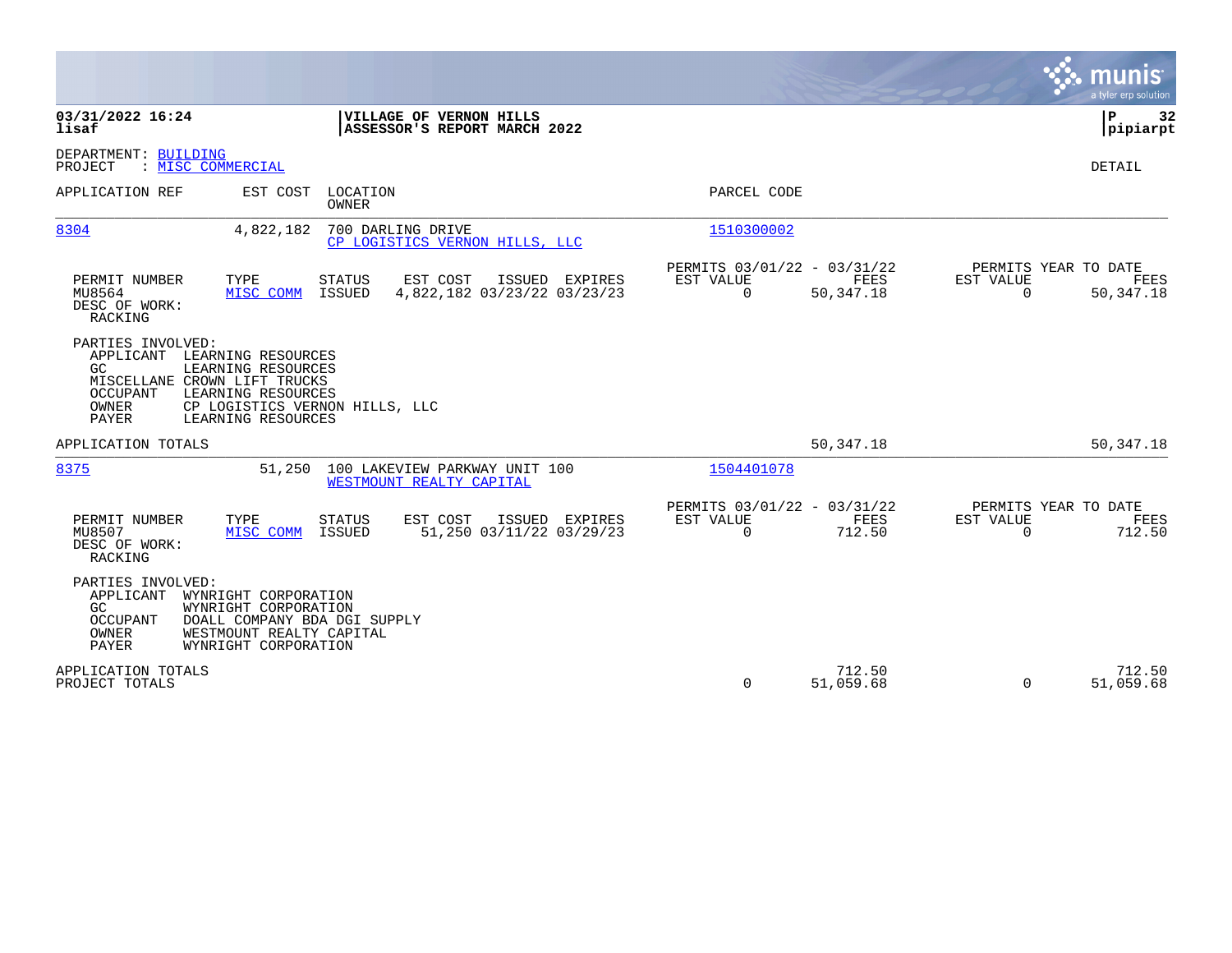|                                                                                                                                                                                                     |                                                                                                                                               |                                                                          | munis<br>a tyler erp solution                                        |
|-----------------------------------------------------------------------------------------------------------------------------------------------------------------------------------------------------|-----------------------------------------------------------------------------------------------------------------------------------------------|--------------------------------------------------------------------------|----------------------------------------------------------------------|
| 03/31/2022 16:24<br>lisaf                                                                                                                                                                           | VILLAGE OF VERNON HILLS<br>ASSESSOR'S REPORT MARCH 2022                                                                                       |                                                                          | l P<br>33<br> pipiarpt                                               |
| DEPARTMENT: BUILDING<br>: MISC ELECTRIC COMM<br>PROJECT                                                                                                                                             |                                                                                                                                               |                                                                          | <b>DETAIL</b>                                                        |
| APPLICATION REF                                                                                                                                                                                     | EST COST LOCATION<br>OWNER                                                                                                                    | PARCEL CODE                                                              |                                                                      |
| 8346<br>223,585                                                                                                                                                                                     | 1120 SOUTH MILWAUKEE AVE<br>BOARD OF TRUSTEES OF COMMUNITY COLLEGE                                                                            | 1515200082                                                               |                                                                      |
| PERMIT NUMBER<br>TYPE<br>MU8509<br>MISC ELEC<br>DESC OF WORK:<br>GENERATOR                                                                                                                          | <b>STATUS</b><br>EST COST<br>ISSUED EXPIRES<br>223,585 03/11/22 03/11/23<br>ISSUED                                                            | PERMITS 03/01/22 - 03/31/22<br>EST VALUE<br>FEES<br>$\Omega$<br>2,235.85 | PERMITS YEAR TO DATE<br>EST VALUE<br>FEES<br>$\mathbf 0$<br>2,235.85 |
| PARTIES INVOLVED:<br>APPLICANT KRAUSE ELECTRICAL CONTRACTORS<br>ELECTRICIA KRAUSE ELECTRICAL CONTRACTORS<br>GC.<br>HVAC<br>OCCUPANT<br>COLLEGE OF LAKE COUNTY<br>OWNER<br>PAYER                     | KRAUSE ELECTRICAL CONTRACTORS<br>MCDONOUGH MECHANICAL SERVICES INC<br>BOARD OF TRUSTEES OF COMMUNITY COLLEGE<br>KRAUSE ELECTRICAL CONTRACTORS |                                                                          |                                                                      |
| APPLICATION TOTALS                                                                                                                                                                                  |                                                                                                                                               | 2,235.85                                                                 | 2,235.85                                                             |
| 8356                                                                                                                                                                                                | 25,462<br>1000 NORTH BUTTERFIELD RD 1023<br><b>CRAIG/STEVEN DEVELOPMENT</b>                                                                   | 1132300046                                                               |                                                                      |
| PERMIT NUMBER<br>TYPE<br>MU8529<br>MISC ELEC<br>DESC OF WORK:                                                                                                                                       | STATUS<br>EST COST<br>ISSUED EXPIRES<br>25,462 03/15/22 03/28/23<br>ISSUED<br>ELECT DISTRIBUTION FOR NEW MACHINES #1023 & 1031                | PERMITS 03/01/22 - 03/31/22<br>EST VALUE<br>FEES<br>$\Omega$<br>254.62   | PERMITS YEAR TO DATE<br>EST VALUE<br>FEES<br>$\Omega$<br>254.62      |
| PARTIES INVOLVED:<br>APPLICANT ATS AUTOMATION<br>ELECTRICIA EVOLVE ELECTRIC<br>GC.<br>JAMES R KLINE<br><b>OCCUPANT</b><br>CFT<br>OWNER<br>CRAIG/STEVEN DEVELOPMENT<br><b>PAYER</b><br>JAMES R KLINE |                                                                                                                                               |                                                                          |                                                                      |
| APPLICATION TOTALS                                                                                                                                                                                  |                                                                                                                                               | 254.62                                                                   | 254.62                                                               |
| 8475                                                                                                                                                                                                | 56,057<br>100 LAKEVIEW PARKWAY UNIT 100<br>INDCOR PRPOERTIES INC                                                                              | 1504401078                                                               |                                                                      |
| PERMIT NUMBER<br>TYPE<br>MU8571<br>MISC ELEC<br>DESC OF WORK:<br>MISCELLANEOUS ELECTRICAL                                                                                                           | <b>STATUS</b><br>EST COST<br>ISSUED EXPIRES<br>56,057 03/25/22 03/25/23<br>ISSUED                                                             | PERMITS 03/01/22 - 03/31/22<br>EST VALUE<br>FEES<br>$\Omega$<br>560.57   | PERMITS YEAR TO DATE<br>EST VALUE<br>FEES<br>0<br>560.57             |
| PARTIES INVOLVED:<br>APPLICANT VICTOR CONSTRUCTION<br>ELECTRICIA EDGE ELECTRIC SYSTEMS                                                                                                              |                                                                                                                                               |                                                                          |                                                                      |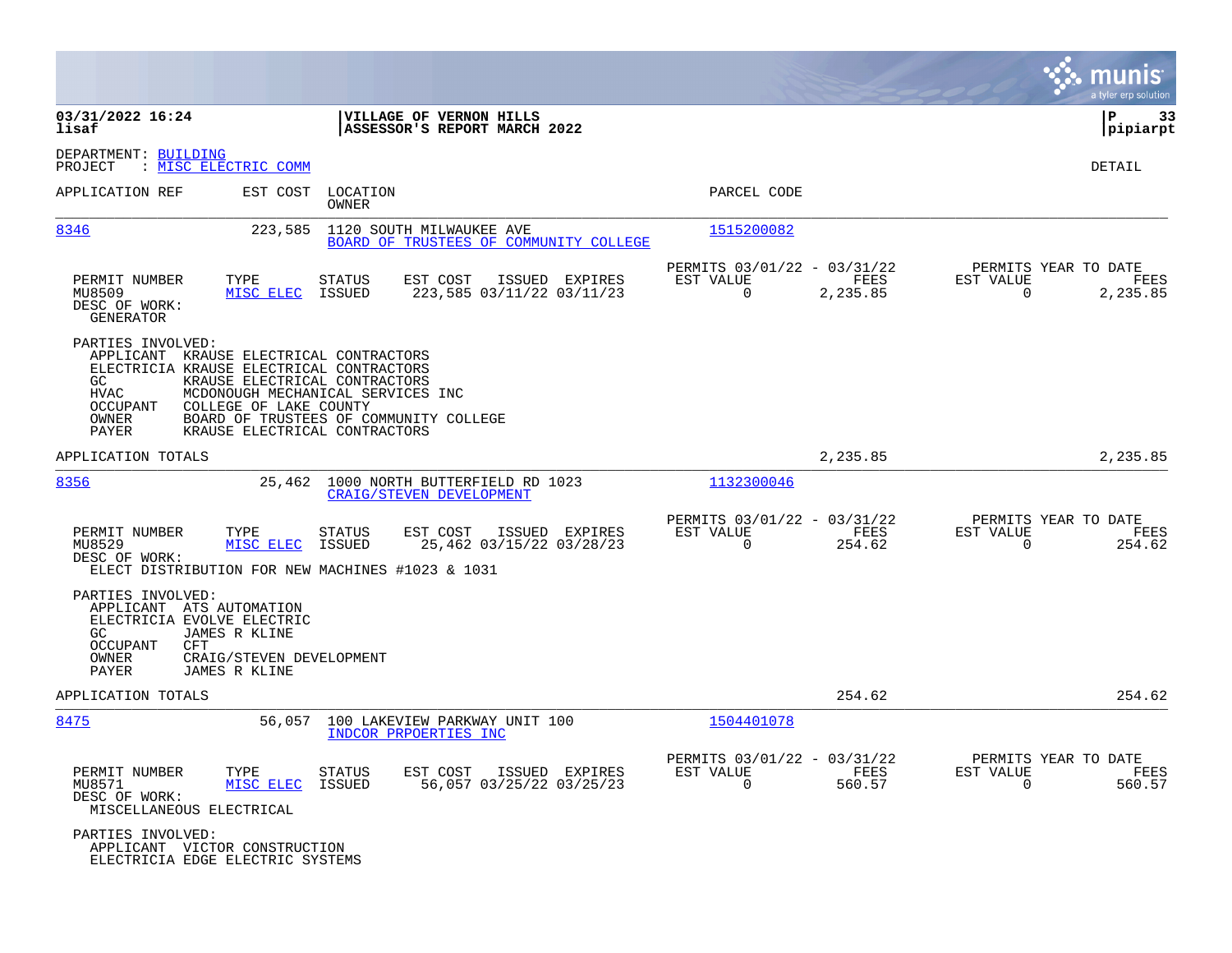|                                                            |                                                                                                                                      |             |                    | munis<br>a tyler erp solution |
|------------------------------------------------------------|--------------------------------------------------------------------------------------------------------------------------------------|-------------|--------------------|-------------------------------|
| 03/31/2022 16:24<br>lisaf                                  | <b>VILLAGE OF VERNON HILLS</b><br>ASSESSOR'S REPORT MARCH 2022                                                                       |             |                    | 34<br>P<br>pipiarpt           |
| DEPARTMENT: BUILDING<br>PROJECT                            | : MISC ELECTRIC COMM                                                                                                                 |             |                    | DETAIL                        |
| APPLICATION REF<br><b>GC</b><br>OCCUPANT<br>OWNER<br>PAYER | EST COST<br>LOCATION<br>OWNER<br>VICTOR CONSTRUCTION<br>DOALL COMPANY BDA DGI SUPPLY<br>INDCOR PRPOERTIES INC<br>VICTOR CONSTRUCTION | PARCEL CODE |                    |                               |
| APPLICATION TOTALS<br>PROJECT TOTALS                       |                                                                                                                                      | 0           | 560.57<br>3,051.04 | 560.57<br>3,051.04            |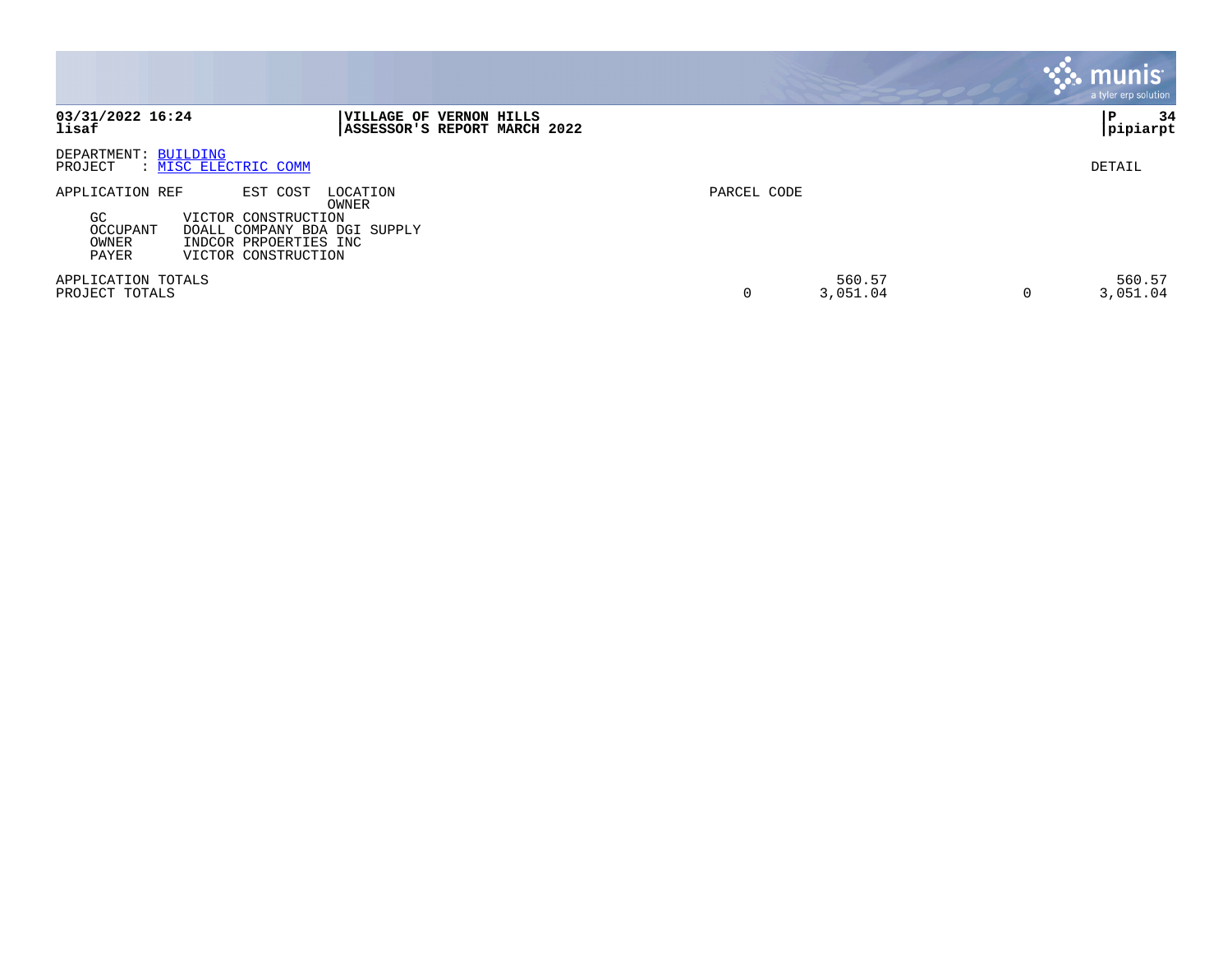|                                                                                                                                                                                                  |                                                                                             |                                                                                  | munis<br>a tyler erp solution                                     |
|--------------------------------------------------------------------------------------------------------------------------------------------------------------------------------------------------|---------------------------------------------------------------------------------------------|----------------------------------------------------------------------------------|-------------------------------------------------------------------|
| 03/31/2022 16:24<br>lisaf                                                                                                                                                                        | VILLAGE OF VERNON HILLS<br>ASSESSOR'S REPORT MARCH 2022                                     |                                                                                  | ΙP<br>35<br> pipiarpt                                             |
| DEPARTMENT: BUILDING<br>PROJECT<br>: MIS ELEC RESIDENTIAL                                                                                                                                        |                                                                                             |                                                                                  | DETAIL                                                            |
| APPLICATION REF                                                                                                                                                                                  | EST COST LOCATION<br><b>OWNER</b>                                                           | PARCEL CODE                                                                      |                                                                   |
| 8410                                                                                                                                                                                             | 11,467<br>1085 WARREN LN<br>MATHEW T & LEIGH C RZEPECKI                                     | 1506404022                                                                       |                                                                   |
| PERMIT NUMBER<br>TYPE<br>MU8499<br>ELEC RES<br>DESC OF WORK:<br>SOLAR PANELS                                                                                                                     | STATUS<br>EST COST<br>ISSUED EXPIRES<br>ISSUED<br>11,467 03/08/22 03/15/23                  | PERMITS 03/01/22 - 03/31/22<br>EST VALUE<br>FEES<br>$\mathbf 0$<br>114.67        | PERMITS YEAR TO DATE<br>EST VALUE<br>FEES<br>$\Omega$<br>114.67   |
| PARTIES INVOLVED:<br>ALARM<br>ELECTRICIA SUNRUN INSTALLATION SERVICES<br>OWNER<br><b>PAYER</b>                                                                                                   | SUNRUN INSTALLATION SERVICES<br>MATHEW T & LEIGH C RZEPECKI<br>SUNRUN INSTALLATION SERVICES |                                                                                  |                                                                   |
| APPLICATION TOTALS                                                                                                                                                                               |                                                                                             | 114.67                                                                           | 114.67                                                            |
| 8414                                                                                                                                                                                             | 25 SOUTH STERLING HEIGHTS RD<br>8,820<br>DANIEL E & DONNA L BIERNACKI                       | 1507215002                                                                       |                                                                   |
| PERMIT NUMBER<br>TYPE<br>MU8500<br>ELEC RES<br>DESC OF WORK:<br>SOLAR PANELS                                                                                                                     | EST COST<br>STATUS<br>ISSUED EXPIRES<br>ISSUED<br>8,820 03/10/22 03/10/23                   | PERMITS 03/01/22 - 03/31/22<br>EST VALUE<br>FEES<br>$\mathbf 0$<br>88.20         | PERMITS YEAR TO DATE<br>EST VALUE<br>FEES<br>$\mathbf 0$<br>88.20 |
| PARTIES INVOLVED:<br>APPLICANT ECO MANAGEMENT SYSTEMS<br>ELECTRICIA ECO MANAGEMENT SYSTEMS<br>GC.<br>ECO MANAGEMENT SYSTEMS<br>OWNER<br>OWNER<br>SANDRA GELLA<br>PAYER<br>ECO MANAGEMENT SYSTEMS | DANIEL E & DONNA L BIERNACKI                                                                |                                                                                  |                                                                   |
| APPLICATION TOTALS                                                                                                                                                                               |                                                                                             | 88.20                                                                            | 88.20                                                             |
| 8423                                                                                                                                                                                             | 12,988 1110 WADSWORTH PL<br><b>W ZHANG X LIU</b>                                            | 1132201001                                                                       |                                                                   |
| PERMIT NUMBER<br>TYPE<br>MU8497<br>ELEC RES<br>DESC OF WORK:<br>SOLAR PANELS                                                                                                                     | STATUS<br>EST COST<br>ISSUED EXPIRES<br>12,988 03/08/22 03/08/23<br><b>ISSUED</b>           | PERMITS 03/01/22 - 03/31/22<br>EST VALUE<br><b>FEES</b><br>$\mathbf 0$<br>129.88 | PERMITS YEAR TO DATE<br>EST VALUE<br>FEES<br>0<br>129.88          |
| PARTIES INVOLVED:<br>APPLICANT REFICIENCY llc<br>ELECTRICIA REFICIENCY llc<br>REFICIENCY 11c<br>GC<br>OWNER<br>W ZHANG X LIU<br>PAYER<br>REFICIENCY 11c                                          |                                                                                             |                                                                                  |                                                                   |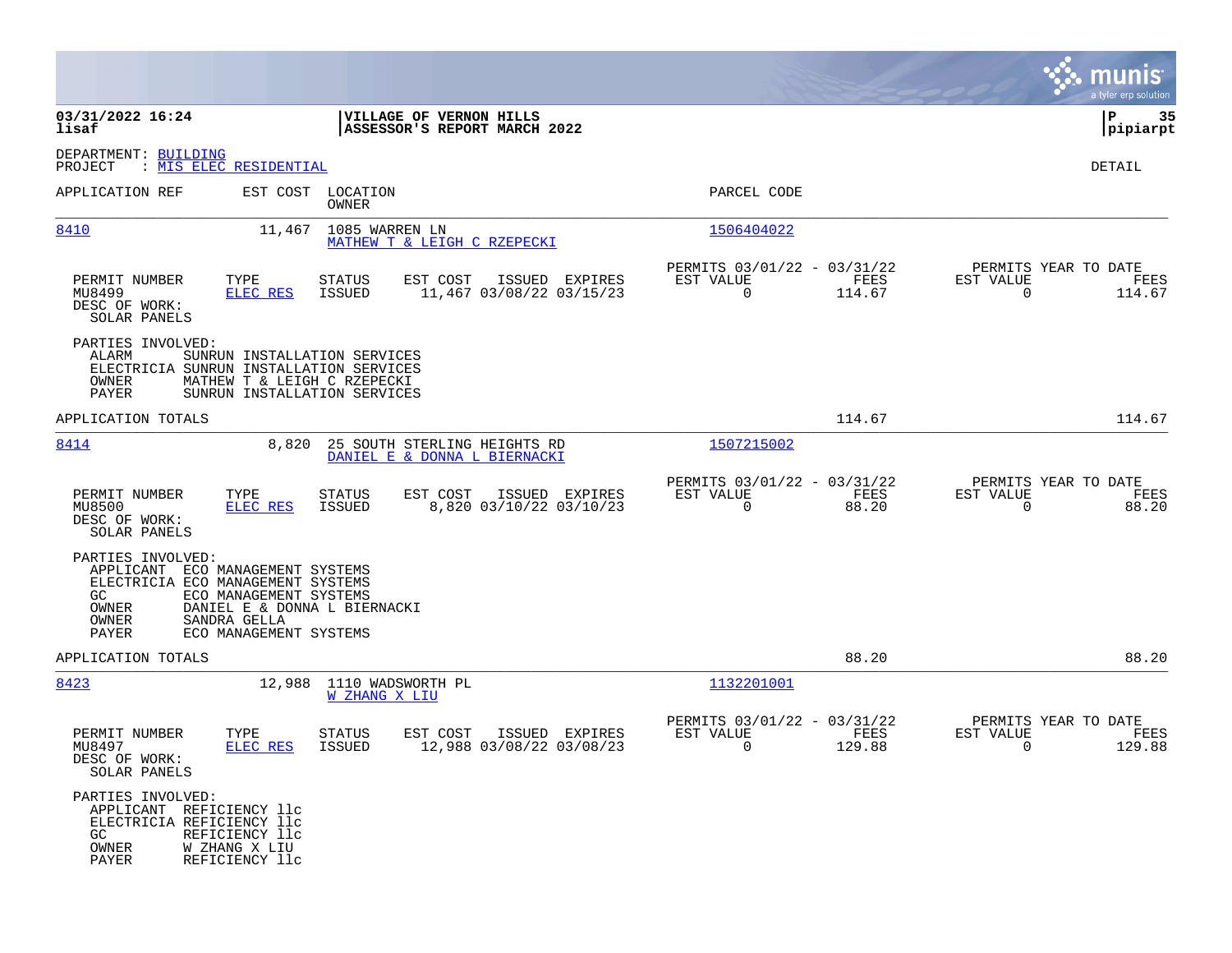|                                                                                                                                                                                          |                                                                       | munis<br>a tyler erp solution                      |
|------------------------------------------------------------------------------------------------------------------------------------------------------------------------------------------|-----------------------------------------------------------------------|----------------------------------------------------|
| 03/31/2022 16:24<br>VILLAGE OF VERNON HILLS<br>lisaf<br>ASSESSOR'S REPORT MARCH 2022                                                                                                     |                                                                       | ∣P<br>36<br> pipiarpt                              |
| DEPARTMENT: BUILDING<br>: MIS ELEC RESIDENTIAL<br>PROJECT                                                                                                                                |                                                                       | DETAIL                                             |
| APPLICATION REF<br>EST COST<br>LOCATION<br><b>OWNER</b>                                                                                                                                  | PARCEL CODE                                                           |                                                    |
| APPLICATION TOTALS                                                                                                                                                                       | 129.88                                                                | 129.88                                             |
| 8472<br>2,370<br>203 CRABTREE LN<br>ROBERT & MICHELLE ARBORGAST                                                                                                                          | 1504303046                                                            |                                                    |
| PERMIT NUMBER<br>EST COST<br>TYPE<br><b>STATUS</b><br>ISSUED<br>EXPIRES<br>2,370 03/17/22 03/17/23<br>MU8540<br><b>ISSUED</b><br>ELEC RES<br>DESC OF WORK:<br>REPLACING ELECTRICAL PANEL | PERMITS 03/01/22 - 03/31/22<br>EST VALUE<br>FEES<br>50.00<br>$\Omega$ | PERMITS YEAR TO DATE<br>EST VALUE<br>FEES<br>50.00 |
| PARTIES INVOLVED:<br>APPLICANT<br>WIRE MEN ELECTRICAL<br>ELECTRICIA WIRE MEN ELECTRICAL<br>OWNER<br>ROBERT & MICHELLE ARBORGAST<br><b>PAYER</b><br>WIRE MEN ELECTRICAL                   |                                                                       |                                                    |
| APPLICATION TOTALS<br>PROJECT TOTALS                                                                                                                                                     | 50.00<br>382.75<br>0                                                  | 50.00<br>382.75<br>$\Omega$                        |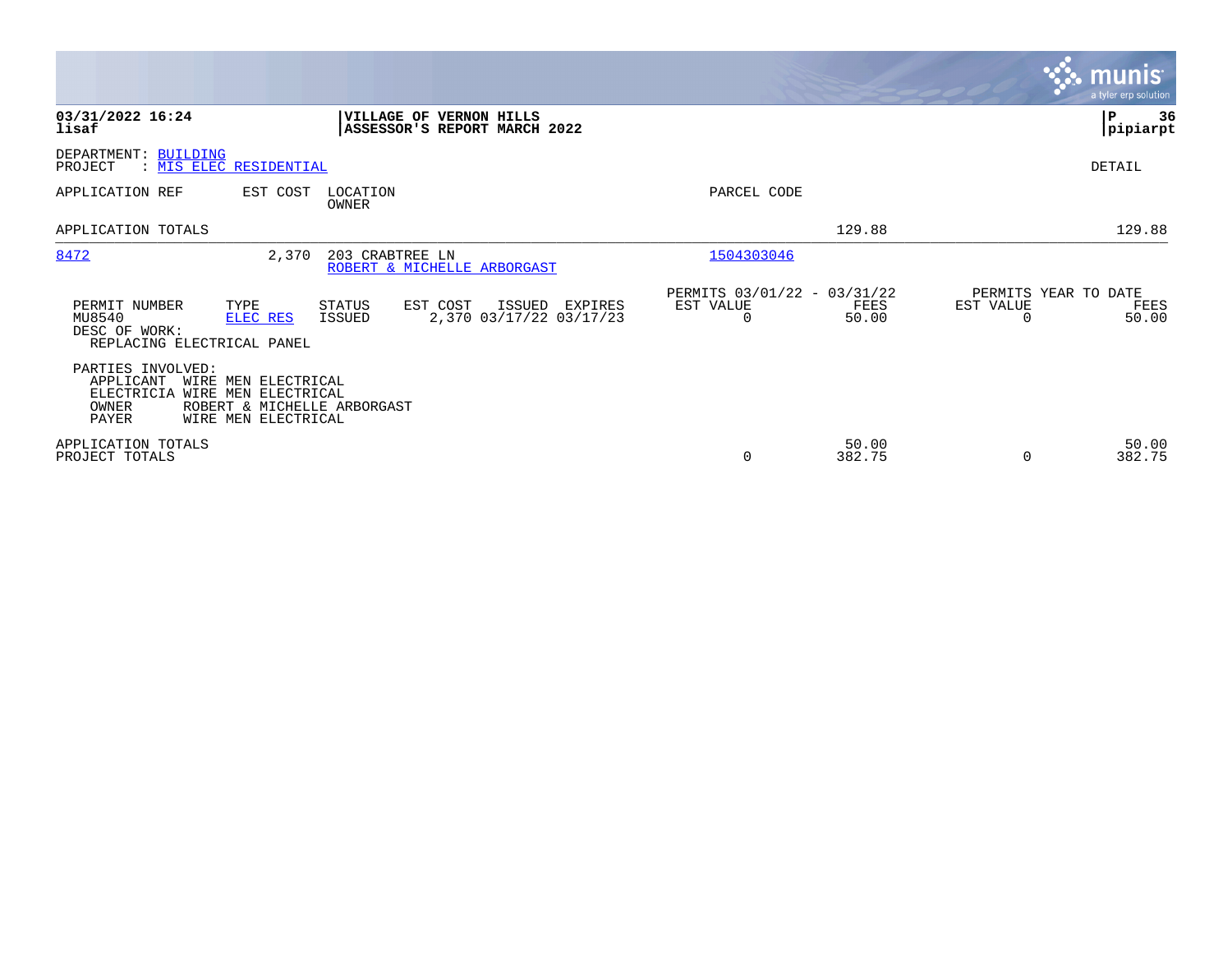|                                                                                                                                                                                                                               |                                                                                                                                                                              |                                                                          | munis<br>a tyler erp solution                                     |
|-------------------------------------------------------------------------------------------------------------------------------------------------------------------------------------------------------------------------------|------------------------------------------------------------------------------------------------------------------------------------------------------------------------------|--------------------------------------------------------------------------|-------------------------------------------------------------------|
| 03/31/2022 16:24<br>lisaf                                                                                                                                                                                                     | VILLAGE OF VERNON HILLS<br>ASSESSOR'S REPORT MARCH 2022                                                                                                                      |                                                                          | ∣P<br>37<br>pipiarpt                                              |
| DEPARTMENT: BUILDING<br>: <u>MISC RESIDENTIAL</u><br>PROJECT                                                                                                                                                                  |                                                                                                                                                                              |                                                                          | DETAIL                                                            |
| APPLICATION REF<br>EST COST                                                                                                                                                                                                   | LOCATION<br>OWNER                                                                                                                                                            | PARCEL CODE                                                              |                                                                   |
| 8397<br>16,864                                                                                                                                                                                                                | 1145 MUSEUM BLVD 209<br>THE MIL TON APARTMENTS                                                                                                                               | 1133406003                                                               |                                                                   |
| PERMIT NUMBER<br>TYPE<br>MU8464<br>MISC RES<br>DESC OF WORK:<br>INTERIOR UNIT RENOVATION UNIT 209 & 406                                                                                                                       | <b>STATUS</b><br>EST COST<br>ISSUED EXPIRES<br><b>ISSUED</b><br>16,864 03/01/22 03/01/23                                                                                     | PERMITS 03/01/22 - 03/31/22<br>EST VALUE<br>FEES<br>$\Omega$<br>168.64   | PERMITS YEAR TO DATE<br>EST VALUE<br>FEES<br>$\Omega$<br>168.64   |
| PARTIES INVOLVED:<br>APPLICANT MARQUETTE MANAGEMENT<br>DOCI, INC<br>DRYWALL<br>ELECTRICIA ALL ABOUT QUALITY ELECTRIC<br>DOCI, INC<br>GC.<br>THE MIL TON APARTMENTS<br>OWNER<br>PLUMBER<br>LOUIS ARREOLA<br>PAYER<br>DOCI, INC |                                                                                                                                                                              |                                                                          |                                                                   |
| APPLICATION TOTALS                                                                                                                                                                                                            |                                                                                                                                                                              | 168.64                                                                   | 168.64                                                            |
| 8426                                                                                                                                                                                                                          | 4,414 416 WOODLAND CHASE LANE<br>PLACEHOLDER                                                                                                                                 | 1516104031                                                               |                                                                   |
| PERMIT NUMBER<br>TYPE<br>MISC RES<br>MU8496<br>DESC OF WORK:<br>INSTALL SHOWER VALVE                                                                                                                                          | <b>STATUS</b><br>EST COST<br>ISSUED EXPIRES<br><b>ISSUED</b><br>4,414 03/08/22 03/16/23                                                                                      | PERMITS 03/01/22 - 03/31/22<br>EST VALUE<br>FEES<br>$\mathbf 0$<br>50.00 | PERMITS YEAR TO DATE<br>EST VALUE<br>FEES<br>$\mathbf 0$<br>50.00 |
| PARTIES INVOLVED:<br>APPLICANT<br>GC.<br><b>OWNER</b><br>PLACEHOLDER<br>PLUMBER<br>PAYER                                                                                                                                      | ABC PLUMBING, HEATING, COOLING, ELECTRIC<br>ABC PLUMBING, HEATING, COOLING, ELECTRIC<br>ABC PLUMBING, HEATING, COOLING, ELECTRIC<br>ABC PLUMBING, HEATING, COOLING, ELECTRIC |                                                                          |                                                                   |
| APPLICATION TOTALS                                                                                                                                                                                                            |                                                                                                                                                                              | 50.00                                                                    | 50.00                                                             |
| 8450<br>20,000                                                                                                                                                                                                                | 416 WOODLAND CHASE LANE<br>SRINIVAS NAINALA                                                                                                                                  | 1516104031                                                               |                                                                   |
| PERMIT NUMBER<br>TYPE<br>MU8547<br>MISC RES<br>DESC OF WORK:<br>BASEMENT REMODEL<br>ADD TOILET, SINK, SHOWER<br>PARTIES INVOLVED:<br>APPLICANT SRINIVAS NAINALA<br>ELECTRICIA MCK CONSTRUCTION<br>GC.<br>SRINIVAS NAINALA     | STATUS<br>EST COST<br>ISSUED EXPIRES<br>ISSUED<br>20,000 03/17/22 03/17/23                                                                                                   | PERMITS 03/01/22 - 03/31/22<br>EST VALUE<br>FEES<br>0<br>200.00          | PERMITS YEAR TO DATE<br>EST VALUE<br>FEES<br>200.00<br>0          |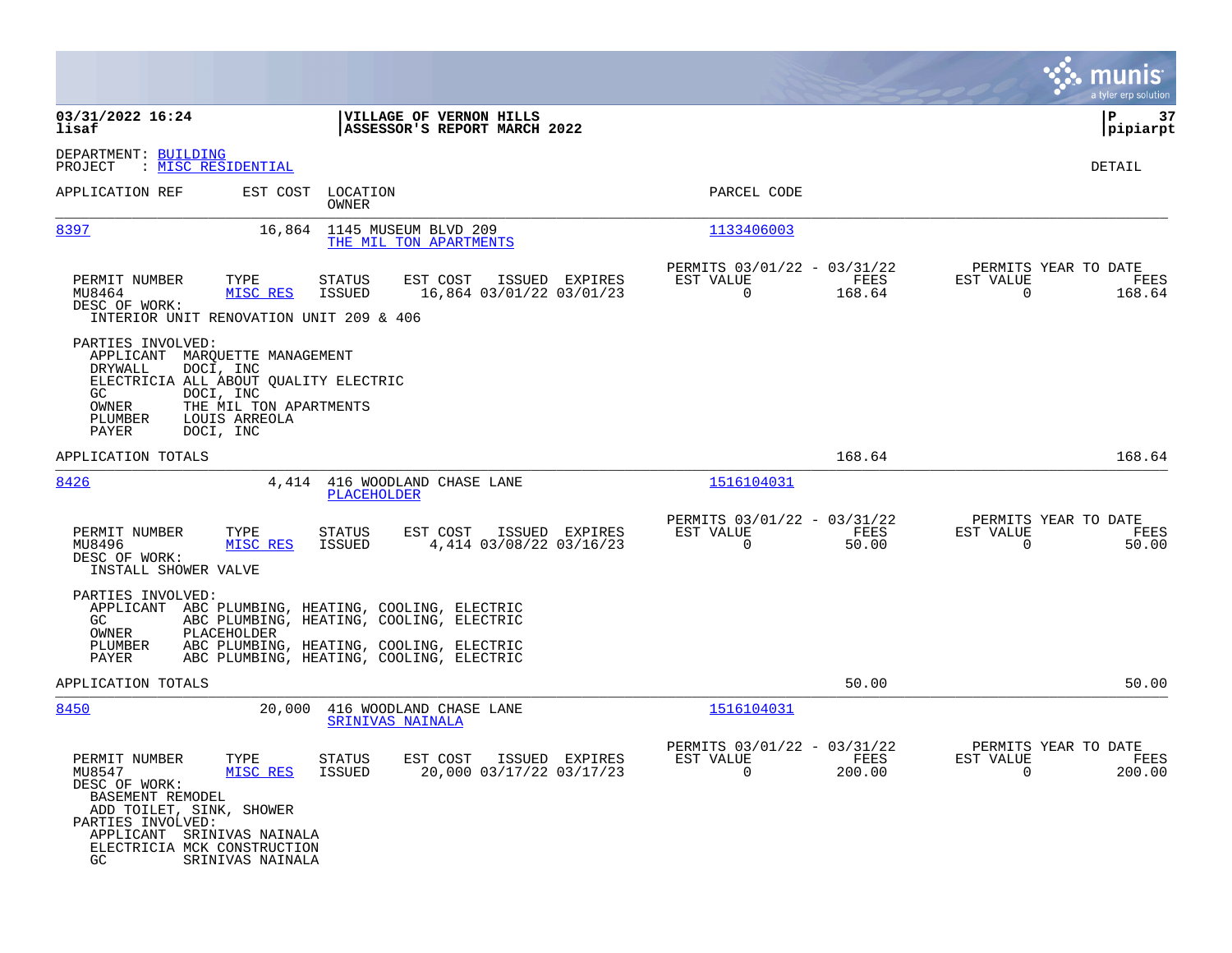|                                                                                                                                                                                                       |                                                                                   |                                                                        | a tyler erp solution                                            |
|-------------------------------------------------------------------------------------------------------------------------------------------------------------------------------------------------------|-----------------------------------------------------------------------------------|------------------------------------------------------------------------|-----------------------------------------------------------------|
| 03/31/2022 16:24<br>lisaf                                                                                                                                                                             | VILLAGE OF VERNON HILLS<br>ASSESSOR'S REPORT MARCH 2022                           |                                                                        | ΙP<br>38<br> pipiarpt                                           |
| DEPARTMENT: BUILDING<br>: <u>MISC RESIDENTIAL</u><br>PROJECT                                                                                                                                          |                                                                                   |                                                                        | DETAIL                                                          |
| APPLICATION REF<br>EST COST LOCATION                                                                                                                                                                  | OWNER                                                                             | PARCEL CODE                                                            |                                                                 |
| SRINIVAS NAINALA<br>OWNER<br>PLUMBER<br>SRINIVAS NAINALA<br>PAYER                                                                                                                                     | ABC PLUMBING, HEATING, COOLING, ELECTRIC                                          |                                                                        |                                                                 |
| APPLICATION TOTALS                                                                                                                                                                                    |                                                                                   | 200.00                                                                 | 200.00                                                          |
| 8456<br>34,672                                                                                                                                                                                        | 56 MONTEREY DR<br><b>JASON A SMITH</b>                                            | 1508202017                                                             |                                                                 |
| PERMIT NUMBER<br>TYPE<br>MU8545<br>MISC RES<br>DESC OF WORK:<br>BATHROOM REMODEL<br>NO NEW FIXTURES                                                                                                   | ISSUED EXPIRES<br><b>STATUS</b><br>EST COST<br>ISSUED<br>34,672 03/17/22 03/17/23 | PERMITS 03/01/22 - 03/31/22<br>EST VALUE<br>FEES<br>$\Omega$<br>346.72 | PERMITS YEAR TO DATE<br>EST VALUE<br>FEES<br>$\Omega$<br>346.72 |
| PARTIES INVOLVED:<br>APPLICANT DREAMMAKER<br>ELECTRICIA FORE SEE ELECTRIC<br>GC.<br><b>DREAMMAKER</b><br>OWNER<br><b>JASON A SMITH</b><br>ARMOUR PLUMBING & HEATING<br>PLUMBER<br>PAYER<br>DREAMMAKER |                                                                                   |                                                                        |                                                                 |
| APPLICATION TOTALS                                                                                                                                                                                    |                                                                                   | 346.72                                                                 | 346.72                                                          |
| 8466<br>22,000                                                                                                                                                                                        | 549 COUNCIL CIRCLE<br>Sachin Parekh                                               | 1133213006                                                             |                                                                 |
| PERMIT NUMBER<br>TYPE<br>MU8563<br>MISC RES<br>DESC OF WORK:<br>BASEMENT REMODEL<br>ADDED FIXTURES TOILET, SINK, & SHOWER<br>PARTIES INVOLVED:                                                        | <b>STATUS</b><br>EST COST<br>ISSUED EXPIRES<br>22,000 03/23/22 03/31/23<br>ISSUED | PERMITS 03/01/22 - 03/31/22<br>EST VALUE<br>FEES<br>$\Omega$<br>220.00 | PERMITS YEAR TO DATE<br>EST VALUE<br>FEES<br>$\Omega$<br>220.00 |
| APPLICANT HX HOME SOLUTIONS<br>ELECTRICIA TRI-STAR ELECTRIC INC<br>HX HOME SOLUTIONS<br>GC<br>OWNER<br>Sachin Parekh<br>PLUMBER<br>TEAM WERKS PLUMBING INC<br>HX HOME SOLUTIONS<br>PAYER              |                                                                                   |                                                                        |                                                                 |
| APPLICATION TOTALS                                                                                                                                                                                    |                                                                                   | 220.00                                                                 | 220.00                                                          |
| 8483                                                                                                                                                                                                  | 10,500 1132 WARREN LN<br>REENA SALUJA                                             | 1506403019                                                             |                                                                 |
| PERMIT NUMBER<br>TYPE<br>MU8566<br>MISC RES<br>DESC OF WORK:<br>EGRESS WINDOW                                                                                                                         | <b>STATUS</b><br>EST COST<br>ISSUED EXPIRES<br>10,500 03/24/22 03/24/23<br>ISSUED | PERMITS 03/01/22 - 03/31/22<br>EST VALUE<br>FEES<br>0<br>105.00        | PERMITS YEAR TO DATE<br>EST VALUE<br>FEES<br>105.00<br>0        |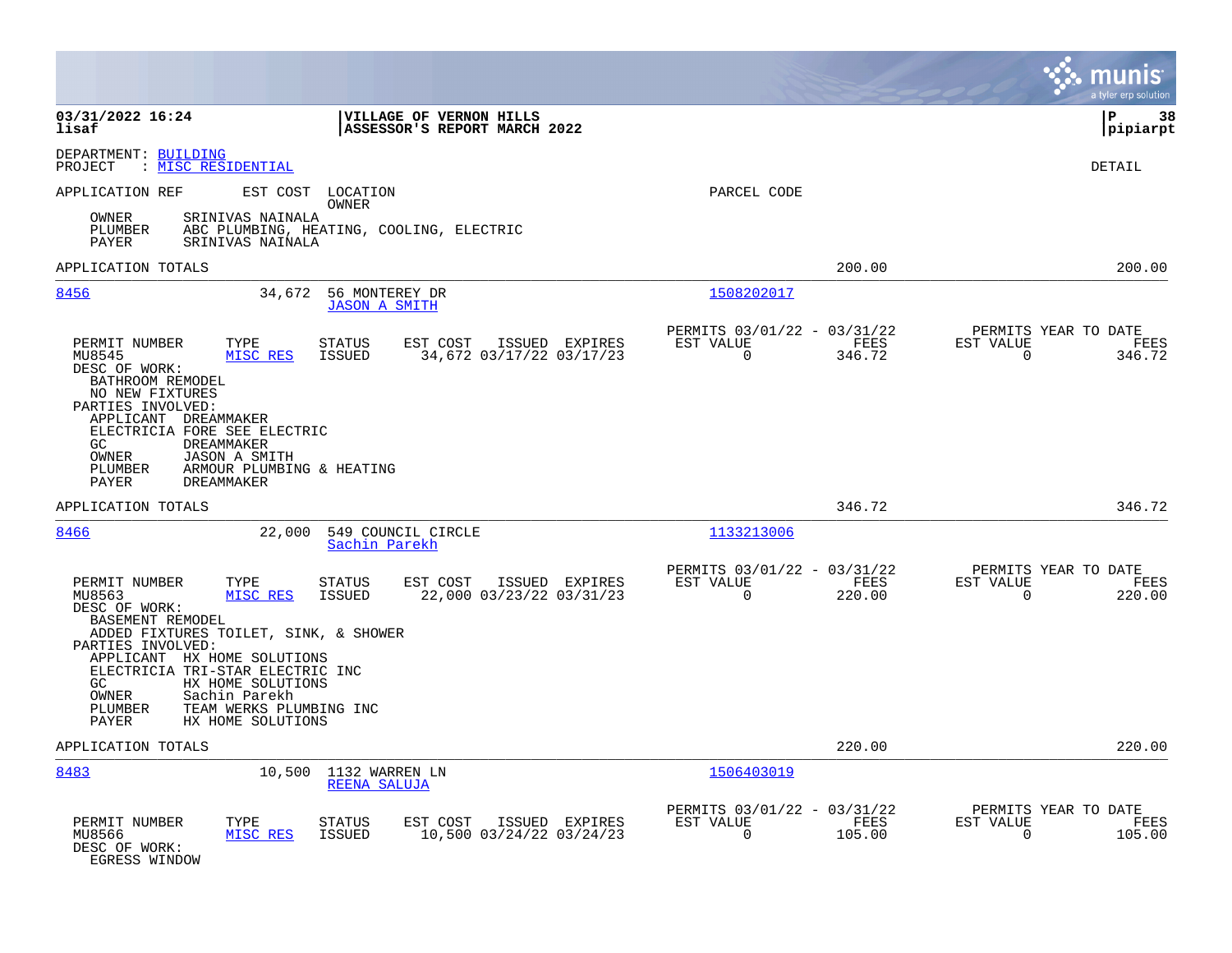|                                                                                                                                                                                                                                                                                                                                               |                                                                           | munis<br>a tyler erp solution                                      |
|-----------------------------------------------------------------------------------------------------------------------------------------------------------------------------------------------------------------------------------------------------------------------------------------------------------------------------------------------|---------------------------------------------------------------------------|--------------------------------------------------------------------|
| 03/31/2022 16:24<br><b>VILLAGE OF VERNON HILLS</b><br>lisaf<br>ASSESSOR'S REPORT MARCH 2022                                                                                                                                                                                                                                                   |                                                                           | 39<br>l P<br> pipiarpt                                             |
| DEPARTMENT: BUILDING<br>: MISC RESIDENTIAL<br>PROJECT                                                                                                                                                                                                                                                                                         |                                                                           | <b>DETAIL</b>                                                      |
| APPLICATION REF<br>EST COST LOCATION<br>OWNER<br>PARTIES INVOLVED:<br>THE REAL SEAL CORP LLC<br>APPLICANT<br>GC<br>THE REAL SEAL CORP LLC<br><b>OWNER</b><br>REENA SALUJA<br>PARAYANKAVIL G & KUNJOONJAMMA THOMAS<br>PAYER                                                                                                                    | PARCEL CODE                                                               |                                                                    |
| APPLICATION TOTALS                                                                                                                                                                                                                                                                                                                            | 105.00                                                                    | 105.00                                                             |
| 8489<br>20,800<br>151 MIDWAY LN<br><b>DON NOLAN</b>                                                                                                                                                                                                                                                                                           | 1508202049                                                                |                                                                    |
| TYPE<br><b>STATUS</b><br>EST COST<br>ISSUED EXPIRES<br>PERMIT NUMBER<br>MU8569<br>MISC RES<br><b>ISSUED</b><br>20,800 03/24/22 03/24/23<br>DESC OF WORK:<br>PATIO, DRIVWAYS, GARAGE FLOOR & STOOP                                                                                                                                             | PERMITS 03/01/22 - 03/31/22<br>FEES<br>EST VALUE<br>$\mathbf 0$<br>208.00 | PERMITS YEAR TO DATE<br>EST VALUE<br>FEES<br>$\mathbf 0$<br>208.00 |
| PARTIES INVOLVED:<br>APPLICANT<br>DON NOLAN<br>CONCRETE<br>RAS CONCRETE<br>GC<br>DON NOLAN<br>DON NOLAN<br>OWNER<br>PAYER<br>DON NOLAN                                                                                                                                                                                                        |                                                                           |                                                                    |
| APPLICATION TOTALS                                                                                                                                                                                                                                                                                                                            | 208.00                                                                    | 208.00                                                             |
| 8507<br>25,000<br>521E SUPERIOR ST<br>ROBERT J & SUSAN R MCDONNELL                                                                                                                                                                                                                                                                            | 1509312005                                                                |                                                                    |
| TYPE<br>PERMIT NUMBER<br><b>STATUS</b><br>EST COST<br>ISSUED EXPIRES<br>MU8594<br><b>ISSUED</b><br>25,000 03/31/22 03/31/23<br>MISC RES<br>DESC OF WORK:<br>BATHROOM REMODEL<br>NO NEW FIXTURES<br>PARTIES INVOLVED:<br>APPLICANT ABL GROUP<br>ELECTRICIA MARCIN MARSZALEK<br>GC<br><b>ABL GROUP</b><br>OWNER<br>ROBERT J & SUSAN R MCDONNELL | PERMITS 03/01/22 - 03/31/22<br>EST VALUE<br>FEES<br>0<br>250.00           | PERMITS YEAR TO DATE<br>EST VALUE<br>FEES<br>$\mathbf 0$<br>250.00 |
| PLUMBER<br>H2O PLUMBING SERVICES<br>PAYER<br><b>ABL GROUP</b>                                                                                                                                                                                                                                                                                 |                                                                           |                                                                    |
| APPLICATION TOTALS<br>PROJECT TOTALS                                                                                                                                                                                                                                                                                                          | 250.00<br>$\Omega$<br>1,548.36                                            | 250.00<br>$\Omega$<br>1,548.36                                     |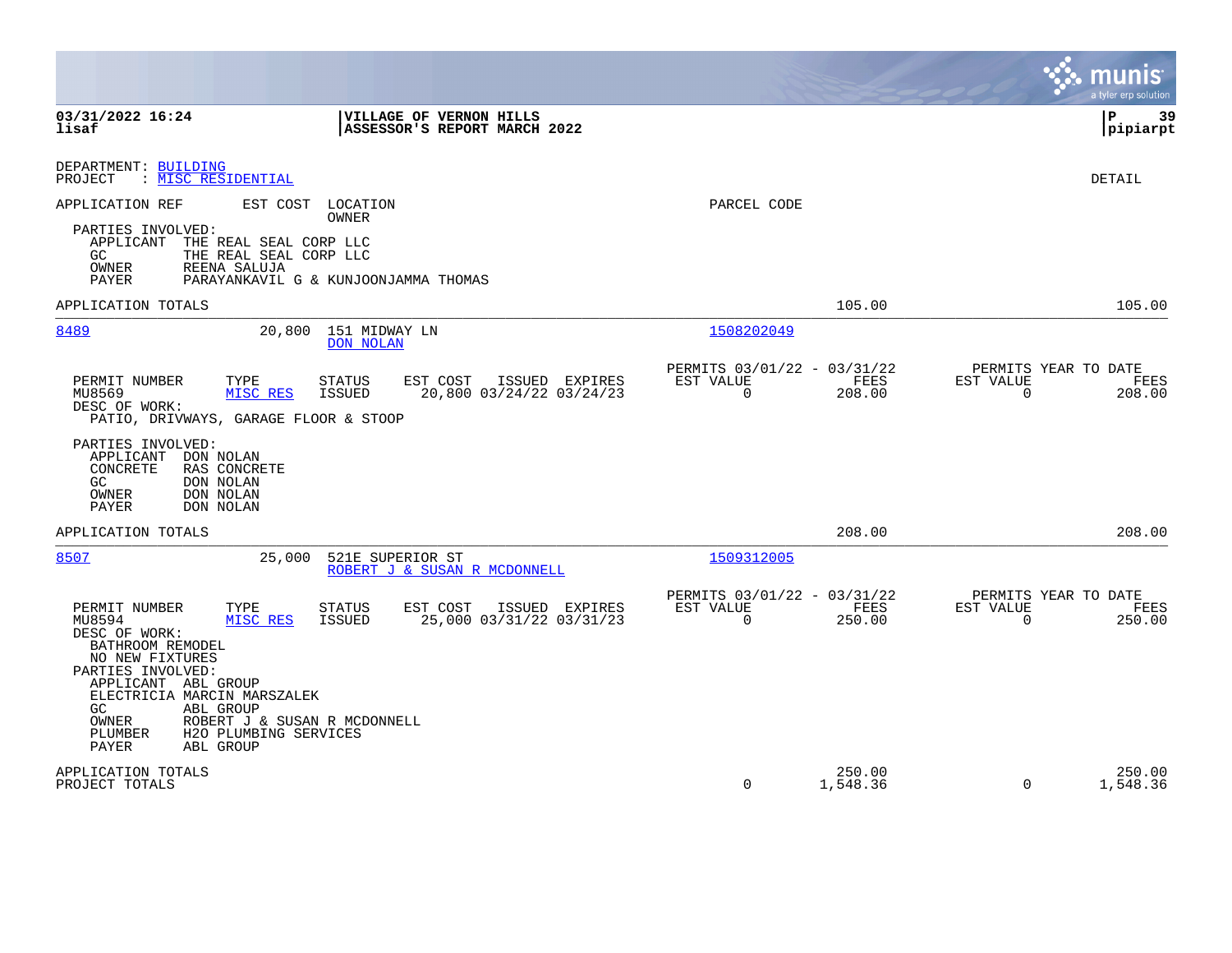|                                                                                |                                                                                            |                                                                |        |                                      |                                               |             |           | <b>munis</b><br>a tyler erp solution |
|--------------------------------------------------------------------------------|--------------------------------------------------------------------------------------------|----------------------------------------------------------------|--------|--------------------------------------|-----------------------------------------------|-------------|-----------|--------------------------------------|
| 03/31/2022 16:24<br>lisaf                                                      |                                                                                            | <b>VILLAGE OF VERNON HILLS</b><br>ASSESSOR'S REPORT MARCH 2022 |        |                                      |                                               |             |           | ∣P<br>40<br> pipiarpt                |
| DEPARTMENT: BUILDING<br>PROJECT<br>: PARKING LOT                               |                                                                                            |                                                                |        |                                      |                                               |             |           | DETAIL                               |
| APPLICATION REF                                                                | EST COST                                                                                   | LOCATION<br>OWNER                                              |        |                                      | PARCEL CODE                                   |             |           |                                      |
| 7770                                                                           | 630,000                                                                                    | 700 LAKEVIEW PKY<br>VERNON HILLS PARK DISTRICT                 |        |                                      | 1504111022                                    |             |           |                                      |
| PERMIT NUMBER<br>MU8557<br>DESC OF WORK:<br>PARKING LOT AND BUILDING EXPANSION | TYPE<br>PKG LOT                                                                            | EST COST<br><b>STATUS</b><br>ISSUED                            | ISSUED | EXPIRES<br>630,000 03/22/22 03/22/23 | PERMITS 03/01/22 - 03/31/22<br>EST VALUE<br>0 | FEES<br>.00 | EST VALUE | PERMITS YEAR TO DATE<br>FEES<br>.00  |
| PARTIES INVOLVED:<br>APPLICANT<br>GC<br>OWNER                                  | VERNON HILLS PARK DISTRICT<br>GEWALT HAMILTON ASSOCIATES INC<br>VERNON HILLS PARK DISTRICT |                                                                |        |                                      |                                               |             |           |                                      |
| APPLICATION TOTALS<br>PROJECT TOTALS                                           |                                                                                            |                                                                |        |                                      | 0                                             | .00<br>.00  |           | .00<br>.00                           |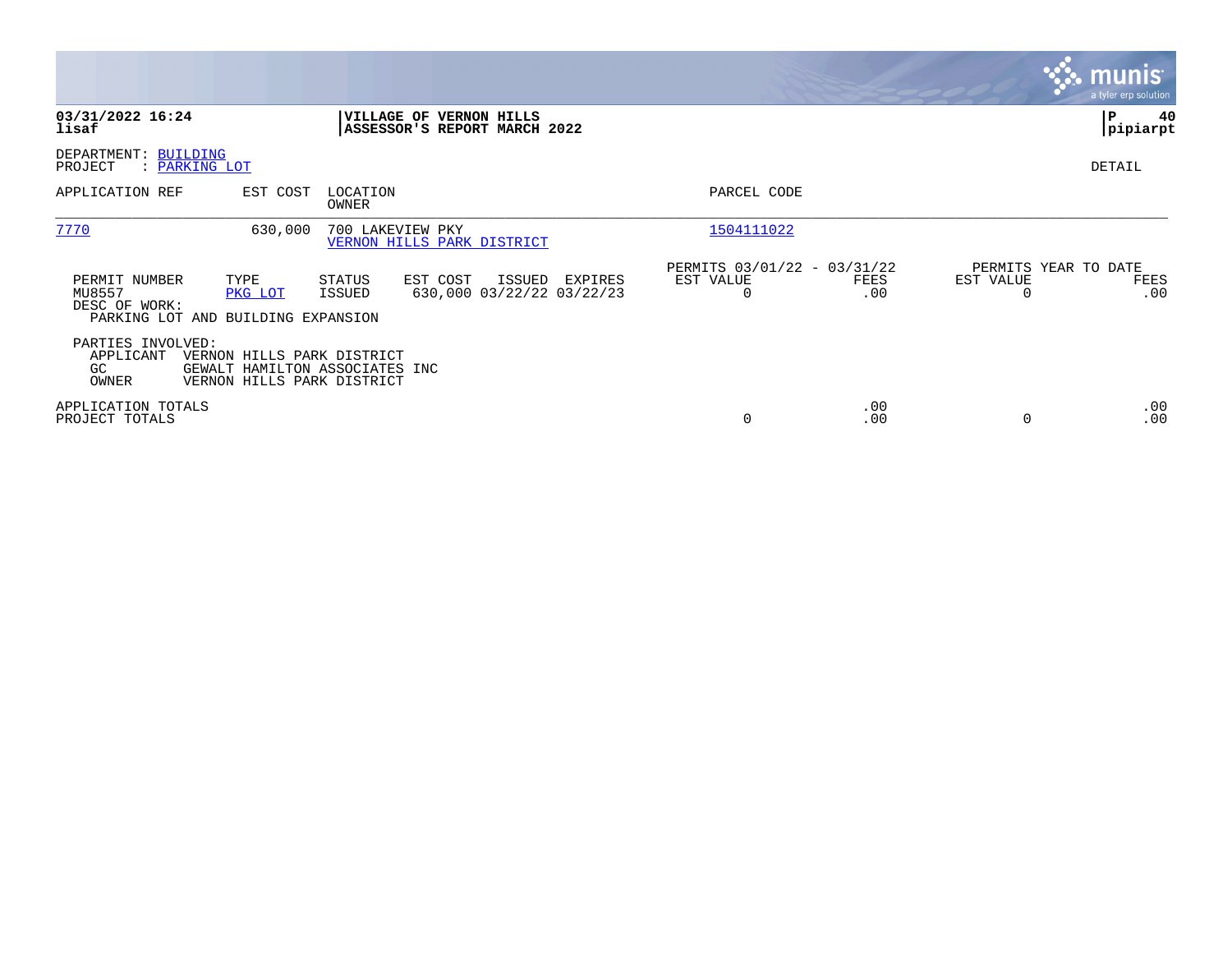|                                                                                         |                                                                                            |                                                                                              |                                                         |                |                                                         |                |                                                  | munis<br>a tyler erp solution |
|-----------------------------------------------------------------------------------------|--------------------------------------------------------------------------------------------|----------------------------------------------------------------------------------------------|---------------------------------------------------------|----------------|---------------------------------------------------------|----------------|--------------------------------------------------|-------------------------------|
| 03/31/2022 16:24<br>lisaf                                                               |                                                                                            |                                                                                              | VILLAGE OF VERNON HILLS<br>ASSESSOR'S REPORT MARCH 2022 |                |                                                         |                |                                                  | P<br>41<br> pipiarpt          |
| DEPARTMENT: BUILDING<br>: <u>PATIO</u><br>PROJECT                                       |                                                                                            |                                                                                              |                                                         |                |                                                         |                |                                                  | DETAIL                        |
| APPLICATION REF                                                                         |                                                                                            | EST COST LOCATION<br>OWNER                                                                   |                                                         |                | PARCEL CODE                                             |                |                                                  |                               |
| 8334                                                                                    | 97,850                                                                                     | 2308 HAZELTIME DR                                                                            | SERGIO & BARBARA OCHOA                                  |                | 1129207019                                              |                |                                                  |                               |
| PERMIT NUMBER<br>MU8465<br>DESC OF WORK:<br>PATIO, WALK WAY, PERGOLA & LANDSCAPING      | TYPE<br>PATIO                                                                              | <b>STATUS</b><br><b>ISSUED</b>                                                               | EST COST<br>97,850 03/01/22 03/01/23                    | ISSUED EXPIRES | PERMITS 03/01/22 - 03/31/22<br>EST VALUE<br>$\Omega$    | FEES<br>978.50 | PERMITS YEAR TO DATE<br>EST VALUE<br>$\Omega$    | FEES<br>978.50                |
| PARTIES INVOLVED:<br>APPLICANT<br>ELECTRICIA CHICAGO GAS LINES<br>GC.<br>OWNER<br>PAYER | SERGIO & BARBARA OCHOA                                                                     | SEASONAL LANDSCAPE SOLUTIONS<br>SEASONAL LANDSCAPE SOLUTIONS<br>SEASONAL LANDSCAPE SOLUTIONS |                                                         |                |                                                         |                |                                                  |                               |
| APPLICATION TOTALS                                                                      |                                                                                            |                                                                                              |                                                         |                |                                                         | 978.50         |                                                  | 978.50                        |
| 8430                                                                                    | 3,500                                                                                      | <b>JON WILLIAMS</b>                                                                          | 715 NORTH LAKESIDE DR                                   |                | 1508106007                                              |                |                                                  |                               |
| PERMIT NUMBER<br>MU8525<br>DESC OF WORK:<br>BACKYARD PATIO AND CONCRETE FRONT STEP      | TYPE<br>PATIO                                                                              | STATUS<br><b>ISSUED</b>                                                                      | EST COST<br>3,500 03/15/22 03/22/23                     | ISSUED EXPIRES | PERMITS 03/01/22 - 03/31/22<br>EST VALUE<br>$\Omega$    | FEES<br>35.00  | PERMITS YEAR TO DATE<br>EST VALUE<br>$\mathbf 0$ | FEES<br>35.00                 |
| PARTIES INVOLVED:<br>APPLICANT<br>GC<br>GC<br>OWNER<br>PAYER                            | JON WILLIAMS<br><b>BAS CONCRETE</b><br><b>JON WILLIAMS</b><br>JON WILLIAMS<br>JON WILLIAMS |                                                                                              |                                                         |                |                                                         |                |                                                  |                               |
| APPLICATION TOTALS                                                                      |                                                                                            |                                                                                              |                                                         |                |                                                         | 35.00          |                                                  | 35.00                         |
| 8474                                                                                    |                                                                                            | 1,100 158 COLONIAL DR<br><b>GAURAN VADIA</b>                                                 |                                                         |                | 1128108051                                              |                |                                                  |                               |
| PERMIT NUMBER<br>MU8561<br>DESC OF WORK:<br>PAVER PATIO                                 | TYPE<br>PATIO                                                                              | <b>STATUS</b><br>ISSUED                                                                      | EST COST<br>1,100 03/23/22 03/23/23                     | ISSUED EXPIRES | PERMITS 03/01/22 - 03/31/22<br>EST VALUE<br>$\mathbf 0$ | FEES<br>30.00  | PERMITS YEAR TO DATE<br>EST VALUE<br>$\mathbf 0$ | FEES<br>30.00                 |
| PARTIES INVOLVED:<br>APPLICANT<br>GC.<br>OWNER<br>PAYER                                 | GAURAN VADIA<br>GAURAN VADIA<br>GAURAN VADIA<br>GAURAN VADIA                               |                                                                                              |                                                         |                |                                                         |                |                                                  |                               |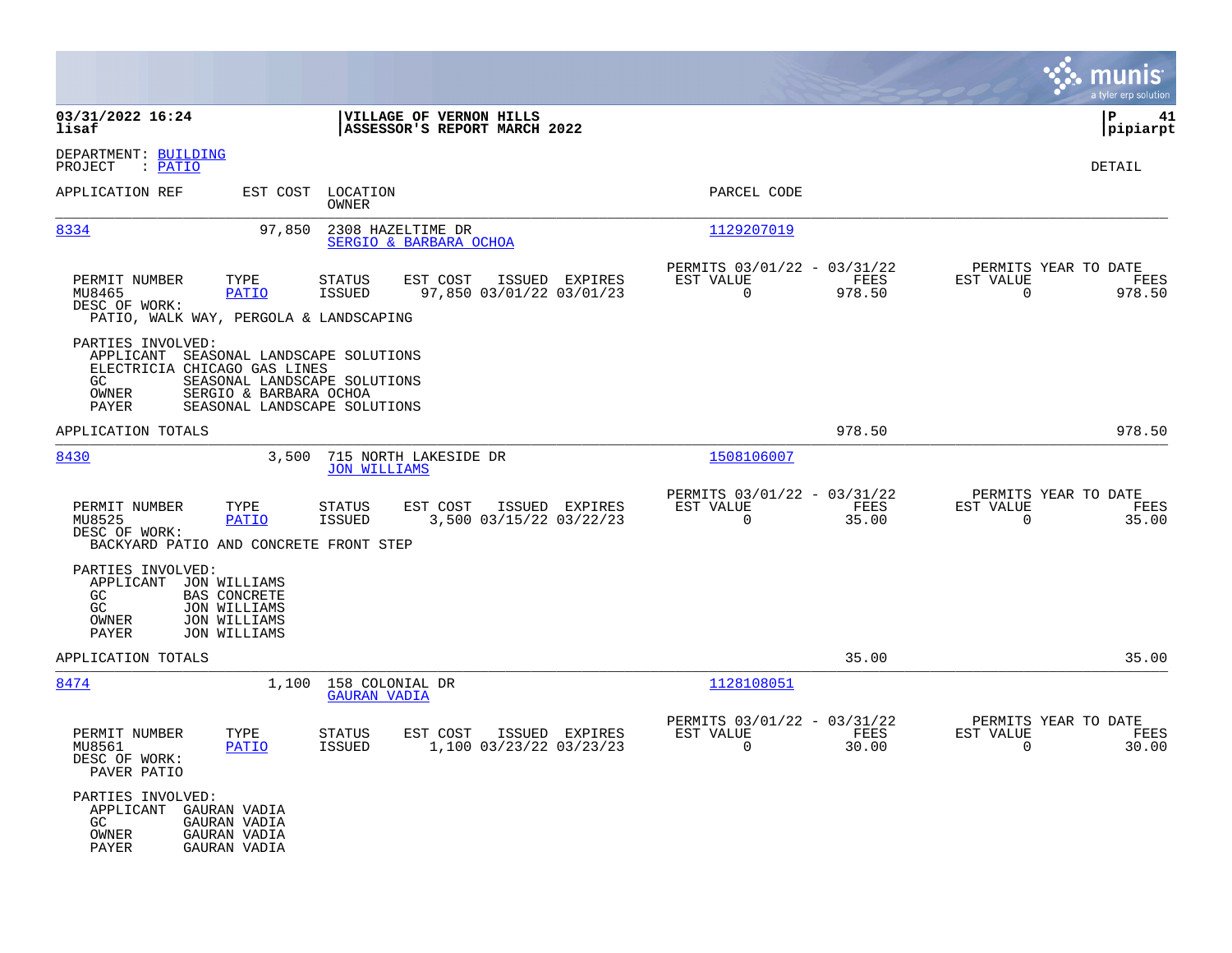|                                                 |          |                                                         |               | <b>munis</b><br>a tyler erp solution |
|-------------------------------------------------|----------|---------------------------------------------------------|---------------|--------------------------------------|
| 03/31/2022 16:24<br>lisaf<br>APPLICATION TOTALS |          | VILLAGE OF VERNON HILLS<br>ASSESSOR'S REPORT MARCH 2022 | 30.00         | 42<br>Р<br><b>pipiarpt</b><br>30.00  |
| DEPARTMENT: BUILDING<br>PROJECT<br>: PATIO      |          |                                                         |               | DETAIL                               |
| APPLICATION REF                                 | EST COST | LOCATION<br>OWNER                                       | PARCEL CODE   |                                      |
| PROJECT TOTALS                                  |          |                                                         | 1,043.50<br>0 | 1,043.50<br>0                        |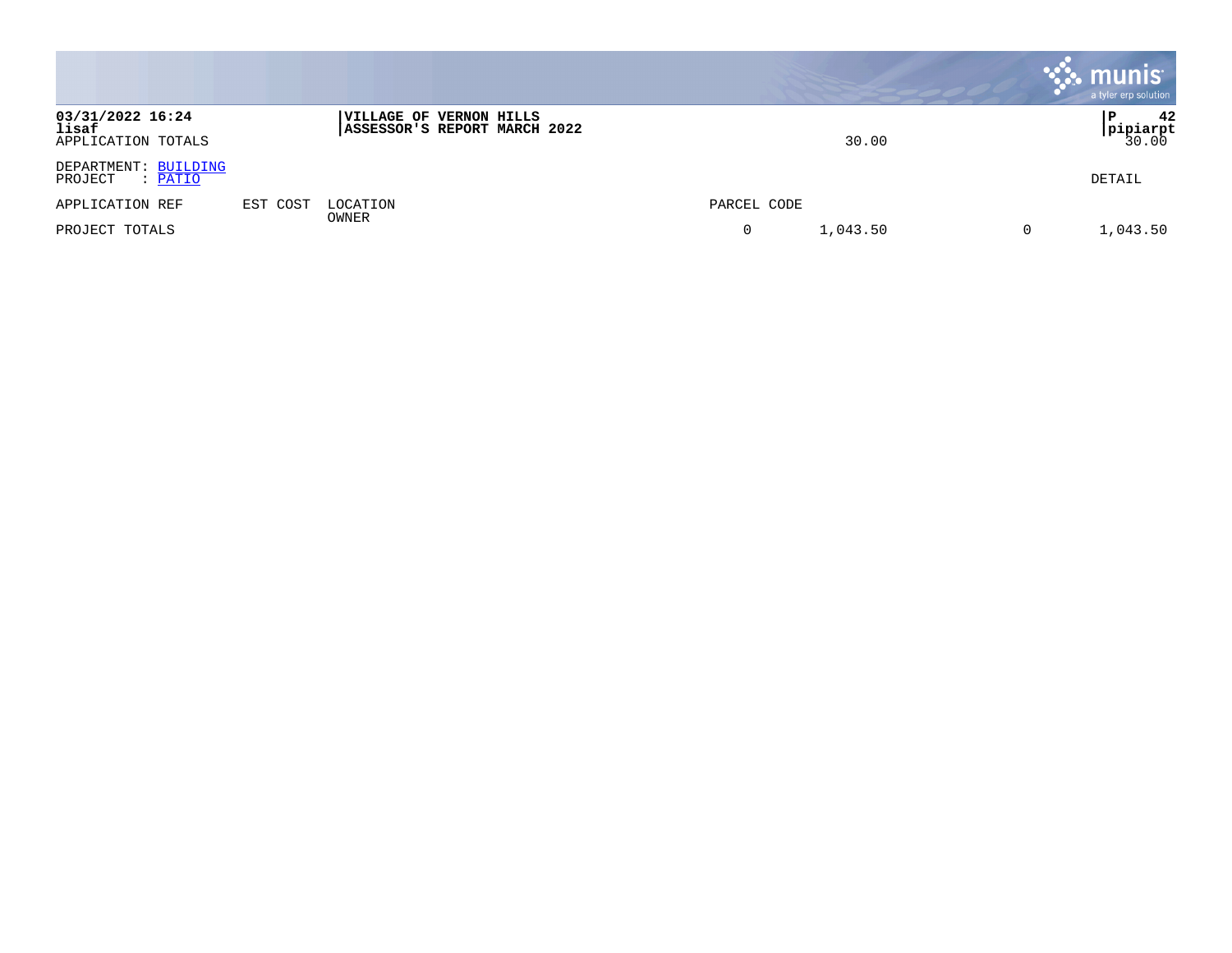|                                                                                                                                 |                                                                                                                                                                                         |                                                                           | munis<br>a tyler erp solution                                   |
|---------------------------------------------------------------------------------------------------------------------------------|-----------------------------------------------------------------------------------------------------------------------------------------------------------------------------------------|---------------------------------------------------------------------------|-----------------------------------------------------------------|
| 03/31/2022 16:24<br>lisaf                                                                                                       | VILLAGE OF VERNON HILLS<br>ASSESSOR'S REPORT MARCH 2022                                                                                                                                 |                                                                           | IΡ<br>43<br> pipiarpt                                           |
| DEPARTMENT: BUILDING<br>PROJECT<br>$:$ REROOF                                                                                   |                                                                                                                                                                                         |                                                                           | DETAIL                                                          |
| APPLICATION REF                                                                                                                 | LOCATION<br>EST COST<br>OWNER                                                                                                                                                           | PARCEL CODE                                                               |                                                                 |
| 8398                                                                                                                            | 1667 PEBBLE BEACH WAY<br>85,400<br>JEFFREY J HARTE & TRICIA A HEIDEL-HARTE                                                                                                              | 1129402043                                                                |                                                                 |
| TYPE<br>PERMIT NUMBER<br>MU8470<br><b>REROOF</b><br>DESC OF WORK:<br>CEDAR SHAKE                                                | EST COST<br><b>STATUS</b><br>ISSUED EXPIRES<br><b>ISSUED</b><br>85,400 03/01/22 03/01/23                                                                                                | PERMITS 03/01/22 - 03/31/22<br>FEES<br>EST VALUE<br>$\mathbf 0$<br>854.00 | PERMITS YEAR TO DATE<br>EST VALUE<br>FEES<br>$\Omega$<br>854.00 |
| PARTIES INVOLVED:<br>APPLICANT<br>GC.<br>OWNER<br>PAYER<br><b>ROOFER</b>                                                        | AMERICAN RESTORATION CONTRACTORS<br>AMERICAN RESTORATION CONTRACTORS<br>JEFFREY J HARTE & TRICIA A HEIDEL-HARTE<br>AMERICAN RESTORATION CONTRACTORS<br>AMERICAN RESTORATION CONTRACTORS |                                                                           |                                                                 |
| APPLICATION TOTALS                                                                                                              |                                                                                                                                                                                         | 854.00                                                                    | 854.00                                                          |
| 8415                                                                                                                            | 1039S CREEK BEND DR<br>43,597<br>SHEEL GUPTE & PREETI VAIDYA                                                                                                                            | 1516102023                                                                |                                                                 |
| PERMIT NUMBER<br>TYPE<br>MU8488<br><b>REROOF</b><br>DESC OF WORK:<br>CEDAR SHAKE REROOF                                         | EST COST<br>STATUS<br>ISSUED EXPIRES<br>43,597 03/07/22 03/07/23<br><b>ISSUED</b>                                                                                                       | PERMITS 03/01/22 - 03/31/22<br>EST VALUE<br>FEES<br>$\Omega$<br>435.97    | PERMITS YEAR TO DATE<br>EST VALUE<br>FEES<br>$\Omega$<br>435.97 |
| PARTIES INVOLVED:<br>APPLICANT<br>SHAKE GUYS<br>GC<br>SHAKE GUYS<br>OWNER<br>PAYER<br>SHAKE GUYS<br><b>ROOFER</b><br>SHAKE GUYS | SHEEL GUPTE & PREETI VAIDYA                                                                                                                                                             |                                                                           |                                                                 |
| APPLICATION TOTALS                                                                                                              |                                                                                                                                                                                         | 435.97                                                                    | 435.97                                                          |
| 8417                                                                                                                            | 810 WATERVIEW CIR 1<br>34,000<br>PLACEHOLDER                                                                                                                                            | 1507206002                                                                |                                                                 |
| PERMIT NUMBER<br>TYPE<br>MU8489<br><b>REROOF</b><br>DESC OF WORK:<br>REROOF - 910/820 WATERVIEW CIRCLE                          | STATUS<br>EST COST<br>ISSUED EXPIRES<br>34,000 03/07/22 03/07/23<br><b>ISSUED</b>                                                                                                       | PERMITS 03/01/22 - 03/31/22<br>EST VALUE<br><b>FEES</b><br>0<br>340.00    | PERMITS YEAR TO DATE<br>EST VALUE<br>FEES<br>0<br>340.00        |
| PARTIES INVOLVED:<br>GC.<br>OWNER<br>PLACEHOLDER<br><b>ROOFER</b><br><b>ROOFER</b>                                              | APPLICANT PRESIDENTIAL ROOFING & CONSTRUCTION INC<br>PRESIDENTIAL ROOFING & CONSTRUCTION INC<br>PRESIDENTIAL ROOFING & CONSTRUCTION INC<br>PRESIDENTIAL ROOFING & CONSTRUCTION INC      |                                                                           |                                                                 |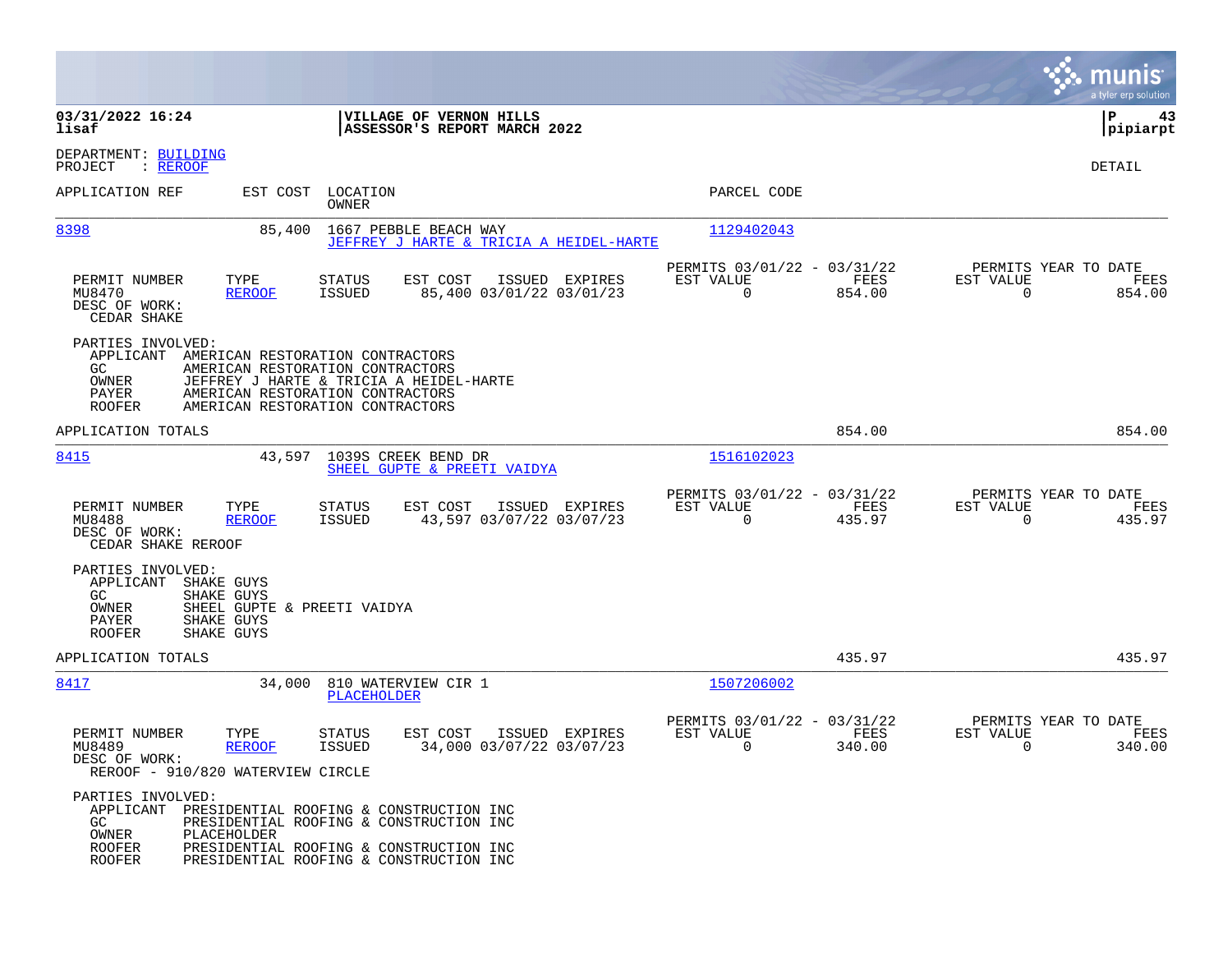|                                                                                                                                                                                                                                            |                                                                           | munis<br>a tyler erp solution                                      |
|--------------------------------------------------------------------------------------------------------------------------------------------------------------------------------------------------------------------------------------------|---------------------------------------------------------------------------|--------------------------------------------------------------------|
| 03/31/2022 16:24<br>VILLAGE OF VERNON HILLS<br>lisaf<br>ASSESSOR'S REPORT MARCH 2022                                                                                                                                                       |                                                                           | P<br>44<br> pipiarpt                                               |
| DEPARTMENT: BUILDING<br>: <u>REROOF</u><br>PROJECT                                                                                                                                                                                         |                                                                           | DETAIL                                                             |
| APPLICATION REF<br>EST COST<br>LOCATION<br>OWNER                                                                                                                                                                                           | PARCEL CODE                                                               |                                                                    |
| APPLICATION TOTALS                                                                                                                                                                                                                         | 340.00                                                                    | 340.00                                                             |
| 8424<br>13,141<br>208 AUTUMN LN<br><b>HENRY CHUNG</b>                                                                                                                                                                                      | 1505422015                                                                |                                                                    |
| PERMIT NUMBER<br>TYPE<br><b>STATUS</b><br>EST COST<br>ISSUED EXPIRES<br>13,141 03/08/22 03/08/23<br>MU8494<br><b>REROOF</b><br>ISSUED<br>DESC OF WORK:<br><b>REROOF</b>                                                                    | PERMITS 03/01/22 - 03/31/22<br>EST VALUE<br>FEES<br>0<br>31.41            | PERMITS YEAR TO DATE<br>EST VALUE<br>FEES<br>$\Omega$<br>31.41     |
| PARTIES INVOLVED:<br>APPLICANT<br>EXCEL HOME IMPROVEMENTS<br>GC.<br>EXCEL HOME IMPROVEMENTS<br>HENRY CHUNG<br>OWNER<br>PAYER<br>EXCEL HOME IMPROVEMENTS<br><b>ROOFER</b><br>EXCEL HOME IMPROVEMENTS                                        |                                                                           |                                                                    |
| APPLICATION TOTALS                                                                                                                                                                                                                         | 31.41                                                                     | 31.41                                                              |
| 8436<br>49,913<br>310 BAY TREE CIR<br>ERIC LADROR & SHIGEKO MIKI                                                                                                                                                                           | 1133104031                                                                |                                                                    |
| PERMIT NUMBER<br>TYPE<br><b>STATUS</b><br>EST COST<br>ISSUED EXPIRES<br>MU8505<br>ISSUED<br>49,913 03/11/22 03/11/23<br><b>REROOF</b><br>DESC OF WORK:<br>REROOF 310-316 BAY TREE CIRCLE                                                   | PERMITS 03/01/22 - 03/31/22<br>FEES<br>EST VALUE<br>$\mathbf 0$<br>499.13 | PERMITS YEAR TO DATE<br>EST VALUE<br>FEES<br>$\mathbf 0$<br>499.13 |
| PARTIES INVOLVED:<br>APPLICANT<br>AMERICAN BUILDING CONTRACTORS<br>GC.<br>AMERICAN BUILDING CONTRACTORS<br>OWNER<br>ERIC LADROR & SHIGEKO MIKI<br>PAYER<br>AMERICAN BUILDING CONTRACTORS<br><b>ROOFER</b><br>AMERICAN BUILDING CONTRACTORS |                                                                           |                                                                    |
| APPLICATION TOTALS                                                                                                                                                                                                                         | 499.13                                                                    | 499.13                                                             |
| 8437<br>62,890<br>352 BAY TREE CIR<br>FRANK & ANN MORICI                                                                                                                                                                                   | 1133104032                                                                |                                                                    |
| PERMIT NUMBER<br>TYPE<br>STATUS<br>EST COST ISSUED EXPIRES<br>MU8506<br>ISSUED<br>62,890 03/11/22 03/11/23<br>REROOF<br>DESC OF WORK:<br>REROOF - 342-352 BAY TREE CIRCLE                                                                  | PERMITS 03/01/22 - 03/31/22<br>EST VALUE<br>FEES<br>$\Omega$<br>628.90    | PERMITS YEAR TO DATE<br>EST VALUE<br>FEES<br>$\Omega$<br>628.90    |
| PARTIES INVOLVED:<br>ALARM<br>AMERICAN BUILDING CONTRACTORS<br>GC<br>AMERICAN BUILDING CONTRACTORS<br>OWNER<br>FRANK & ANN MORICI                                                                                                          |                                                                           |                                                                    |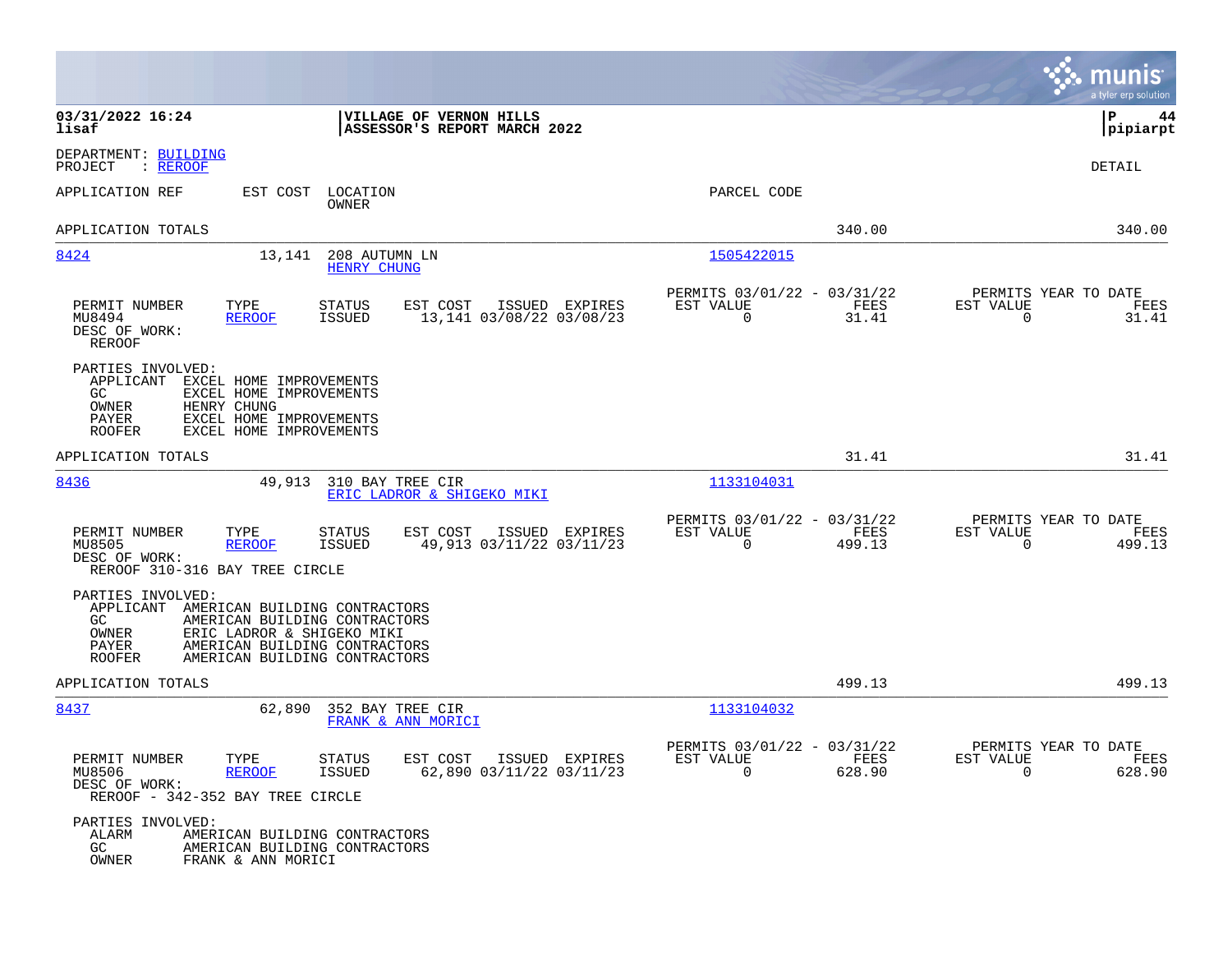|                                                                                                                                              |                                                                            |                                                                           | munis<br>a tyler erp solution                                     |
|----------------------------------------------------------------------------------------------------------------------------------------------|----------------------------------------------------------------------------|---------------------------------------------------------------------------|-------------------------------------------------------------------|
| 03/31/2022 16:24<br>lisaf                                                                                                                    | VILLAGE OF VERNON HILLS<br>ASSESSOR'S REPORT MARCH 2022                    |                                                                           | ΙP<br>45<br> pipiarpt                                             |
| DEPARTMENT: BUILDING<br>: <u>REROOF</u><br>PROJECT                                                                                           |                                                                            |                                                                           | DETAIL                                                            |
| APPLICATION REF<br>PAYER<br>AMERICAN BUILDING CONTRACTORS<br><b>ROOFER</b><br>AMERICAN BUILDING CONTRACTORS                                  | EST COST LOCATION<br>OWNER                                                 | PARCEL CODE                                                               |                                                                   |
| APPLICATION TOTALS                                                                                                                           |                                                                            | 628.90                                                                    | 628.90                                                            |
| 8439<br>4,350                                                                                                                                | 1104 WHITMAN PL<br>SVETLANA STANCHINSKAYA                                  | 1132403005                                                                |                                                                   |
| PERMIT NUMBER<br>TYPE<br>MU8510<br><b>REROOF</b><br>DESC OF WORK:<br>REROOF                                                                  | ISSUED EXPIRES<br>STATUS<br>EST COST<br>4,350 03/11/22 03/11/23<br>ISSUED  | PERMITS 03/01/22 - 03/31/22<br>EST VALUE<br>FEES<br>$\mathbf 0$<br>50.00  | PERMITS YEAR TO DATE<br>EST VALUE<br>FEES<br>50.00<br>$\mathbf 0$ |
| PARTIES INVOLVED:<br>APPLICANT ALCOR<br>GC.<br>ALCOR<br>OWNER<br>SVETLANA STANCHINSKAYA<br>PAYER<br><b>ALCOR</b>                             |                                                                            |                                                                           |                                                                   |
| APPLICATION TOTALS                                                                                                                           |                                                                            | 50.00                                                                     | 50.00                                                             |
| 8441<br>43,349                                                                                                                               | 860W CREEK BEND DR<br>MAULIN & CHARCHITA MEHTA                             | 1516101005                                                                |                                                                   |
| PERMIT NUMBER<br>TYPE<br>MU8511<br><b>REROOF</b><br>DESC OF WORK:<br>WOOD SHAKE DAVINCI BELLAFORTE                                           | STATUS<br>EST COST<br>ISSUED EXPIRES<br>ISSUED<br>43,349 03/14/22 03/14/23 | PERMITS 03/01/22 - 03/31/22<br>EST VALUE<br>FEES<br>$\mathbf 0$<br>433.41 | PERMITS YEAR TO DATE<br>EST VALUE<br>FEES<br>0<br>433.41          |
| PARTIES INVOLVED:<br>APPLICANT<br>JNJ RESTORATION<br>GC.<br>JNJ RESTORATION<br>OWNER<br>MAULIN & CHARCHITA MEHTA<br>PAYER<br>JNJ RESTORATION |                                                                            |                                                                           |                                                                   |
| APPLICATION TOTALS                                                                                                                           |                                                                            | 433.41                                                                    | 433.41                                                            |
| 8442<br>29,500                                                                                                                               | 1280 CHRISTINE CT<br>WALTER V & ALEMKA VLA                                 | 1515308002                                                                |                                                                   |
| PERMIT NUMBER<br>TYPE<br>MU8515<br><u>REROOF</u><br>DESC OF WORK:<br>REROOF - 1280-1298                                                      | STATUS<br>EST COST ISSUED EXPIRES<br>29,500 03/14/22 03/14/23<br>ISSUED    | PERMITS 03/01/22 - 03/31/22<br>EST VALUE<br>FEES<br>$\Omega$<br>295.00    | PERMITS YEAR TO DATE<br>EST VALUE<br>FEES<br>$\Omega$<br>295.00   |
| PARTIES INVOLVED:<br>APPLICANT ETRUSCAN GUTTERS & ROOF<br>GC<br>ETRUSCAN GUTTERS & ROOF<br>OWNER<br>WALTER V & ALEMKA VLA                    |                                                                            |                                                                           |                                                                   |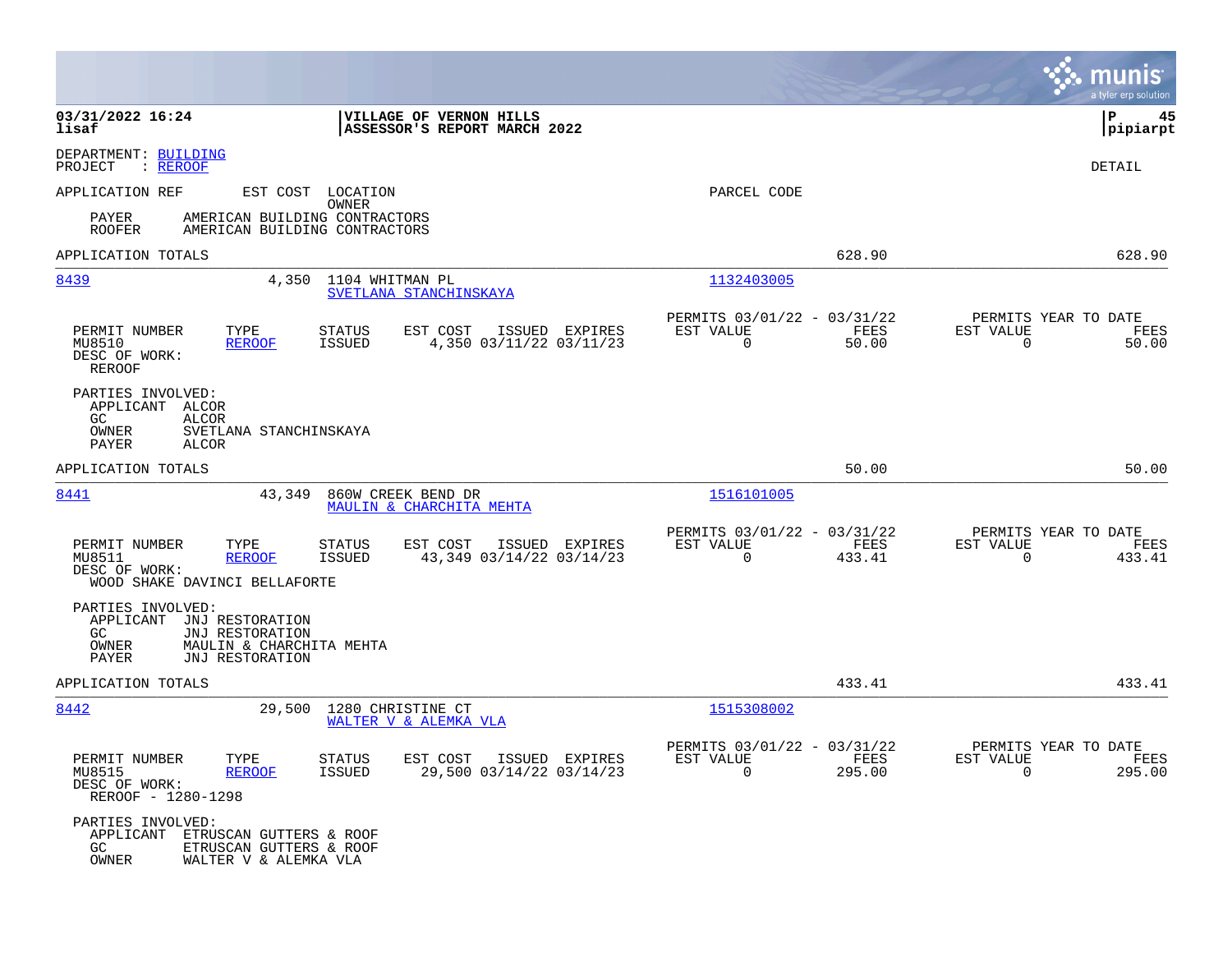|                                                                                                                                                                                                          |                                                                                          |                                                                                  | munis<br>a tyler erp solution                                   |
|----------------------------------------------------------------------------------------------------------------------------------------------------------------------------------------------------------|------------------------------------------------------------------------------------------|----------------------------------------------------------------------------------|-----------------------------------------------------------------|
| 03/31/2022 16:24<br>lisaf                                                                                                                                                                                | VILLAGE OF VERNON HILLS<br>ASSESSOR'S REPORT MARCH 2022                                  |                                                                                  | P<br>46<br> pipiarpt                                            |
| DEPARTMENT: BUILDING<br>: <u>REROOF</u><br>PROJECT                                                                                                                                                       |                                                                                          |                                                                                  | DETAIL                                                          |
| APPLICATION REF                                                                                                                                                                                          | EST COST LOCATION<br><b>OWNER</b>                                                        | PARCEL CODE                                                                      |                                                                 |
| ETRUSCAN GUTTERS & ROOF<br>PAYER<br><b>ROOFER</b><br>ETRUSCAN GUTTERS & ROOF                                                                                                                             |                                                                                          |                                                                                  |                                                                 |
| APPLICATION TOTALS                                                                                                                                                                                       |                                                                                          | 295.00                                                                           | 295.00                                                          |
| 8444<br>52,000                                                                                                                                                                                           | 1163 CREEK VIEW DRIVE<br><b>KASHIF SYED</b>                                              | 1516101025                                                                       |                                                                 |
| PERMIT NUMBER<br>TYPE<br>MU8513<br><b>REROOF</b><br>DESC OF WORK:<br>REROOF                                                                                                                              | <b>STATUS</b><br>EST COST<br>ISSUED EXPIRES<br>ISSUED<br>52,000 03/14/22 03/14/23        | PERMITS 03/01/22 - 03/31/22<br>FEES<br>EST VALUE<br>0<br>520.00                  | PERMITS YEAR TO DATE<br>EST VALUE<br>FEES<br>0<br>520.00        |
| PARTIES INVOLVED:<br>APPLICANT<br>ALL ROOFS INC<br>GC.<br>ALL ROOFS INC<br>OWNER<br>KASHIF SYED<br>PAYER<br>ALL ROOFS INC                                                                                |                                                                                          |                                                                                  |                                                                 |
| APPLICATION TOTALS                                                                                                                                                                                       |                                                                                          | 520.00                                                                           | 520.00                                                          |
| 8446<br>29,500                                                                                                                                                                                           | 1316 CHRISTINE CT<br>GEFFERY R BLAYDES                                                   | 1515308008                                                                       |                                                                 |
| PERMIT NUMBER<br>TYPE<br><b>REROOF</b><br>MU8516<br>DESC OF WORK:<br>REROOF 1316-1334                                                                                                                    | <b>STATUS</b><br>EST COST<br>ISSUED EXPIRES<br>ISSUED<br>29,500 03/14/22 03/14/23        | PERMITS 03/01/22 - 03/31/22<br>FEES<br>EST VALUE<br>$\mathbf 0$<br>295.00        | PERMITS YEAR TO DATE<br>EST VALUE<br>FEES<br>0<br>295.00        |
| PARTIES INVOLVED:<br>APPLICANT<br>ETRUSCAN GUTTERS & ROOF<br>GC<br>ETRUSCAN GUTTERS & ROOF<br>OWNER<br>GEFFERY R BLAYDES<br>PAYER<br>ETRUSCAN GUTTERS & ROOF<br><b>ROOFER</b><br>ETRUSCAN GUTTERS & ROOF |                                                                                          |                                                                                  |                                                                 |
| APPLICATION TOTALS                                                                                                                                                                                       |                                                                                          | 295.00                                                                           | 295.00                                                          |
| 29,500<br>8447                                                                                                                                                                                           | 1271 CHRISTINE CT<br>VENUGOPAL C & SUMA V NAIR                                           | 1515302058                                                                       |                                                                 |
| PERMIT NUMBER<br>TYPE<br>MU8519<br><b>REROOF</b><br>DESC OF WORK:<br>REROOF 1271-1259                                                                                                                    | <b>STATUS</b><br>EST COST<br>ISSUED EXPIRES<br>29,500 03/14/22 03/14/23<br><b>ISSUED</b> | PERMITS 03/01/22 - 03/31/22<br>EST VALUE<br><b>FEES</b><br>$\mathbf 0$<br>295.00 | PERMITS YEAR TO DATE<br>EST VALUE<br>FEES<br>$\Omega$<br>295.00 |
| PARTIES INVOLVED:<br>APPLICANT ETRUSCAN GUTTERS & ROOF<br>GC.<br>ETRUSCAN GUTTERS & ROOF                                                                                                                 |                                                                                          |                                                                                  |                                                                 |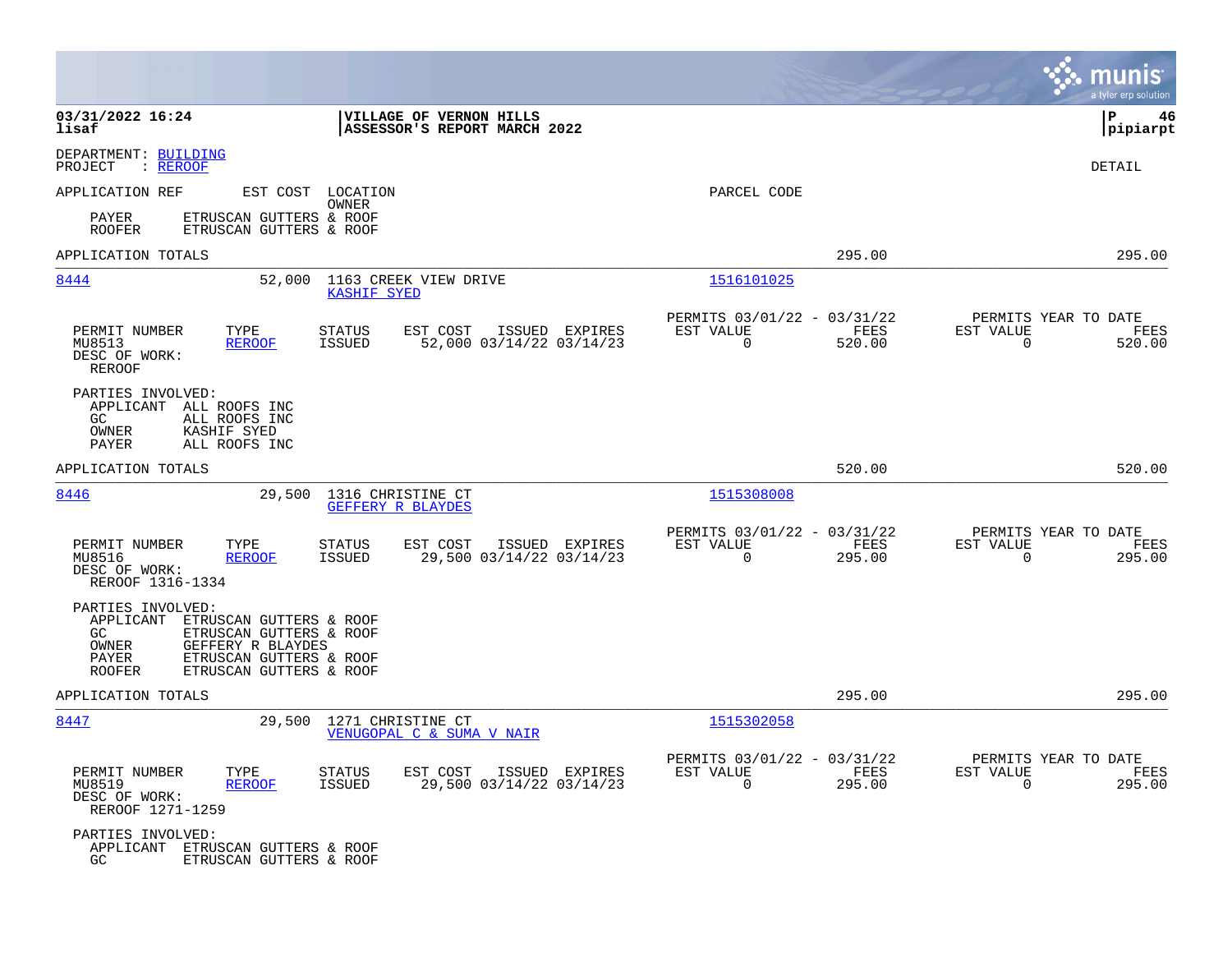|                                                                                                                                                                                                                        |                                                                        | a tyler erp solution                                            |
|------------------------------------------------------------------------------------------------------------------------------------------------------------------------------------------------------------------------|------------------------------------------------------------------------|-----------------------------------------------------------------|
| 03/31/2022 16:24<br>VILLAGE OF VERNON HILLS<br>lisaf<br>ASSESSOR'S REPORT MARCH 2022                                                                                                                                   |                                                                        | l P<br>47<br> pipiarpt                                          |
| DEPARTMENT: BUILDING<br>PROJECT<br>: REROOF                                                                                                                                                                            |                                                                        | DETAIL                                                          |
| APPLICATION REF<br>EST COST LOCATION<br>OWNER<br>VENUGOPAL C & SUMA V NAIR<br>OWNER<br>ETRUSCAN GUTTERS & ROOF<br>PAYER<br>ETRUSCAN GUTTERS & ROOF<br><b>ROOFER</b>                                                    | PARCEL CODE                                                            |                                                                 |
| APPLICATION TOTALS                                                                                                                                                                                                     | 295.00                                                                 | 295.00                                                          |
| 8448<br>29,500<br>1276 SARAH BLVD<br>Y LISHNEVSKY L RADUNSKY                                                                                                                                                           | 1515302067                                                             |                                                                 |
| PERMIT NUMBER<br>TYPE<br>STATUS<br>EST COST<br>ISSUED EXPIRES<br>MU8521<br><b>ISSUED</b><br>29,500 03/14/22 03/14/23<br><b>REROOF</b><br>DESC OF WORK:<br>REROOF 1276-1270                                             | PERMITS 03/01/22 - 03/31/22<br>EST VALUE<br>FEES<br>$\Omega$<br>295.00 | PERMITS YEAR TO DATE<br>EST VALUE<br>FEES<br>$\Omega$<br>295.00 |
| PARTIES INVOLVED:<br>APPLICANT<br>ETRUSCAN GUTTERS & ROOF<br>GC.<br>ETRUSCAN GUTTERS & ROOF<br><b>OWNER</b><br>Y LISHNEVSKY L RADUNSKY<br>ETRUSCAN GUTTERS & ROOF<br>PAYER<br><b>ROOFER</b><br>ETRUSCAN GUTTERS & ROOF |                                                                        |                                                                 |
| APPLICATION TOTALS                                                                                                                                                                                                     | 295.00                                                                 | 295.00                                                          |
| 8452<br>11,000<br>1104 REVERE PL<br>ROBERT E & JODI L JOST, JR                                                                                                                                                         | 1132203011                                                             |                                                                 |
| PERMIT NUMBER<br>TYPE<br>STATUS<br>EST COST<br>ISSUED EXPIRES<br>11,000 03/15/22 03/18/23<br>MU8522<br><b>REROOF</b><br>ISSUED<br>DESC OF WORK:<br>REROOF ARCHITECTURAL ASPHALT SHINGLES - APPROX 30 SQUARES           | PERMITS 03/01/22 - 03/31/22<br>EST VALUE<br>FEES<br>$\Omega$<br>110.00 | PERMITS YEAR TO DATE<br>EST VALUE<br>FEES<br>$\Omega$<br>110.00 |
| PARTIES INVOLVED:<br>APPLICANT ROBERT E & JODI L JOST, JR<br>GC.<br>FIXX ROOFING INC<br>PRINT REFINERY<br><b>OCCUPANT</b><br>OWNER<br>ROBERT E & JODI L JOST, JR<br>PAYER<br>ROBERT E & JODI L JOST, JR                |                                                                        |                                                                 |
| APPLICATION TOTALS                                                                                                                                                                                                     | 110.00                                                                 | 110.00                                                          |
| 8463<br>12,601<br>132 ANNAPOLIS DR<br>GREGORY J & RITA C MOLSON                                                                                                                                                        | 1505411012                                                             |                                                                 |
| PERMIT NUMBER<br>TYPE<br>STATUS<br>EST COST<br>ISSUED EXPIRES<br>12,601 03/15/22 03/15/23<br>MU8528<br><b>ISSUED</b><br><b>REROOF</b><br>DESC OF WORK:<br>REROOF                                                       | PERMITS 03/01/22 - 03/31/22<br>EST VALUE<br>FEES<br>$\Omega$<br>126.01 | PERMITS YEAR TO DATE<br>EST VALUE<br>FEES<br>$\Omega$<br>126.01 |

PARTIES INVOLVED: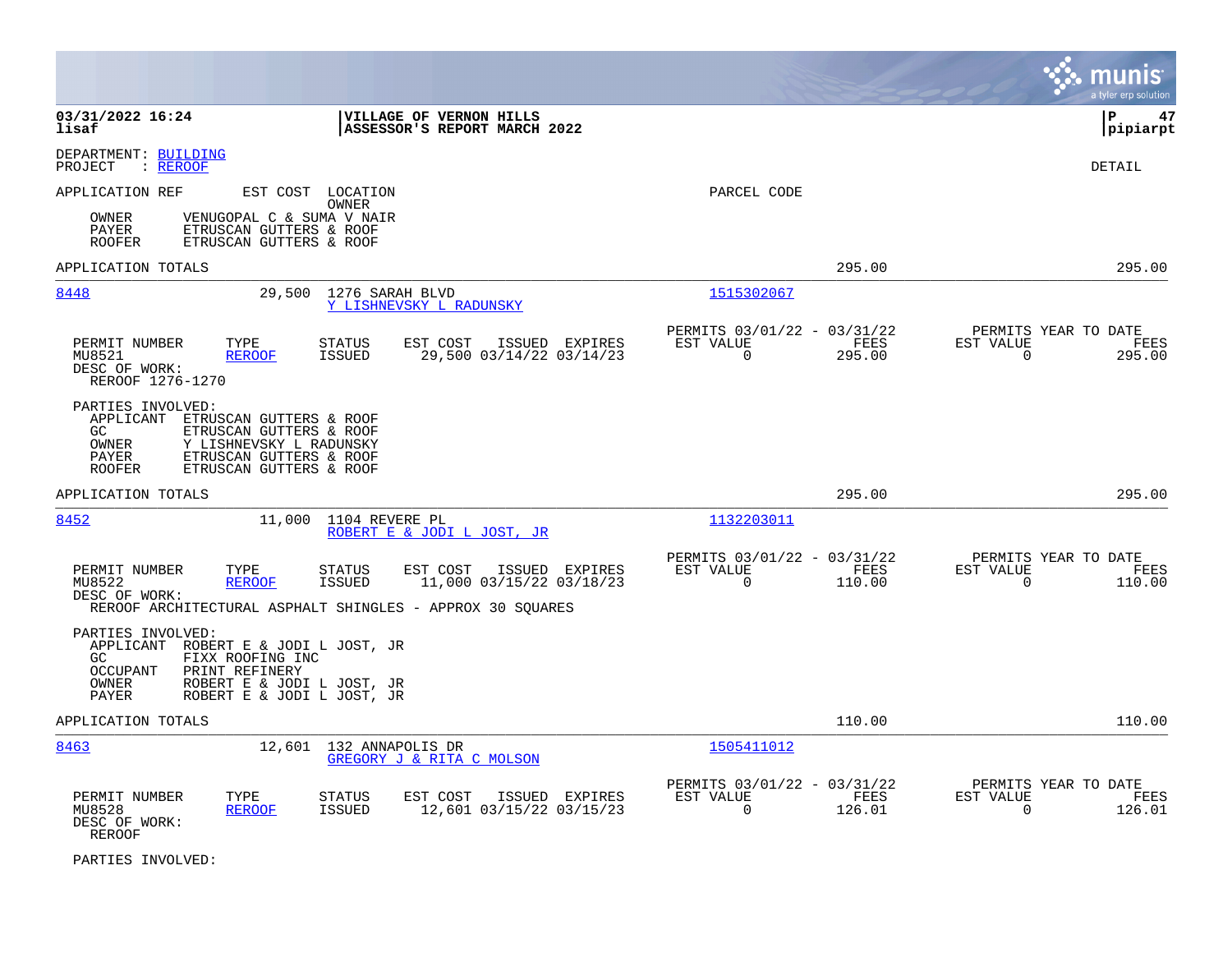|                                                                                                                                                                                     |                                                                                                                                                                       |                                                      | munis<br>a tyler erp solution                                                      |
|-------------------------------------------------------------------------------------------------------------------------------------------------------------------------------------|-----------------------------------------------------------------------------------------------------------------------------------------------------------------------|------------------------------------------------------|------------------------------------------------------------------------------------|
| 03/31/2022 16:24<br>lisaf                                                                                                                                                           | VILLAGE OF VERNON HILLS<br>ASSESSOR'S REPORT MARCH 2022                                                                                                               |                                                      | lР<br>48<br> pipiarpt                                                              |
| DEPARTMENT: BUILDING<br>: REROOF<br>PROJECT                                                                                                                                         |                                                                                                                                                                       |                                                      | <b>DETAIL</b>                                                                      |
| APPLICATION REF<br>APPLICANT<br>GC<br>OWNER<br>GREGORY J & RITA C MOLSON<br><b>PAYER</b><br><b>ROOFER</b>                                                                           | EST COST LOCATION<br><b>OWNER</b><br>UMBRELLA HOME IMPROVEMENT INC<br>UMBRELLA HOME IMPROVEMENT INC<br>UMBRELLA HOME IMPROVEMENT INC<br>UMBRELLA HOME IMPROVEMENT INC | PARCEL CODE                                          |                                                                                    |
| APPLICATION TOTALS                                                                                                                                                                  |                                                                                                                                                                       |                                                      | 126.01<br>126.01                                                                   |
| 8467<br>11,480                                                                                                                                                                      | 27 MONTGOMERY LN<br><b>KYUNG HWAN CHO</b>                                                                                                                             | 1508204002                                           |                                                                                    |
| PERMIT NUMBER<br>TYPE<br>MU8532<br><b>REROOF</b><br>DESC OF WORK:<br>RE-ROOF                                                                                                        | <b>STATUS</b><br>EST COST<br>ISSUED EXPIRES<br><b>ISSUED</b><br>11,480 03/17/22 03/17/23                                                                              | PERMITS 03/01/22 - 03/31/22<br>EST VALUE<br>$\Omega$ | PERMITS YEAR TO DATE<br>FEES<br>EST VALUE<br>FEES<br>$\Omega$<br>114.80<br>114.80  |
| PARTIES INVOLVED:<br>APPLICANT ACE HOME CONSTRUCTION<br>ACE HOME CONSTRUCTION<br>GC<br>OWNER<br>KYUNG HWAN CHO<br>PAYER<br>ACE HOME CONSTRUCTION<br>ACE HOME CONSTRUCTION<br>ROOFER |                                                                                                                                                                       |                                                      |                                                                                    |
| APPLICATION TOTALS                                                                                                                                                                  |                                                                                                                                                                       |                                                      | 114.80<br>114.80                                                                   |
| 8469<br>9.000                                                                                                                                                                       | 860 SAUGATUCK TRL<br>ART & KRISTIN MARTINEZ                                                                                                                           | 1507211009                                           |                                                                                    |
| TYPE<br>PERMIT NUMBER<br>MU8534<br><b>REROOF</b><br>DESC OF WORK:<br><b>REROOF</b>                                                                                                  | <b>STATUS</b><br>EST COST<br>ISSUED EXPIRES<br>9,000 03/17/22 03/17/23<br>ISSUED                                                                                      | PERMITS 03/01/22 - 03/31/22<br>EST VALUE<br>$\Omega$ | PERMITS YEAR TO DATE<br>FEES<br>EST VALUE<br>FEES<br>$\Omega$<br>90.00<br>90.00    |
| PARTIES INVOLVED:<br>APPLICANT AMA PRO SERVICES<br>GC<br>AMA PRO SERVICES<br>OWNER<br>ART & KRISTIN MARTINEZ<br>AMA PRO SERVICES<br>PAYER<br>AMA PRO SERVICES<br>ROOFER             |                                                                                                                                                                       |                                                      |                                                                                    |
| APPLICATION TOTALS                                                                                                                                                                  |                                                                                                                                                                       |                                                      | 90.00<br>90.00                                                                     |
| 8470<br>7,900                                                                                                                                                                       | 302 ALEXANDRIA DR<br>ARUN KUMAR SINGH                                                                                                                                 | 1505402003                                           |                                                                                    |
| PERMIT NUMBER<br>TYPE<br>MU8535<br><b>REROOF</b><br>DESC OF WORK:<br>REROOF                                                                                                         | <b>STATUS</b><br>EST COST<br>ISSUED EXPIRES<br>7,900 03/17/22 03/17/23<br><b>ISSUED</b>                                                                               | PERMITS 03/01/22 - 03/31/22<br>EST VALUE<br>0        | PERMITS YEAR TO DATE<br>FEES<br>EST VALUE<br>FEES<br>79.00<br>$\mathbf 0$<br>79.00 |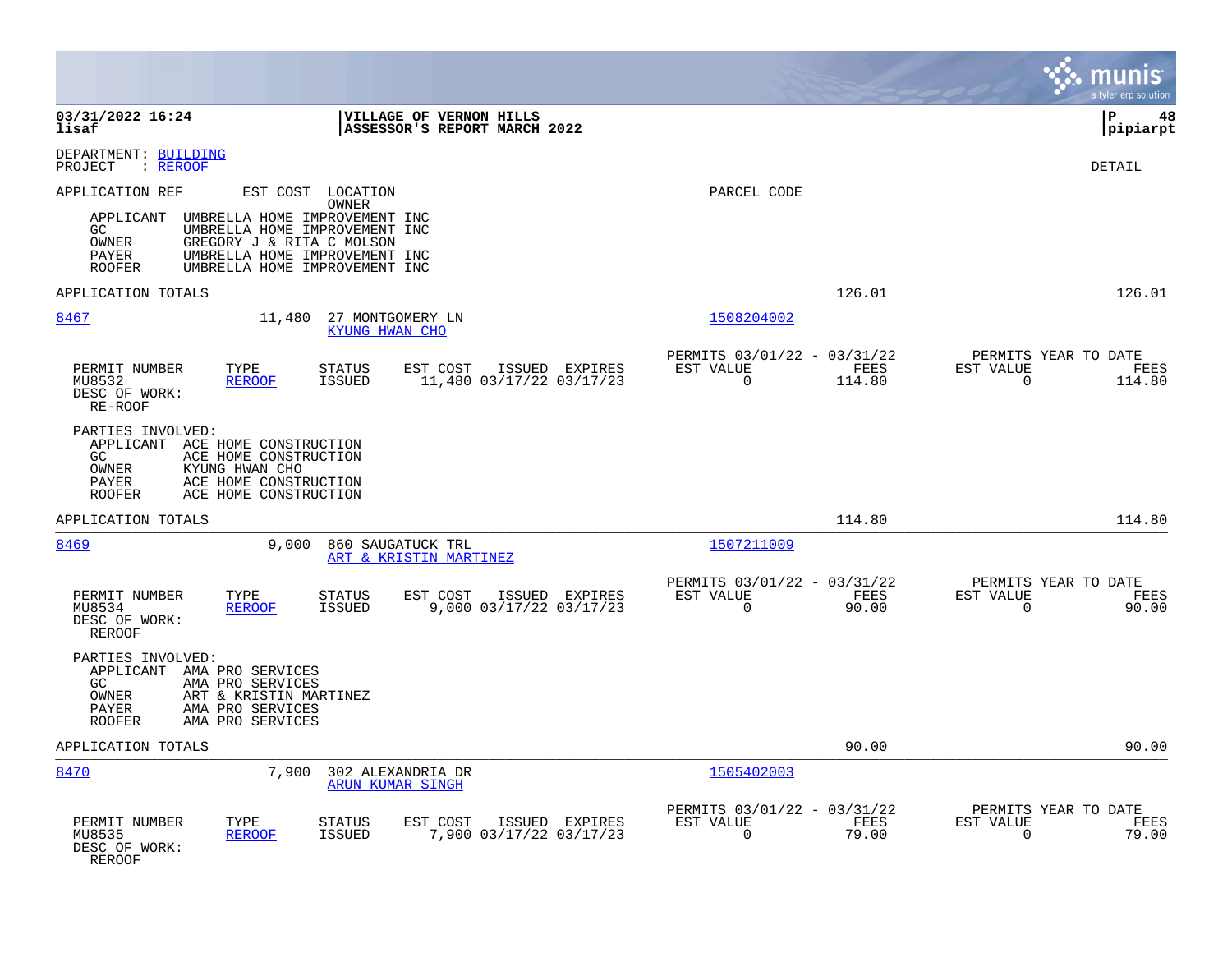|                                                                                                                                                                           |                |                                                         |                |                                                     | munis<br>a tyler erp solution |
|---------------------------------------------------------------------------------------------------------------------------------------------------------------------------|----------------|---------------------------------------------------------|----------------|-----------------------------------------------------|-------------------------------|
| 03/31/2022 16:24<br>VILLAGE OF VERNON HILLS<br>lisaf<br>ASSESSOR'S REPORT MARCH 2022                                                                                      |                |                                                         |                |                                                     | lР<br>49<br> pipiarpt         |
| DEPARTMENT: BUILDING<br>: REROOF<br>PROJECT                                                                                                                               |                |                                                         |                |                                                     | DETAIL                        |
| APPLICATION REF<br>EST COST<br>LOCATION<br>OWNER                                                                                                                          |                | PARCEL CODE                                             |                |                                                     |                               |
| PARTIES INVOLVED:<br>APPLICANT AMA PRO SERVICES<br>GC.<br>AMA PRO SERVICES<br>OWNER<br>ARUN KUMAR SINGH<br>PAYER<br>AMA PRO SERVICES<br><b>ROOFER</b><br>AMA PRO SERVICES |                |                                                         |                |                                                     |                               |
| APPLICATION TOTALS                                                                                                                                                        |                |                                                         | 79.00          |                                                     | 79.00                         |
| 8471<br>9,700<br>369 OLD WOOD CT<br>YU ZHU & HUI TANG                                                                                                                     |                | 1509108016                                              |                |                                                     |                               |
| PERMIT NUMBER<br>TYPE<br><b>STATUS</b><br>EST COST<br>9,700 03/17/22 03/17/23<br><b>ISSUED</b><br>MU8536<br><b>REROOF</b><br>DESC OF WORK:<br>REROOF                      | ISSUED EXPIRES | PERMITS 03/01/22 - 03/31/22<br>EST VALUE<br>$\mathbf 0$ | FEES<br>97.00  | PERMITS YEAR TO DATE<br>EST VALUE<br>$\mathbf 0$    | FEES<br>97.00                 |
| PARTIES INVOLVED:<br>APPLICANT AMA PRO SERVICES<br>GC<br>AMA PRO SERVICES<br>OWNER<br>YU ZHU & HUI TANG<br>PAYER<br>AMA PRO SERVICES<br>AMA PRO SERVICES<br><b>ROOFER</b> |                |                                                         |                |                                                     |                               |
| APPLICATION TOTALS                                                                                                                                                        |                |                                                         | 97.00          |                                                     | 97.00                         |
| 8477<br>61,000<br>1090 CREEK BEND DR<br>ZENGJUN XIANG & FENG XUE                                                                                                          |                | 1516103015                                              |                |                                                     |                               |
| PERMIT NUMBER<br>TYPE<br><b>STATUS</b><br>EST COST<br>MU8542<br><b>REROOF</b><br><b>ISSUED</b><br>61,000 03/17/22 03/17/23<br>DESC OF WORK:<br>REROOF                     | ISSUED EXPIRES | PERMITS 03/01/22 - 03/31/22<br>EST VALUE<br>$\mathbf 0$ | FEES<br>610.00 | PERMITS YEAR TO DATE<br>EST VALUE<br>$\overline{0}$ | FEES<br>610.00                |
| PARTIES INVOLVED:<br>APPLICANT<br>SHAKE GUYS<br>GC<br>SHAKE GUYS<br>OWNER<br>ZENGJUN XIANG & FENG XUE<br>PAYER<br>SHAKE GUYS<br>SHAKE GUYS<br><b>ROOFER</b>               |                |                                                         |                |                                                     |                               |
| APPLICATION TOTALS                                                                                                                                                        |                |                                                         | 610.00         |                                                     | 610.00                        |
| 8487<br>501 EXETER PL<br>8,500<br>DAVID W & PATRICIA A WINTER                                                                                                             |                | 1504101013                                              |                |                                                     |                               |
| PERMIT NUMBER<br>TYPE<br>EST COST<br>STATUS<br>MU8555<br><b>REROOF</b><br>COMPLT<br>8,500 03/21/22 03/28/23                                                               | ISSUED EXPIRES | PERMITS 03/01/22 - 03/31/22<br>EST VALUE<br>0           | FEES<br>85.00  | PERMITS YEAR TO DATE<br>EST VALUE<br>0              | FEES<br>85.00                 |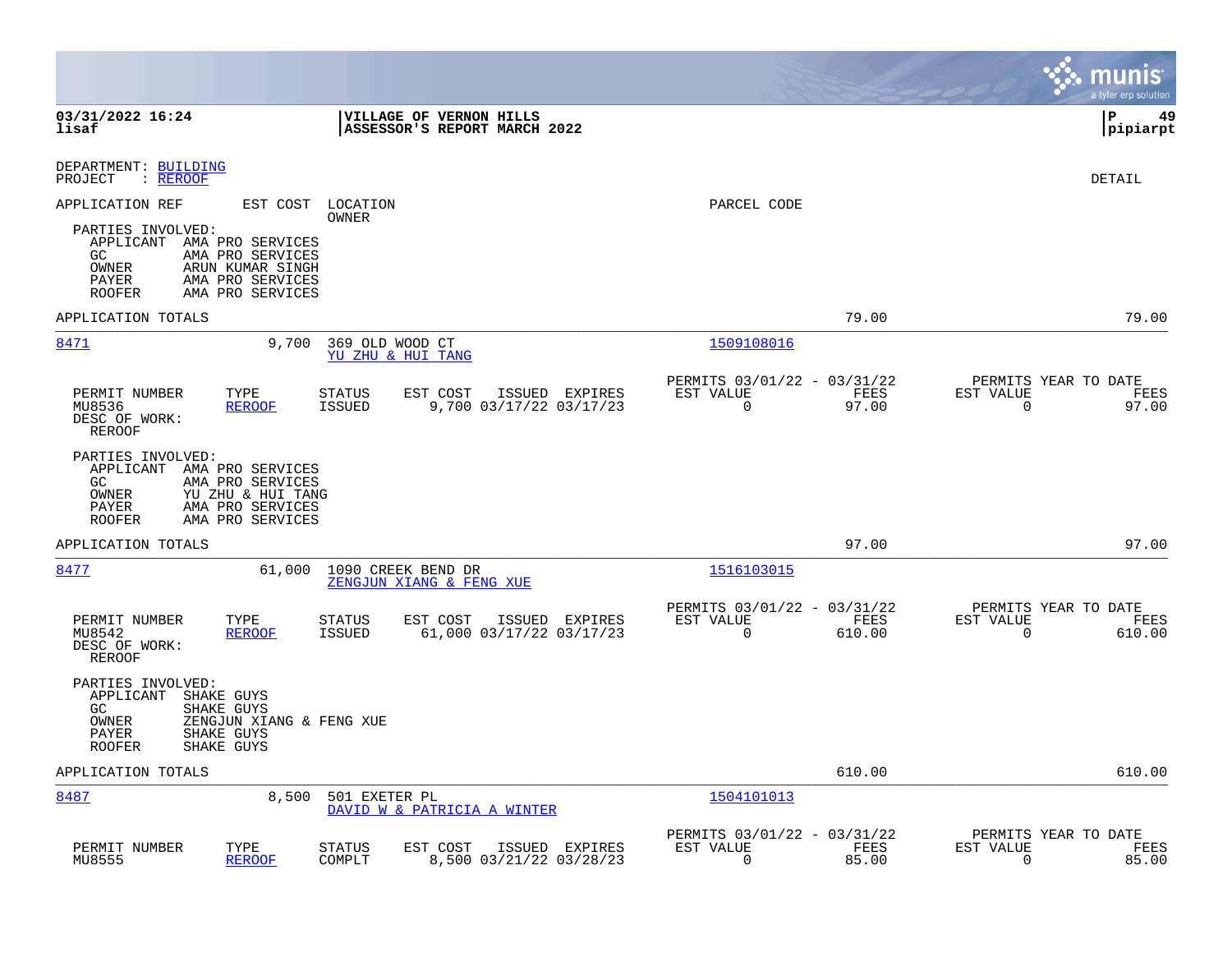|                                                                                                                                                                                                                                |                                                                           | a tyler erp solution                                     |
|--------------------------------------------------------------------------------------------------------------------------------------------------------------------------------------------------------------------------------|---------------------------------------------------------------------------|----------------------------------------------------------|
| 03/31/2022 16:24<br><b>VILLAGE OF VERNON HILLS</b><br>ASSESSOR'S REPORT MARCH 2022<br>lisaf                                                                                                                                    |                                                                           | l P<br>50<br> pipiarpt                                   |
| DEPARTMENT: BUILDING<br>: REROOF<br>PROJECT                                                                                                                                                                                    |                                                                           | DETAIL                                                   |
| APPLICATION REF<br>EST COST<br>LOCATION<br>OWNER                                                                                                                                                                               | PARCEL CODE                                                               |                                                          |
| DESC OF WORK:<br>REROOF                                                                                                                                                                                                        |                                                                           |                                                          |
| PARTIES INVOLVED:<br>APPLICANT<br>4 EXTERIOR INC<br>GC.<br>4 EXTERIOR INC<br>OWNER<br>DAVID W & PATRICIA A WINTER<br>PAYER<br>4 EXTERIOR INC<br>4 EXTERIOR INC<br><b>ROOFER</b>                                                |                                                                           |                                                          |
| APPLICATION TOTALS                                                                                                                                                                                                             | 85.00                                                                     | 85.00                                                    |
| 8488<br>22,300<br>30 SOUTHFIELD DR<br>SAMEER & LAURA JOGLEKAR                                                                                                                                                                  | 1506416023                                                                |                                                          |
| PERMIT NUMBER<br>EST COST<br>TYPE<br>STATUS<br>ISSUED EXPIRES<br>22,300 03/21/22 03/21/23<br>MU8556<br>ISSUED<br><b>REROOF</b><br>DESC OF WORK:<br>REROOF                                                                      | PERMITS 03/01/22 - 03/31/22<br>EST VALUE<br>FEES<br>$\mathbf 0$<br>223.00 | PERMITS YEAR TO DATE<br>EST VALUE<br>FEES<br>0<br>223.00 |
| PARTIES INVOLVED:<br>APPLICANT<br>NEW RESTORATION SYSTEMS LLC<br>GC<br>NEW RESTORATION SYSTEMS LLC<br>SAMEER & LAURA JOGLEKAR<br>OWNER<br>NEW RESTORATION SYSTEMS LLC<br>PAYER<br><b>ROOFER</b><br>NEW RESTORATION SYSTEMS LLC |                                                                           |                                                          |
| APPLICATION TOTALS                                                                                                                                                                                                             | 223.00                                                                    | 223.00                                                   |
| 307 OAKWOOD RD<br>8495<br>3,600<br><b>BRYAN HALPIN</b>                                                                                                                                                                         | 1508112014                                                                |                                                          |
| PERMIT NUMBER<br>TYPE<br>EST COST<br>ISSUED EXPIRES<br><b>STATUS</b><br>3,600 03/24/22 03/24/23<br>MU8568<br><b>REROOF</b><br>ISSUED<br>DESC OF WORK:<br>GARAGE REROOF                                                         | PERMITS 03/01/22 - 03/31/22<br>EST VALUE<br>FEES<br>50.00<br>0            | PERMITS YEAR TO DATE<br>EST VALUE<br>FEES<br>50.00<br>0  |
| PARTIES INVOLVED:<br>APPLICANT<br>DGL HOME IMPROVEMENT<br>GC.<br>DGL HOME IMPROVEMENT<br>OWNER<br>BRYAN HALPIN<br>PAYER<br>DGL HOME IMPROVEMENT<br><b>ROOFER</b><br>DGL HOME IMPROVEMENT                                       |                                                                           |                                                          |
| APPLICATION TOTALS                                                                                                                                                                                                             | 50.00                                                                     | 50.00                                                    |
| 8497<br>10,000<br>416 ELM TREE LN<br>ROBIN W & LORI S HOORNSTRA                                                                                                                                                                | 1504105015                                                                |                                                          |
|                                                                                                                                                                                                                                | PERMITS 03/01/22 - 03/31/22                                               | PERMITS YEAR TO DATE                                     |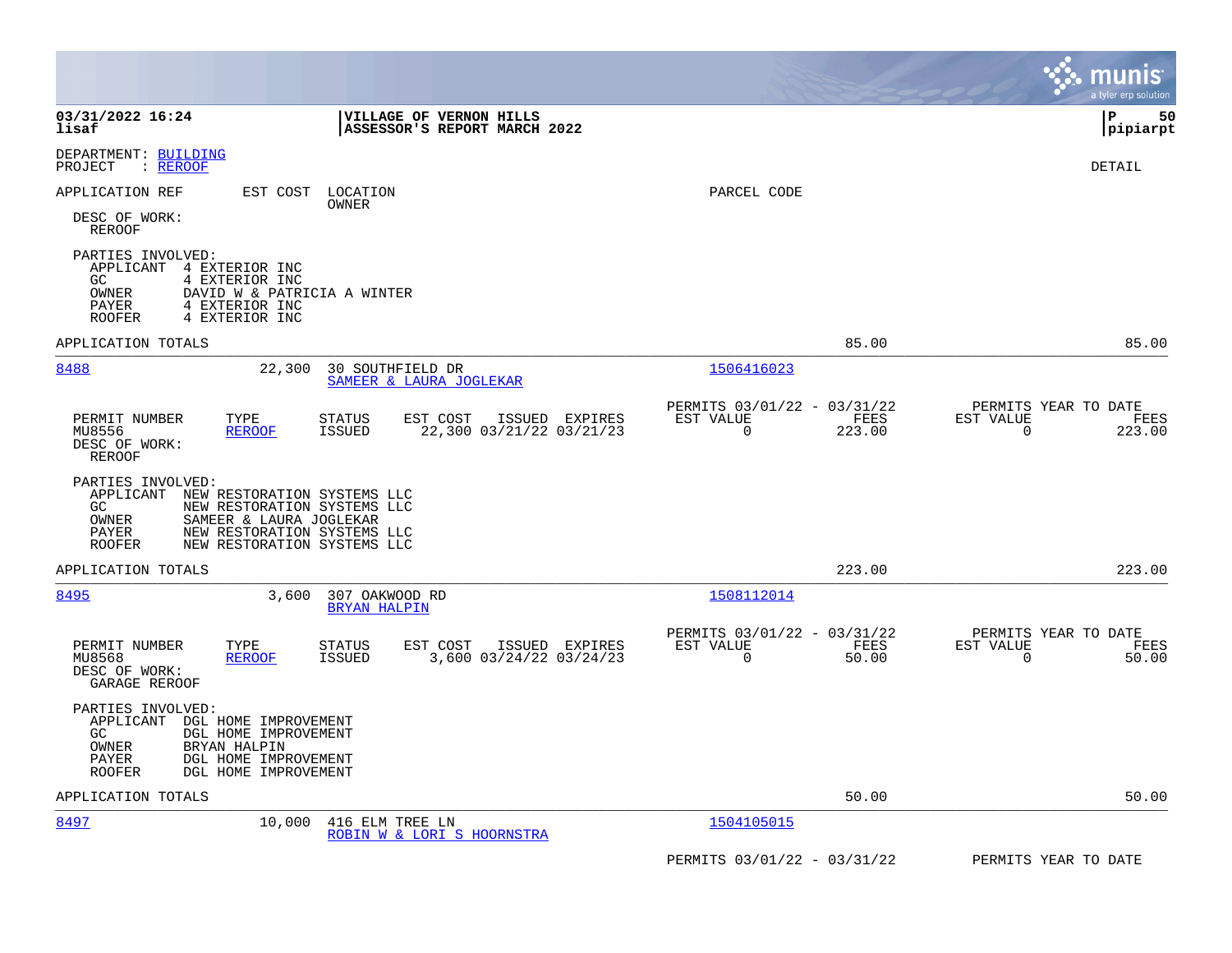|                                                                                                                                                                                                                 |                                                                 | a tyler erp solution                                               |
|-----------------------------------------------------------------------------------------------------------------------------------------------------------------------------------------------------------------|-----------------------------------------------------------------|--------------------------------------------------------------------|
| 03/31/2022 16:24<br>VILLAGE OF VERNON HILLS<br>ASSESSOR'S REPORT MARCH 2022<br>lisaf<br>PERMIT NUMBER<br>TYPE<br><b>STATUS</b><br>EST COST<br>ISSUED EXPIRES                                                    | FEES<br>EST VALUE                                               | P<br>51<br> pipiarpt<br>EST VALUE<br>FEES                          |
| DEPARTMENT: BUILDING<br>: REROOF<br>PROJECT                                                                                                                                                                     |                                                                 | DETAIL                                                             |
| APPLICATION REF<br>LOCATION<br>EST COST                                                                                                                                                                         | PARCEL CODE                                                     |                                                                    |
| OWNER<br>MU8573<br><b>ISSUED</b><br>10,000 03/25/22 03/25/23<br><b>REROOF</b><br>DESC OF WORK:<br>REROOF                                                                                                        | 0<br>100.00                                                     | 100.00<br>0                                                        |
| PARTIES INVOLVED:<br>APPLICANT<br>DROZD ROOFING INC<br>GC<br>DROZD ROOFING INC<br>OWNER<br>ROBIN W & LORI S HOORNSTRA<br>PAYER<br>DROZD ROOFING INC<br><b>ROOFER</b><br>DROZD ROOFING INC                       |                                                                 |                                                                    |
| APPLICATION TOTALS                                                                                                                                                                                              | 100.00                                                          | 100.00                                                             |
| 8525<br>407 RIVER GROVE LN<br>29,119<br>MICHAEL A & LAURA M RUBIN                                                                                                                                               | 1516207003                                                      |                                                                    |
| EST COST<br>ISSUED<br>EXPIRES<br>PERMIT NUMBER<br>TYPE<br>STATUS<br>MU8595<br>29,119 03/31/22 03/31/23<br><b>REROOF</b><br>ISSUED<br>DESC OF WORK:<br>REROOF WITH ASPHALT SHINGLES                              | PERMITS 03/01/22 - 03/31/22<br>EST VALUE<br>FEES<br>0<br>291.19 | PERMITS YEAR TO DATE<br>EST VALUE<br>FEES<br>$\mathbf 0$<br>291.19 |
| PARTIES INVOLVED:<br>APPLICANT<br>RANDALL & SON ROOFING<br><b>GC</b><br>RANDALL & SON ROOFING<br>OWNER<br>MICHAEL A & LAURA M RUBIN<br>PAYER<br>RANDALL & SON ROOFING<br><b>ROOFER</b><br>RANDALL & SON ROOFING |                                                                 |                                                                    |
| APPLICATION TOTALS                                                                                                                                                                                              | 291.19                                                          | 291.19                                                             |
| 8526<br>1699 SAINT ANDREW DR<br>25,791<br>MOHAN GOVID & LAVANYA SRINIVASAN                                                                                                                                      | 1129312010                                                      |                                                                    |
| PERMIT NUMBER<br>TYPE<br>EST COST<br>ISSUED EXPIRES<br><b>STATUS</b><br>25,791 03/31/22 03/31/23<br>MU8596<br><b>REROOF</b><br>ISSUED<br>DESC OF WORK:<br>REROOF WITH ASPHALT SHINGLES                          | PERMITS 03/01/22 - 03/31/22<br>EST VALUE<br>FEES<br>0<br>259.71 | PERMITS YEAR TO DATE<br>EST VALUE<br>FEES<br>259.71<br>0           |
| PARTIES INVOLVED:<br>APPLICANT RANDALL & SON ROOFING<br>GC<br>RANDALL & SON ROOFING<br>OWNER<br>MOHAN GOVID & LAVANYA SRINIVASAN<br>PAYER<br>RANDALL & SON ROOFING<br><b>ROOFER</b><br>RANDALL & SON ROOFING    |                                                                 |                                                                    |
| APPLICATION TOTALS                                                                                                                                                                                              | 259.71                                                          | 259.71                                                             |
| 8528<br>26,507<br>407S WHITE DEER TRL<br>OLEG & OLGA DORFMAN                                                                                                                                                    | 1133210001                                                      |                                                                    |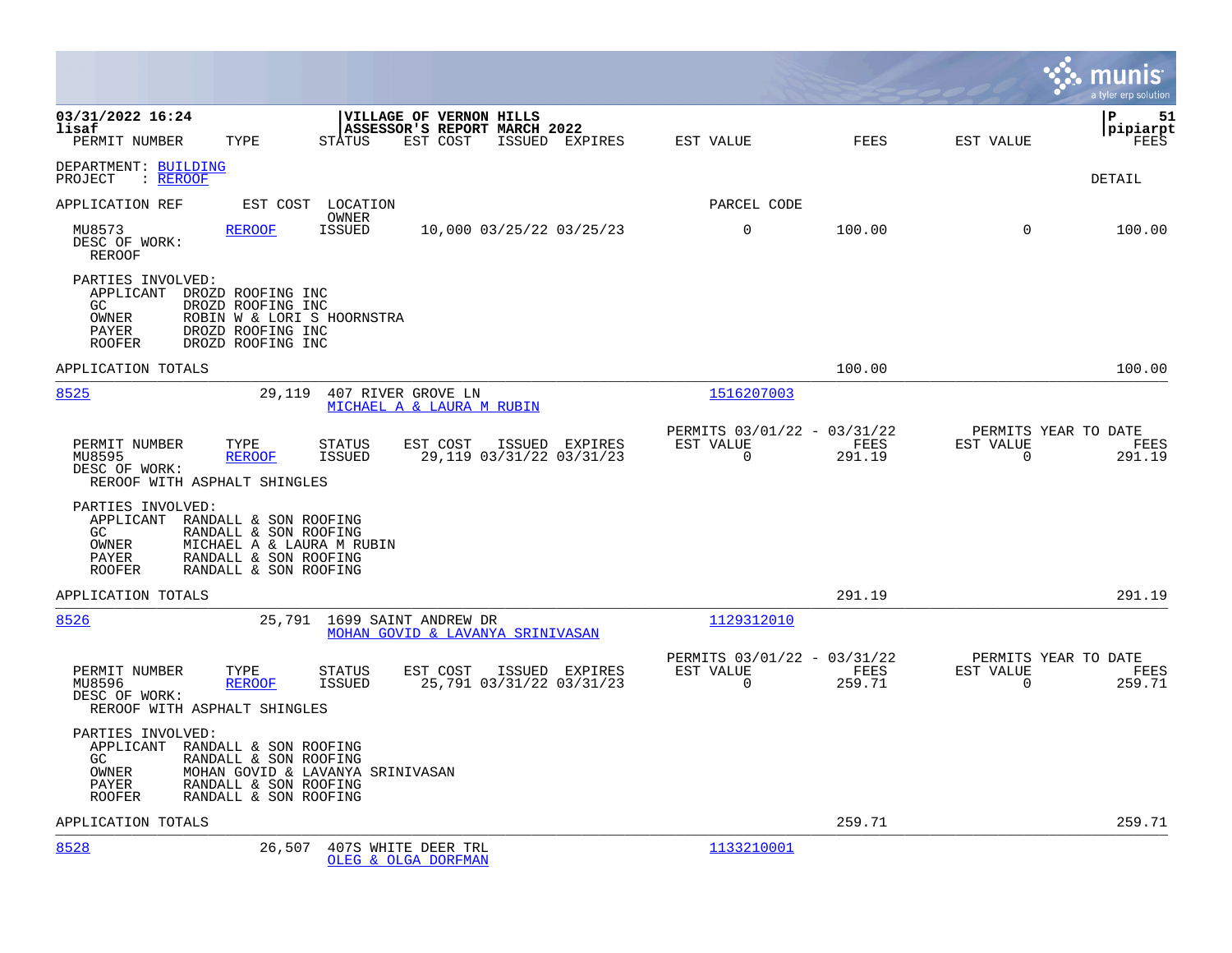|                                                                                |                                                                                                                         |                 |                                                         |        |                          |                                          |                    |           | <b>W. munis</b><br>a tyler erp solution |
|--------------------------------------------------------------------------------|-------------------------------------------------------------------------------------------------------------------------|-----------------|---------------------------------------------------------|--------|--------------------------|------------------------------------------|--------------------|-----------|-----------------------------------------|
| 03/31/2022 16:24<br>lisaf                                                      |                                                                                                                         |                 | VILLAGE OF VERNON HILLS<br>ASSESSOR'S REPORT MARCH 2022 |        |                          |                                          |                    |           | ${\bf P}$<br>52<br>pipiarpt             |
| PERMIT NUMBER                                                                  | TYPE                                                                                                                    | STATUS          | EST COST                                                | ISSUED | EXPIRES                  | PERMITS 03/01/22 - 03/31/22<br>EST VALUE | FEES               | EST VALUE | PERMITS YEAR TO DATE<br>FEES            |
| DEPARTMENT: BUILDING<br>PROJECT<br>: REROOF                                    |                                                                                                                         |                 |                                                         |        |                          |                                          |                    |           | DETAIL                                  |
| APPLICATION REF                                                                | EST COST                                                                                                                | LOCATION        |                                                         |        |                          | PARCEL CODE                              |                    |           |                                         |
| MU8597<br>DESC OF WORK:                                                        | <b>REROOF</b><br>REROOF WITH ASPHALT SHINGLES                                                                           | OWNER<br>ISSUED |                                                         |        | 26,507 03/31/22 03/31/23 | 0                                        | 267.07             | $\Omega$  | 267.07                                  |
| PARTIES INVOLVED:<br>APPLICANT<br><b>GC</b><br>OWNER<br>PAYER<br><b>ROOFER</b> | RANDALL & SON ROOFING<br>RANDALL & SON ROOFING<br>OLEG & OLGA DORFMAN<br>RANDALL & SON ROOFING<br>RANDALL & SON ROOFING |                 |                                                         |        |                          |                                          |                    |           |                                         |
| APPLICATION TOTALS<br>PROJECT TOTALS                                           |                                                                                                                         |                 |                                                         |        |                          | 0                                        | 267.07<br>7,475.60 | 0         | 267.07<br>7,475.60                      |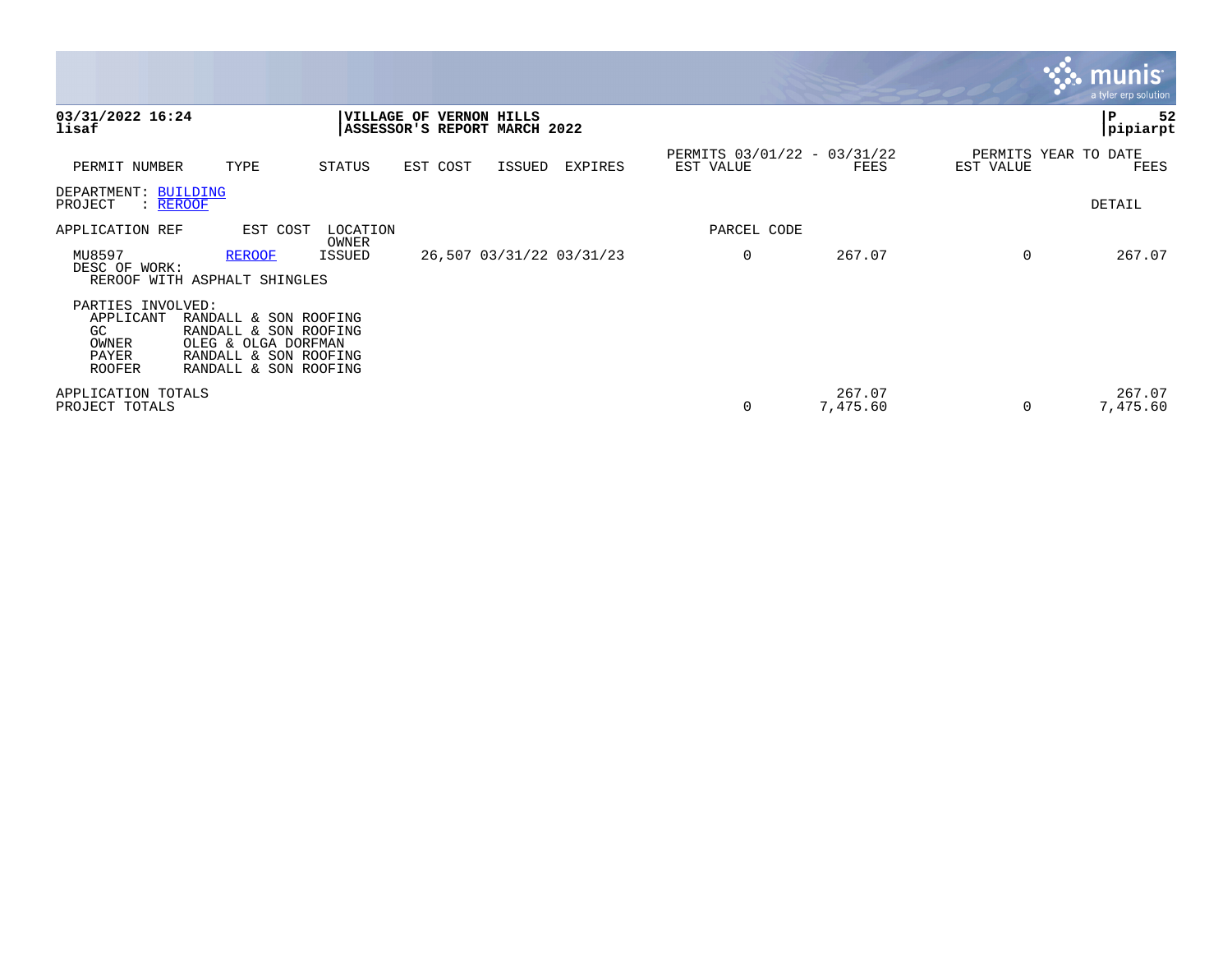|                                                                                                                                                                                                          |                                                                           | munis<br>a tyler erp solution                                      |
|----------------------------------------------------------------------------------------------------------------------------------------------------------------------------------------------------------|---------------------------------------------------------------------------|--------------------------------------------------------------------|
| 03/31/2022 16:24<br>VILLAGE OF VERNON HILLS<br>ASSESSOR'S REPORT MARCH 2022<br>lisaf                                                                                                                     |                                                                           | lР<br>53<br> pipiarpt                                              |
| DEPARTMENT: BUILDING<br>PROJECT<br>: SIDING                                                                                                                                                              |                                                                           | DETAIL                                                             |
| APPLICATION REF<br>EST COST<br>LOCATION<br>OWNER                                                                                                                                                         | PARCEL CODE                                                               |                                                                    |
| 8399<br>33,807<br>188 MONTEITH CT<br>EDWIN S & PEILI L CHIM                                                                                                                                              | 1506401013                                                                |                                                                    |
| PERMIT NUMBER<br>TYPE<br><b>STATUS</b><br>EST COST<br>ISSUED EXPIRES<br>MU8471<br><b>SIDING</b><br><b>ISSUED</b><br>33,807 03/01/22 03/01/23<br>DESC OF WORK:<br>SIDING                                  | PERMITS 03/01/22 - 03/31/22<br>EST VALUE<br>FEES<br>$\Omega$<br>338.07    | PERMITS YEAR TO DATE<br>EST VALUE<br>FEES<br>$\mathbf 0$<br>338.07 |
| PARTIES INVOLVED:<br>APPLICANT<br>COUNTRYSIDE ROOFING SIDING & WINDOWS<br>GC<br>COUNTRYSIDE ROOFING SIDING & WINDOWS<br>OWNER<br>EDWIN S & PEILI L CHIM<br>PAYER<br>COUNTRYSIDE ROOFING SIDING & WINDOWS |                                                                           |                                                                    |
| APPLICATION TOTALS                                                                                                                                                                                       | 338.07                                                                    | 338.07                                                             |
| 8402<br>29,200<br>57 SAINT CLAIR LN<br>ANANDAMOY & SUTAPA MITRA                                                                                                                                          | 1507207016                                                                |                                                                    |
| EST COST<br>PERMIT NUMBER<br>TYPE<br>STATUS<br>ISSUED EXPIRES<br>MU8477<br>29,200 03/03/22 03/03/23<br><b>SIDING</b><br><b>ISSUED</b><br>DESC OF WORK:<br>ROYAL TRADITIONAL SIDING                       | PERMITS 03/01/22 - 03/31/22<br>EST VALUE<br>FEES<br>$\mathbf 0$<br>292.00 | PERMITS YEAR TO DATE<br>EST VALUE<br>FEES<br>$\mathbf 0$<br>292.00 |
| PARTIES INVOLVED:<br>APPLICANT<br>STRAFFORD CONSTRUCTION<br>STRAFFORD CONSTRUCTION<br>GC.<br>OWNER<br>ANANDAMOY & SUTAPA MITRA<br>PLUMBER<br>STRAFFORD CONSTRUCTION                                      |                                                                           |                                                                    |
| APPLICATION TOTALS                                                                                                                                                                                       | 292.00                                                                    | 292.00                                                             |
| 8407<br>10,474<br>211 ALEXANDRIA DR<br>STEPHEN D & LAUREN S HAISLEY                                                                                                                                      | 1505406013                                                                |                                                                    |
| PERMIT NUMBER<br>TYPE<br>STATUS<br>EST COST<br>ISSUED EXPIRES<br>10,474 03/02/22 03/02/23<br>MU8483<br><b>SIDING</b><br>ISSUED<br>DESC OF WORK:<br>SIDING                                                | PERMITS 03/01/22 - 03/31/22<br>EST VALUE<br>FEES<br>0<br>104.74           | PERMITS YEAR TO DATE<br>EST VALUE<br>FEES<br>104.74<br>0           |
| PARTIES INVOLVED:<br>APPLICANT<br>WILSON HOME RESTORATIONS<br>GC.<br>WILSON HOME RESTORATIONS<br>STEPHEN D & LAUREN S HAISLEY<br>OWNER<br>OWNER<br>WILSON HOME RESTORATIONS                              |                                                                           |                                                                    |
| APPLICATION TOTALS                                                                                                                                                                                       | 104.74                                                                    | 104.74                                                             |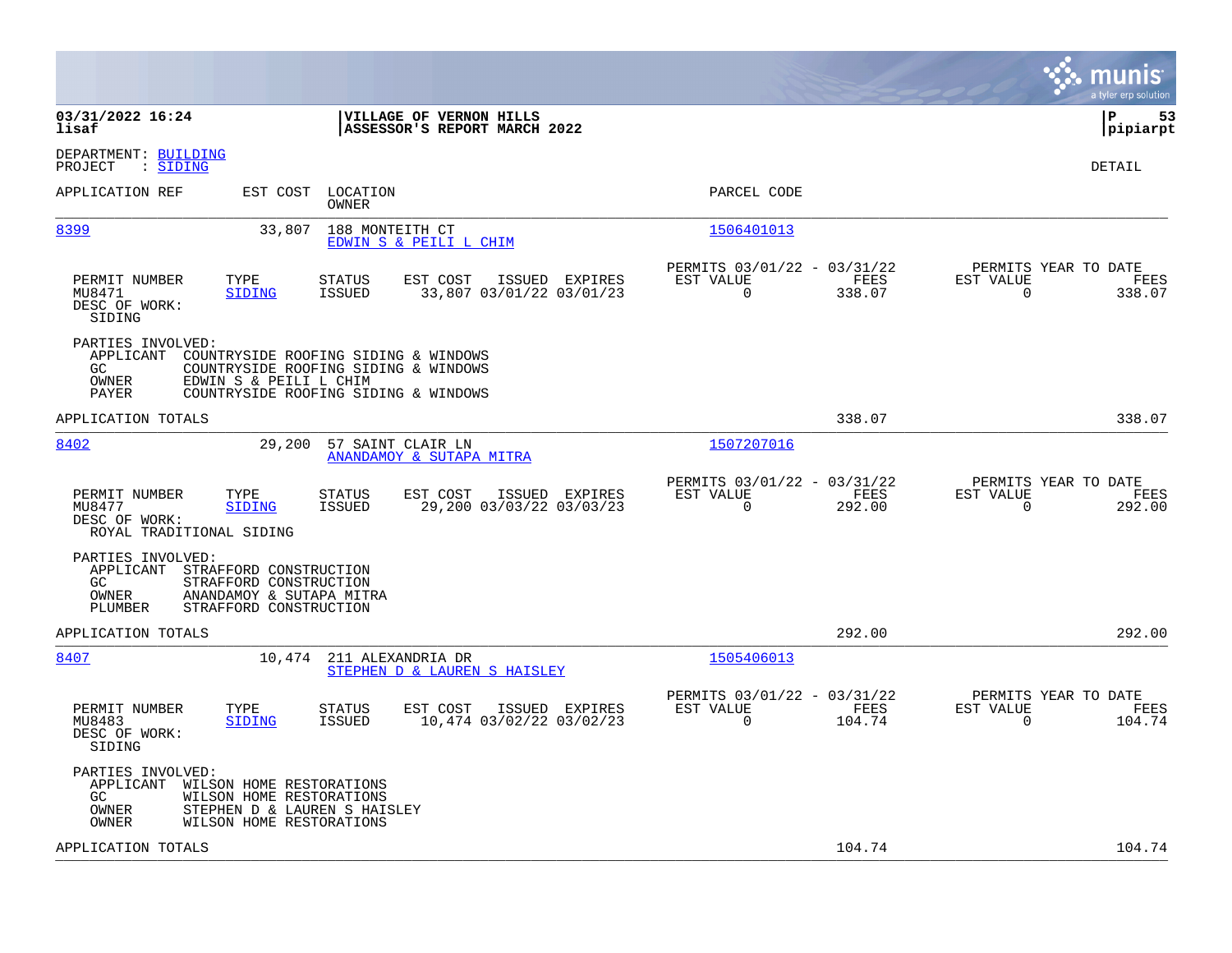|                                                                          |                          |                                                                                                                      |                                            |                                                         |                |                                                  | munis<br>a tyler erp solution |
|--------------------------------------------------------------------------|--------------------------|----------------------------------------------------------------------------------------------------------------------|--------------------------------------------|---------------------------------------------------------|----------------|--------------------------------------------------|-------------------------------|
| 03/31/2022 16:24<br>lisaf<br>8418                                        | 56,300                   | <b>VILLAGE OF VERNON HILLS</b><br>ASSESSOR'S REPORT MARCH 2022<br>442 HARRISON CT<br>NEW CENTURY TOWN CONDO ASSOC #3 |                                            | 1132303050                                              |                |                                                  | lР<br>54<br> pipiarpt         |
| PERMIT NUMBER                                                            | TYPE                     | STATUS<br>EST COST                                                                                                   | ISSUED EXPIRES                             | PERMITS 03/01/22 - 03/31/22<br>EST VALUE                | FEES           | PERMITS YEAR TO DATE<br>EST VALUE                | FEES                          |
| DEPARTMENT: BUILDING<br>PROJECT : SIDING                                 |                          |                                                                                                                      |                                            |                                                         |                |                                                  | DETAIL                        |
| APPLICATION REF                                                          |                          | EST COST LOCATION                                                                                                    |                                            | PARCEL CODE                                             |                |                                                  |                               |
| MU8491<br>DESC OF WORK:<br>SIDING 442-456 HARRISON COURT                 | SIDING                   | OWNER<br><b>ISSUED</b>                                                                                               | 56,300 03/07/22 03/07/23                   | $\mathbf 0$                                             | 563.00         | $\Omega$                                         | 563.00                        |
| PARTIES INVOLVED:<br>APPLICANT PRO HOME 1<br>GC.<br>OWNER<br>PAYER       | PRO HOME 1<br>PRO HOME 1 | NEW CENTURY TOWN CONDO ASSOC #3                                                                                      |                                            |                                                         |                |                                                  |                               |
| APPLICATION TOTALS                                                       |                          |                                                                                                                      |                                            |                                                         | 563.00         |                                                  | 563.00                        |
| 8421                                                                     | 56,300                   | 401 HARRISON CT<br>NEW CENTURY TOWN CONDO ASSOC #3                                                                   |                                            | 1132303037                                              |                |                                                  |                               |
| PERMIT NUMBER<br>MU8492<br>DESC OF WORK:<br>SIDING 401-15 HARRISON COURT | TYPE<br><b>SIDING</b>    | STATUS<br>EST COST<br>ISSUED                                                                                         | ISSUED EXPIRES<br>56,300 03/07/22 03/07/23 | PERMITS 03/01/22 - 03/31/22<br>EST VALUE<br>$\mathbf 0$ | FEES<br>563.00 | PERMITS YEAR TO DATE<br>EST VALUE<br>0           | FEES<br>563.00                |
| PARTIES INVOLVED:<br>APPLICANT PRO HOME 1<br>GC<br>OWNER<br>PAYER        | PRO HOME 1<br>PRO HOME 1 | NEW CENTURY TOWN CONDO ASSOC #3                                                                                      |                                            |                                                         |                |                                                  |                               |
| APPLICATION TOTALS                                                       |                          |                                                                                                                      |                                            |                                                         | 563.00         |                                                  | 563.00                        |
| 8422                                                                     | 56,300                   | 482 HARRISON CT<br>NEW CENTURY TOWN CONDO ASSOC #3                                                                   |                                            | 1132303062                                              |                |                                                  |                               |
| PERMIT NUMBER<br>MU8493<br>DESC OF WORK:<br>SIDING 482-486 HARRISON      | TYPE<br><b>SIDING</b>    | STATUS<br>EST COST<br><b>ISSUED</b>                                                                                  | ISSUED EXPIRES<br>56,300 03/07/22 03/07/23 | PERMITS 03/01/22 - 03/31/22<br>EST VALUE<br>$\Omega$    | FEES<br>563.00 | PERMITS YEAR TO DATE<br>EST VALUE<br>$\mathbf 0$ | FEES<br>563.00                |
| PARTIES INVOLVED:<br>APPLICANT<br>GC<br>OWNER<br>PAYER                   | PRO HOME 1<br>PRO HOME 1 | EMAD ROSTOM & SARA S SHENOUDA<br>NEW CENTURY TOWN CONDO ASSOC #3                                                     |                                            |                                                         |                |                                                  |                               |
| APPLICATION TOTALS                                                       |                          |                                                                                                                      |                                            |                                                         | 563.00         |                                                  | 563.00                        |
| 8500                                                                     |                          | 7,950 302 ALEXANDRIA DR                                                                                              |                                            | 1505402003                                              |                |                                                  |                               |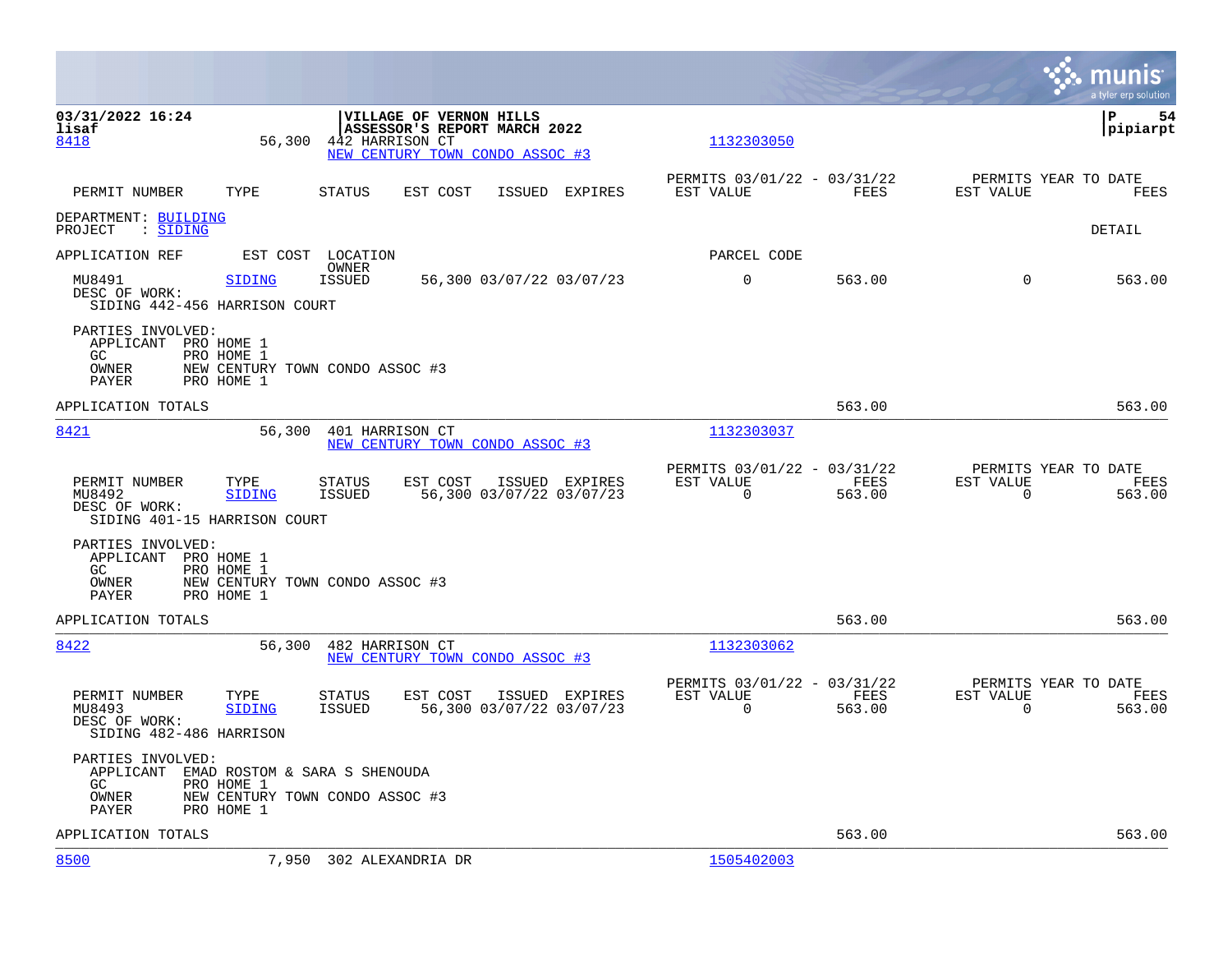|                                                                                                                                                        |                                            |                                                         |                                           |                                                      |                |                                               | munis<br>a tyler erp solution |
|--------------------------------------------------------------------------------------------------------------------------------------------------------|--------------------------------------------|---------------------------------------------------------|-------------------------------------------|------------------------------------------------------|----------------|-----------------------------------------------|-------------------------------|
| 03/31/2022 16:24<br>lisaf                                                                                                                              | ARUN KUMAR SINGH                           | VILLAGE OF VERNON HILLS<br>ASSESSOR'S REPORT MARCH 2022 |                                           |                                                      |                |                                               | 55<br>ΙP<br> pipiarpt         |
| PERMIT NUMBER<br>TYPE                                                                                                                                  | STATUS                                     | EST COST                                                | ISSUED EXPIRES                            | PERMITS 03/01/22 - 03/31/22<br>EST VALUE             | FEES           | PERMITS YEAR TO DATE<br>EST VALUE             | FEES                          |
| DEPARTMENT: BUILDING<br>PROJECT : SIDING                                                                                                               |                                            |                                                         |                                           |                                                      |                |                                               | DETAIL                        |
| APPLICATION REF                                                                                                                                        | EST COST LOCATION                          |                                                         |                                           | PARCEL CODE                                          |                |                                               |                               |
| MU8576<br>SIDING<br>DESC OF WORK:<br>Replace Siding                                                                                                    | OWNER<br><b>ISSUED</b>                     |                                                         | 7,950 03/28/22 03/28/23                   | $\mathbf 0$                                          | 79.50          | $\Omega$                                      | 79.50                         |
| PARTIES INVOLVED:<br>APPLICANT STERLING EXTERIORS INC<br>GC<br>STERLING EXTERIORS INC<br>OWNER<br>ARUN KUMAR SINGH<br>PAYER<br>STERLING EXTERIORS INC  |                                            |                                                         |                                           |                                                      |                |                                               |                               |
| APPLICATION TOTALS                                                                                                                                     |                                            |                                                         |                                           |                                                      | 79.50          |                                               | 79.50                         |
| 8501                                                                                                                                                   | 5.290<br>868 BELLE ISLE LN                 | KENNETH W & LISA P BRENNER                              |                                           | 1506410012                                           |                |                                               |                               |
| PERMIT NUMBER<br>TYPE<br>MU8577<br>SIDING<br>DESC OF WORK:<br>REPLACE SIDING                                                                           | <b>STATUS</b><br>ISSUED                    | EST COST                                                | ISSUED EXPIRES<br>5,290 03/28/22 03/28/23 | PERMITS 03/01/22 - 03/31/22<br>EST VALUE<br>$\Omega$ | FEES<br>122.90 | PERMITS YEAR TO DATE<br>EST VALUE<br>$\Omega$ | FEES<br>122.90                |
| PARTIES INVOLVED:<br>APPLICANT STERLING EXTERIORS INC<br>GC<br>STERLING EXTERIORS INC<br>OWNER<br>STERLING EXTERIORS INC<br>PAYER                      | KENNETH W & LISA P BRENNER                 |                                                         |                                           |                                                      |                |                                               |                               |
| APPLICATION TOTALS                                                                                                                                     |                                            |                                                         |                                           |                                                      | 122.90         |                                               | 122.90                        |
| 8503                                                                                                                                                   | 8,610 369 OLD WOOD CT<br>YU ZHU & HUI TANG |                                                         |                                           | 1509108016                                           |                |                                               |                               |
| PERMIT NUMBER<br>TYPE<br>MU8579<br>SIDING<br>DESC OF WORK:<br>REPLACE SIDING                                                                           | <b>STATUS</b><br>ISSUED                    | EST COST                                                | ISSUED EXPIRES<br>8,610 03/28/22 03/28/23 | PERMITS 03/01/22 - 03/31/22<br>EST VALUE<br>$\Omega$ | FEES<br>86.10  | PERMITS YEAR TO DATE<br>EST VALUE<br>$\Omega$ | FEES<br>86.10                 |
| PARTIES INVOLVED:<br>APPLICANT STERLING EXTERIORS INC<br>STERLING EXTERIORS INC<br>GC<br>OWNER<br>YU ZHU & HUI TANG<br>STERLING EXTERIORS INC<br>PAYER |                                            |                                                         |                                           |                                                      |                |                                               |                               |
| APPLICATION TOTALS                                                                                                                                     |                                            |                                                         |                                           |                                                      | 86.10          |                                               | 86.10                         |
| 8504                                                                                                                                                   | 8,280<br>860 SAUGATUCK TRL                 | ART & KRISTIN MARTINEZ                                  |                                           | 1507211009                                           |                |                                               |                               |

 $\bullet$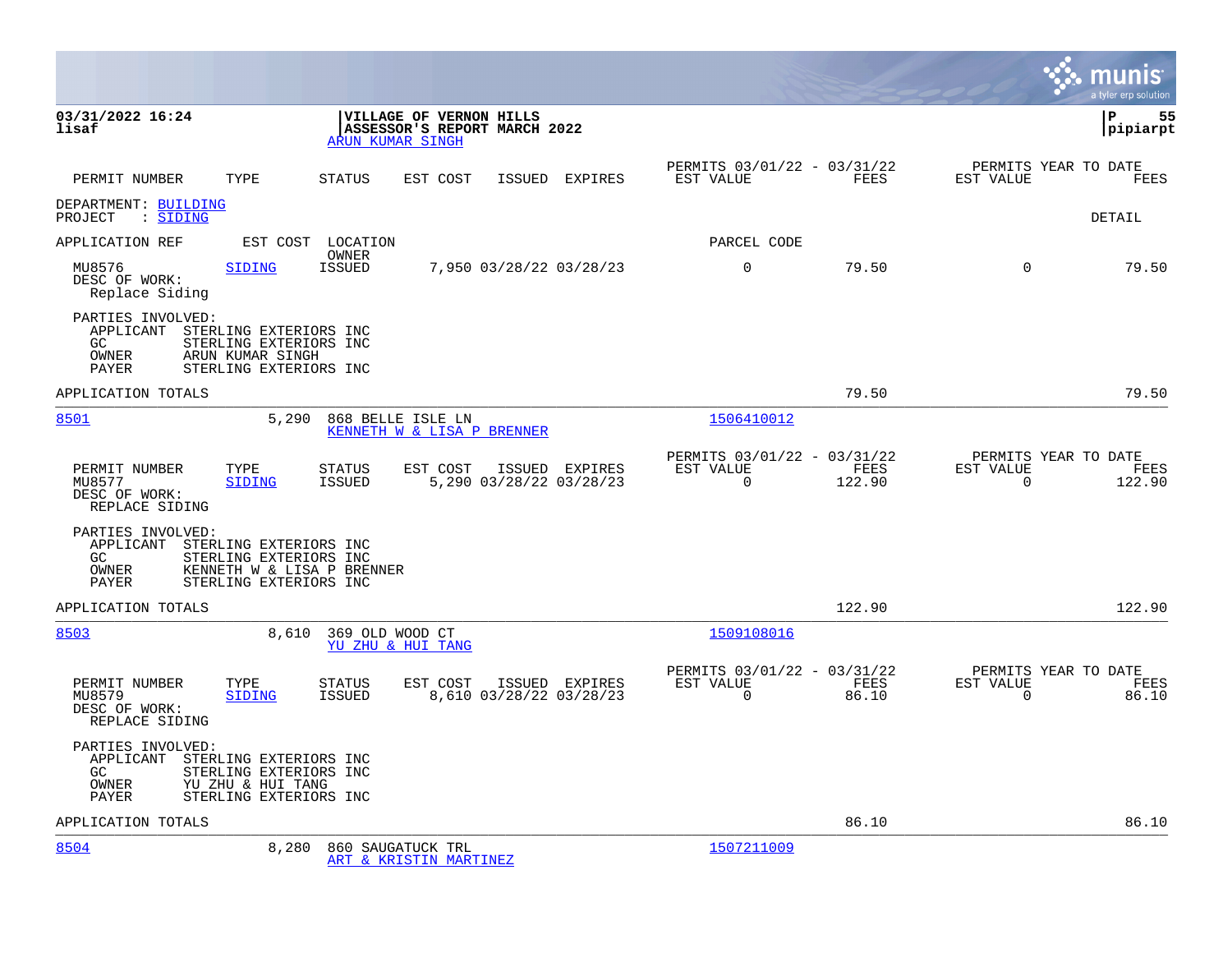|                                                                                             |                                                                            |                                |                                                         |                          |                |                                                         |                |                                                  | munis<br>a tyler erp solution |
|---------------------------------------------------------------------------------------------|----------------------------------------------------------------------------|--------------------------------|---------------------------------------------------------|--------------------------|----------------|---------------------------------------------------------|----------------|--------------------------------------------------|-------------------------------|
| 03/31/2022 16:24<br>lisaf                                                                   |                                                                            |                                | VILLAGE OF VERNON HILLS<br>ASSESSOR'S REPORT MARCH 2022 |                          |                |                                                         |                |                                                  | 56<br>l P<br> pipiarpt        |
| PERMIT NUMBER                                                                               | TYPE                                                                       | STATUS                         | EST COST                                                |                          | ISSUED EXPIRES | PERMITS 03/01/22 - 03/31/22<br>EST VALUE                | FEES           | PERMITS YEAR TO DATE<br>EST VALUE                | FEES                          |
| DEPARTMENT: BUILDING<br>PROJECT : SIDING                                                    |                                                                            |                                |                                                         |                          |                |                                                         |                |                                                  | DETAIL                        |
| APPLICATION REF                                                                             |                                                                            | EST COST LOCATION              |                                                         |                          |                | PARCEL CODE                                             |                |                                                  |                               |
| MU8580<br>DESC OF WORK:<br>REPLACE SIDING                                                   | <b>SIDING</b>                                                              | OWNER<br><b>ISSUED</b>         |                                                         | 8,280 03/28/22 03/28/23  |                | $\Omega$                                                | 82.80          | $\Omega$                                         | 82.80                         |
| PARTIES INVOLVED:<br>APPLICANT STERLING EXTERIORS INC<br>GC.<br>OWNER<br>PAYER              | STERLING EXTERIORS INC<br>ART & KRISTIN MARTINEZ<br>STERLING EXTERIORS INC |                                |                                                         |                          |                |                                                         |                |                                                  |                               |
| APPLICATION TOTALS                                                                          |                                                                            |                                |                                                         |                          |                |                                                         | 82.80          |                                                  | 82.80                         |
| 8505                                                                                        | 4,950                                                                      | <b>BRIAN JAKOB</b>             | 5 SOUTH STERLING HEIGHTS RD                             |                          |                | 1507215001                                              |                |                                                  |                               |
| PERMIT NUMBER<br>MU8581<br>DESC OF WORK:<br>REPLACE SIDING                                  | TYPE<br><b>SIDING</b>                                                      | <b>STATUS</b><br><b>ISSUED</b> | EST COST                                                | 4,950 03/28/22 03/28/23  | ISSUED EXPIRES | PERMITS 03/01/22 - 03/31/22<br>EST VALUE<br>$\Omega$    | FEES<br>50.00  | PERMITS YEAR TO DATE<br>EST VALUE<br>$\mathbf 0$ | FEES<br>50.00                 |
| PARTIES INVOLVED:<br>APPLICANT STERLING EXTERIORS INC<br>GC<br><b>OWNER</b><br>PAYER        | STERLING EXTERIORS INC<br><b>BRIAN JAKOB</b><br>STERLING EXTERIORS INC     |                                |                                                         |                          |                |                                                         |                |                                                  |                               |
| APPLICATION TOTALS                                                                          |                                                                            |                                |                                                         |                          |                |                                                         | 50.00          |                                                  | 50.00                         |
| 8512                                                                                        | 56,300                                                                     | 461 HARRISON CT<br>PLACEHOLDER |                                                         |                          |                | 1132303079                                              |                |                                                  |                               |
| PERMIT NUMBER<br>MU8583<br>DESC OF WORK:<br>NEW ALUMINUM SIDING, SOFITS, AND FASCIA 461-475 | TYPE<br><b>SIDING</b>                                                      | STATUS<br><b>ISSUED</b>        | EST COST                                                | 56,300 03/28/22 03/28/23 | ISSUED EXPIRES | PERMITS 03/01/22 - 03/31/22<br>EST VALUE<br>$\mathbf 0$ | FEES<br>563.00 | PERMITS YEAR TO DATE<br>EST VALUE<br>$\mathbf 0$ | FEES<br>563.00                |
| PARTIES INVOLVED:<br>APPLICANT PRO HOME 1<br>GC.<br>OWNER<br>PAYER                          | PRO HOME 1<br>PLACEHOLDER<br>PRO HOME 1                                    |                                |                                                         |                          |                |                                                         |                |                                                  |                               |
| APPLICATION TOTALS                                                                          |                                                                            |                                |                                                         |                          |                |                                                         | 563.00         |                                                  | 563.00                        |
| 8513                                                                                        | 56,300                                                                     | 467 TYLER CT<br>PLACEHOLDER    |                                                         |                          |                | 1132308048                                              |                |                                                  |                               |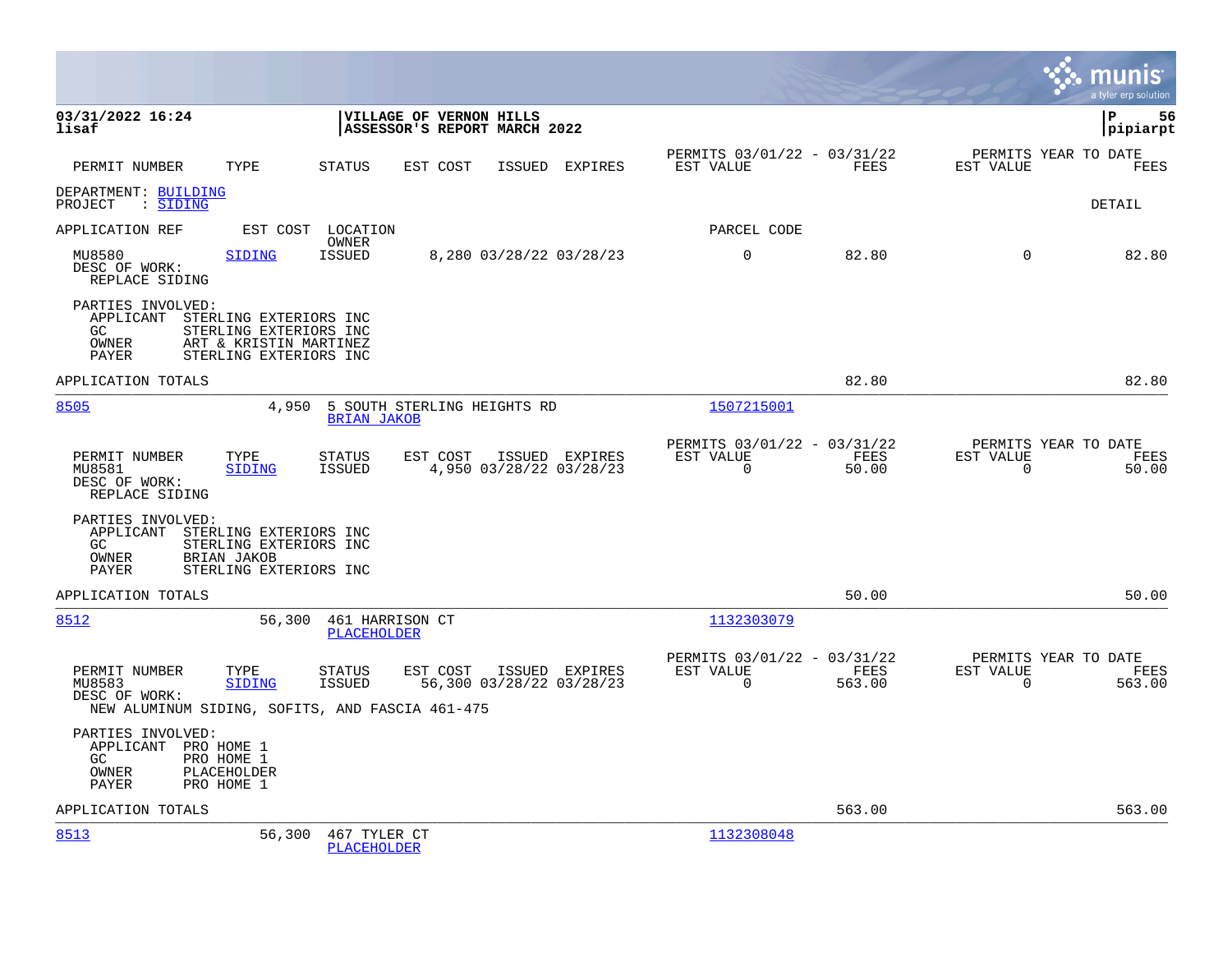|                                                                                                               |                                                                                                                                         |                                                                        | munis<br>a tyler erp solution                                   |
|---------------------------------------------------------------------------------------------------------------|-----------------------------------------------------------------------------------------------------------------------------------------|------------------------------------------------------------------------|-----------------------------------------------------------------|
| 03/31/2022 16:24<br>lisaf                                                                                     | <b>VILLAGE OF VERNON HILLS</b><br>ASSESSOR'S REPORT MARCH 2022                                                                          |                                                                        | l P<br>57<br> pipiarpt                                          |
| TYPE<br>PERMIT NUMBER                                                                                         | STATUS<br>EST COST<br>ISSUED EXPIRES                                                                                                    | PERMITS 03/01/22 - 03/31/22<br>FEES<br>EST VALUE                       | PERMITS YEAR TO DATE<br>EST VALUE<br>FEES                       |
| DEPARTMENT: BUILDING<br>$\therefore$ SIDING<br>PROJECT                                                        |                                                                                                                                         |                                                                        | DETAIL                                                          |
| APPLICATION REF                                                                                               | EST COST LOCATION                                                                                                                       | PARCEL CODE                                                            |                                                                 |
| MU8584<br><b>SIDING</b><br>DESC OF WORK:                                                                      | OWNER<br>ISSUED<br>56,300 03/28/22 03/28/23<br>NEW ALUMINUM SIDING, SOFITS, FASCIA 467-481 TYLER                                        | $\overline{0}$<br>563.00                                               | 563.00<br>$\mathbf 0$                                           |
| PARTIES INVOLVED:<br>APPLICANT PRO HOME 1<br>GC.<br>PRO HOME 1<br>OWNER<br>PLACEHOLDER<br>PAYER<br>PRO HOME 1 |                                                                                                                                         |                                                                        |                                                                 |
| APPLICATION TOTALS                                                                                            |                                                                                                                                         | 563.00                                                                 | 563.00                                                          |
| 8514                                                                                                          | 56,300 1002 POLK CT<br><b>PLACEHOLDER</b>                                                                                               | 1132308024                                                             |                                                                 |
| PERMIT NUMBER<br>TYPE<br>MU8585<br><b>SIDING</b><br>DESC OF WORK:                                             | EST COST<br>ISSUED EXPIRES<br><b>STATUS</b><br>ISSUED<br>56,300 03/28/22 03/28/23<br>NEW ALUMINUM SIDING, SOFITS, FASCIA 1002-1016 POLK | PERMITS 03/01/22 - 03/31/22<br>EST VALUE<br>FEES<br>$\Omega$<br>563.00 | PERMITS YEAR TO DATE<br>EST VALUE<br>FEES<br>$\Omega$<br>563.00 |
| PARTIES INVOLVED:<br>APPLICANT PRO HOME 1<br>PRO HOME 1<br>GC.<br>PLACEHOLDER<br>OWNER<br>PAYER<br>PRO HOME 1 |                                                                                                                                         |                                                                        |                                                                 |
| APPLICATION TOTALS                                                                                            |                                                                                                                                         | 563.00                                                                 | 563.00                                                          |
| 8515                                                                                                          | 56,300<br>401 TYLER CT<br>PLACEHOLDER                                                                                                   | 1132308012                                                             |                                                                 |
| PERMIT NUMBER<br>TYPE<br>MU8586<br>SIDING<br>DESC OF WORK:                                                    | <b>STATUS</b><br>EST COST<br>ISSUED EXPIRES<br>ISSUED<br>56,300 03/28/22 03/28/23<br>NEW ALUMINUM SIDING, SOFITS, FASCIA 401-415 TYLER  | PERMITS 03/01/22 - 03/31/22<br>EST VALUE<br>FEES<br>$\Omega$<br>563.00 | PERMITS YEAR TO DATE<br>EST VALUE<br>FEES<br>$\Omega$<br>563.00 |
| PARTIES INVOLVED:<br>APPLICANT PRO HOME 1<br>PRO HOME 1<br>GC.<br>OWNER<br>PLACEHOLDER<br>PAYER<br>PRO HOME 1 |                                                                                                                                         |                                                                        |                                                                 |
| APPLICATION TOTALS<br>PROJECT TOTALS                                                                          |                                                                                                                                         | 563.00<br>$\Omega$<br>5,097.11                                         | 563.00<br>5,097.11<br>$\Omega$                                  |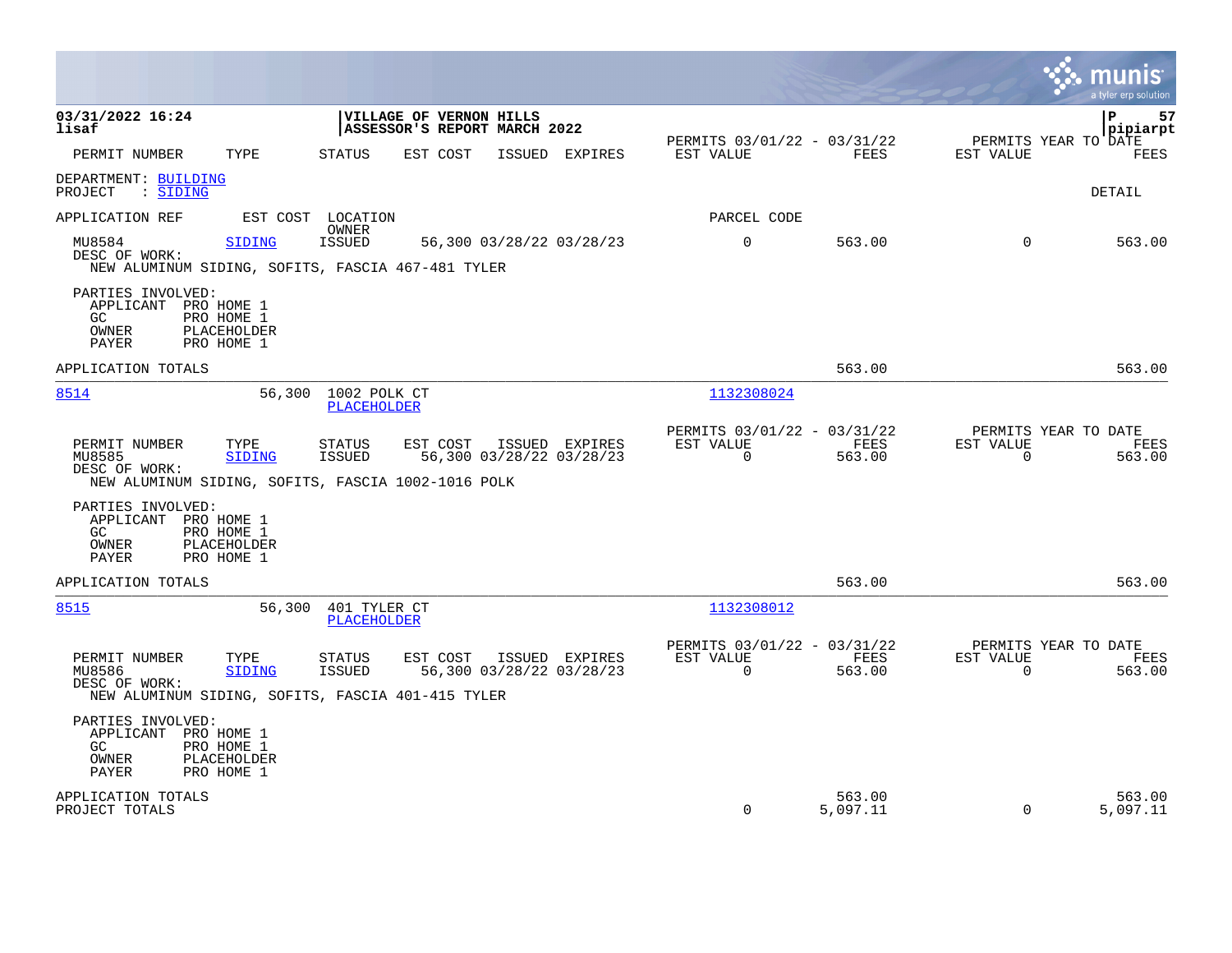|                                                                |                                                                                                 |                                                    |                                               |                        |           | <b>munis</b><br>a tyler erp solution      |
|----------------------------------------------------------------|-------------------------------------------------------------------------------------------------|----------------------------------------------------|-----------------------------------------------|------------------------|-----------|-------------------------------------------|
| 03/31/2022 16:24<br>lisaf                                      | VILLAGE OF VERNON HILLS                                                                         | ASSESSOR'S REPORT MARCH 2022                       |                                               |                        |           | 58<br> P<br> pipiarpt                     |
| DEPARTMENT: BUILDING<br>PROJECT<br>: SITE WORK                 |                                                                                                 |                                                    |                                               |                        |           | DETAIL                                    |
| APPLICATION REF                                                | EST COST<br>LOCATION<br>OWNER                                                                   |                                                    | PARCEL CODE                                   |                        |           |                                           |
| 8175                                                           | 630 SOUTH MILWAUKEE AVE<br>2,224,104<br>FORGE PROPERTIES, LTD                                   |                                                    | 1510300003                                    |                        |           |                                           |
| PERMIT NUMBER<br>MU8475<br>DESC OF WORK:                       | TYPE<br>EST COST<br>STATUS<br><b>SITE WORK</b><br>ISSUED<br>BUILDING E - SITEWORK OF FORGE CLUB | ISSUED<br>EXPIRES<br>2, 224, 104 03/02/22 03/02/23 | PERMITS 03/01/22 - 03/31/22<br>EST VALUE<br>0 | FEES<br>96,444.00      | EST VALUE | PERMITS YEAR TO DATE<br>FEES<br>96,444.00 |
| PARTIES INVOLVED:<br>APPLICANT<br>GC<br><b>ALSTON</b><br>OWNER | PANATTONI DEVELOPMENT COMPANY<br>FORGE PROPERTIES, LTD                                          |                                                    |                                               |                        |           |                                           |
| APPLICATION TOTALS<br>PROJECT TOTALS                           |                                                                                                 |                                                    | 0                                             | 96,444.00<br>96,444.00 | $\Omega$  | 96,444.00<br>96,444.00                    |

**The State**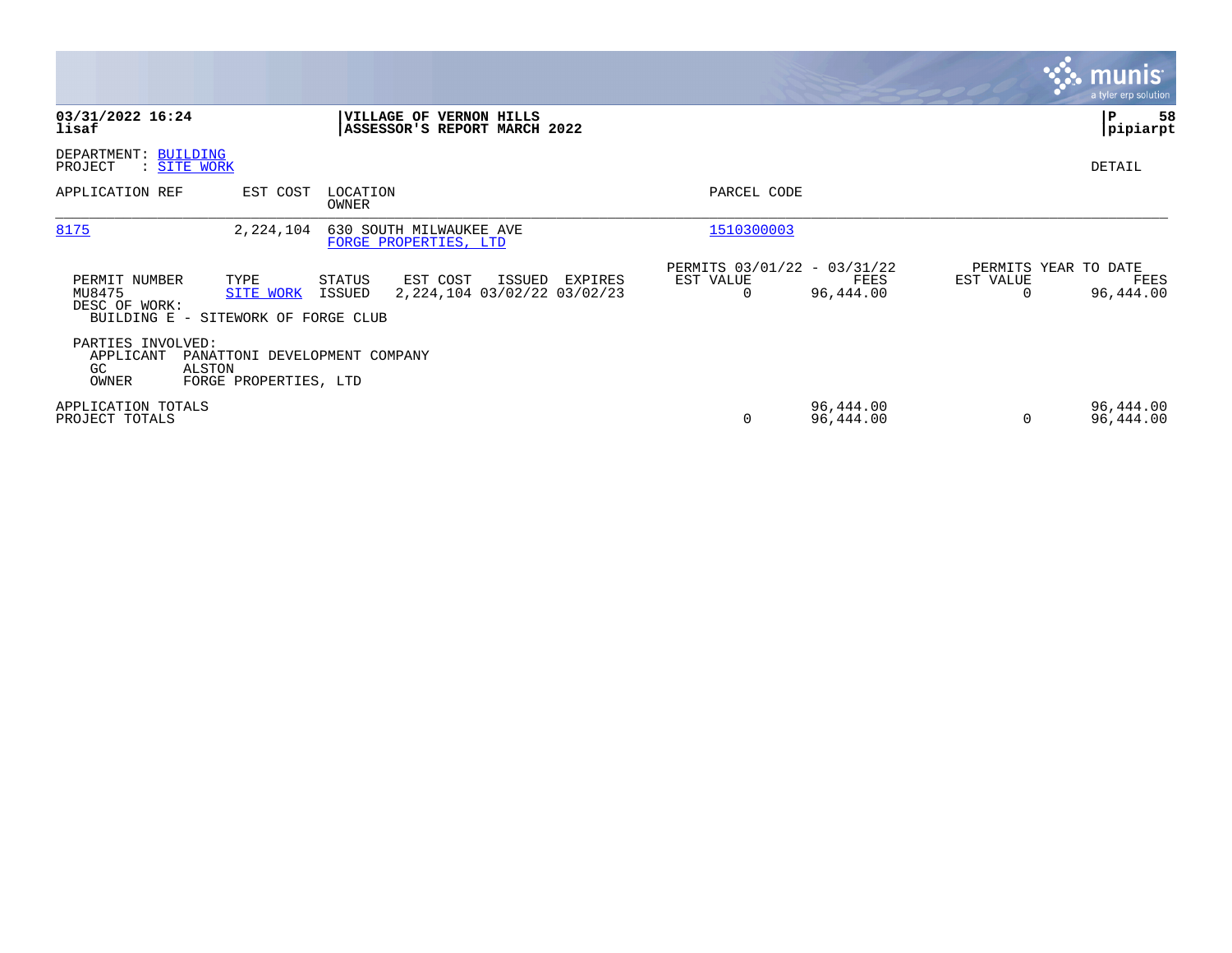|                                                                                         |                                                                                      |                                                         |                                                         |                    | munis<br>a tyler erp solution                                   |
|-----------------------------------------------------------------------------------------|--------------------------------------------------------------------------------------|---------------------------------------------------------|---------------------------------------------------------|--------------------|-----------------------------------------------------------------|
| 03/31/2022 16:24<br>lisaf                                                               |                                                                                      | VILLAGE OF VERNON HILLS<br>ASSESSOR'S REPORT MARCH 2022 |                                                         |                    | 59<br>l P<br> pipiarpt                                          |
| DEPARTMENT: BUILDING<br>: WATER HEATER<br>PROJECT                                       |                                                                                      |                                                         |                                                         |                    | DETAIL                                                          |
| APPLICATION REF                                                                         | EST COST LOCATION<br>OWNER                                                           |                                                         | PARCEL CODE                                             |                    |                                                                 |
| 7748                                                                                    | 1,298                                                                                | 302 APPIAN WAY<br>NIRANJAN & NITA KUMAR                 | 1505426014                                              |                    |                                                                 |
| PERMIT NUMBER<br>MU7781<br>DESC OF WORK:<br>WATER HEATER                                | TYPE<br><b>STATUS</b><br>WATER HEAT COMPLT                                           | EST COST<br>ISSUED EXPIRES<br>1,298 03/21/22 03/21/23   | PERMITS 03/01/22 - 03/31/22<br>EST VALUE<br>$\Omega$    | FEES<br>.00        | PERMITS YEAR TO DATE<br>EST VALUE<br>FEES<br>$\Omega$<br>.00    |
| PARTIES INVOLVED:<br>APPLICANT NIRANJAN KUMAR<br>GC<br>OWNER<br>PLUMBER<br>ABT<br>PAYER | NIRANJAN KUMAR<br>NIRANJAN & NITA KUMAR<br>NIRANJAN KUMAR                            |                                                         |                                                         |                    |                                                                 |
| APPLICATION TOTALS                                                                      |                                                                                      |                                                         |                                                         | .00                | .00                                                             |
| 8411                                                                                    | 1,000                                                                                | 101 BIRMINGHAM PL<br>LOREY SUTHERLAND                   | 1504303076                                              |                    |                                                                 |
| PERMIT NUMBER<br>MU8486<br>DESC OF WORK:<br>WATER HEATER                                | TYPE<br><b>STATUS</b><br>WATER HEAT COMPLT                                           | EST COST<br>ISSUED EXPIRES<br>1,000 03/07/22 03/10/23   | PERMITS 03/01/22 - 03/31/22<br>EST VALUE<br>$\Omega$    | FEES<br>.00        | PERMITS YEAR TO DATE<br>EST VALUE<br>FEES<br>$\Omega$<br>.00    |
| PARTIES INVOLVED:<br>APPLICANT LOREY SUTHERLAND<br>GC<br>OWNER<br>PLUMBER<br>PAYER      | LOREY SUTHERLAND<br>LOREY SUTHERLAND<br>GLYNN'S PLUMBING & SEWER<br>LOREY SUTHERLAND |                                                         |                                                         |                    |                                                                 |
| APPLICATION TOTALS                                                                      |                                                                                      |                                                         |                                                         | .00                | .00                                                             |
| 8434                                                                                    | 1,129 1384 PINEHURST DR                                                              | LISA E LESSHAFFT                                        | 1133111038                                              |                    |                                                                 |
| PERMIT NUMBER<br>MU8502<br>DESC OF WORK:<br>INSTALL WATER HEATER                        | TYPE<br><b>STATUS</b><br>WATER HEAT COMPLT                                           | EST COST<br>ISSUED EXPIRES<br>1,129 03/10/22 03/17/23   | PERMITS 03/01/22 - 03/31/22<br>EST VALUE<br>$\mathbf 0$ | <b>FEES</b><br>.00 | PERMITS YEAR TO DATE<br>EST VALUE<br>FEES<br>$\mathbf 0$<br>.00 |
| PARTIES INVOLVED:<br>APPLICANT ULTIMATE ROOTER<br>GC.<br>OWNER<br>PAYER                 | ULTIMATE ROOTER<br>LISA E LESSHAFFT<br>ANTHONY PADILLA                               |                                                         |                                                         |                    |                                                                 |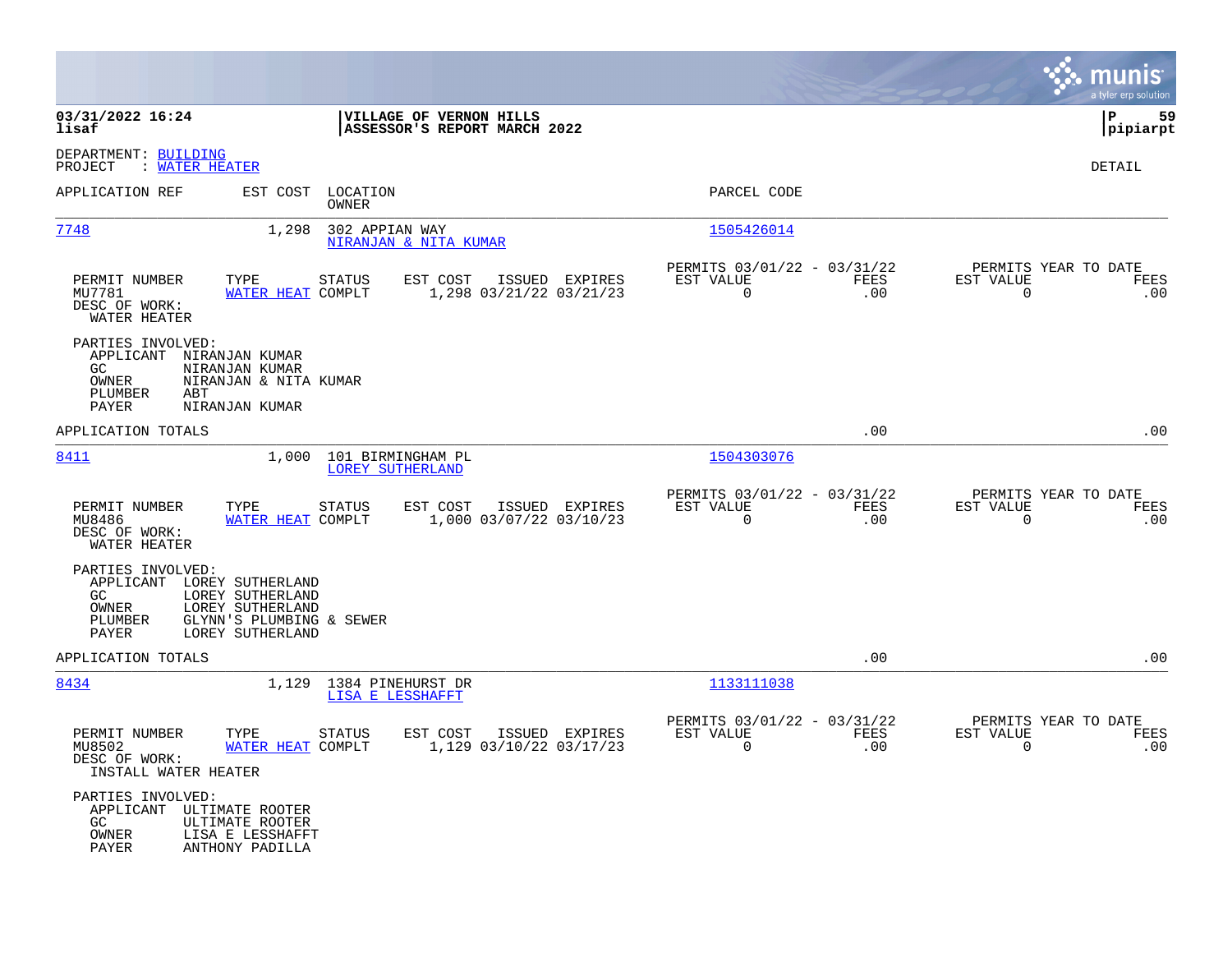|                                                                           |                                                                                                     |                                                                                     | munis<br>a tyler erp solution                                      |
|---------------------------------------------------------------------------|-----------------------------------------------------------------------------------------------------|-------------------------------------------------------------------------------------|--------------------------------------------------------------------|
| 03/31/2022 16:24<br>lisaf<br>APPLICATION TOTALS                           | VILLAGE OF VERNON HILLS<br>ASSESSOR'S REPORT MARCH 2022                                             | .00                                                                                 | P<br>60<br> pipiarpt<br>.00                                        |
| DEPARTMENT: BUILDING<br>: WATER HEATER<br>PROJECT                         |                                                                                                     |                                                                                     | DETAIL                                                             |
| APPLICATION REF                                                           | EST COST<br>LOCATION<br>OWNER                                                                       | PARCEL CODE                                                                         |                                                                    |
| 8481                                                                      | 2,000<br>1108 DEARBORN LN<br>BEHZAD ZARINEBAF                                                       | 1506402015                                                                          |                                                                    |
| PERMIT NUMBER<br>MU8544<br>DESC OF WORK:<br>WATER HEATER                  | EST COST<br>ISSUED EXPIRES<br>TYPE<br>STATUS<br>2,000 03/17/22 03/17/23<br>WATER HEAT ISSUED        | PERMITS 03/01/22 - 03/31/22<br>FEES<br>EST VALUE<br>$\mathbf 0$<br>.00              | PERMITS YEAR TO DATE<br>EST VALUE<br>FEES<br>$\mathsf{O}$<br>.00   |
| PARTIES INVOLVED:<br>APPLICANT<br>GC<br>OWNER<br>PLUMBER<br>DRF<br>PAYER  | BEHZAD ZARINEBAF<br>BEHZAD ZARINEBAF<br>BEHZAD ZARINEBAF<br>BEHZAD ZARINEBAF                        |                                                                                     |                                                                    |
| APPLICATION TOTALS                                                        |                                                                                                     | .00                                                                                 | .00                                                                |
| 8490                                                                      | 729<br>610 MUSKEGAN CT<br><b>PLACEHOLDER</b>                                                        | 1506205045                                                                          |                                                                    |
| PERMIT NUMBER<br>MU8565<br>DESC OF WORK:<br>WATER HEATER                  | TYPE<br><b>STATUS</b><br>EST COST<br>ISSUED EXPIRES<br>WATER HEAT COMPLT<br>729 03/22/22 03/29/23   | PERMITS 03/01/22 - 03/31/22<br>EST VALUE<br>FEES<br>$\mathbf 0$<br>.00              | PERMITS YEAR TO DATE<br>EST VALUE<br>FEES<br>.00<br>0              |
| PARTIES INVOLVED:<br>APPLICANT<br>GC.<br>OWNER<br>PLUMBER<br>DRF<br>PAYER | ELINER MILOS<br>ELINER MILOS<br>PLACEHOLDER<br>ELINER MILOS                                         |                                                                                     |                                                                    |
| APPLICATION TOTALS                                                        |                                                                                                     | .00                                                                                 | .00                                                                |
| 8499                                                                      | 2,465 1655 WOODS WAY<br>DENNIS E & NANCY E KEOGH                                                    | 1133121003                                                                          |                                                                    |
| PERMIT NUMBER<br>MU8575<br>DESC OF WORK:<br>WATER HEATER REPLACEMENT      | TYPE<br><b>STATUS</b><br>EST COST<br>ISSUED EXPIRES<br>WATER HEAT ISSUED<br>2,465 03/28/22 03/28/23 | PERMITS 03/01/22 - 03/31/22<br>EST VALUE<br>FEES<br>.00<br>$\overline{\phantom{0}}$ | PERMITS YEAR TO DATE<br>EST VALUE<br>FEES<br>.00<br>$\overline{0}$ |
| PARTIES INVOLVED:<br>APPLICANT ABT<br>GC<br>ABT<br>OWNER<br>PAYER<br>ABT  | DENNIS E & NANCY E KEOGH                                                                            |                                                                                     |                                                                    |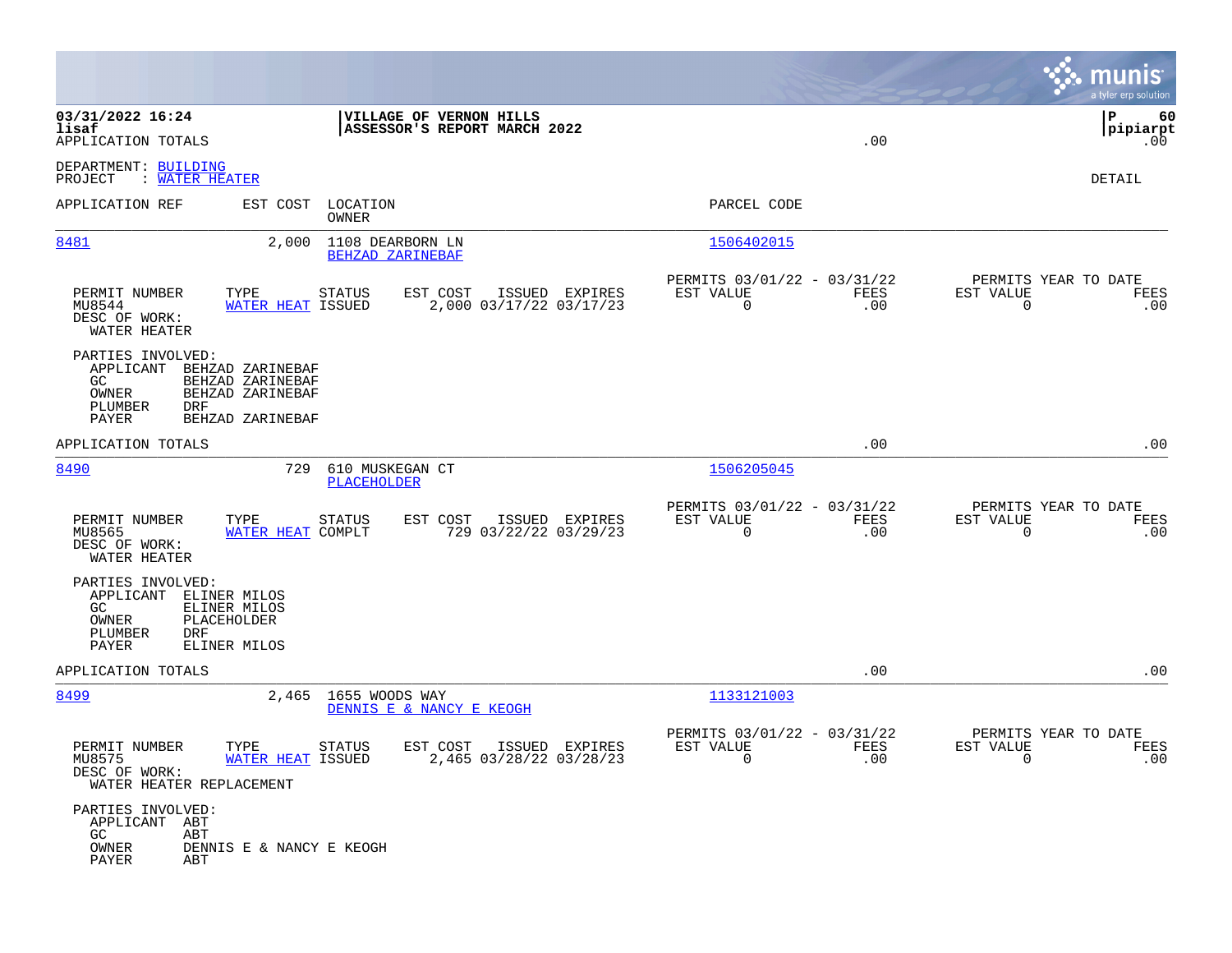|                                                   |          |                                                                 |             |            | munis<br>a tyler erp solution |
|---------------------------------------------------|----------|-----------------------------------------------------------------|-------------|------------|-------------------------------|
| 03/31/2022 16:24<br>lisaf                         |          | <b> VILLAGE OF VERNON HILLS</b><br>ASSESSOR'S REPORT MARCH 2022 |             |            | 61<br>۱P.<br> pipiarpt        |
| DEPARTMENT: BUILDING<br>PROJECT<br>: WATER HEATER |          |                                                                 |             |            | DETAIL                        |
| APPLICATION REF                                   | EST COST | LOCATION<br>OWNER                                               | PARCEL CODE |            |                               |
| APPLICATION TOTALS<br>PROJECT TOTALS              |          |                                                                 |             | .00<br>.00 | .00<br>.00                    |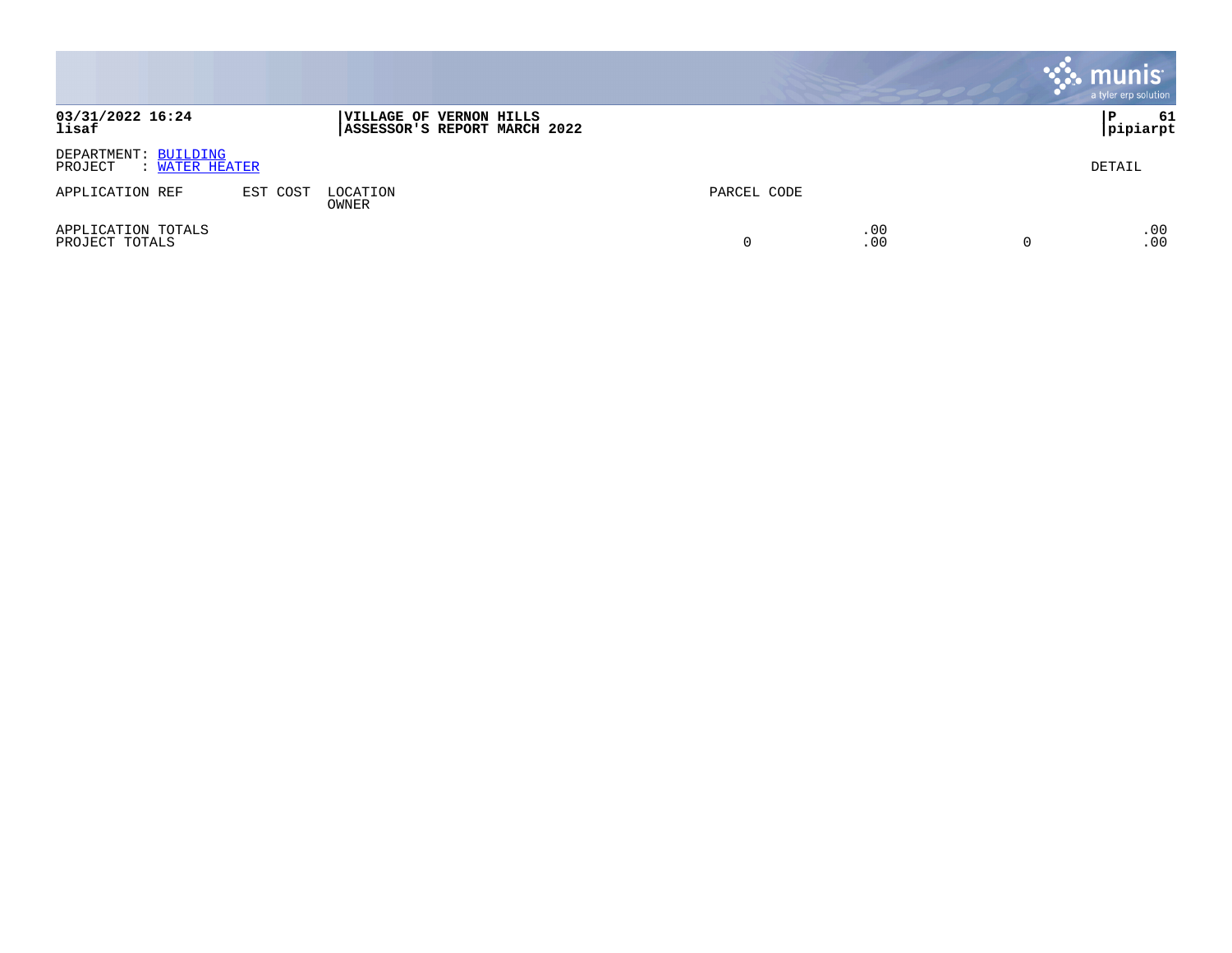|                                                                                                                                                                                                                     |                                                                                          |                                                                        | munis<br>a tyler erp solution                                      |
|---------------------------------------------------------------------------------------------------------------------------------------------------------------------------------------------------------------------|------------------------------------------------------------------------------------------|------------------------------------------------------------------------|--------------------------------------------------------------------|
| 03/31/2022 16:24<br>lisaf                                                                                                                                                                                           | VILLAGE OF VERNON HILLS<br>ASSESSOR'S REPORT MARCH 2022                                  |                                                                        | P<br>62<br> pipiarpt                                               |
| DEPARTMENT: BUILDING<br>$\mathrel{\mathop:} \mathsf{SIGN}$<br>PROJECT                                                                                                                                               |                                                                                          |                                                                        | <b>DETAIL</b>                                                      |
| APPLICATION REF                                                                                                                                                                                                     | EST COST LOCATION<br>OWNER                                                               | PARCEL CODE                                                            |                                                                    |
| 7845<br>12,000                                                                                                                                                                                                      | 1101S MILWAUKEE AVE<br>DEMONTE BUILDERS INC                                              | 1515201005                                                             |                                                                    |
| PERMIT NUMBER<br>TYPE<br>MU8514<br><b>SIGN</b><br>DESC OF WORK:<br>MONUMENT SIGN W/ TENANT PANELS                                                                                                                   | <b>STATUS</b><br>EST COST<br>ISSUED EXPIRES<br>12,000 03/14/22 03/14/23<br><b>ISSUED</b> | PERMITS 03/01/22 - 03/31/22<br>EST VALUE<br>FEES<br>$\Omega$<br>170.00 | PERMITS YEAR TO DATE<br>EST VALUE<br>FEES<br>$\Omega$<br>170.00    |
| PARTIES INVOLVED:<br>APPLICANT<br>NORTH SHORE SIGN<br>NORTH SHORE SIGN<br>GC.<br><b>OCCUPANT</b><br>APPLE ORCHARD SQUARE<br>OWNER<br>DEMONTE BUILDERS INC<br>NORTH SHORE SIGN<br>PAYER<br>SIGN<br>NORTH SHORE SIGN  |                                                                                          |                                                                        |                                                                    |
| APPLICATION TOTALS                                                                                                                                                                                                  |                                                                                          | 170.00                                                                 | 170.00                                                             |
| 8277<br>3,500                                                                                                                                                                                                       | 901 NORTH MILWAUKEE AVENUE 850<br>PASSCO MELODY FARM DST                                 | 1134302008                                                             |                                                                    |
| PERMIT NUMBER<br>TYPE<br>MU8518<br><b>SIGN</b><br>DESC OF WORK:<br>BIRD BARRE AND CYCLE SIGN                                                                                                                        | EST COST<br><b>STATUS</b><br>ISSUED EXPIRES<br><b>ISSUED</b><br>3,500 03/14/22 03/14/23  | PERMITS 03/01/22 - 03/31/22<br>EST VALUE<br>FEES<br>101.00<br>0        | PERMITS YEAR TO DATE<br>EST VALUE<br>FEES<br>$\Omega$<br>101.00    |
| PARTIES INVOLVED:<br>APPLICANT<br>NORTH SHORE SIGN<br>GC<br>NORTH SHORE SIGN<br><b>OCCUPANT</b><br>BIRD BARRE AND CYCLE<br>OWNER<br>PASSCO MELODY FARM DST<br>NORTH SHORE SIGN<br>PAYER<br>SIGN<br>NORTH SHORE SIGN |                                                                                          |                                                                        |                                                                    |
| APPLICATION TOTALS                                                                                                                                                                                                  |                                                                                          | 101.00                                                                 | 101.00                                                             |
| 8299<br>5,684                                                                                                                                                                                                       | 375 NORTH MILWAUKEE AVE 200<br>BRADFORD VERNON IV LLC                                    | 1503301029                                                             |                                                                    |
| PERMIT NUMBER<br>TYPE<br>MU8478<br><b>SIGN</b><br>DESC OF WORK:<br>SIGN - TROPICAL SMOOTHIE CAFE                                                                                                                    | <b>STATUS</b><br>EST COST<br>ISSUED EXPIRES<br>5,684 03/02/22 03/02/23<br><b>ISSUED</b>  | PERMITS 03/01/22 - 03/31/22<br>EST VALUE<br><b>FEES</b><br>0<br>115.00 | PERMITS YEAR TO DATE<br>EST VALUE<br>FEES<br>$\mathbf 0$<br>115.00 |
| PARTIES INVOLVED:<br>APPLICANT<br>TFA SIGNS<br>GC.<br>TFA SIGNS<br>OCCUPANT<br>TROPICAL SMOOTHIE                                                                                                                    |                                                                                          |                                                                        |                                                                    |